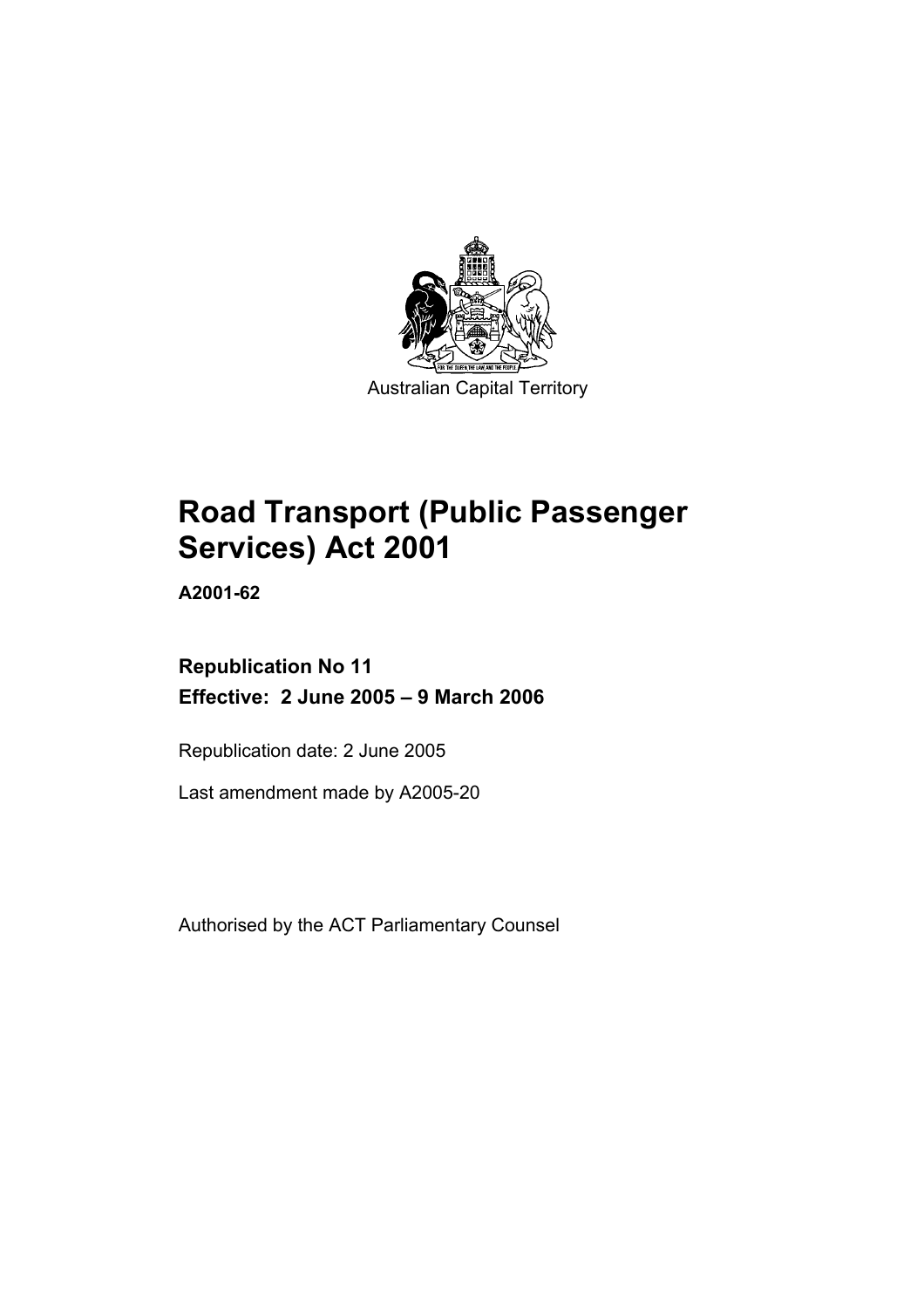#### **About this republication**

#### **The republished law**

This is a republication of the *Road Transport (Public Passenger Services) Act 2001* (including any amendment made under the *Legislation Act 2001*, part 11.3 (Editorial changes)) as in force on 2 June 2005*.* It also includes any amendment, repeal or expiry affecting the republished law to 2 June 2005.

The legislation history and amendment history of the republished law are set out in endnotes 3 and 4.

#### **Kinds of republications**

The Parliamentary Counsel's Office prepares 2 kinds of republications of ACT laws (see the ACT legislation register at www.legislation.act.gov.au):

- authorised republications to which the *Legislation Act 2001* applies
- unauthorised republications.

The status of this republication appears on the bottom of each page.

#### **Editorial changes**

The *Legislation Act 2001*, part 11.3 authorises the Parliamentary Counsel to make editorial amendments and other changes of a formal nature when preparing a law for republication. Editorial changes do not change the effect of the law, but have effect as if they had been made by an Act commencing on the republication date (see *Legislation Act 2001*, s 115 and s 117). The changes are made if the Parliamentary Counsel considers they are desirable to bring the law into line, or more closely into line, with current legislative drafting practice.

This republication does not include amendments made under part 11.3 (see endnote 1).

#### **Uncommenced provisions and amendments**

If a provision of the republished law has not commenced or is affected by an uncommenced amendment, the symbol  $\mathbf{U}$  appears immediately before the provision heading. The text of the uncommenced provision or amendment appears only in the last endnote.

#### **Modifications**

If a provision of the republished law is affected by a current modification, the symbol  $\mathbf{M}$ appears immediately before the provision heading. The text of the modifying provision appears in the endnotes. For the legal status of modifications, see *Legislation Act 2001*, section 95.

#### **Penalties**

The value of a penalty unit for an offence against this republished law at the republication date is—

- (a) if the person charged is an individual—\$100; or
- (b) if the person charged is a corporation—\$500.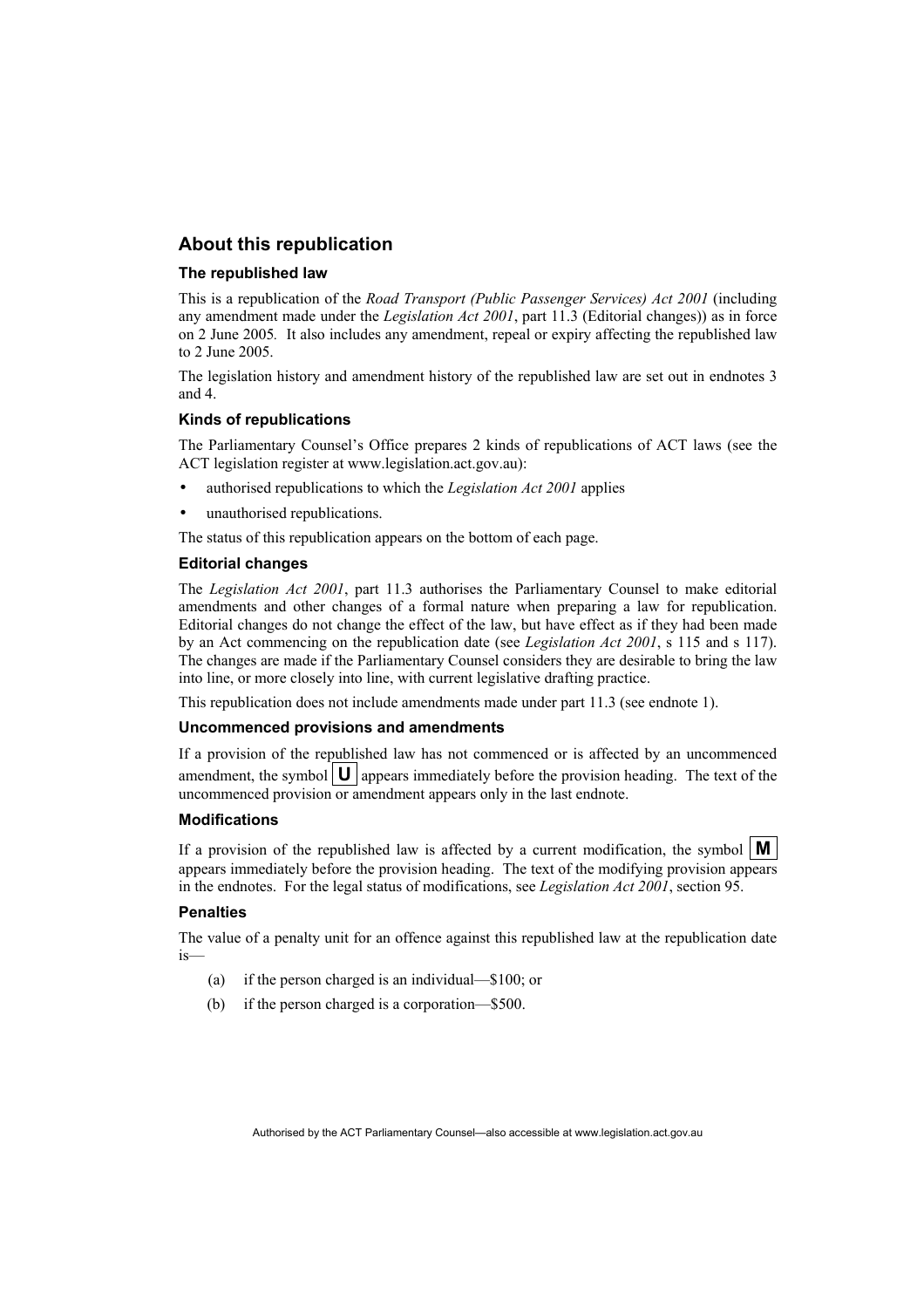

# **Road Transport (Public Passenger Services) Act 2001**

## **Contents**

| Part 1                      | <b>Preliminary</b>                                                                  |            |
|-----------------------------|-------------------------------------------------------------------------------------|------------|
| 1                           | Name of Act                                                                         | 2          |
| 2                           | Objects                                                                             | 2          |
| 3                           | Dictionary                                                                          | 3          |
| 4                           | <b>Notes</b>                                                                        | 3          |
| 4А                          | Offences against Act—application of Criminal Code etc                               | 3          |
| 5                           | Functions of road transport authority                                               | 4          |
| 6                           | Registers of accredited people and licences                                         | 4          |
| 7                           | Security and disclosure of information in registers                                 | 5          |
| 8                           | Trade Practices Act authorisation                                                   | 5          |
| 9                           | Combinations of accreditations and licences                                         | 6          |
| 10                          | What is a public passenger service?                                                 | 6          |
| R <sub>11</sub><br>02/06/05 | Road Transport (Public Passenger Services) Act 2001<br>Fffective: 02/06/05-09/03/06 | contents 1 |

Page

Effective: 02/06/05-09/03/06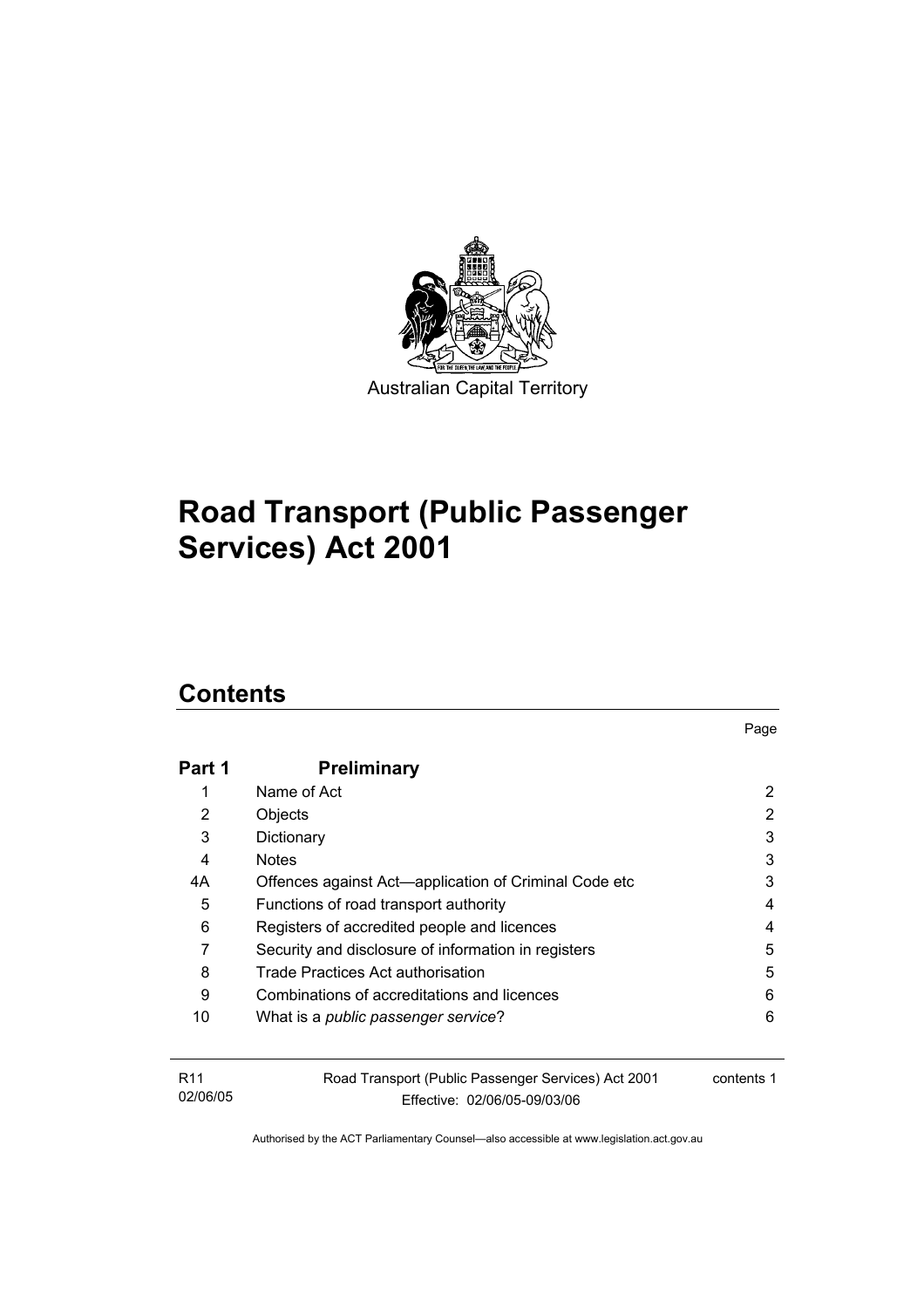| . .<br>×<br>٧<br>× |
|--------------------|
|--------------------|

| Part 2              | <b>Bus services</b>                                              |                 |
|---------------------|------------------------------------------------------------------|-----------------|
| <b>Division 2.1</b> | <b>Basic concepts</b>                                            |                 |
| 10A                 | Meaning of bus and public bus                                    | 7               |
| 11                  | Meaning of bus service                                           | $\overline{7}$  |
| 12                  | What is a regular route service?                                 | $\overline{7}$  |
| 13                  | What is a tour and charter service?                              | $\overline{7}$  |
| 14                  | What is a long-distance service?                                 | 7               |
| Division 2.2        | Accreditation of bus service operators                           |                 |
| 15                  | Bus operators--- purposes of accreditation                       | 8               |
| 16                  | Regulations about accreditation system                           | 8               |
| <b>Division 2.3</b> | Service contracts for regular route services                     |                 |
| 17                  | Service contracts                                                | 10              |
| <b>Division 2.4</b> | Entitlement to operate certain bus services                      |                 |
| 18                  | Entitlement to operate regular route services                    | 11              |
| 19                  | Entitlement to operate tour and charter services                 | 11              |
| 20                  | Unaccredited operators not to operate certain bus services       | 11              |
| 21                  | Pretending to be an accredited bus service operator              | 12              |
| 22                  | Operators of regular route services to hold service contracts    | 12              |
| <b>Division 2.5</b> | <b>Regulation of bus services</b>                                |                 |
| 23                  | Regular route services-power to determine maximum fares          | 12              |
| 24                  | Regulations about operation of bus services by accredited people | 13              |
| 25                  | Regulations about operation of public buses                      | 14              |
| 26                  | Regulations about bus drivers                                    | 15              |
| 27                  | Regulations about conduct of passengers                          | 15              |
| Part 3              | <b>Taxi networks</b>                                             |                 |
| <b>Division 3.1</b> | <b>Basic concepts</b>                                            |                 |
| 28                  | Meaning of taxi network                                          | 16              |
| 29                  | Meaning of taxi booking service                                  | 16              |
| <b>Division 3.2</b> | <b>Accreditation of taxi network providers</b>                   |                 |
| 30                  | Taxi network providers--purposes of accreditation                | 16              |
| contents 2          | Road Transport (Public Passenger Services) Act 2001              | R <sub>11</sub> |
|                     | Effective: 02/06/05-09/03/06                                     | 02/06/05        |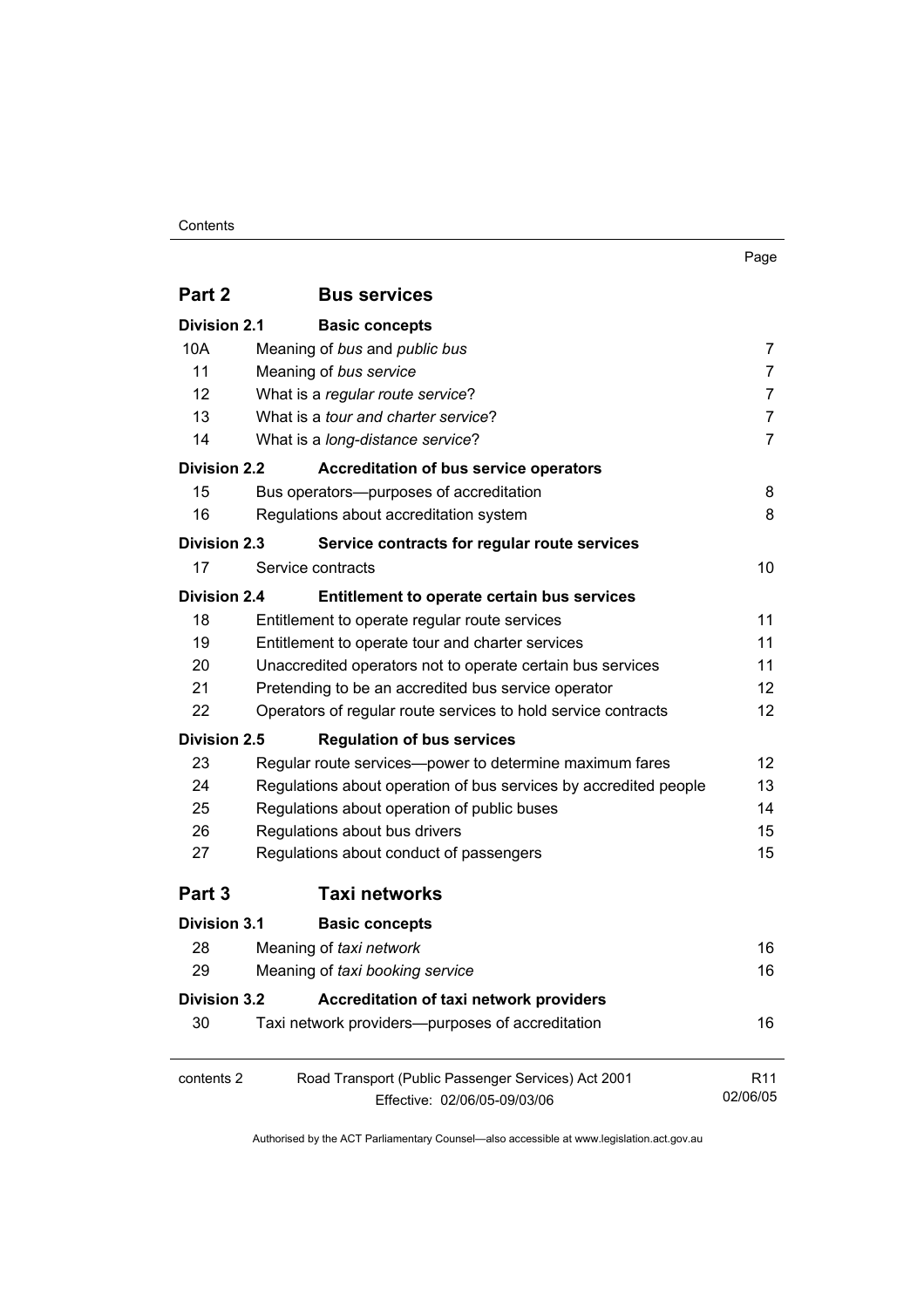|                     |                                                                   | Page |
|---------------------|-------------------------------------------------------------------|------|
| 31                  | Taxi network providers—regulations about accreditation system     | 17   |
| <b>Division 3.3</b> | <b>Entitlement to operate taxi networks</b>                       |      |
| 32                  | Entitlement to operate taxi networks                              | 18   |
| 33                  | Unaccredited persons not to operate taxi network                  | 18   |
| 34                  | Pretending to be an accredited taxi network provider              | 18   |
| <b>Division 3.4</b> | <b>Regulation of taxi networks</b>                                |      |
| 35                  | Regulations about operation of taxi networks by accredited people | 19   |
| 36                  | Regulations about operation of taxi networks                      | 20   |
| Part 4              | <b>Licensing of taxi vehicles</b>                                 |      |
| Division 4.1        | <b>Basic concepts</b>                                             |      |
| 37                  | Meaning of taxi licence                                           | 22   |
| 38                  | Meaning of restricted taxi licence                                | 22   |
| <b>Division 4.2</b> | <b>Taxi licences</b>                                              |      |
| 39                  | Maximum numbers of taxi licences                                  | 22   |
| 40                  | Issue of taxi licences                                            | 22   |
| 41                  | Transferability of taxi licences                                  | 23   |
| 42                  | Use of vehicles as taxis                                          | 23   |
| 43                  | Pretending vehicles are licensed taxis                            | 23   |
| 44                  | Regulations about taxi licences                                   | 24   |
| Part 5              | <b>Taxi services</b>                                              |      |
| Division 5.1        | <b>Basic concepts</b>                                             |      |
| 45                  | Meaning of taxi                                                   | 26   |
| 46                  | Meaning of restricted taxi                                        | 26   |
| 47                  | Meaning of taxi service                                           | 26   |
| 48                  | Meaning of restricted taxi service                                | 26   |
| <b>Division 5.2</b> | <b>Accreditation of taxi service operators</b>                    |      |
| 49                  | Taxi service operators—purposes of accreditation                  | 27   |
| 50                  | Taxi service operators—regulations about accreditation system     | 27   |
|                     |                                                                   |      |

| R11      | Road Transport (Public Passenger Services) Act 2001 | contents 3 |
|----------|-----------------------------------------------------|------------|
| 02/06/05 | Effective: 02/06/05-09/03/06                        |            |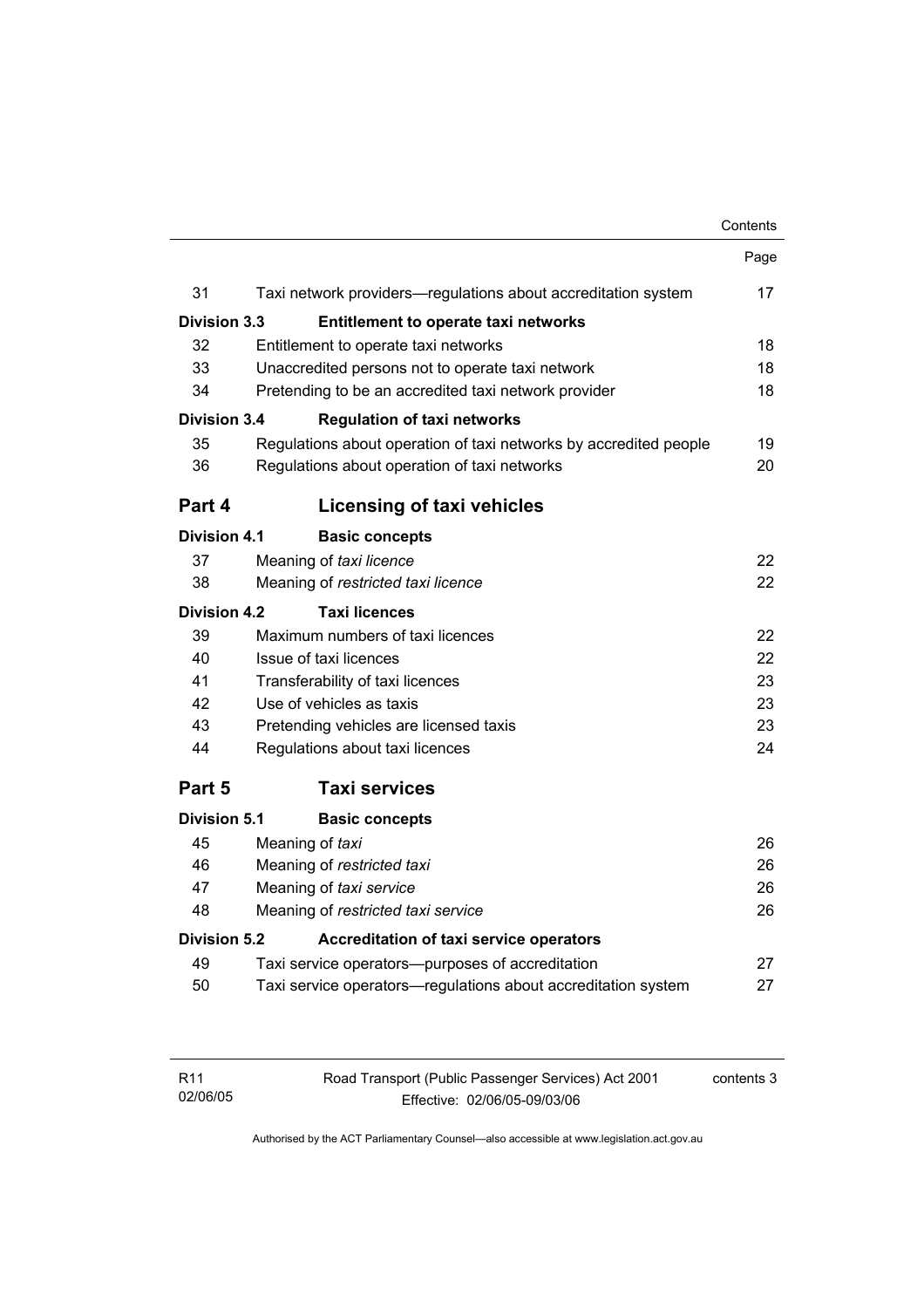| ۰.<br>×<br><br>× |
|------------------|
|------------------|

| <b>Division 5.3</b> | <b>Entitlement to operate taxi services</b>                       |                 |
|---------------------|-------------------------------------------------------------------|-----------------|
| 51                  | Entitlement to operate taxi services                              | 28              |
| 52                  | Unaccredited operators not to operate taxi services               | 29              |
| 53                  | Pretending to be an accredited taxi service operator              | 29              |
| 54                  | Taxi service operators to be affiliated with taxi network         | 29              |
| 55                  | Pretending to be affiliated with taxi network                     | 30              |
| <b>Division 5.4</b> | <b>Regulation of taxi services</b>                                |                 |
| 56                  | Regulations about operation of taxi services by accredited people | 30              |
| 57                  | Regulations about operation of taxis                              | 31              |
| 58                  | Regulations about taxi drivers                                    | 32              |
| 59                  | Regulations about conduct of taxi passengers                      | 32              |
| 60                  | Power to determine maximum taxi fares                             | 33              |
| Part 6              | Licensing of hire cars                                            |                 |
| <b>Division 6.1</b> | <b>Basic concepts</b>                                             |                 |
| 61                  | Meaning of hire car licence                                       | 34              |
| 62                  | Meaning of restricted hire car licence                            | 34              |
| <b>Division 6.2</b> | <b>Hire car licences</b>                                          |                 |
| 63                  | Transferability of hire car licences                              | 34              |
| 64                  | Use of vehicles as hire cars                                      | 35              |
| 65                  | Pretending vehicles are licensed hire cars                        | 35              |
| 66                  | Regulations about hire car licences                               | 36              |
| Part 7              | Hire car services                                                 |                 |
| <b>Division 7.1</b> | <b>Basic concepts</b>                                             |                 |
| 67                  | Meaning of hire car                                               | 38              |
| 68                  | Meaning of restricted hire car                                    | 38              |
| 69                  | Meaning of hire car service                                       | 38              |
| 70                  | Meaning of restricted hire car service                            | 39              |
| <b>Division 7.2</b> | Accreditation of hire car service operators                       |                 |
| 71                  | Hire car service operators--purposes of accreditation             | 39              |
| 72                  | Hire car service operators-regulations about accreditation system | 39              |
| contents 4          | Road Transport (Public Passenger Services) Act 2001               | R <sub>11</sub> |
|                     | Effective: 02/06/05-09/03/06                                      | 02/06/05        |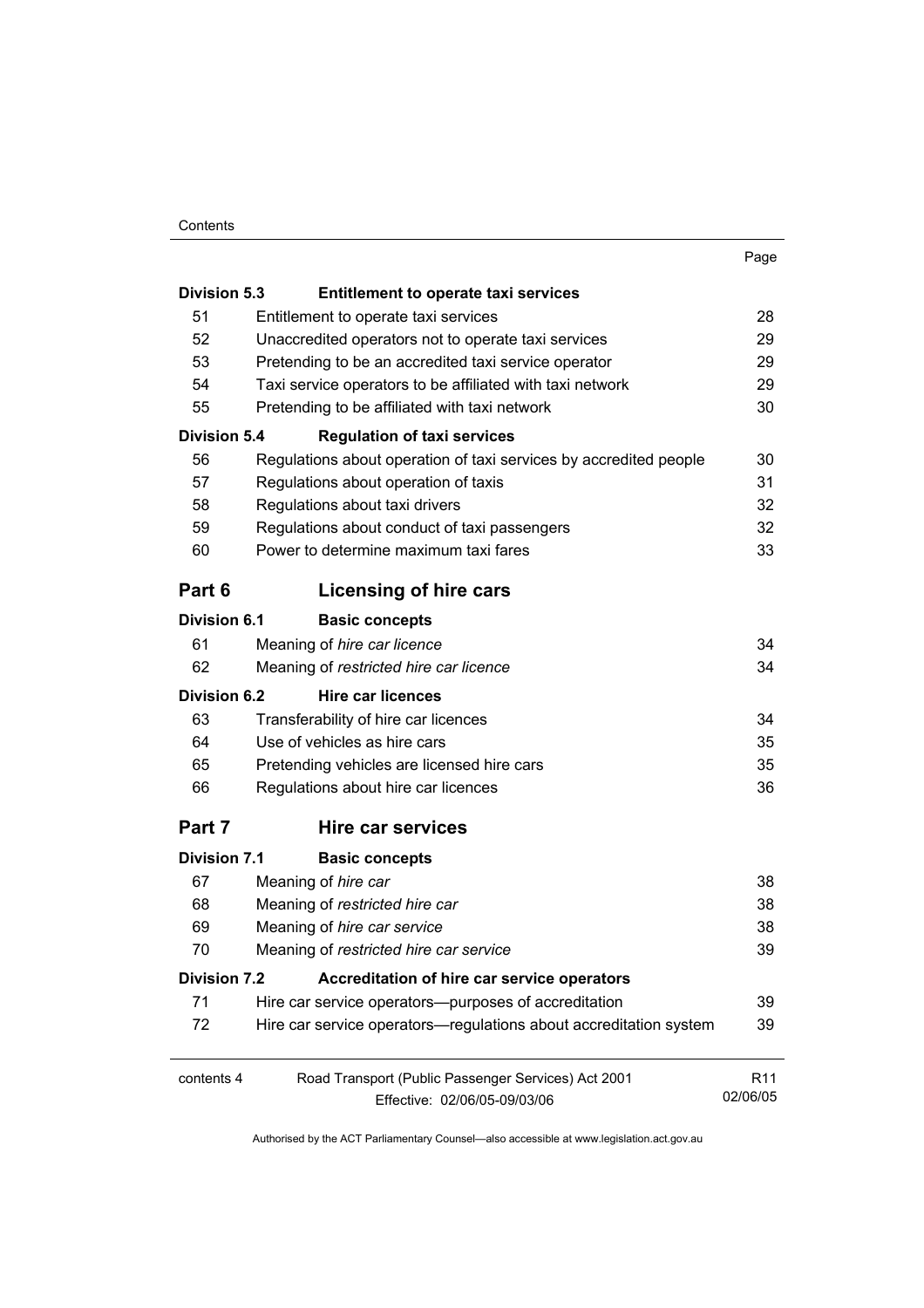| Contents |
|----------|
|----------|

|                     |                                                                       | Page |
|---------------------|-----------------------------------------------------------------------|------|
| <b>Division 7.3</b> | Entitlement to operate hire car services                              |      |
| 73                  | Entitlement to operate hire car services                              | 41   |
| 74                  | Unaccredited operators not to operate hire car services               | 41   |
| 75                  | Pretending to be an accredited hire car service operator              | 42   |
| <b>Division 7.4</b> | <b>Regulation of hire car services</b>                                |      |
| 76                  | Regulations about operation of hire car services by accredited people | 42   |
| 77                  | Regulations about operation of hire cars                              | 43   |
| 78                  | Regulations about hire car drivers                                    | 44   |
| 79                  | Regulations about conduct of hire car passengers                      | 45   |
| Part 8              | <b>Miscellaneous</b>                                                  |      |
| 80                  | Unauthorised public passenger services                                | 46   |
| 81                  | Regulation-making power                                               | 47   |
| 82                  | Regulations may apply certain laws and instruments                    | 47   |
| 83                  | Regulations about enforcement                                         | 47   |
| 84                  | Minister may exempt vehicles and people from Act                      | 47   |
| 85                  | Regulations may exempt vehicles and people from Act                   | 48   |
| 86                  | References to Motor Traffic Act, Traffic Act etc                      | 48   |
| Part 9              | <b>Transitional provisions</b>                                        |      |
| 87                  | Definitions for pt 9                                                  | 50   |
| 88                  | <b>Transitional regulations</b>                                       | 50   |
| 89                  | Modification of pt 9's operation                                      | 51   |
| 90                  | Continuation of hire car licences                                     | 51   |
| 91                  | Interim accreditation of existing hire car operators                  | 51   |
| 92                  | Interim accreditation of tour and charter service operators           | 52   |
| 93                  | Expiry of pt 9                                                        | 53   |
|                     |                                                                       |      |
| <b>Dictionary</b>   |                                                                       | 54   |
|                     |                                                                       |      |

|  | <b>Endnotes</b> |
|--|-----------------|
|--|-----------------|

|     | About the endnotes                                  | 58         |  |
|-----|-----------------------------------------------------|------------|--|
| R11 | Road Transport (Public Passenger Services) Act 2001 | contents 5 |  |

02/06/05

Road Transport (Public Passenger Services) Act 2001 contents 5 Effective: 02/06/05-09/03/06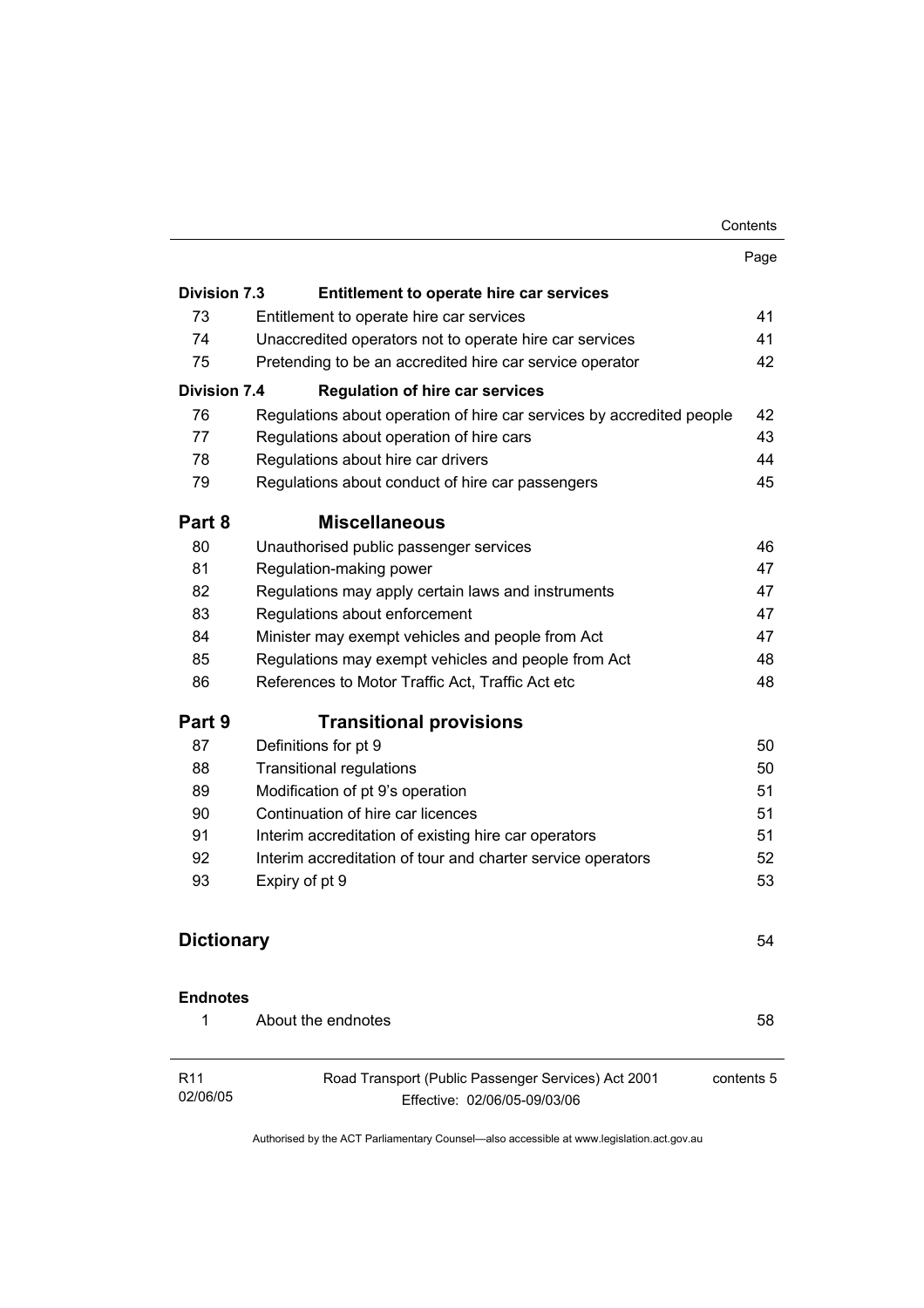| 2 | Abbreviation key                                      | 58 |
|---|-------------------------------------------------------|----|
| 3 | Legislation history                                   | 59 |
| 4 | Amendment history                                     | 60 |
| 5 | Earlier republications                                | 77 |
| 6 | Renumbered provisions                                 | 78 |
|   | Modification of republished law with temporary effect | 78 |
|   |                                                       |    |

contents 6 Road Transport (Public Passenger Services) Act 2001 Effective: 02/06/05-09/03/06

R11 02/06/05

Page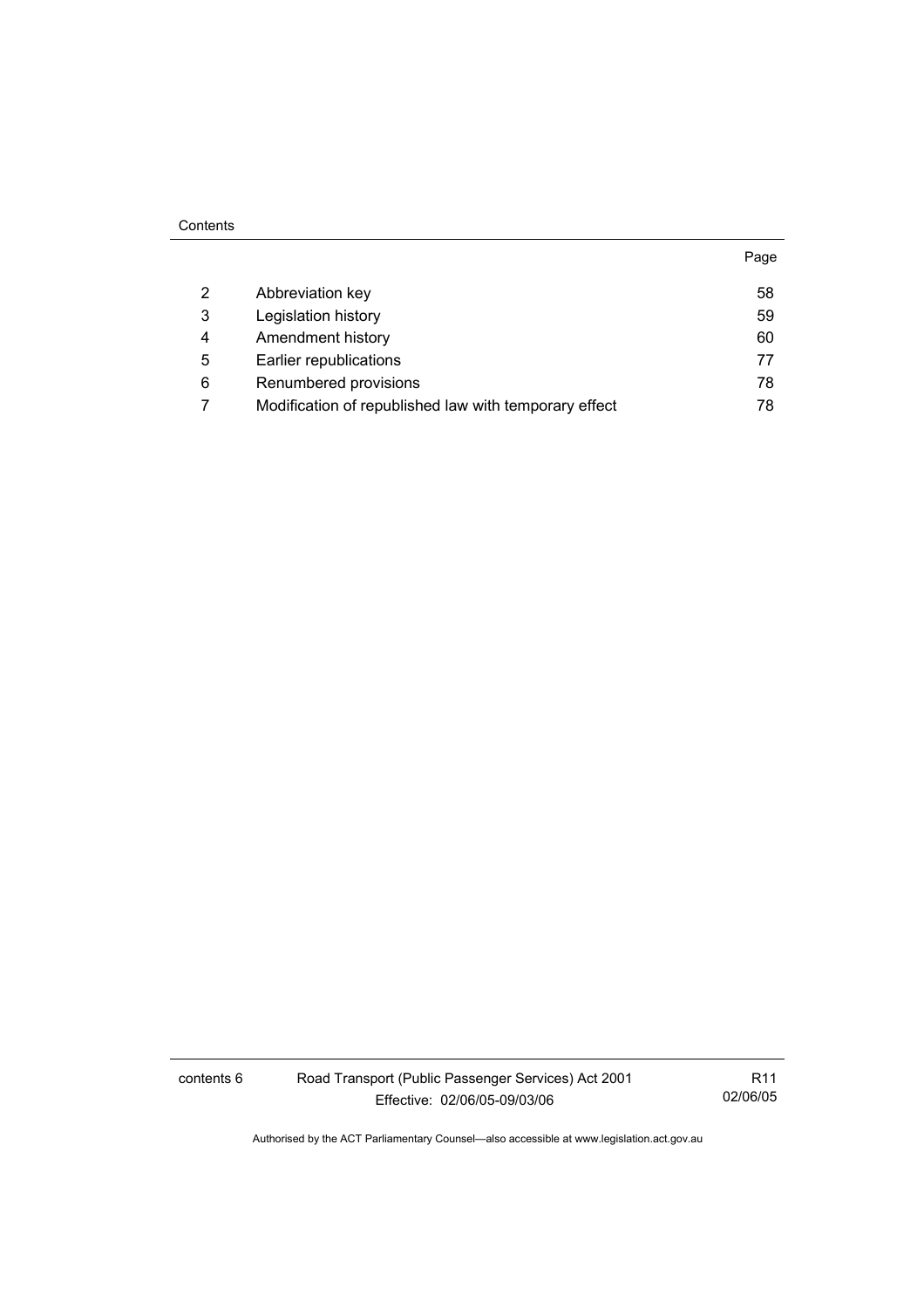

# **Road Transport (Public Passenger Services) Act 2001**

An Act to regulate public transport services, and for other purposes

R11 02/06/05

I

Road Transport (Public Passenger Services) Act 2001 Effective: 02/06/05-09/03/06

page 1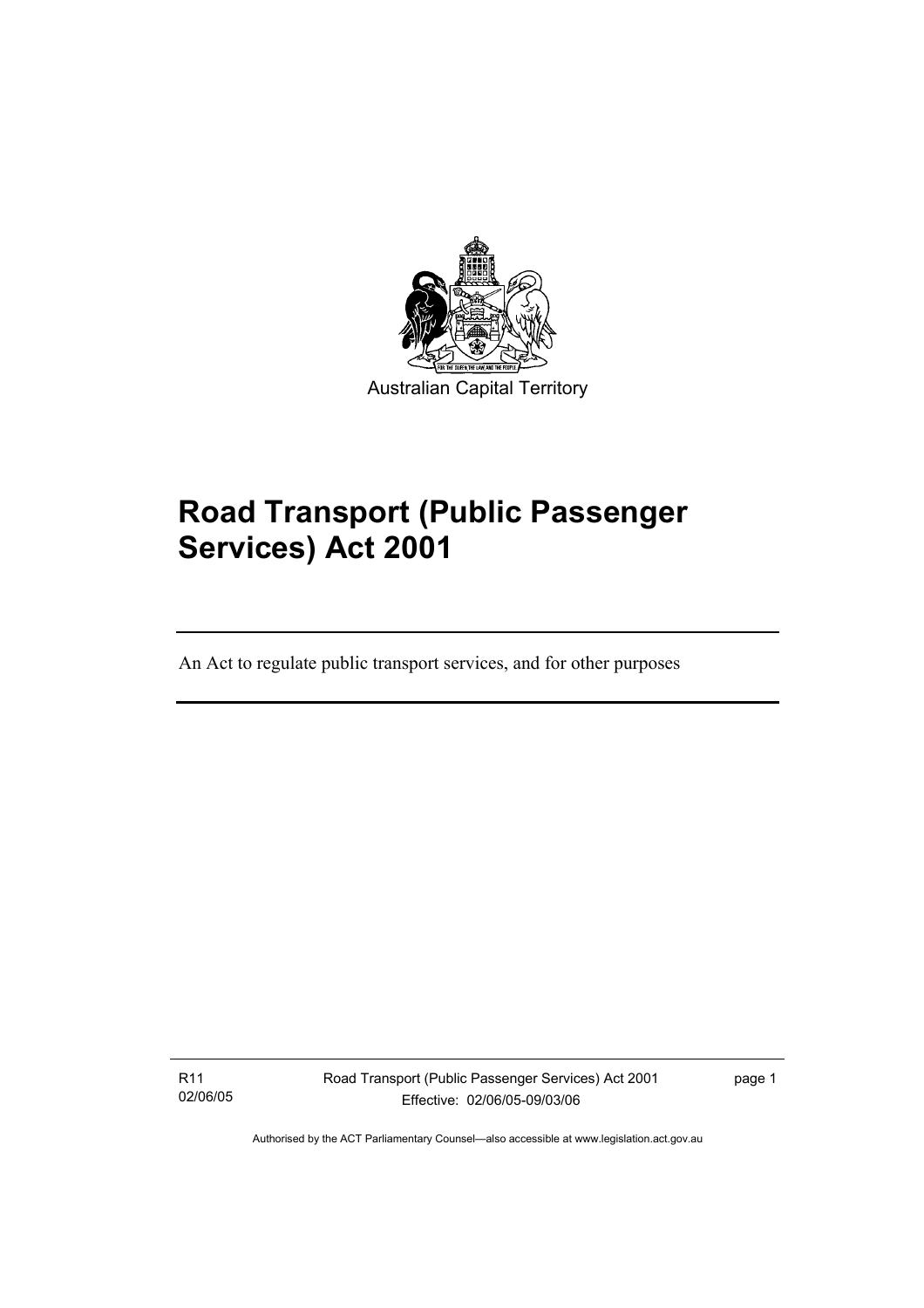#### **Part 1** Preliminary

Section 1

### **Part 1** Preliminary

#### **1 Name of Act**

This Act is the *Road Transport (Public Passenger Services) Act 2001.* 

- *Note 1* This Act is part of the road transport legislation. See the *Road Transport (General) Act 1999* for various provisions about the administration and enforcement of the road transport legislation generally.
- *Note 2* Other road transport legislation includes the following:
	- *Road Transport (Alcohol and Drugs) Act 1977*
	- *Road Transport (Dimensions and Mass) Act 1990*
	- *Road Transport (Driver Licensing) Act 1999*
	- *Road Transport (Safety and Traffic Management) Act 1999*
	- *Road Transport (Vehicle Registration) Act 1999*.
- *Note 3* A reference to an Act includes a reference to the statutory instruments made or in force under the Act, including any regulation (see Legislation Act, s 104).

#### **2 Objects**

The objects of this Act include—

- (a) to provide for the accreditation of the operators of public passenger services and taxi networks that operate within or partly within the ACT; and
- (b) to provide for the licensing of vehicles used as taxis and hire cars within or partly within the ACT; and
- (c) to encourage public passenger services that meet the reasonable expectations of the community for safe, reliable and efficient public passenger services.

R11 02/06/05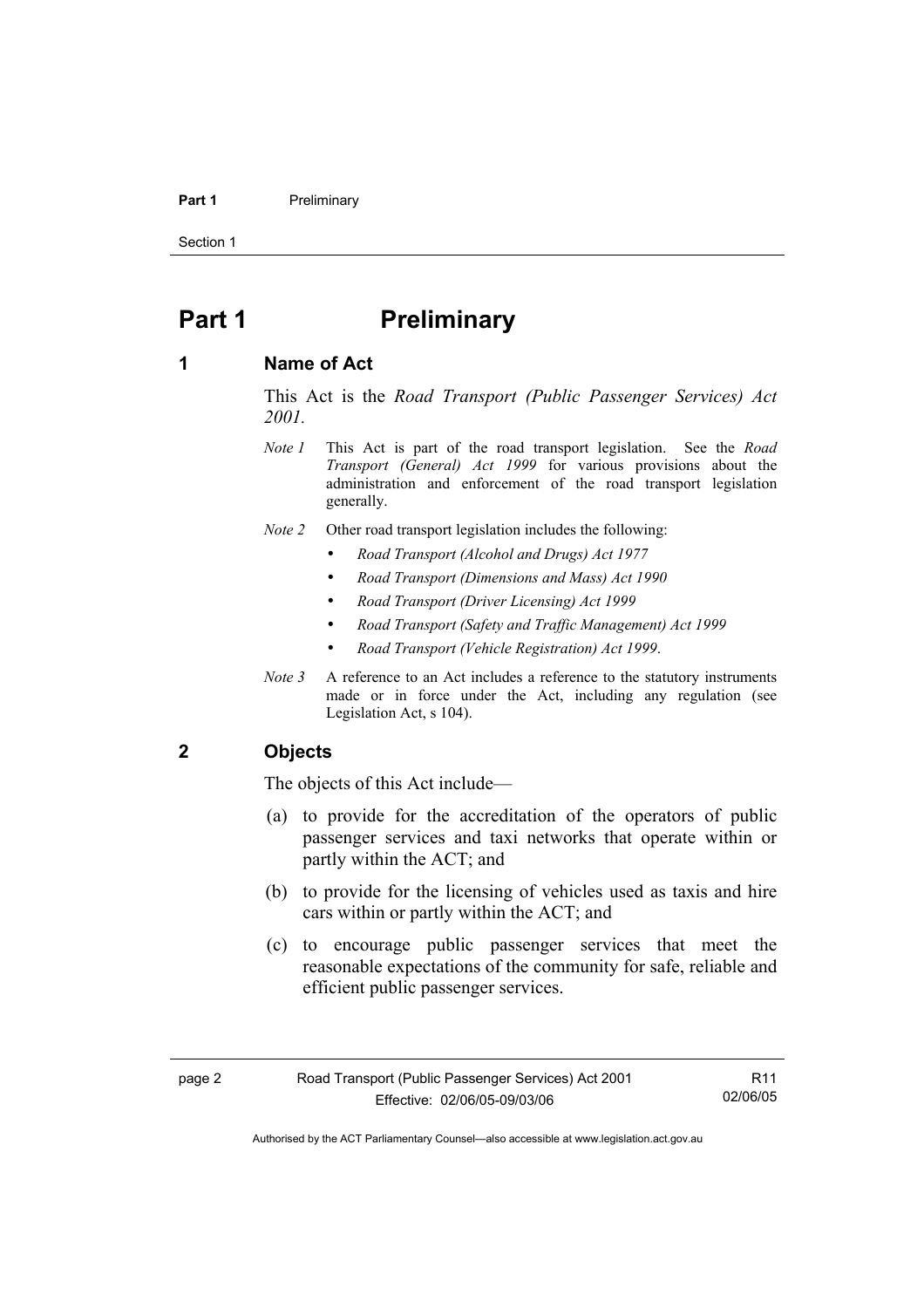#### **3 Dictionary**

The dictionary at the end of this Act is part of this Act.

*Note 1* The dictionary at the end of this Act defines certain words and expressions used in this Act, and includes references (*signpost definitions*) to other words and expressions defined elsewhere in this Act or in the road transport legislation.

> For example, the signpost definition '*bus service*—see section 11 (Meaning of *bus service*).' means that the expression 'bus service' is defined in section 11 of this Act.

*Note 2* A definition in the dictionary (including a signpost definition) applies to the entire Act unless the definition, or another provision of the Act, provides otherwise or the contrary intention otherwise appears (see *Legislation Act 2001*, s 155 and s 156 (1)).

#### **4 Notes**

A note included in this Act is explanatory and is not part of this Act.

*Note* See *Legislation Act 2001*, s 127 (1), (4) and (5) for the legal status of notes.

#### **4A Offences against Act—application of Criminal Code etc**

Other legislation applies in relation to offences against this Act.

#### *Note 1 Criminal Code*

The Criminal Code, ch 2 applies to the following offences against this Act (see Code, pt 2.1):

- s 60D (1) and (2) (Use of vehicles as hire cars)
- s 60E (1) and (2) (Pretending vehicles are licensed hire cars)
- s 60N (1) (Unaccredited operators not to operate hire car services)
- s 60O (1) and (2) (Pretending to be an accredited hire car service operator)
- s 60T (Unauthorised public passenger services).

The chapter sets out the general principles of criminal responsibility (including burdens of proof and general defences), and defines terms used for offences to which the Code applies (eg *conduct*, *intention*, *recklessness* and *strict liability*).

R11 02/06/05 Road Transport (Public Passenger Services) Act 2001 Effective: 02/06/05-09/03/06

page 3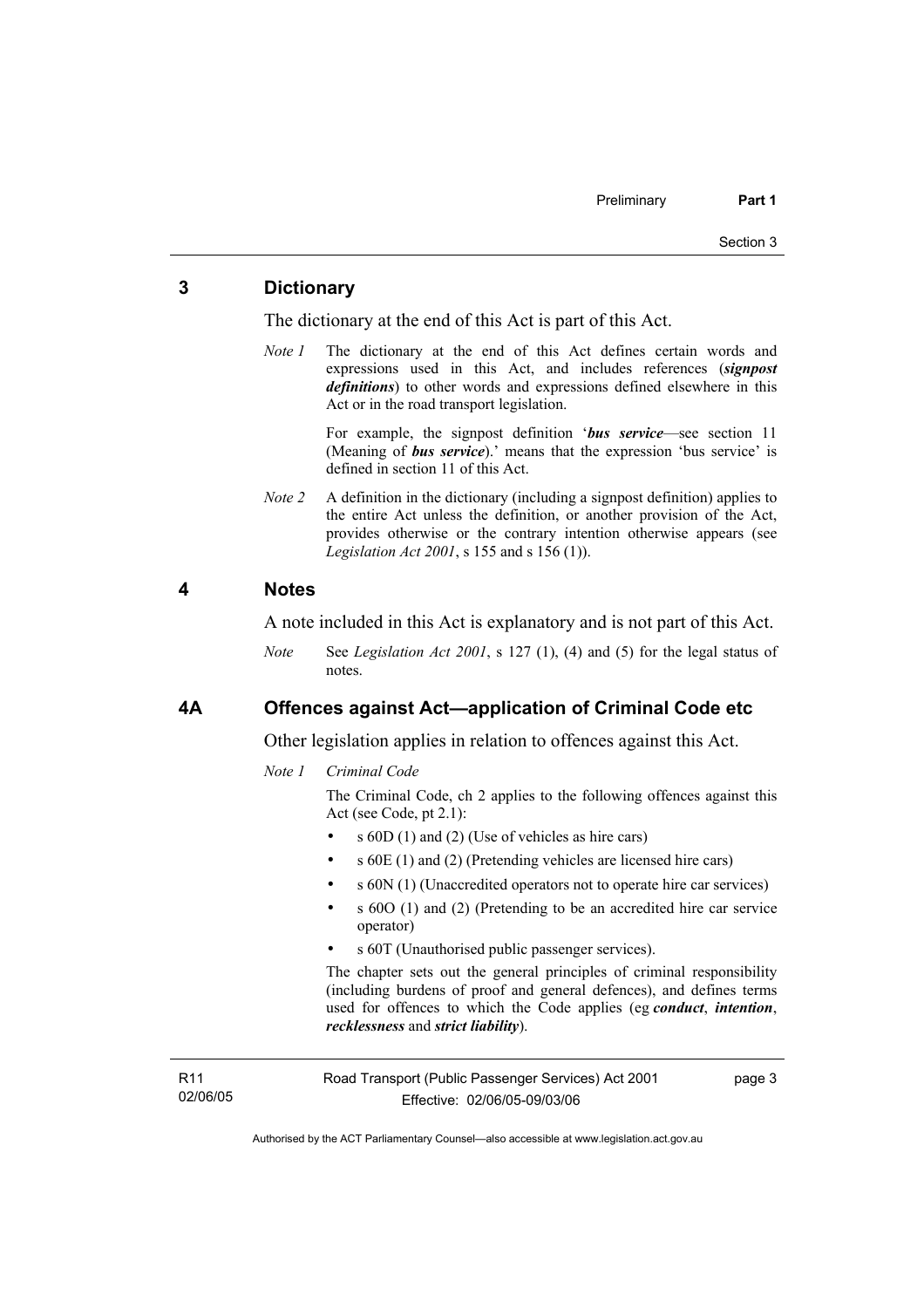#### **Part 1** Preliminary

Section 5

*Note 2 Penalty units* 

The Legislation Act, s 133 deals with the meaning of offence penalties that are expressed in penalty units.

#### **5 Functions of road transport authority**

The functions of the road transport authority under this Act are—

- (a) to administer the accreditation schemes established under this Act for the accreditation of the operators of public passenger services and taxi networks; and
- (b) to administer the licensing schemes established under this Act for the licensing of taxis and hire cars; and
- (c) to keep registers of accreditations given, and licences issued, under this Act; and
- (d) to provide information about accredited and licensed people in accordance with this Act and other laws in force in the ACT; and
- (e) to exercise any other functions given to the authority under this Act.

#### **6 Registers of accredited people and licences**

 (1) A register of accreditations given, and licences issued, under this Act may include information given to the road transport authority under this Act and any other information the authority considers appropriate.

*Note* Section 5 (c) requires registers for the following to be kept:

- accredited bus service operators
- accredited taxi network providers
- accredited taxi service operators
- accredited hire car operators
- taxi licences
- restricted taxi licences

page 4 Road Transport (Public Passenger Services) Act 2001 Effective: 02/06/05-09/03/06

R11 02/06/05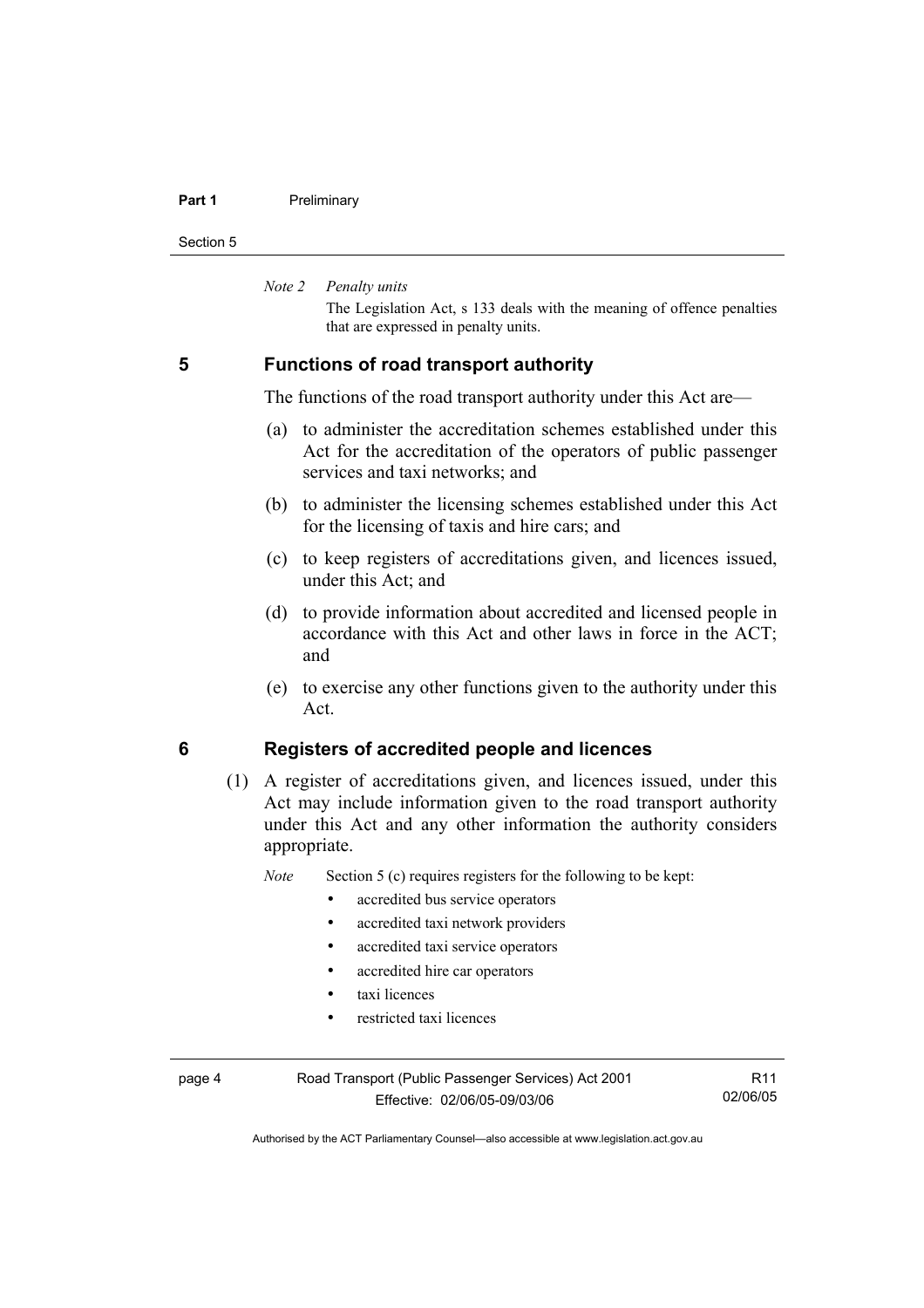- hire car licences
- restricted hire car licences.
- (2) A register may be kept in the form of, or as part of, 1 or more computer databases or in any other form the road transport authority considers appropriate.
- (3) The road transport authority may correct any mistake, error or omission in a register subject to the requirements (if any) of the regulations.
- (4) This section does not limit the functions of the road transport authority in relation to a register.

#### **7 Security and disclosure of information in registers**

The road transport authority must ensure that information in a register of accreditations or licences is kept securely and disclosed only in accordance with this Act or another law in force in the ACT.

- *Note 1* The Information Privacy Principles apply to the road transport authority. Principle 4 states requirements about the storage and security of personal information and principle 11 states when personal information may be disclosed by an agency (see *Privacy Act 1988* (Cwlth), s 14).
- *Note 2* Access to the register may be sought under the *Freedom of Information Act 1989* (which also provides that certain information is exempt from disclosure).

#### **8 Trade Practices Act authorisation**

For the *Trade Practices Act 1974* (Cwlth) and the Competition Code of the Australian Capital Territory, the following are authorised by this Act:

- (a) everything done under this Act;
- (b) all service contracts made under this Act;

page 5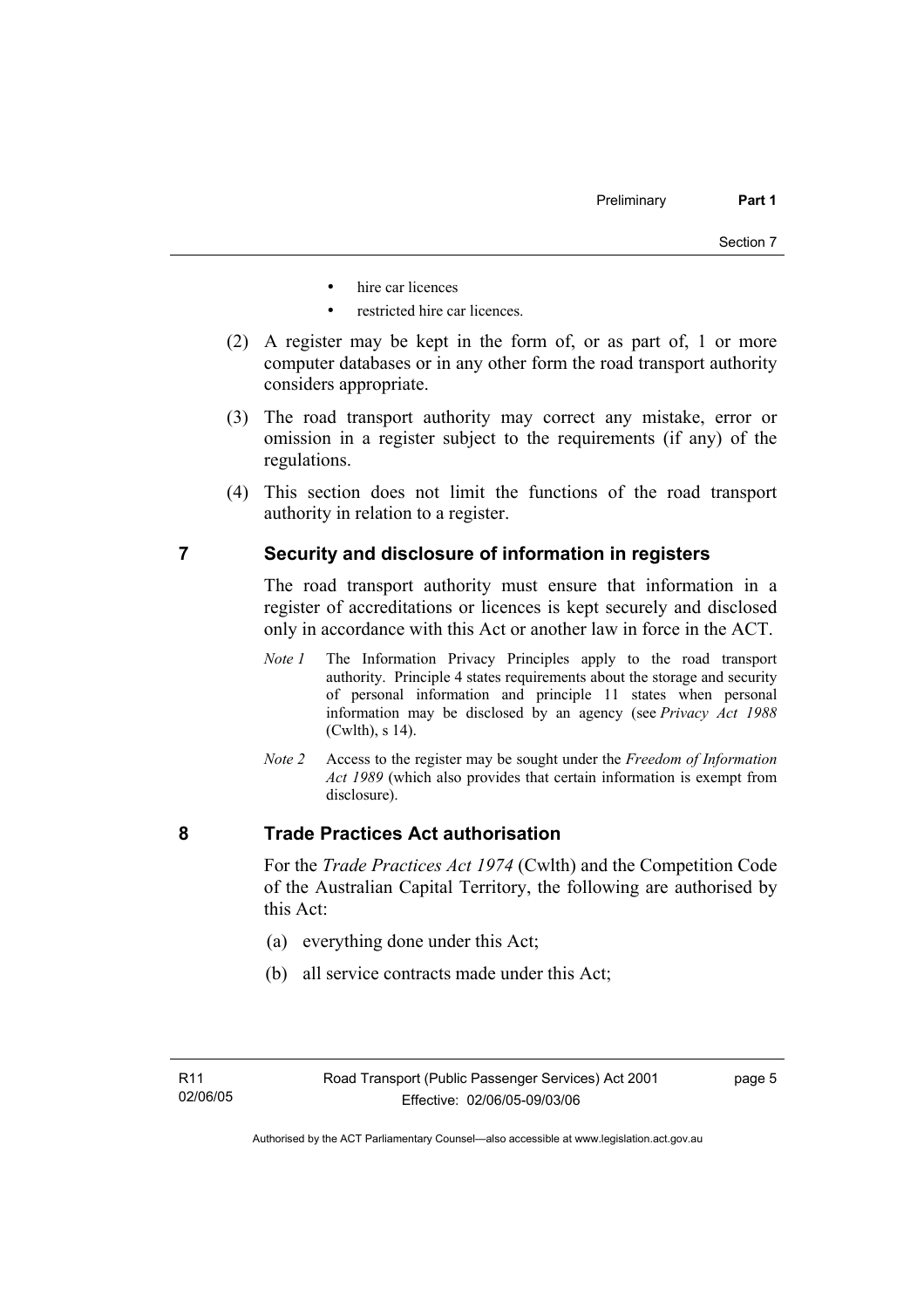#### **Part 1** Preliminary

#### Section 9

- (c) everything done under a service contract, or a provision of a service contract, authorised by this Act.
- *Note 1* For the Competition Code of the Australian Capital Territory, see the *Competition Policy Reform Act 1996*, s 5 and s 10.
- *Note 2* A reference to an Act includes a reference to statutory instruments made or in force under the Act, including regulations (see *Legislation Act 2001*, s 104).

#### **9 Combinations of accreditations and licences**

This Act does not prevent a person from holding any combination of accreditations and licences under this Act.

#### **10 What is a** *public passenger service***?**

A *public passenger service* is a service for the transport of passengers for a fare or other consideration by public passenger vehicles along a road or road related area.

page 6 Road Transport (Public Passenger Services) Act 2001 Effective: 02/06/05-09/03/06

R11 02/06/05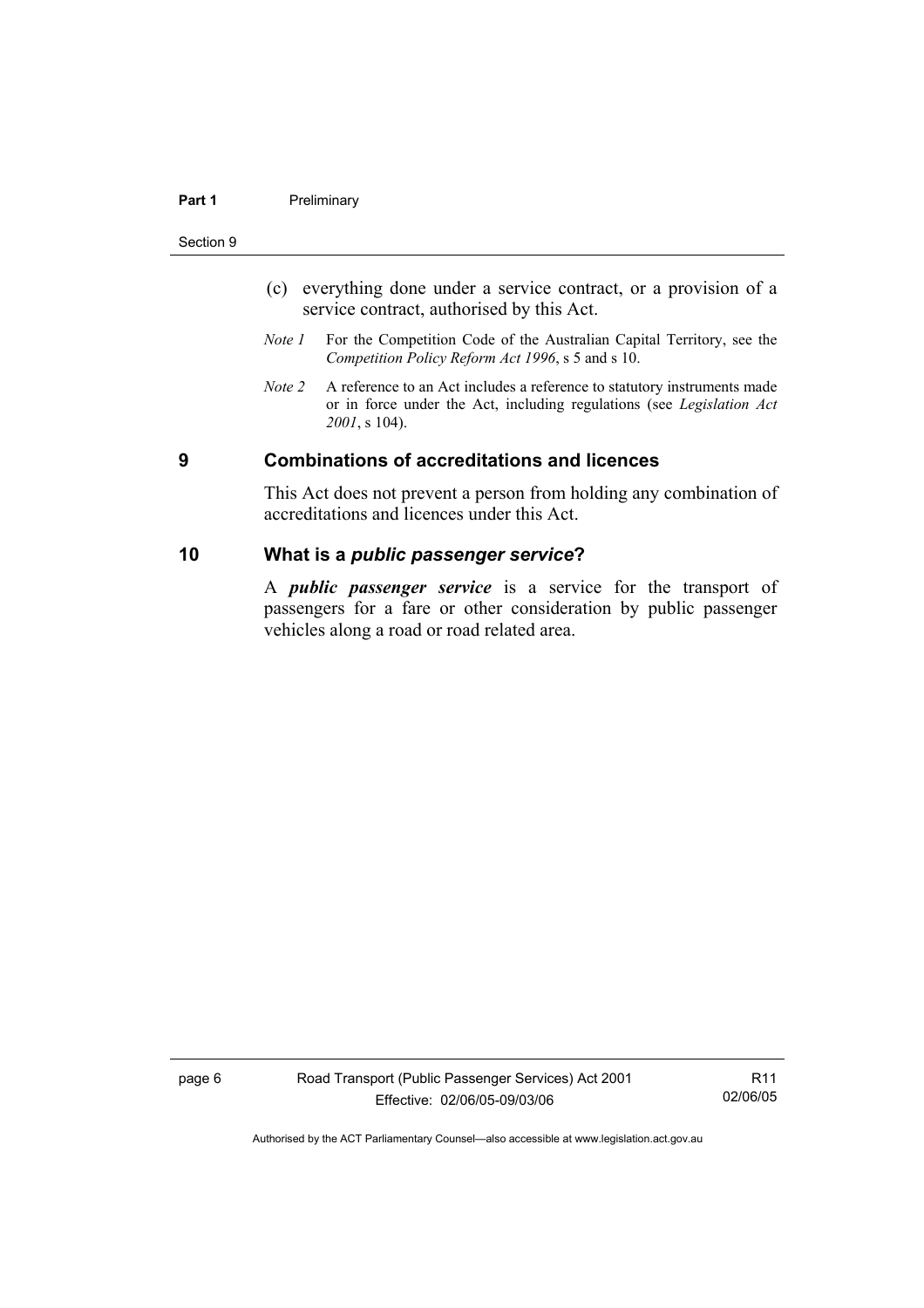### **Part 2 Bus services**

### **Division 2.1** Basic concepts

### **10A Meaning of** *bus* **and** *public bus*

In this Act:

*bus* means a motor vehicle built mainly to carry people that seats over 9 adults (including the driver).

*public bus* means a bus used to provide a bus service.

#### **11 Meaning of** *bus service*

A *bus service* is a service for the transport of passengers for a fare or other consideration by a bus along a road or road related area.

#### **12 What is a** *regular route service***?**

A bus service is a *regular route service* if it is conducted according to regular routes and timetables, but does not include—

- (a) a bus service designed mainly to transport tourists; or
- (b) a long-distance service.

#### **13 What is a** *tour and charter service***?**

A bus service is a *tour and charter service* if the bus service is not a regular route service or a long-distance service.

**14 What is a** *long-distance service***?**

A bus service is a *long-distance service* if—

- (a) it is conducted according to regular routes and timetables; and
- (b) each passenger travels at least 40km.

| R11      | Road Transport (Public Passenger Services) Act 2001 | page 7 |
|----------|-----------------------------------------------------|--------|
| 02/06/05 | Effective: 02/06/05-09/03/06                        |        |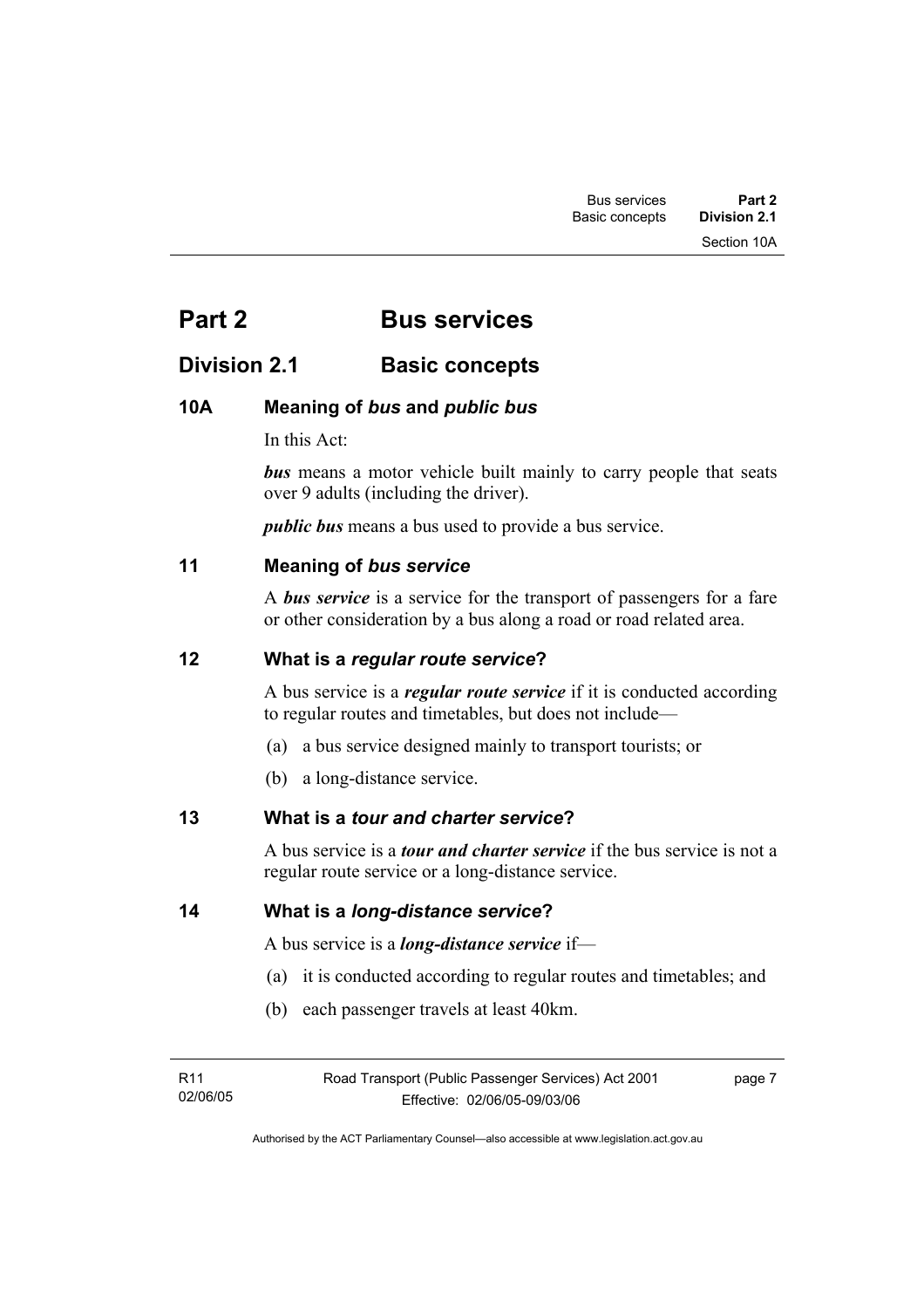### **Division 2.2 Accreditation of bus service operators**

#### **15 Bus operators—purposes of accreditation**

The purpose of accreditation under the regulations to operate a bus service is to ensure that—

- (a) the accredited person has the financial capacity to meet the service standards for the service; and
- (b) the accredited person, and each person who is concerned with, or takes part in, the management of the service, are suitable people to operate the service; and
- (c) the accredited person, and each person who is concerned with, or takes part in, the management of the service, have demonstrated the capacity to comply with the relevant regulations and, in particular, the regulations about—
	- (i) the safety of passengers and the public; and
	- (ii) the maintenance of public buses.

#### **16 Regulations about accreditation system**

- (1) The regulations are to provide a system for the accreditation of operators of bus services, including, for example—
	- (a) the kinds of accreditations; and
	- (b) the bus services that a person who holds a kind of accreditation is entitled to operate; and
	- (c) the conditions of accreditations; and
	- (d) matters relating to the giving, refusal or surrender of accreditations; and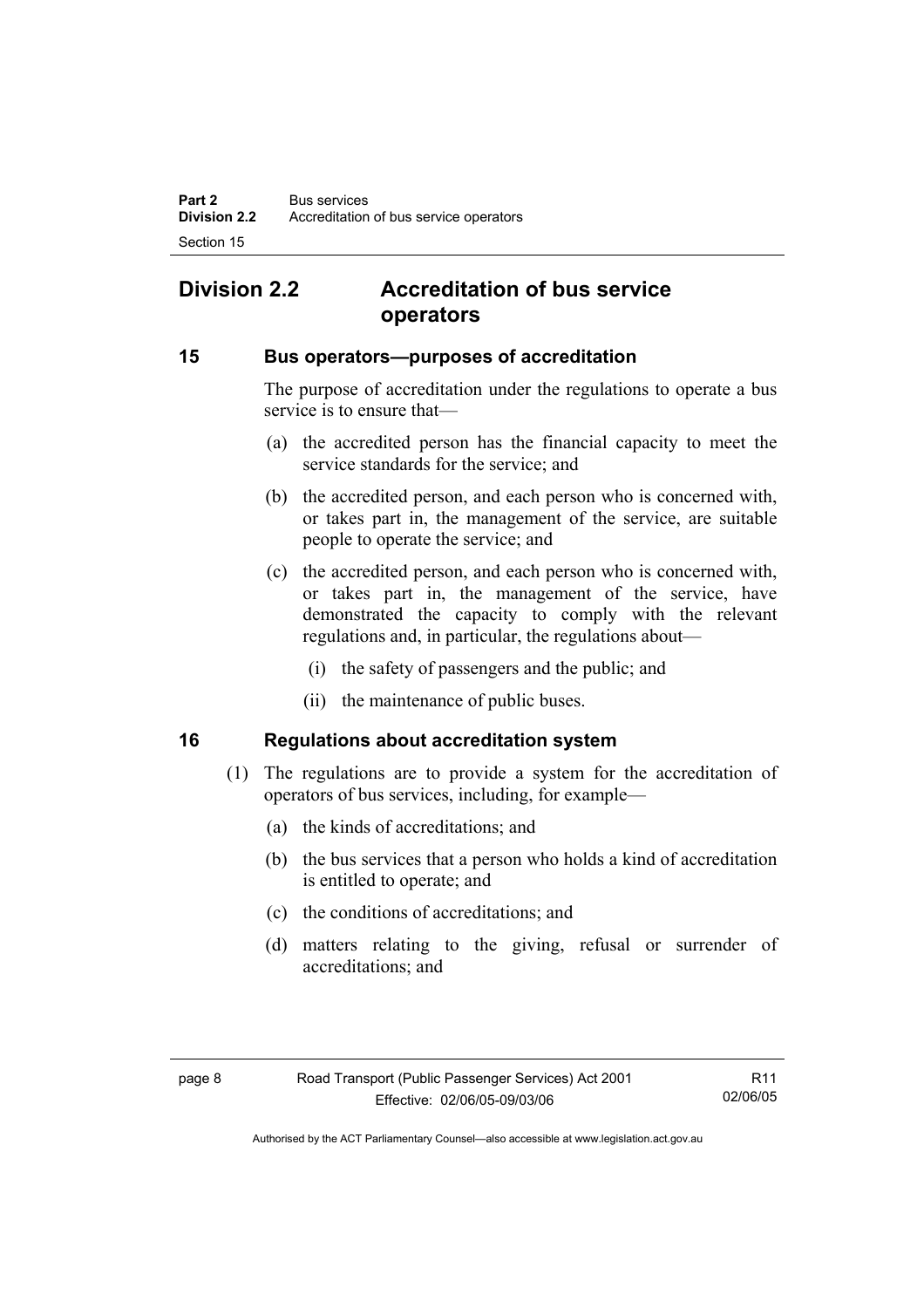- (e) the action that may be taken in relation to accreditations in circumstances prescribed under the regulations, including—
	- (i) the suspension or cancellation of an accreditation; and
	- (ii) the imposition of a condition on, or the amendment of a condition of, an accreditation; and
	- (iii) an order that an accredited person pay to the Territory an amount of not more than—
		- (A) for an individual—\$5 000; or
		- (B) for a corporation—\$25 000; and
	- (iv) the reprimanding of an accredited person.
- (2) The regulations may make provision in relation to the accreditation of people to operate bus services, including, for example—
	- (a) requirements about the suitability of the applicant and each person who will be concerned with, or take part in, the management of the services; and
	- (b) capacity to meet service standards; and
	- (c) financial viability.
- (3) For subsection (1) (a), the regulations must provide for the accreditation of people to operate the following kinds of bus services:
	- (a) regular route services;
	- (b) tour and charter services.
- (4) However, this section does not require the regulations to provide an accreditation system for all kinds of bus services.

page 9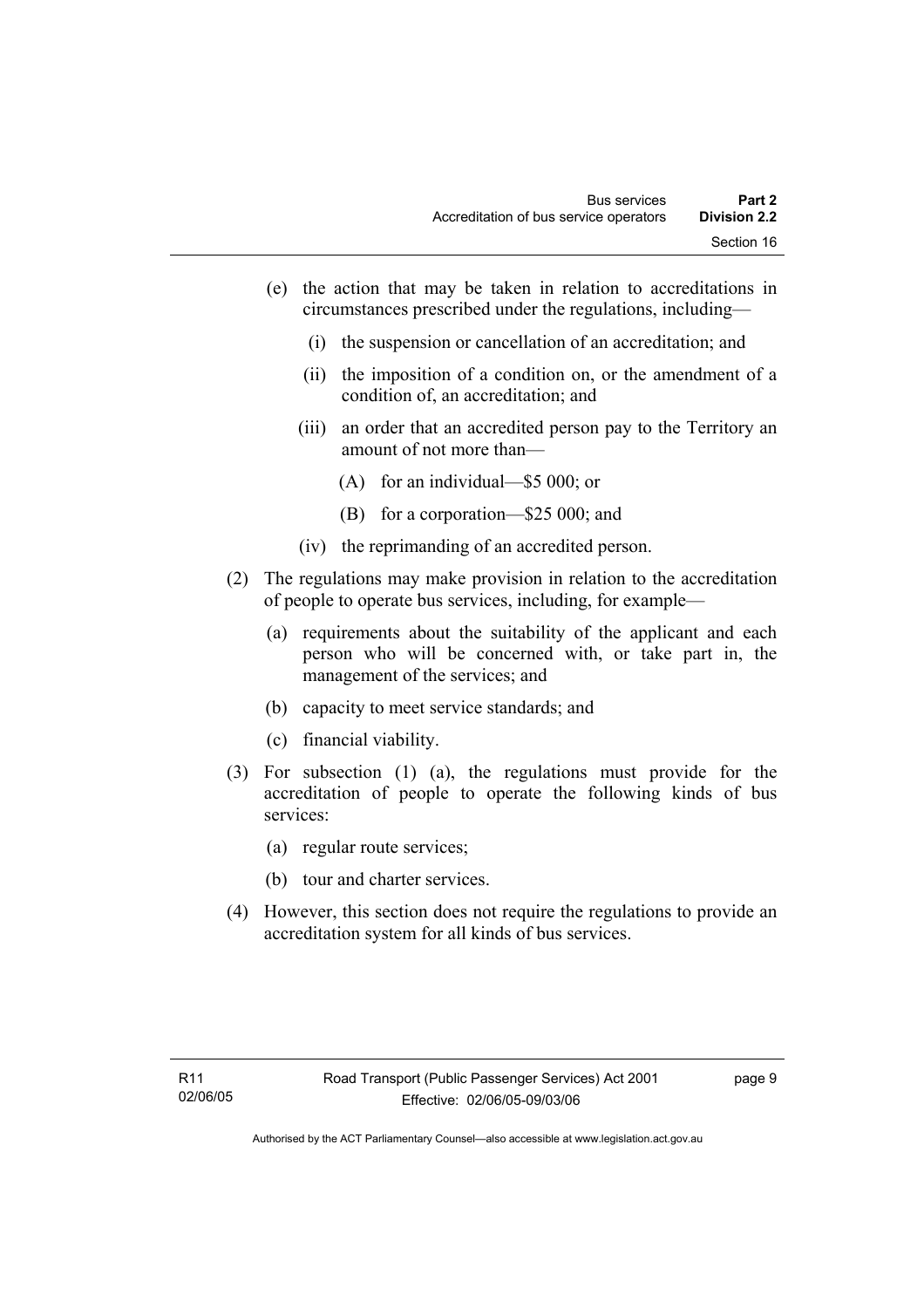### **Division 2.3 Service contracts for regular route services**

#### **17 Service contracts**

- (1) The road transport authority may, on behalf of the Territory, enter into a contract (a *service contract*) for the operation of a regular route service with a person accredited to operate regular route services.
- (2) A service contract must state whether the right given under the contract to operate a route is an exclusive right to operate the route or a stated part of the route.
- (3) A service contract may make provision in relation to the operation of a regular route service and the administration of the contract, including, for example—
	- (a) service requirements under the contract; and
	- (b) the transfer, suspension, cancellation and surrender of the contract; and
	- (c) the fees (if any) payable under the contract; and
	- (d) the adjustment of payments and refunds in relation to any contract fees; and
	- (e) financial or other penalties for breaches of the contract; and
	- (f) the records (including accounts) to be made and kept, how they are to be made and kept, and their inspection; and
	- (g) the provision of information and reports to the road transport authority about the regular route service and the verification of the information and reports; and
	- (h) the publication and the collection of fares payable by passengers; and

R11 02/06/05

Authorised by the ACT Parliamentary Counsel—also accessible at www.legislation.act.gov.au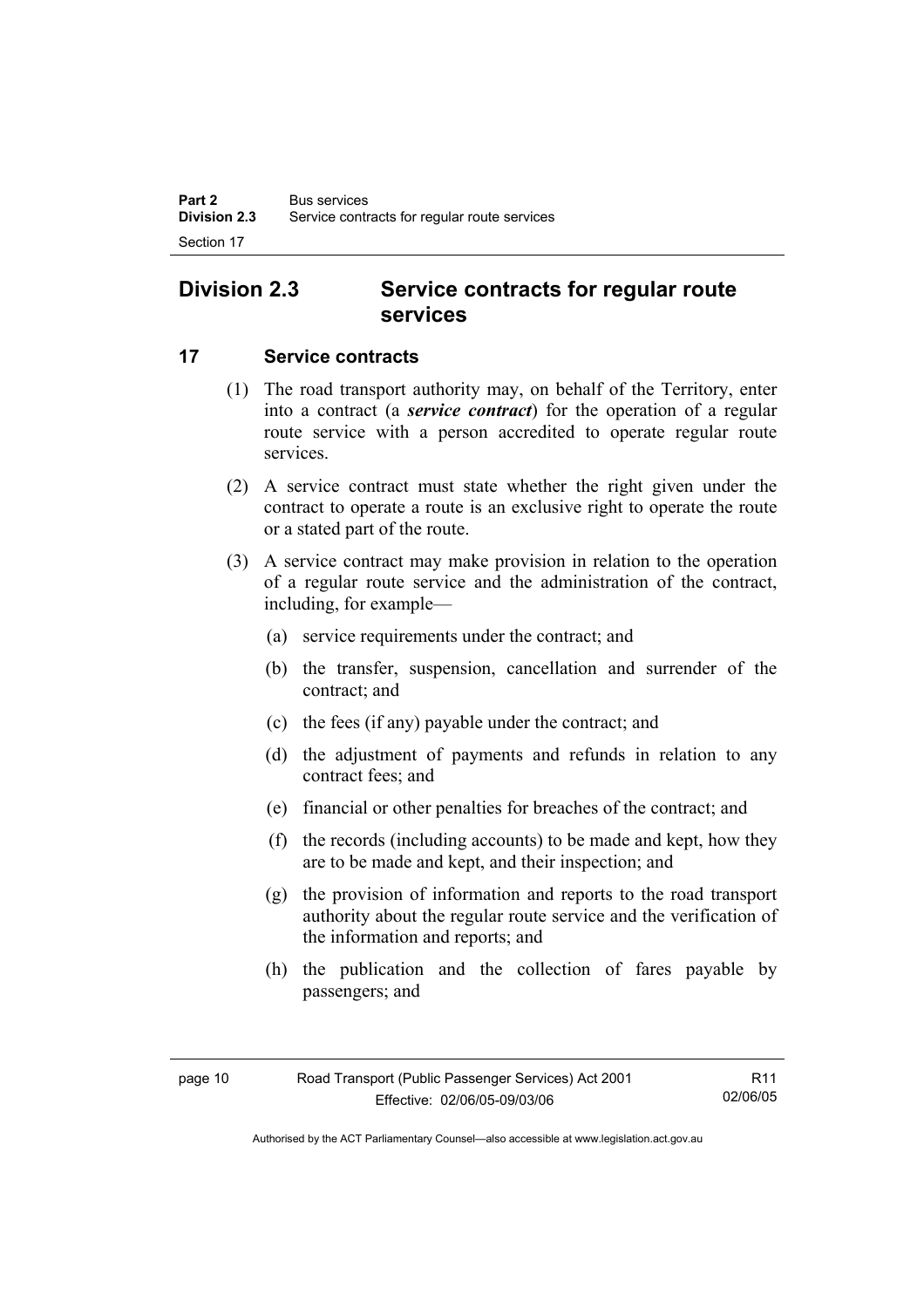- (i) the sale of tickets and the conditions under which tickets must be sold; and
- (j) free or reduced fares for travel; and
- (k) the issue and acceptance of free or concession passes.
- (4) Subsection (3) does not limit the matters about which a service contract may make provision.

### **Division 2.4 Entitlement to operate certain bus services**

#### **18 Entitlement to operate regular route services**

A person is entitled to operate a regular route service, within or partly within the ACT, if—

- (a) the person is accredited under the regulations to operate regular route services; and
- (b) the person holds a service contract for the service.

#### **19 Entitlement to operate tour and charter services**

A person is entitled to operate a tour and charter service, within or partly within the ACT, if the person is accredited under the regulations to operate tour and charter services.

#### **20 Unaccredited operators not to operate certain bus services**

 (1) A person must not operate, within or partly within the ACT, a regular route service unless the person is accredited under the regulations to operate regular route services.

Maximum penalty: 50 penalty units.

page 11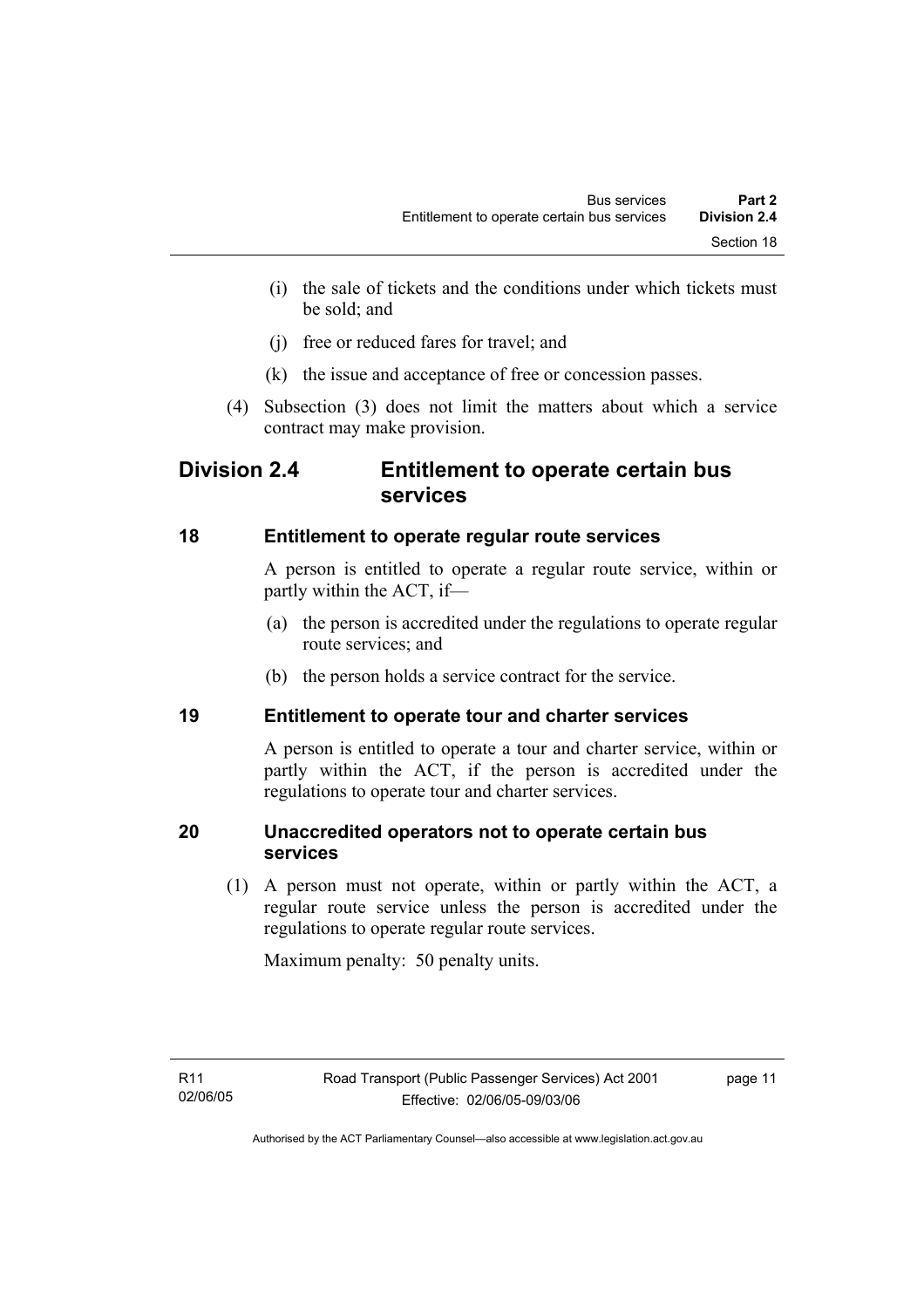(2) A person must not operate, within or partly within the ACT, a tour and charter service unless the person is accredited under the regulations to operate tour and charter services.

Maximum penalty: 50 penalty units.

#### **21 Pretending to be an accredited bus service operator**

A person must not pretend to be accredited under the regulations to operate a bus service.

Maximum penalty: 30 penalty units.

#### **22 Operators of regular route services to hold service contracts**

 (1) A person must not operate, within or partly within the ACT, a regular route service unless the person holds a service contract for the service.

Maximum penalty: 50 penalty units.

 (2) However, if a regular route service is discontinued because of a variation or termination of a service contract, the road transport authority may make arrangements with an appropriately accredited person to operate a temporary regular route service to replace the discontinued service even though the person does not hold a service contract for the replacement service.

### **Division 2.5 Regulation of bus services**

#### **23 Regular route services—power to determine maximum fares**

 (1) The Minister may determine maximum fares, and ways of calculating maximum fares, payable by passengers on regular route services.

| ٠ |  |
|---|--|
|---|--|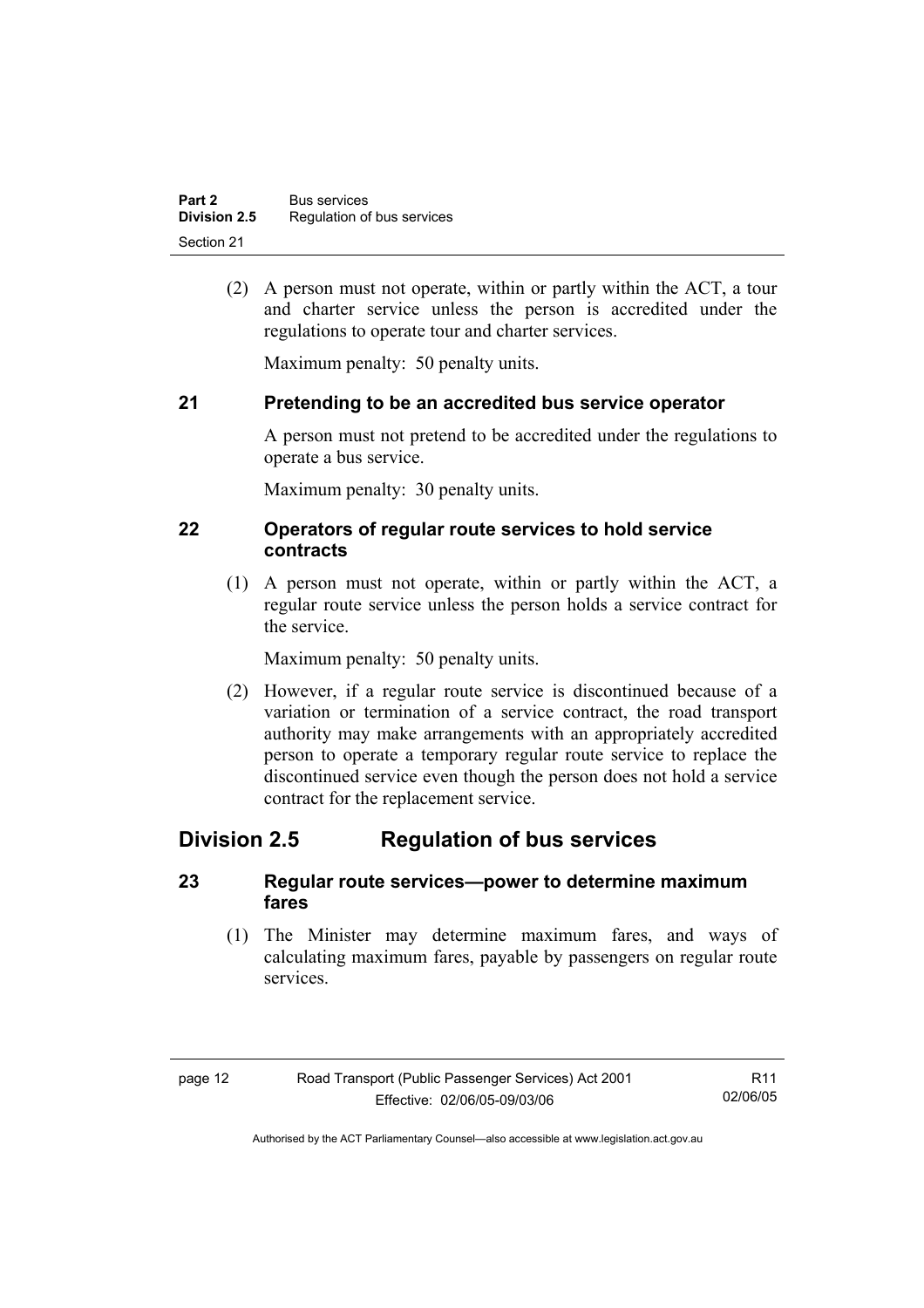- (2) A determination is a disallowable instrument.
	- *Note* A disallowable instrument must be notified and presented to the Legislative Assembly, under the *Legislation Act 2001*.

#### **24 Regulations about operation of bus services by accredited people**

The regulations may make provision in relation to the operation of bus services by accredited bus service operators, including, for example—

- (a) the conduct of bus services, including, for example—
	- (i) the safety of passengers and the public; and
	- (ii) the qualifications, training and experience of bus drivers and other people providing services on behalf of accredited bus service operators; and
	- (iii) maximum driving times and minimum rest times of bus drivers; and
	- (iv) insurance; and
	- (v) the issue of tickets; and
	- (vi) customer complaints and inquiries; and
- (b) the preparation and publication of, and compliance with, timetables for regular route services; and
- (c) the obligations of drivers of public buses and other people providing services on behalf of accredited bus service operators; and
- (d) the requirements that public buses, and their equipment and fittings (internal and external), must comply with; and
- (e) the maintenance and cleaning of public buses; and
- (f) maintenance, parking and other facilities for public buses; and

page 13

Authorised by the ACT Parliamentary Counsel—also accessible at www.legislation.act.gov.au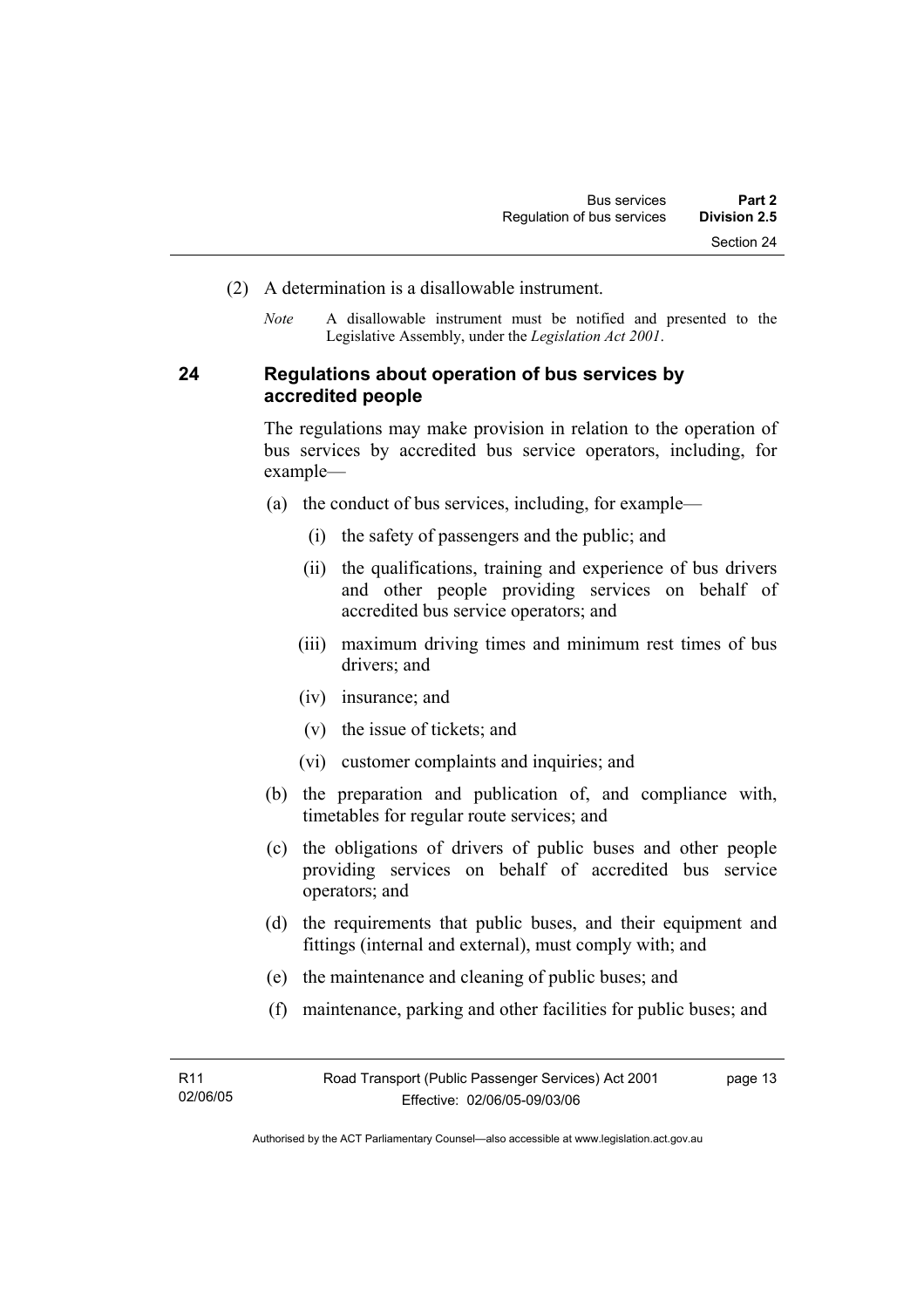- (g) the making and keeping of records and their inspection; and
- (h) the auditing of records and systems; and
- (i) requirements for display of accreditation numbers on advertisements for the service; and
- (j) the provision of information and reports to the road transport authority.

#### **25 Regulations about operation of public buses**

The regulations may make provision in relation to the operation of public buses, including, for example—

- (a) the regulation or prohibition of the use of public buses on certain roads or road related areas; and
- (b) the picking-up and dropping-off of passengers and other matters relating to the transport of passengers; and
- (c) the records to be made and kept by drivers, how they are to be made and kept, and their inspection; and
- (d) the transport of passengers' luggage or other goods, and animals; and
- (e) the regulation or prohibition of the transportation of passengers standing in or on any part of a public bus; and
- (f) the maximum speed of public buses; and
- (g) the prohibition of anyone from soliciting for passengers or for a hiring; and
- (h) the design, equipment and fittings (internal or external) of public buses; and
- (i) the sections, terminal points and bus stops on bus routes; and
- (j) the regulation or prohibition of notices, signs and advertisements inside or on the outside of public buses.

| page 14 | Road Transport (Public Passenger Services) Act 2001 | R <sub>11</sub> |
|---------|-----------------------------------------------------|-----------------|
|         | Effective: 02/06/05-09/03/06                        | 02/06/05        |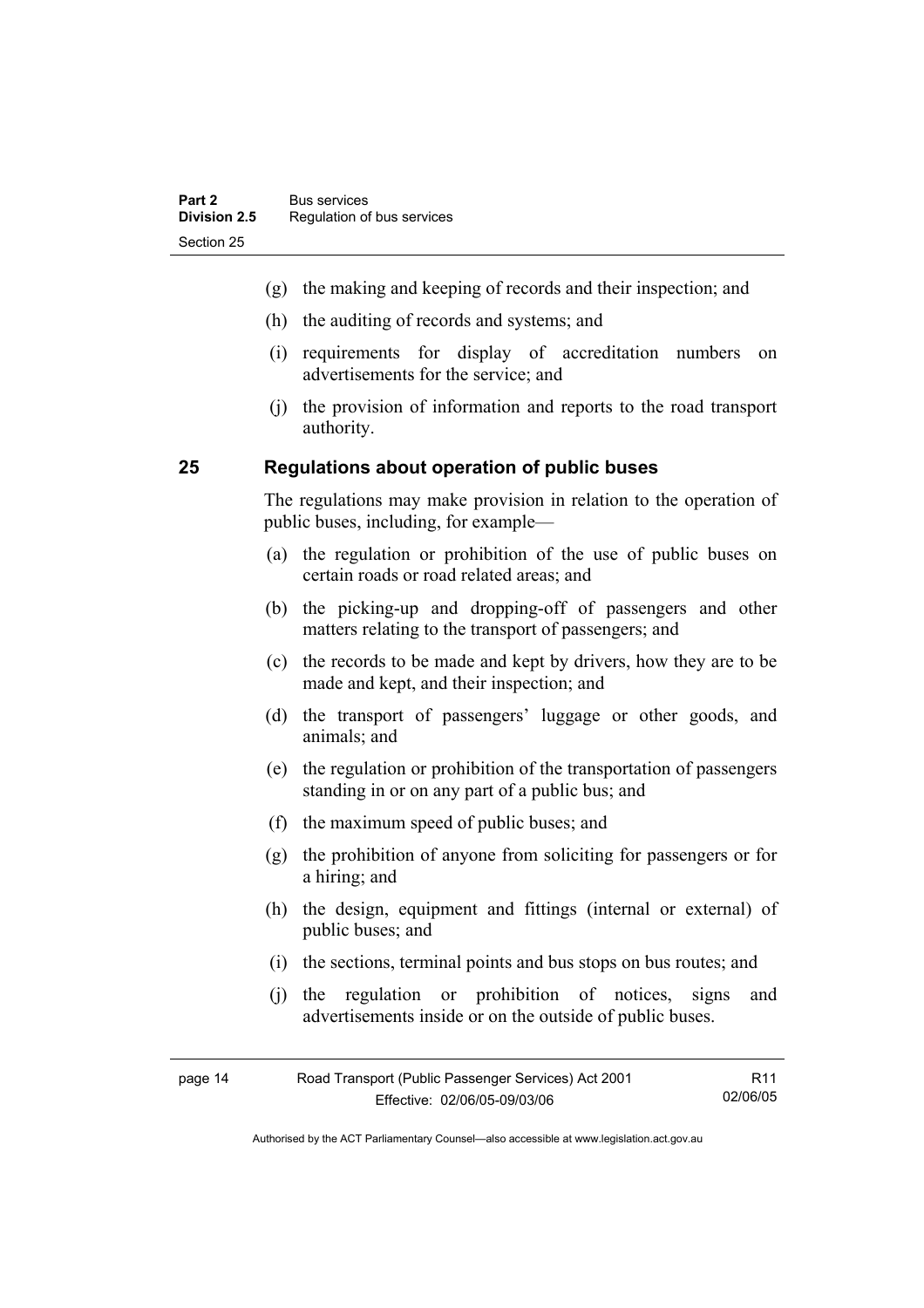#### **26 Regulations about bus drivers**

The regulations may make provision in relation to drivers of public buses, including, for example—

- (a) the powers, duties and conduct of drivers; and
- (b) how drivers must dress.

#### **27 Regulations about conduct of passengers**

The regulations may make provision in relation to the conduct of passengers on public buses, including, for example—

- (a) the regulation or prohibition of eating and drinking; and
- (b) the authority of public bus drivers, police officers and authorised people to direct people contravening a regulation to leave a bus and to remove them if they fail to leave.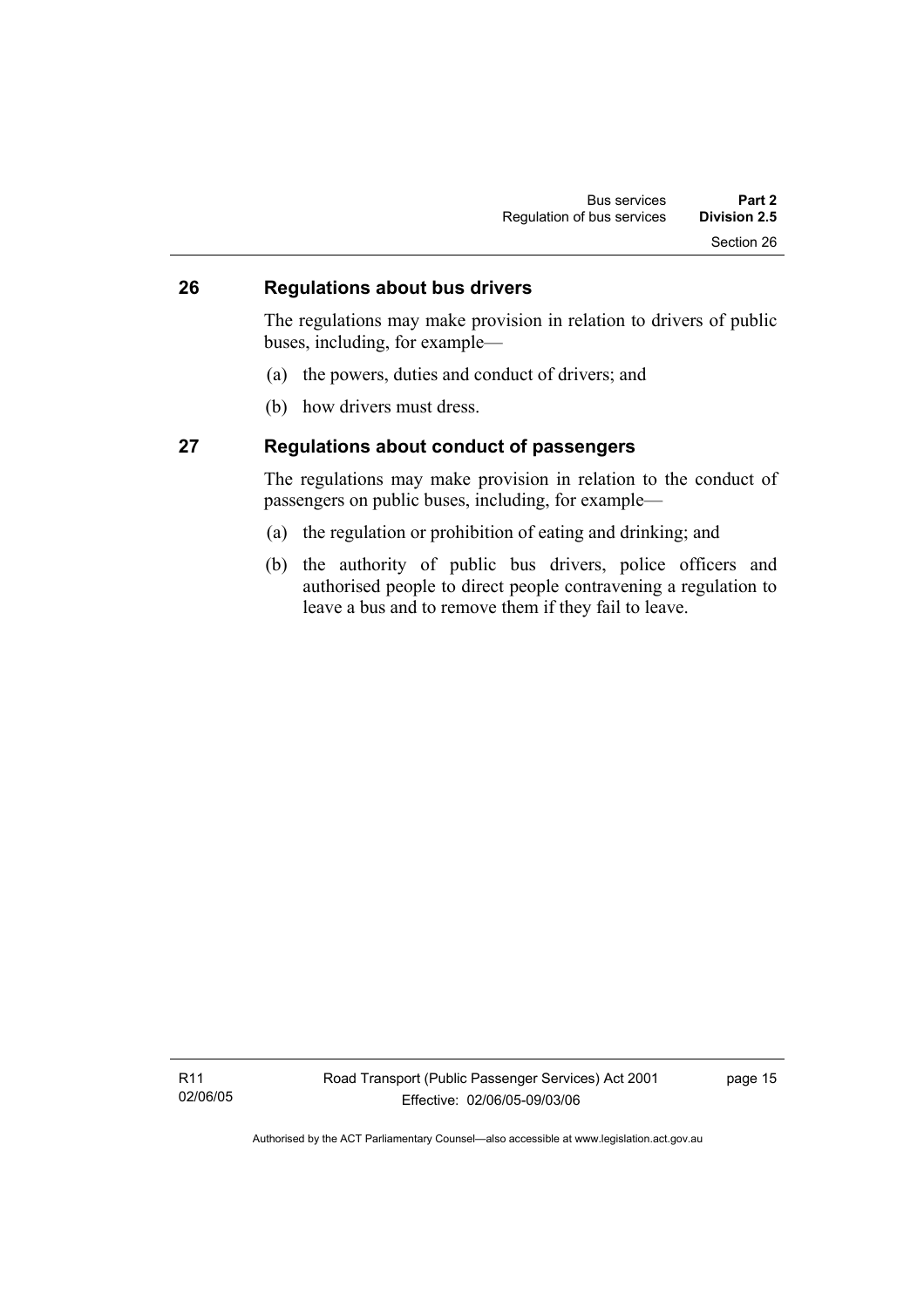**Part 3 Taxi networks**<br>**Division 3.1 Basic concept Basic concepts** Section 28

## **Part 3 Taxi networks**

### **Division 3.1** Basic concepts

#### **28 Meaning of** *taxi network*

A *taxi network* is an entity that provides taxi related services to affiliated accredited taxi service operators, including providing (directly or through another entity) a taxi booking service for the network.

### **29 Meaning of** *taxi booking service*

A *taxi booking service* is a service provided by or for an accredited taxi network provider that—

- (a) accepts bookings for taxis from people; and
- (b) sends messages about bookings to taxi drivers by electromagnetic energy to equipment in taxis that can receive such messages.

### **Division 3.2 Accreditation of taxi network providers**

#### **30 Taxi network providers—purposes of accreditation**

The purpose of accreditation under the regulations to operate a taxi network is to ensure that—

- (a) the accredited person has the financial capacity to meet the service standards for the network; and
- (b) the accredited person, and each person who is concerned with, or takes part in, the management of the network, are suitable people to operate the network; and

| page 16 | Road Transport (Public Passenger Services) Act 2001 | R11      |
|---------|-----------------------------------------------------|----------|
|         | Effective: 02/06/05-09/03/06                        | 02/06/05 |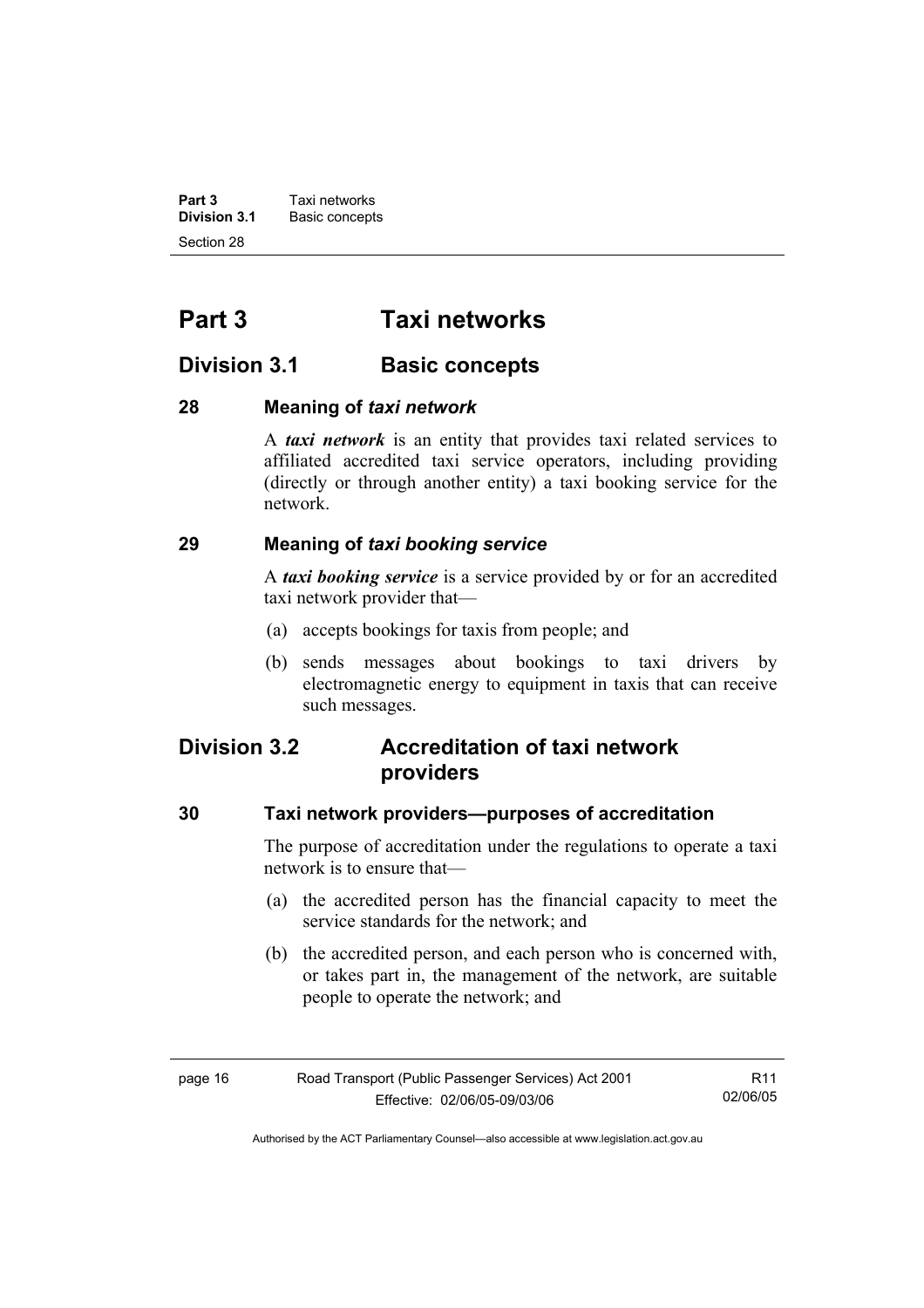- (c) the accredited person, and each person who is concerned with, or takes part in, the management of the network, have demonstrated the capacity to comply with the relevant regulations and, in particular, the regulations about—
	- (i) the operation of the network; and
	- (ii) the supervision and monitoring of affiliated accredited taxi service operators and drivers of taxis operated by affiliated accredited taxi service operators.

#### **31 Taxi network providers—regulations about accreditation system**

- (1) The regulations are to provide a system for the accreditation of people to operate taxi networks, including, for example—
	- (a) the kind or kinds of taxi services in relation to which an accredited person is entitled to provide taxi related services; and
		- *Note* For kinds of taxi services, see s 47 and s 48.
	- (b) the conditions of an accreditation; and
	- (c) matters relating to the giving, refusal or surrender of an accreditation; and
	- (d) the action that may be taken in relation to an accredited person in circumstances prescribed under the regulations, including—
		- (i) the suspension or cancellation of an accreditation; and
		- (ii) the imposition of a condition on, or the amendment of a condition of, an accreditation; and
		- (iii) an order that an accredited person pay to the Territory an amount of not more than—
			- (A) for an individual—\$5 000; or
			- (B) for a corporation—\$25 000; and

| R11      | Road Transport (Public Passenger Services) Act 2001 | page 17 |
|----------|-----------------------------------------------------|---------|
| 02/06/05 | Effective: 02/06/05-09/03/06                        |         |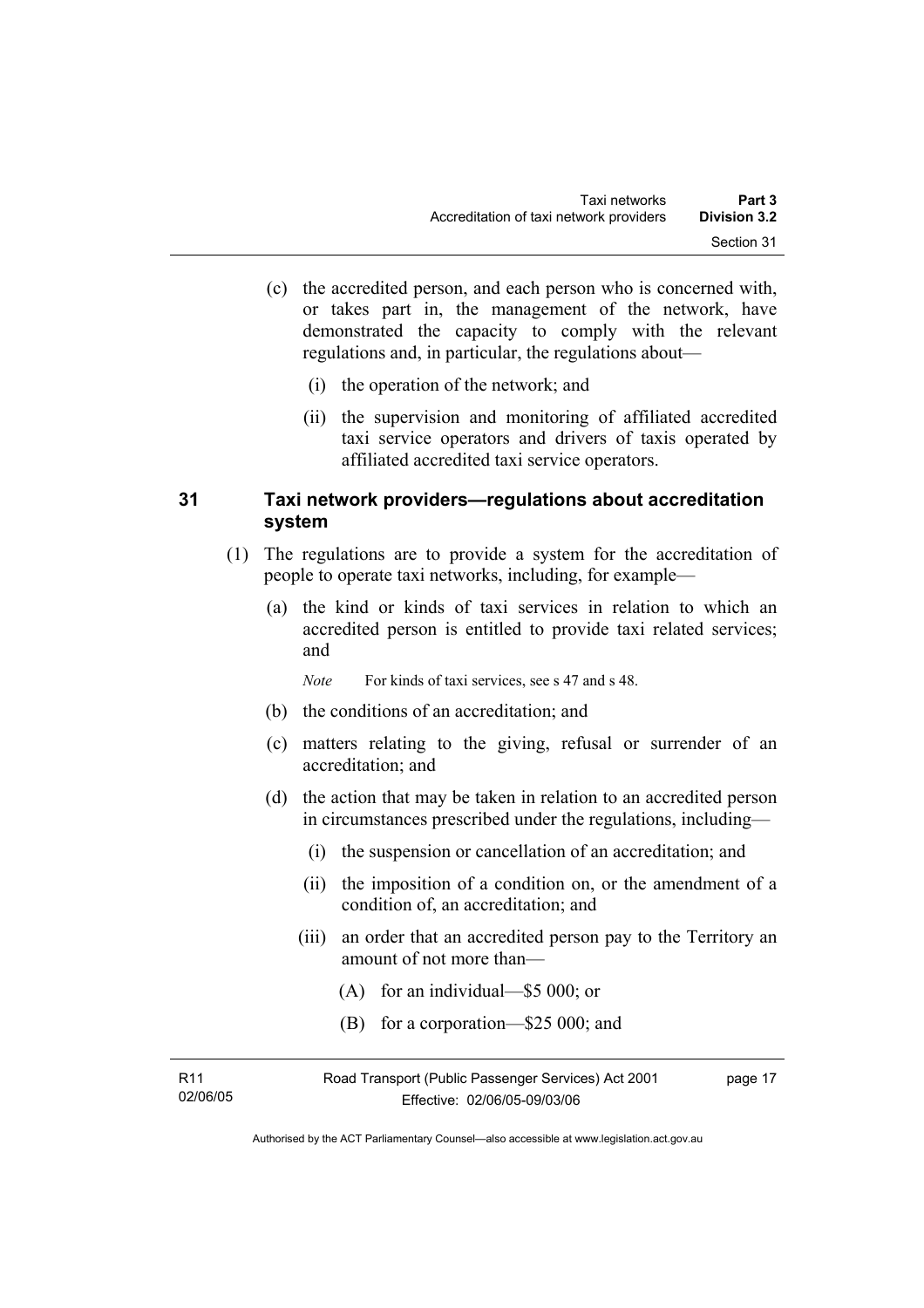(iv) the reprimanding of an accredited person.

- (2) The regulations may make provision in relation to the accreditation of people to operate taxi networks, including, for example—
	- (a) requirements about the suitability of the applicant and each person who will be concerned with, or take part in, the management of the network; and
	- (b) capacity to meet service standards; and
	- (c) financial viability.

### **Division 3.3 Entitlement to operate taxi networks**

#### **32 Entitlement to operate taxi networks**

A person is entitled to operate a taxi network, within or partly within the ACT, for a particular kind of taxi service if the person is accredited under the regulations to operate a taxi network for that kind of taxi service.

### **33 Unaccredited persons not to operate taxi network**

A person must not operate, within or partly within the ACT, a taxi network for a particular kind of taxi service unless the person is accredited under the regulations to operate a taxi network for that kind of taxi service.

Maximum penalty: 50 penalty units.

### **34 Pretending to be an accredited taxi network provider**

 (1) A person must not pretend to be accredited under the regulations to operate a taxi network.

Maximum penalty: 30 penalty units.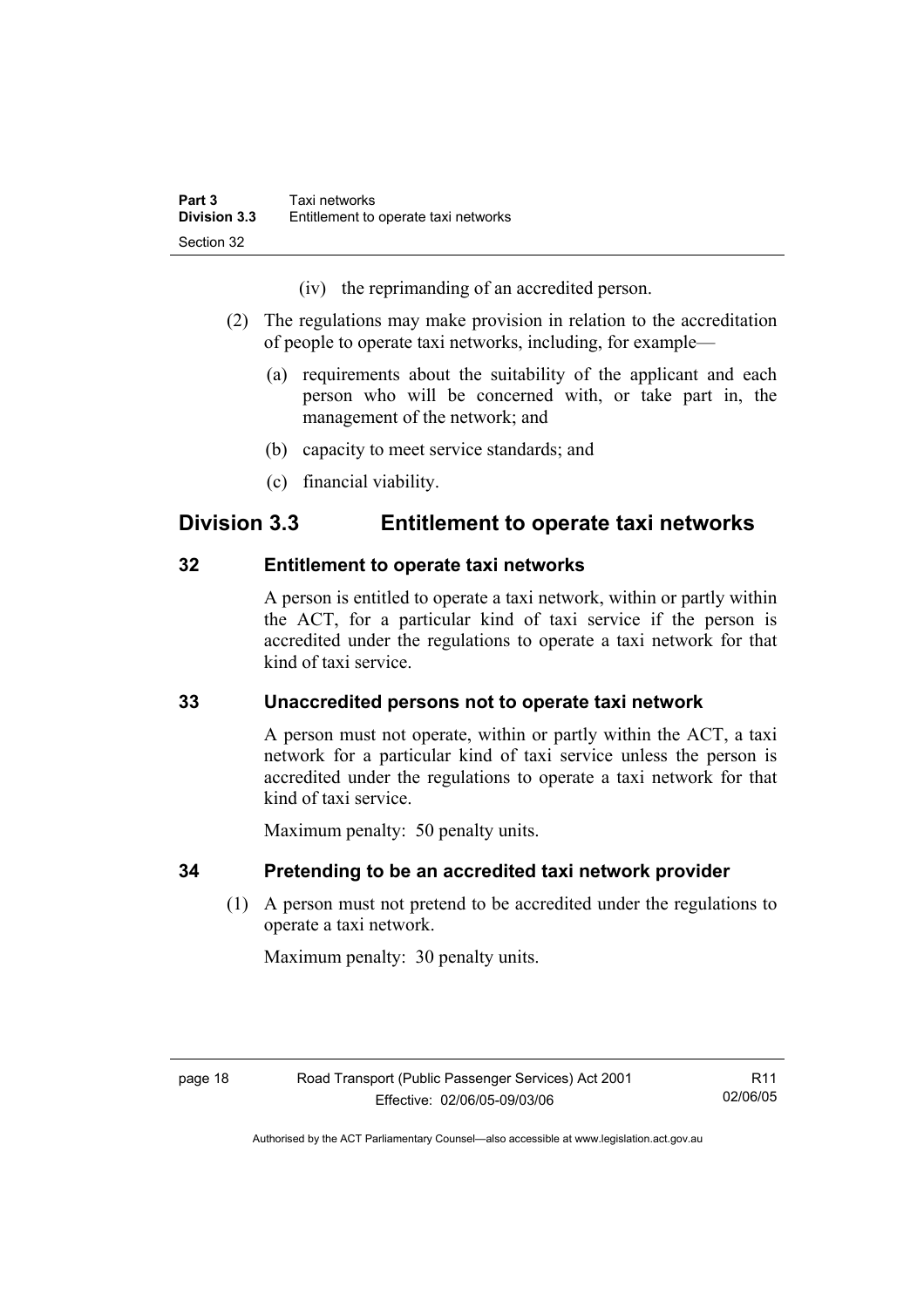(2) A person must not pretend to be accredited under the regulations to operate a taxi network for a particular kind of taxi service.

Maximum penalty: 30 penalty units.

### **Division 3.4 Regulation of taxi networks**

#### **35 Regulations about operation of taxi networks by accredited people**

The regulations may make provision in relation to the operation of taxi networks by accredited people, including, for example—

- (a) the affiliation of accredited taxi service operators with networks; and
- (b) network rules for affiliated accredited taxi service operators and drivers of taxis operated by affiliated accredited taxi service operators; and
- (c) the specifications for equipment operated by or for networks for sending messages (including messages sent through a taxi booking service) to taxi drivers; and
- (d) the specifications for taximeters; and
- (e) the circumstances in which networks must accept applications for affiliation from, and maintain affiliation with, accredited taxi service operators; and
- (f) the operation of, and service standards for, taxi booking services operated by or for networks (including, for example, service standards about when a booking must be transferred to another taxi or a taxi booking service for another taxi network); and
- (g) the numbers and kinds of taxis, and the numbers of taxis with particular equipment (including, for example, baby capsules), operated by affiliated accredited taxi service operators that are to be available at particular times and places; and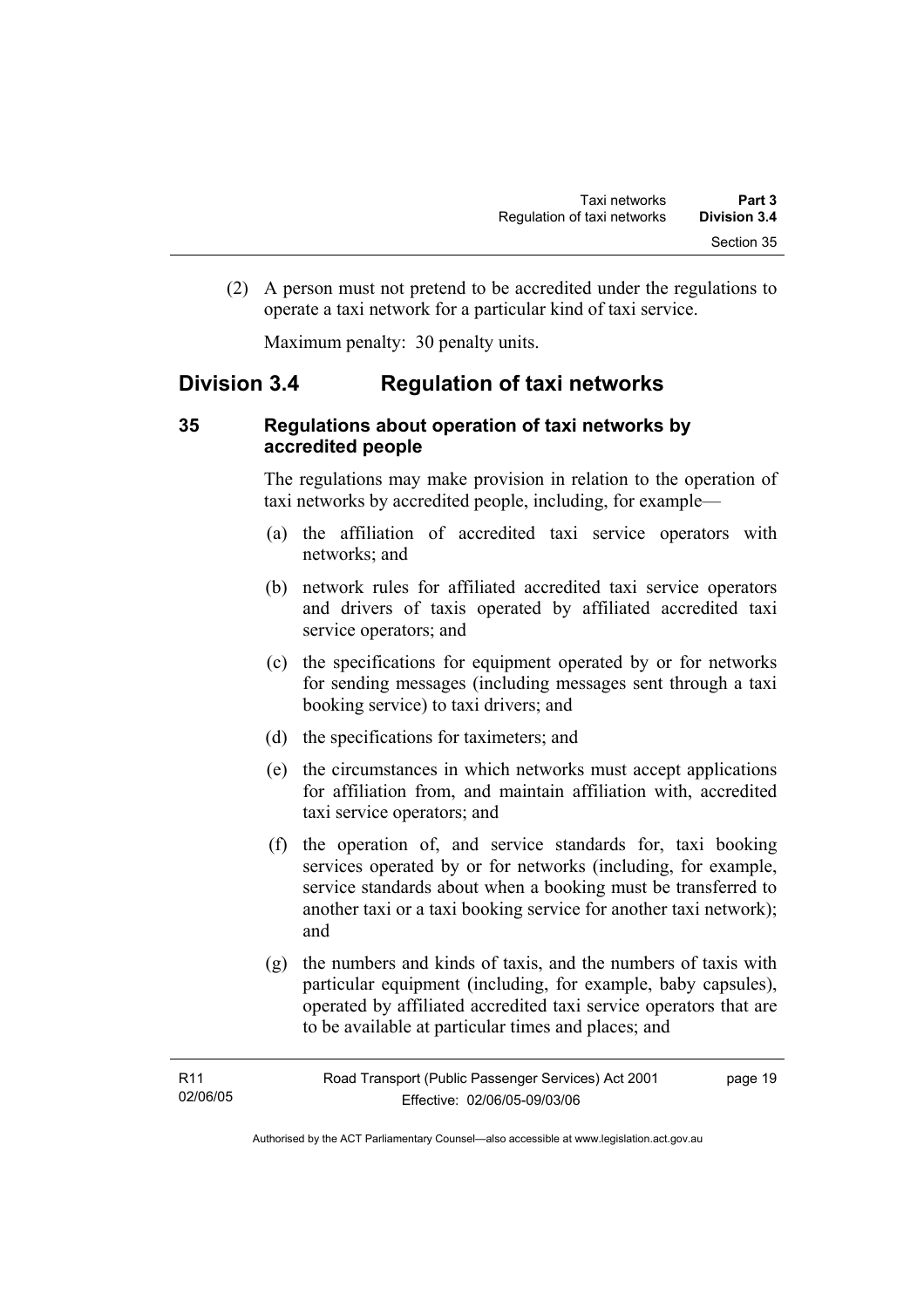- (h) directions that networks may give to affiliated accredited taxi service operators and drivers of taxis operated by affiliated accredited taxi service operators; and
- (i) the supervision and monitoring of affiliated accredited taxi service operators, and drivers of taxis operated by affiliated accredited taxi service operators, for compliance with network service standards and other requirements and the responsibilities of networks in relation to a failure to comply with the standards; and
- (j) the management of particular kinds of taxis (including, for example, taxis with wheelchair access) and taxi services; and
- (k) customer complaints and inquiries; and
- (l) the making and keeping of records and their inspection; and
- (m) the auditing of records and systems; and
- (n) the provision of information and reports to the road transport authority.

#### **36 Regulations about operation of taxi networks**

The regulations may make provision in relation to the obligations that an accredited taxi network provider must ensure that affiliated accredited taxi service operators, and drivers of taxis operated by affiliated accredited taxi service operators, must comply with, including, for example—

- (a) service standards for booked taxis; and
- (b) the safety of drivers and passengers (including, for example, particular kinds of security devices); and
- (c) the qualifications, training and experience of affiliated accredited taxi service operators, taxi drivers and other people providing services on behalf of networks; and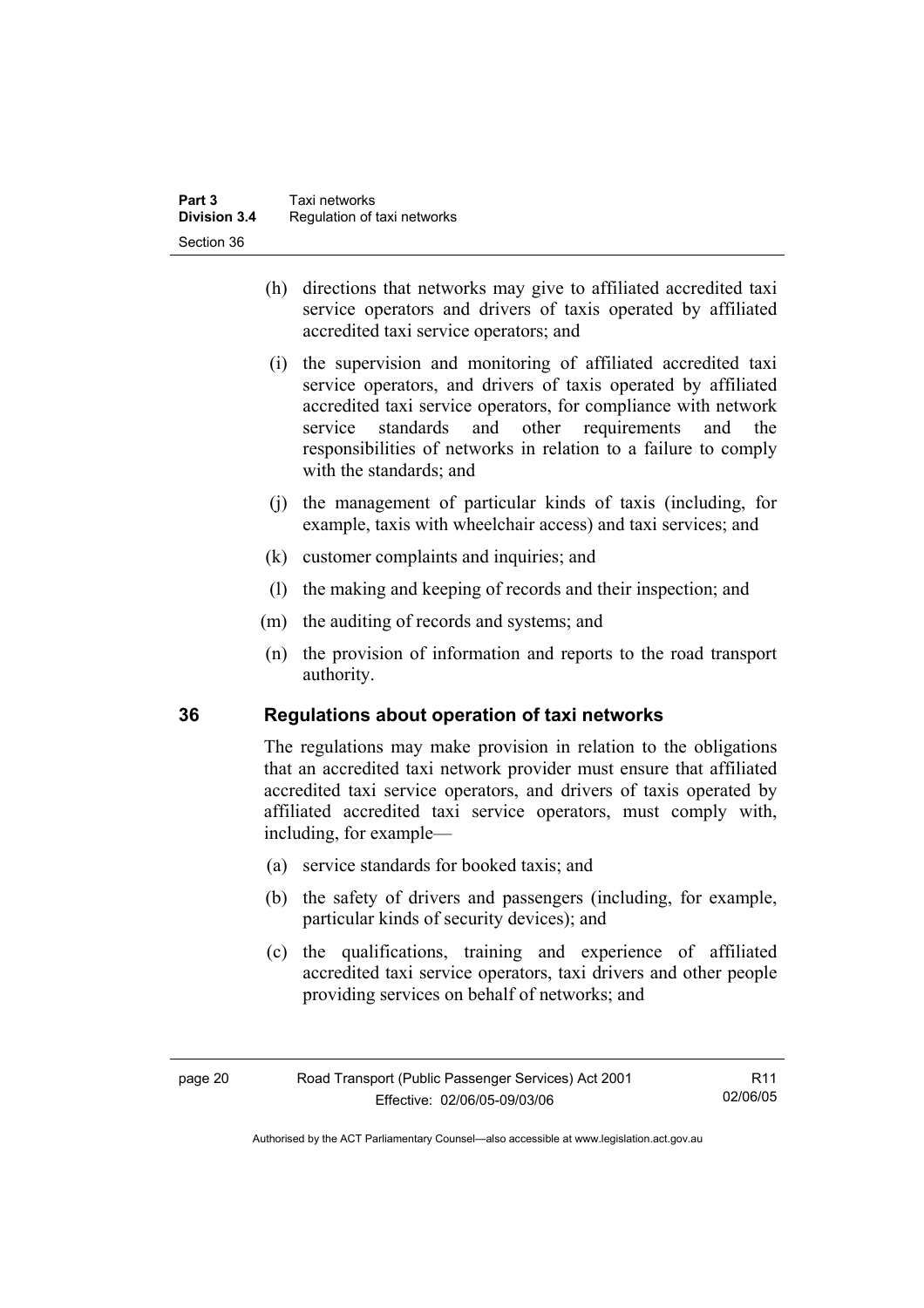- (d) the operation of equipment for sending messages between a network (including messages sent through a taxi booking service) and taxi drivers; and
- (e) the maintenance and cleaning of taxis.

R11 02/06/05 Road Transport (Public Passenger Services) Act 2001 Effective: 02/06/05-09/03/06

page 21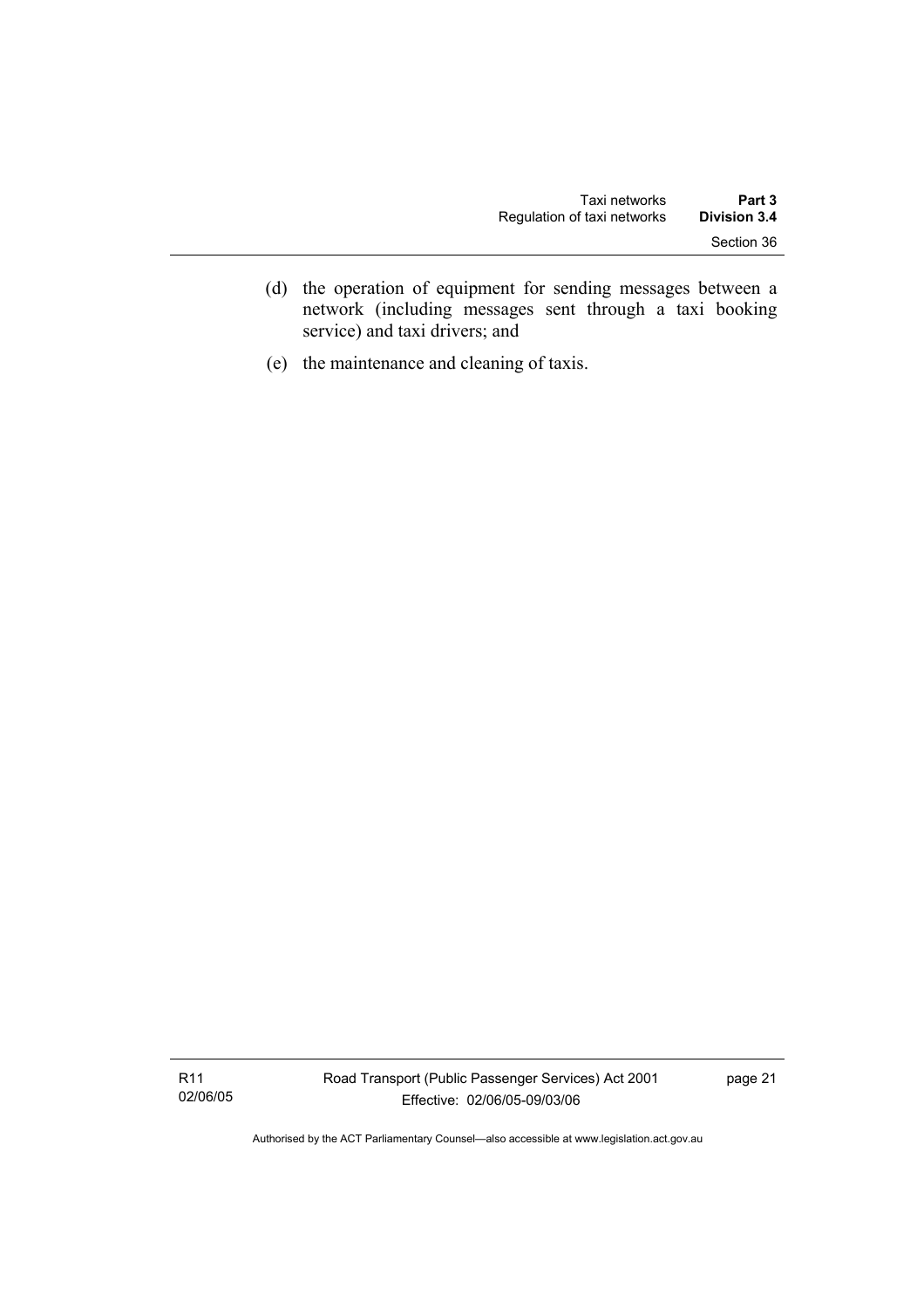**Part 4 Licensing of taxi vehicles**<br>**Division 4.1** Basic concepts **Division 4.1** Basic concepts Section 37

### **Part 4 Licensing of taxi vehicles**

### **Division 4.1 Basic concepts**

#### **37 Meaning of** *taxi licence*

A *taxi licence* is a licence issued under the regulations to use a vehicle as a taxi, and includes a restricted taxi licence.

*Note* References to *taxi licence* include a *restricted taxi licence* unless the contrary intention otherwise appears (see Legislation Act, s 155).

#### **38 Meaning of** *restricted taxi licence*

A *restricted taxi licence* is a licence issued under the regulations to use a vehicle as a restricted taxi.

### **Division 4.2 Taxi licences**

#### **39 Maximum numbers of taxi licences**

- (1) The Minister may, in writing, determine the number of taxi licences or restricted taxi licences.
- (2) A determination is a notifiable instrument.

*Note* A notifiable instrument must be notified under the *Legislation Act 2001*.

#### **40 Issue of taxi licences**

The road transport authority must not issue a taxi licence or a restricted taxi licence if the number of taxi licences or restricted taxi licences (as appropriate) would exceed the relevant number determined by the Minister.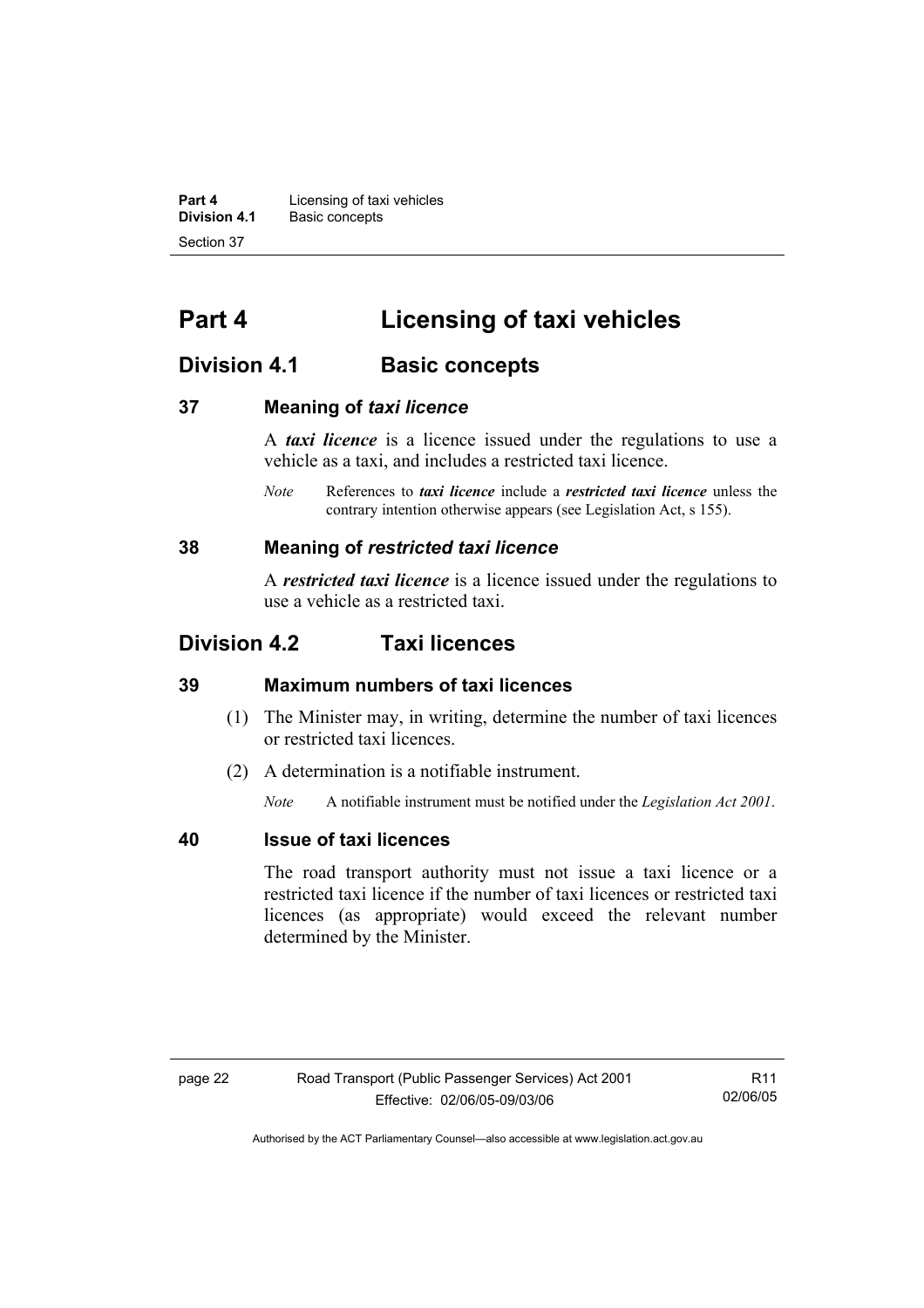#### **41 Transferability of taxi licences**

- (1) If the holder of a taxi licence (other than a restricted taxi licence) asks the road transport authority to transfer the licence to someone else, the authority must transfer the licence to the person.
- (2) A restricted taxi licence is not transferable (including, for example, by hiring the licence to another person).

#### **42 Use of vehicles as taxis**

 (1) A person must not use a vehicle as a taxi (other than a restricted taxi) unless the vehicle is licensed under the regulations as a taxi.

Maximum penalty: 50 penalty units.

 (2) A person must not use a vehicle as a restricted taxi unless the vehicle is licensed under the regulations as a restricted taxi.

Maximum penalty: 50 penalty units.

- (3) This section does not apply to a person in relation to the hiring of a vehicle used by the person if—
	- (a) the vehicle is licensed as a taxi under the law of another jurisdiction; and
	- (b) the hiring begins in that jurisdiction and is completed in the ACT.
- (4) This section also does not apply to a person who is using a substitute vehicle as a licensed taxi in accordance with the regulations.

#### **43 Pretending vehicles are licensed taxis**

 (1) A person must not pretend that a vehicle is licensed under the regulations as a taxi (other than a restricted taxi).

Maximum penalty: 30 penalty units.

page 23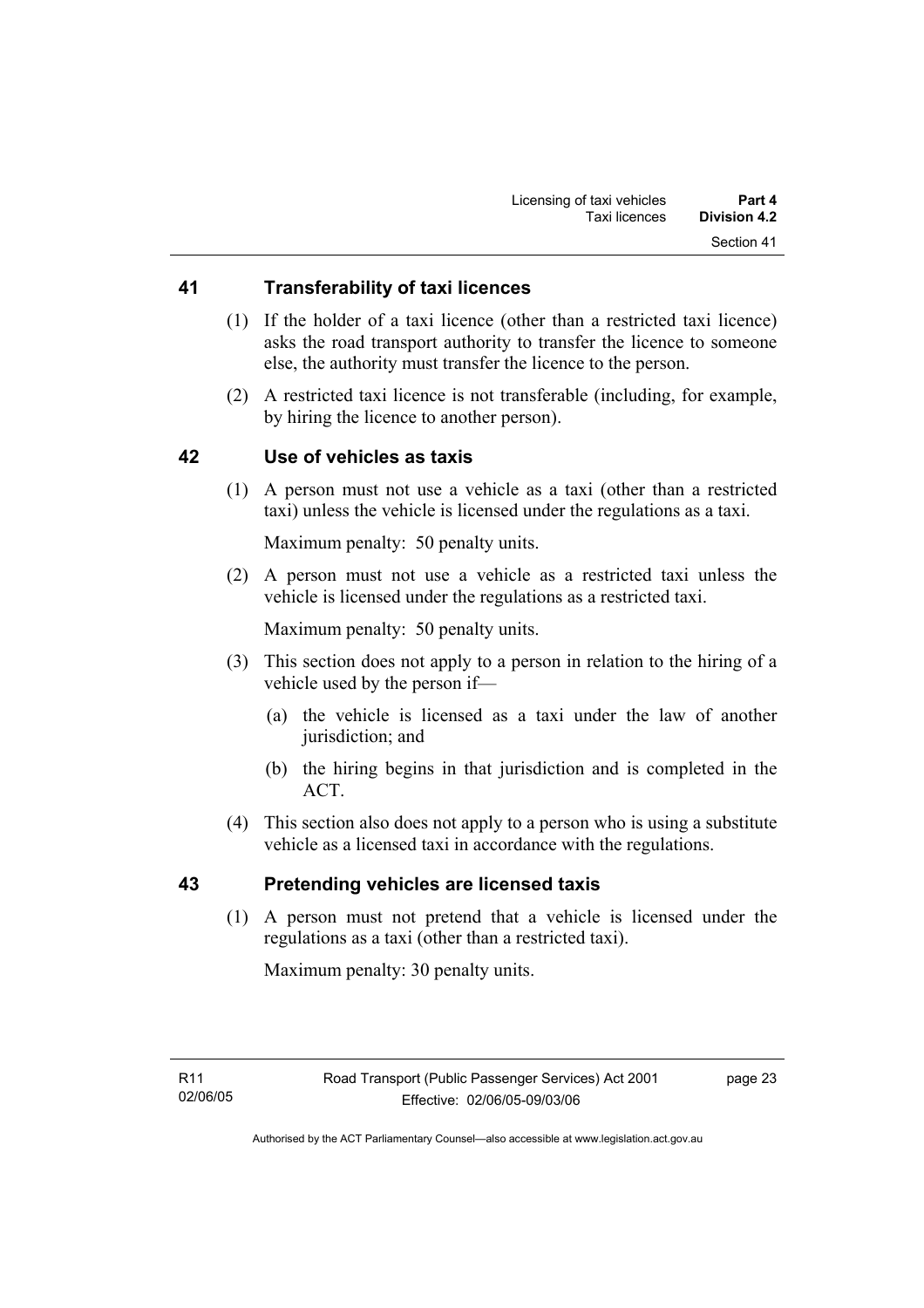| Part 4       | Licensing of taxi vehicles |
|--------------|----------------------------|
| Division 4.2 | Taxi licences              |
| Section 44   |                            |

 (2) A person must not pretend that a vehicle is licensed under the regulations as a restricted taxi.

Maximum penalty: 30 penalty units.

#### **44 Regulations about taxi licences**

- (1) The regulations are to provide a system for the licensing of taxis and restricted taxis, including, for example—
	- (a) matters relating to the giving, refusal or surrender of licences; and
	- (b) the term of restricted taxi licences; and
	- (c) the conditions of licences; and
	- (d) the circumstances in which a substitute vehicle may be used as a licensed taxi; and
	- (e) the action that may be taken in relation to licences in circumstances prescribed under the regulations, including—
		- (i) the suspension or cancellation of a licence; and
		- (ii) the imposition of a condition on, or the amendment of a condition of, a licence; and
		- (iii) an order that the holder of a licence pay to the Territory an amount of not more than—
			- (A) for an individual—\$5 000; or
			- (B) for a corporation—\$25 000; and
		- (iv) the reprimanding of the holder of a licence.

#### **Examples of conditions for restricted taxi licences—s (1) (c)**

- 1 How the vehicle to which the restricted taxi licence relates must be equipped.
- 2 The kinds of restricted taxi services that may be operated using the vehicle.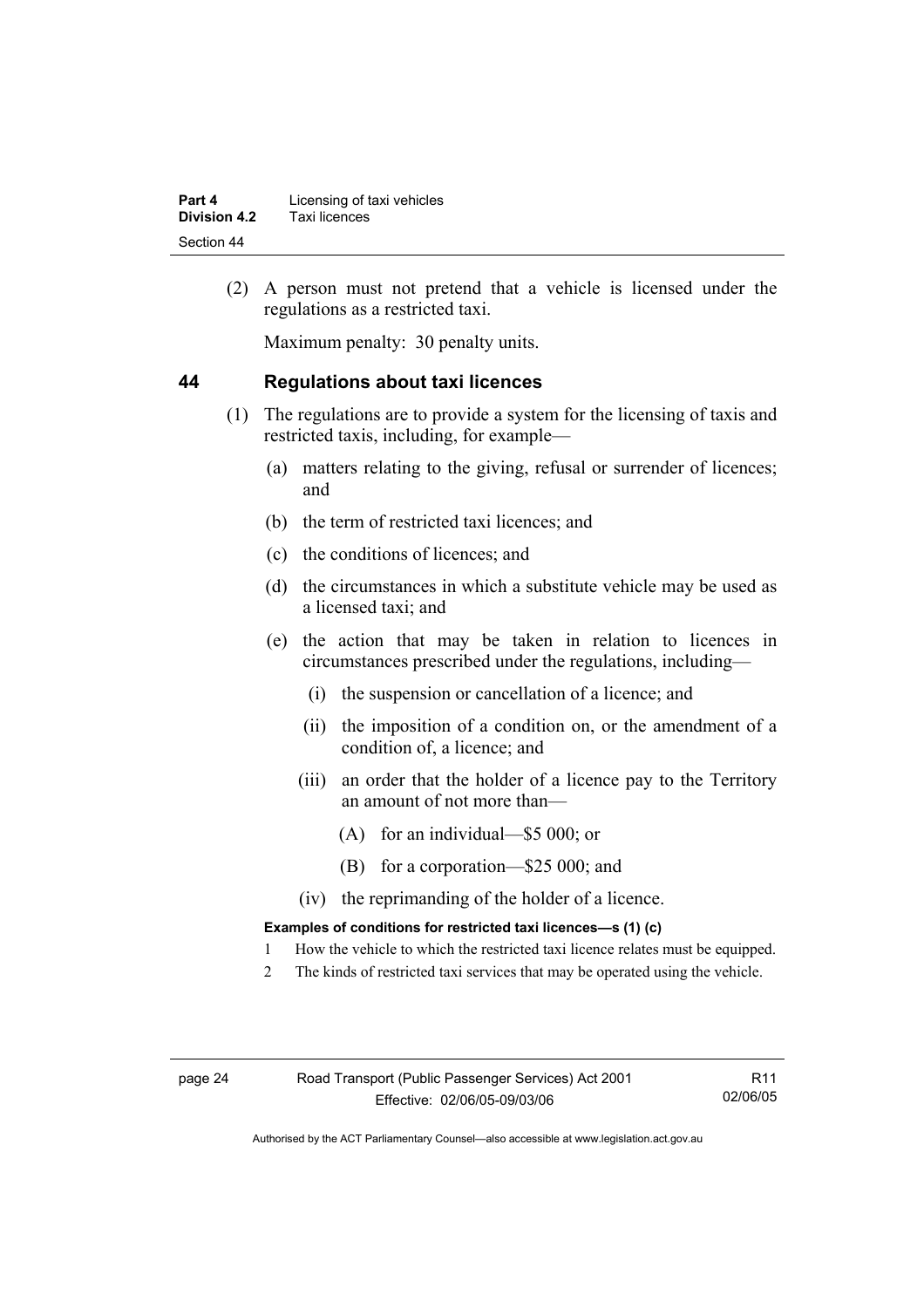| Licensing of taxi vehicles | Part 4              |
|----------------------------|---------------------|
| Taxi licences              | <b>Division 4.2</b> |
|                            | Section 44          |

 (2) The regulations may place different requirements on the person to whom a taxi licence (other than a restricted taxi licence) is issued and a person to whom the licence is hired.

R11 02/06/05 page 25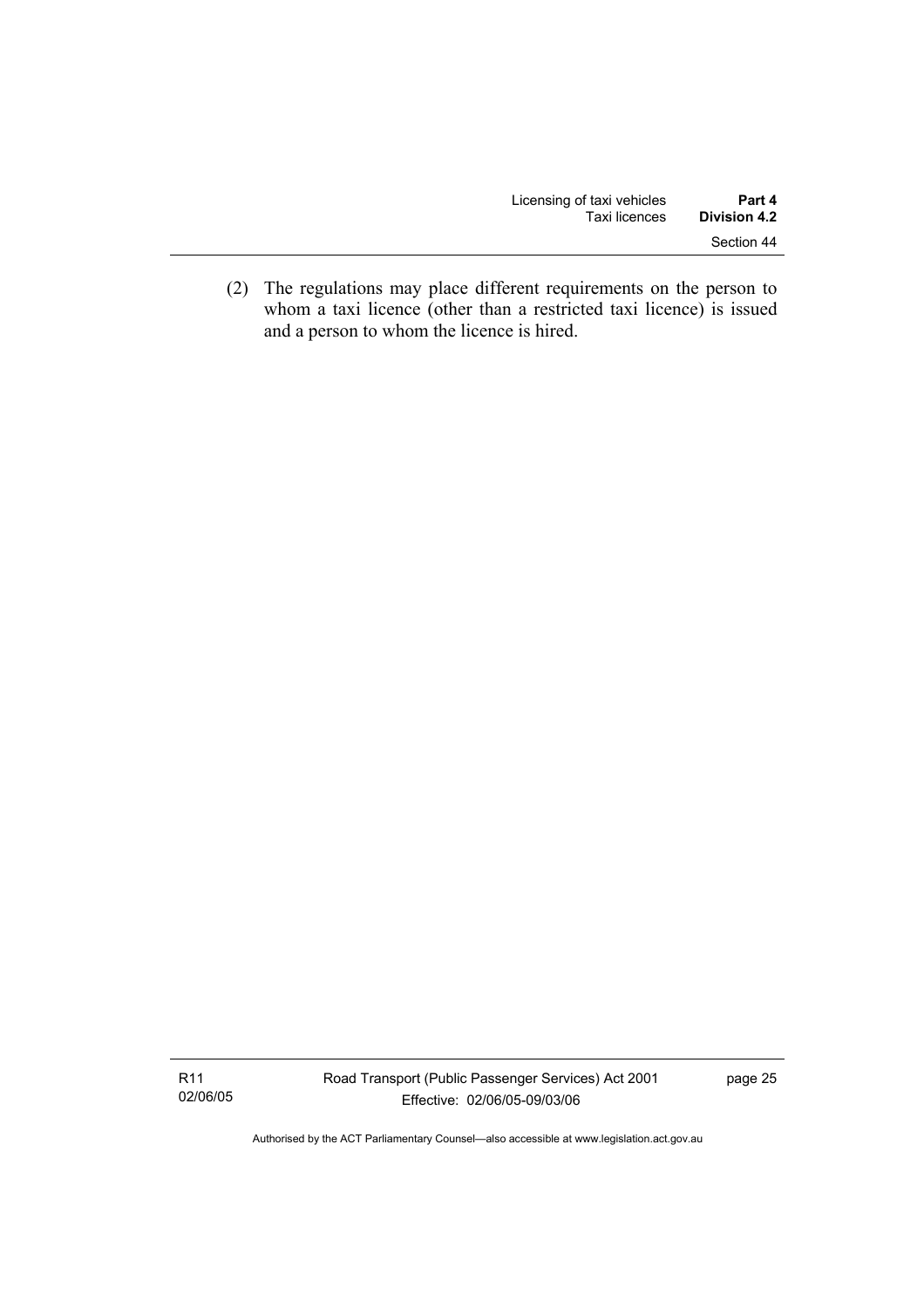**Part 5 Taxi services**<br>**Division 5.1 Basic concep Division 5.1** Basic concepts Section 45

### **Part 5 Taxi services**

### **Division 5.1** Basic concepts

#### **45 Meaning of** *taxi*

A *taxi* is a vehicle (other than a bus) that stands or plies for hire for the transport of passengers along a road or road related area, and includes a restricted taxi.

*Note* References to *taxi* include a *restricted taxi* unless the contrary intention otherwise appears (see Legislation Act, s 155).

#### **46 Meaning of** *restricted taxi*

A *restricted taxi* is a vehicle (other than a bus) that stands or plies for hire for the transport of passengers along a road or road related area and that is licensed under the regulations as a restricted taxi.

#### **47 Meaning of** *taxi service*

A *taxi service* is a public passenger service operated using 1 or more taxis (including restricted taxis).

#### **48 Meaning of** *restricted taxi service*

A *restricted taxi service* is a public passenger service operated using only 1 or more restricted taxis.

#### **Examples of kinds of restricted taxi services**

- 1 A service that must give priority to the transport of people with disabilities.
- 2 A service with no requirement to give priority to the transport of people with disabilities.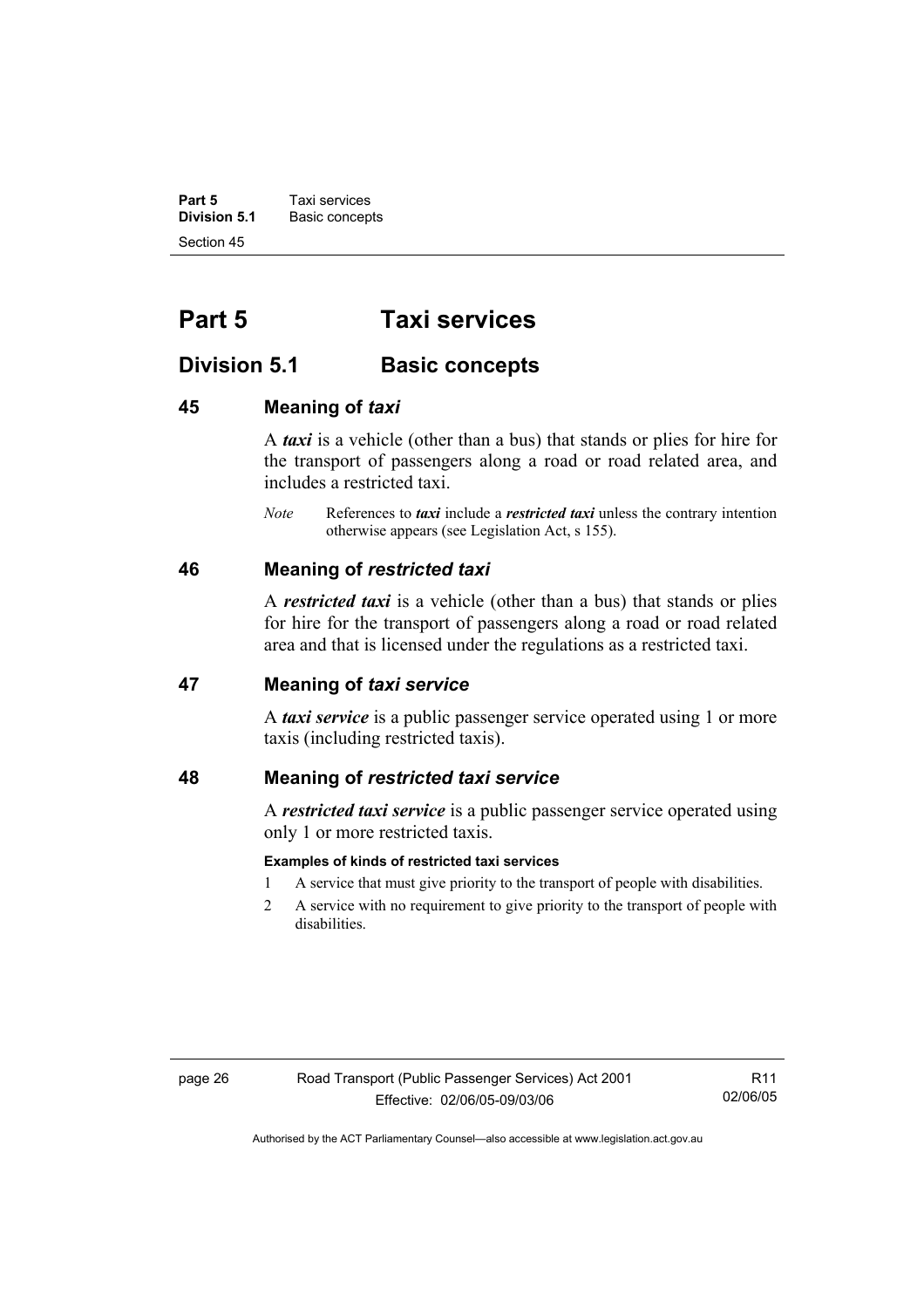### **Division 5.2 Accreditation of taxi service operators**

#### **49 Taxi service operators—purposes of accreditation**

The purpose of accreditation under the regulations to operate a taxi service is to ensure that—

- (a) the accredited person has the financial capacity to meet the service standards for the service; and
- (b) the accredited person, and each person who is concerned with, or takes part in, the management of the service, are suitable people to operate the service; and
- (c) the accredited person, and each person who is concerned with, or takes part in, the management of the service, have demonstrated the capacity to comply with the relevant regulations and, in particular, the regulations about—
	- (i) the safety of passengers and the public; and
	- (ii) the maintenance of taxis.

#### **50 Taxi service operators—regulations about accreditation system**

- (1) The regulations are to provide a system for the accreditation of people to operate taxi services, including, for example—
	- (a) the kinds of accreditations; and
	- (b) the kinds of taxis and taxi services that a person who holds a particular kind of accreditation is entitled to operate; and
	- (c) the conditions of accreditations; and
	- (d) matters relating to the giving, refusal or surrender of accreditations; and
	- (e) the action that may be taken in relation to an accredited person in circumstances prescribed under the regulations, including—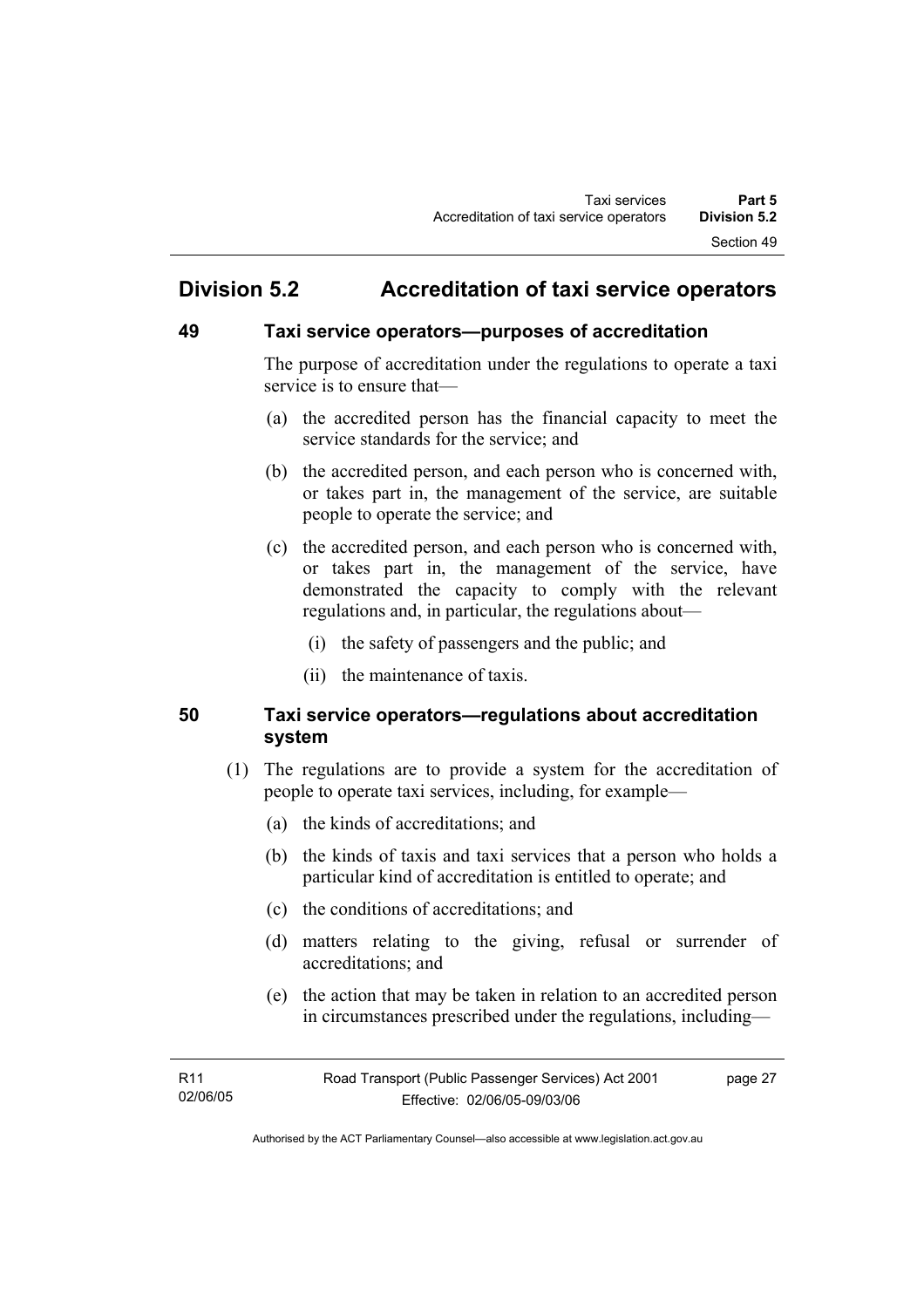- (i) the suspension or cancellation of an accreditation; and
- (ii) the imposition of a condition on, or the amendment of a condition of, an accreditation; and
- (iii) an order that an accredited person pay to the Territory an amount of not more than—
	- (A) for an individual—\$5 000; or
	- (B) for a corporation—\$25 000; and
- (iv) the reprimanding of an accredited person.
- (2) The regulations may make provision in relation to the accreditation of people to operate taxi services, including, for example—
	- (a) requirements about the suitability of the applicant and each person who will be concerned with, or take part in, the management of the service; and
	- (b) capacity to meet service standards; and
	- (c) financial viability.
- (3) For subsection (1) (a), the regulations must provide for the accreditation of people to operate—
	- (a) a taxi service (other than a restricted taxi service); and
	- (b) a restricted taxi service.
	- *Note* For examples of kinds of restricted taxi services, see s 48.

### **Division 5.3 Entitlement to operate taxi services**

#### **51 Entitlement to operate taxi services**

A person is entitled to operate a particular kind of taxi service, within or partly within the ACT, if—

 (a) the person is accredited under the regulations to operate a taxi service of that kind; and

| page 28 | Road Transport (Public Passenger Services) Act 2001 | R11      |
|---------|-----------------------------------------------------|----------|
|         | Effective: 02/06/05-09/03/06                        | 02/06/05 |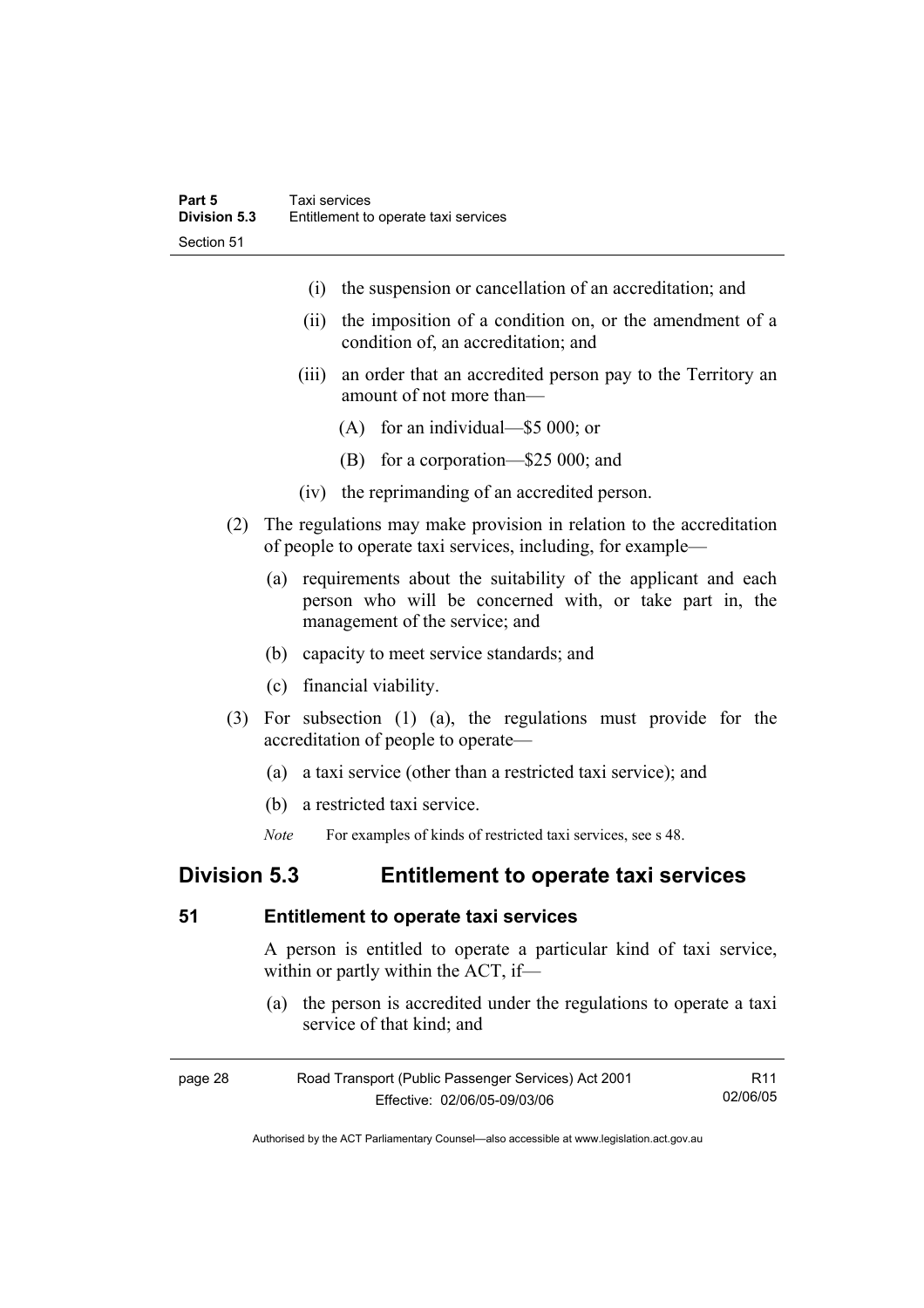- (b) the vehicles used to operate the service are licensed under the regulations as taxis for that kind of taxi service; and
- (c) the person is affiliated with an accredited taxi network provider who is entitled to provide taxi related services to that kind of taxi service.

# **52 Unaccredited operators not to operate taxi services**

 (1) A person must not operate, within or partly within the ACT, a taxi service of a particular kind unless the person is accredited under the regulations to operate the taxi service of that kind.

Maximum penalty: 50 penalty units.

- (2) This section does not apply to a person in relation to the hiring of a taxi operated by the person if—
	- (a) the person is authorised to operate a taxi service under the law of another jurisdiction; and
	- (b) the hiring begins in that jurisdiction and is completed in the ACT.

# **53 Pretending to be an accredited taxi service operator**

 (1) A person must not pretend to be accredited under the regulations to operate a taxi service.

Maximum penalty: 30 penalty units.

 (2) A person must not pretend to be accredited under the regulations to operate a particular kind of taxi service.

Maximum penalty: 30 penalty units.

# **54 Taxi service operators to be affiliated with taxi network**

An accredited taxi service operator must not operate a taxi service of a particular kind unless the person is affiliated with an accredited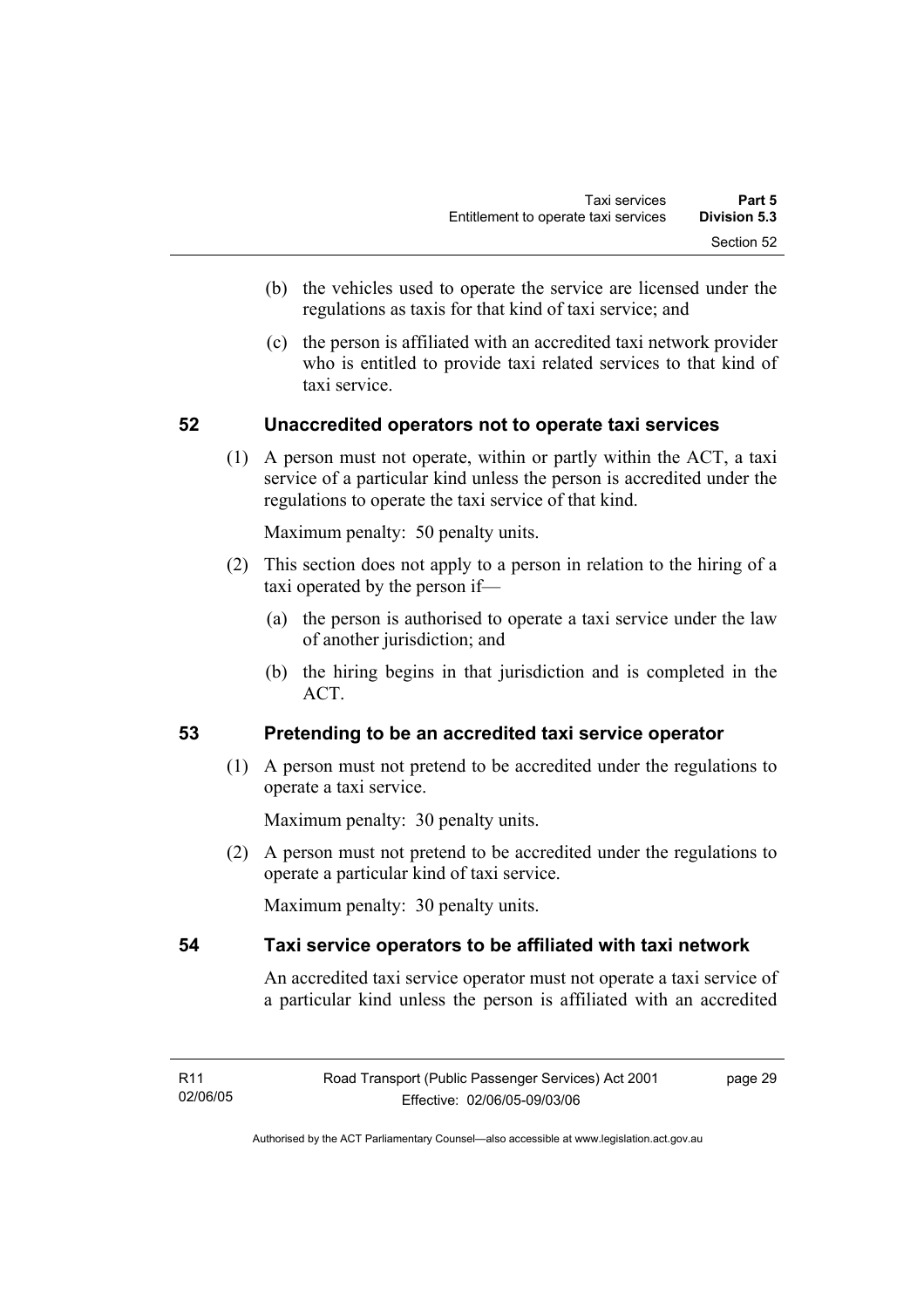| Part 5              | Taxi services               |
|---------------------|-----------------------------|
| <b>Division 5.4</b> | Regulation of taxi services |
| Section 55          |                             |

taxi network provider who is entitled to provide taxi related services to that kind of taxi service.

Maximum penalty: 50 penalty units.

#### **55 Pretending to be affiliated with taxi network**

A person must not pretend to be affiliated with an accredited taxi network provider.

Maximum penalty: 30 penalty units.

# **Division 5.4 Regulation of taxi services**

# **56 Regulations about operation of taxi services by accredited people**

The regulations may make provision in relation to the operation of taxi services by accredited taxi service operators, including, for example—

- (a) the specifications for, and operation of, equipment in taxis operated by accredited taxi service operators to receive messages from the accredited taxi network provider with which the operator is affiliated and for taximeters; and
- (b) compliance with the requirements of the accredited taxi network provider with which an accredited taxi service operator is affiliated; and
- (c) the supervision and monitoring of drivers of taxis operated by an accredited taxi service operator for compliance with the service standards and other requirements of the operator's affiliated taxi network provider and the responsibilities of the operator in relation to a failure to comply with the standards; and
- (d) the safety of passengers (including, for example, particular kinds of security devices) and the public; and

| page 30 | Road Transport (Public Passenger Services) Act 2001 | R <sub>11</sub> |
|---------|-----------------------------------------------------|-----------------|
|         | Effective: 02/06/05-09/03/06                        | 02/06/05        |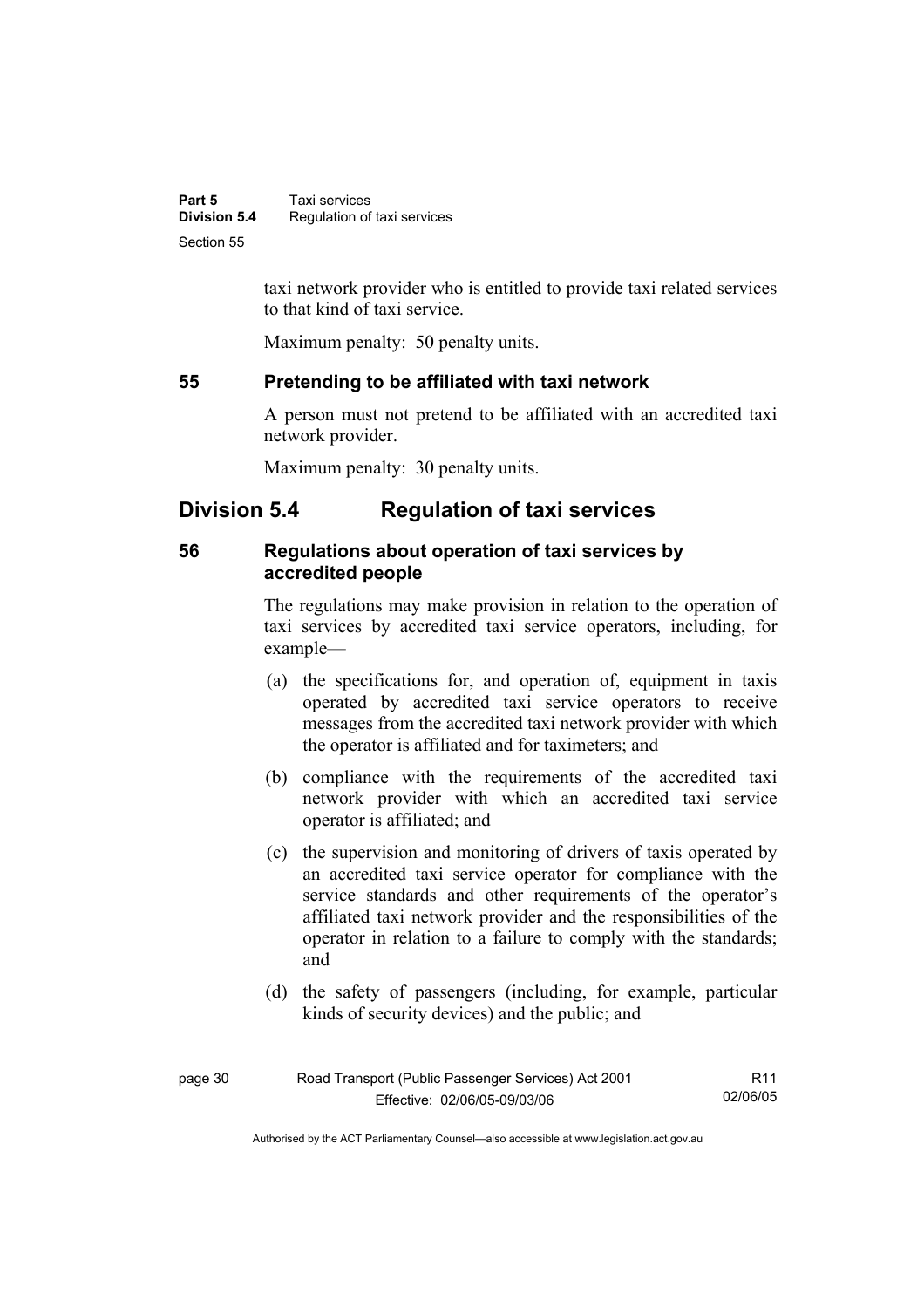- (e) the qualifications, training and experience of accredited taxi service operators and taxi drivers (including, for example, in relation to particular kinds of taxi services); and
- (f) maximum driving times and minimum rest times of taxi drivers; and
- (g) insurance; and
- (h) customer complaints and inquiries; and
	- *Note* For the vehicle age limitations on the registration of a motor vehicle as a taxi, see the *Road Transport (Vehicle Registration) Regulations 2000*, reg 32.
- (i) lost property; and
- (j) the obligations of accredited taxi network providers and taxi drivers and other people providing services to or on behalf of accredited taxi service operators; and
- (k) the operation of particular kinds of taxis (including, for example, taxis with wheelchair access) and taxi services; and
- (l) the requirements that taxis, and their equipment and fittings (internal and external) (including, for example, baby capsules), must comply with; and
- (m) the maintenance and cleaning of taxis; and
- (n) the making and keeping of records and their inspection; and
- (o) the auditing of records and systems; and
- (p) the provision of information and reports to the road transport authority.

#### **57 Regulations about operation of taxis**

The regulations may make provision in relation to the operation of taxis, including, for example—

(a) the solicitation of passengers or hirings; and

| R11      | Road Transport (Public Passenger Services) Act 2001 | page 31 |
|----------|-----------------------------------------------------|---------|
| 02/06/05 | Effective: 02/06/05-09/03/06                        |         |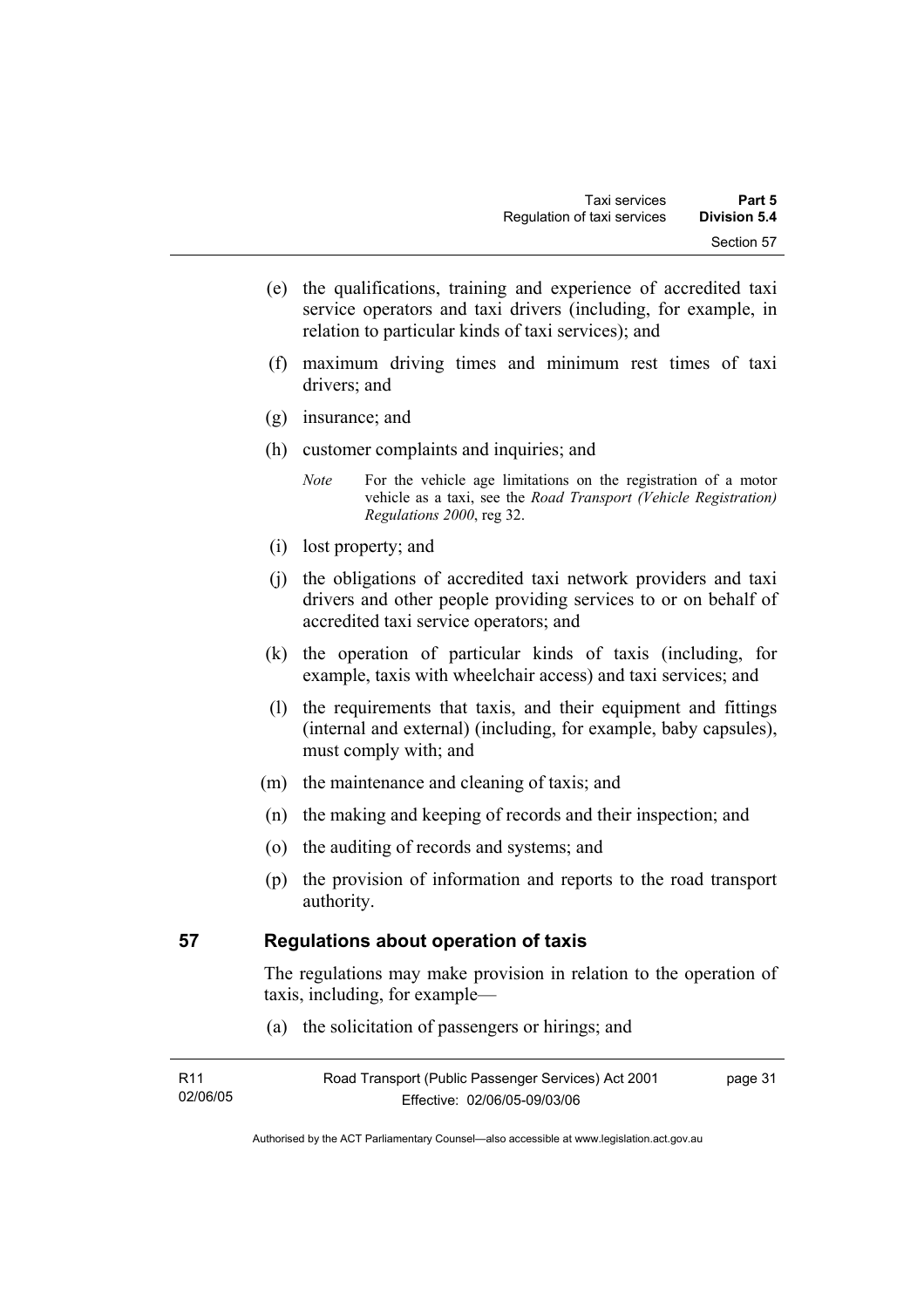- (b) the hiring of vehicles and the payment of fares; and
- (c) the picking-up and dropping-off of passengers and other matters relating to the transport of passengers; and
- (d) the transport of passengers' luggage or other goods, and animals; and
- (e) the regulation or prohibition of the use of vehicles on certain roads or road related areas; and
- (f) the maximum speed of a vehicle; and
- (g) the design, equipment and fittings (internal or external) of vehicles; and
- (h) the regulation or prohibition of notices, signs and advertisements inside or on the outside of vehicles; and
- (i) the records to be made and kept by drivers, how they are to be made and kept, and their inspection; and
- (j) the provision, use and operation of taxi zones.

#### **58 Regulations about taxi drivers**

The regulations may make provision in relation to taxi drivers, including, for example—

- (a) the powers, duties and conduct of taxi drivers; and
- (b) the training of drivers; and
- (c) how taxi drivers must dress.
- *Note* For the licensing of people to drive taxis, see the *Road Transport (Driver Licensing) Regulations 2000*.

### **59 Regulations about conduct of taxi passengers**

The regulations may make provision in relation to the conduct of passengers being carried by taxis, including, for example—

| page 32 | Road Transport (Public Passenger Services) Act 2001 | R11      |
|---------|-----------------------------------------------------|----------|
|         | Effective: 02/06/05-09/03/06                        | 02/06/05 |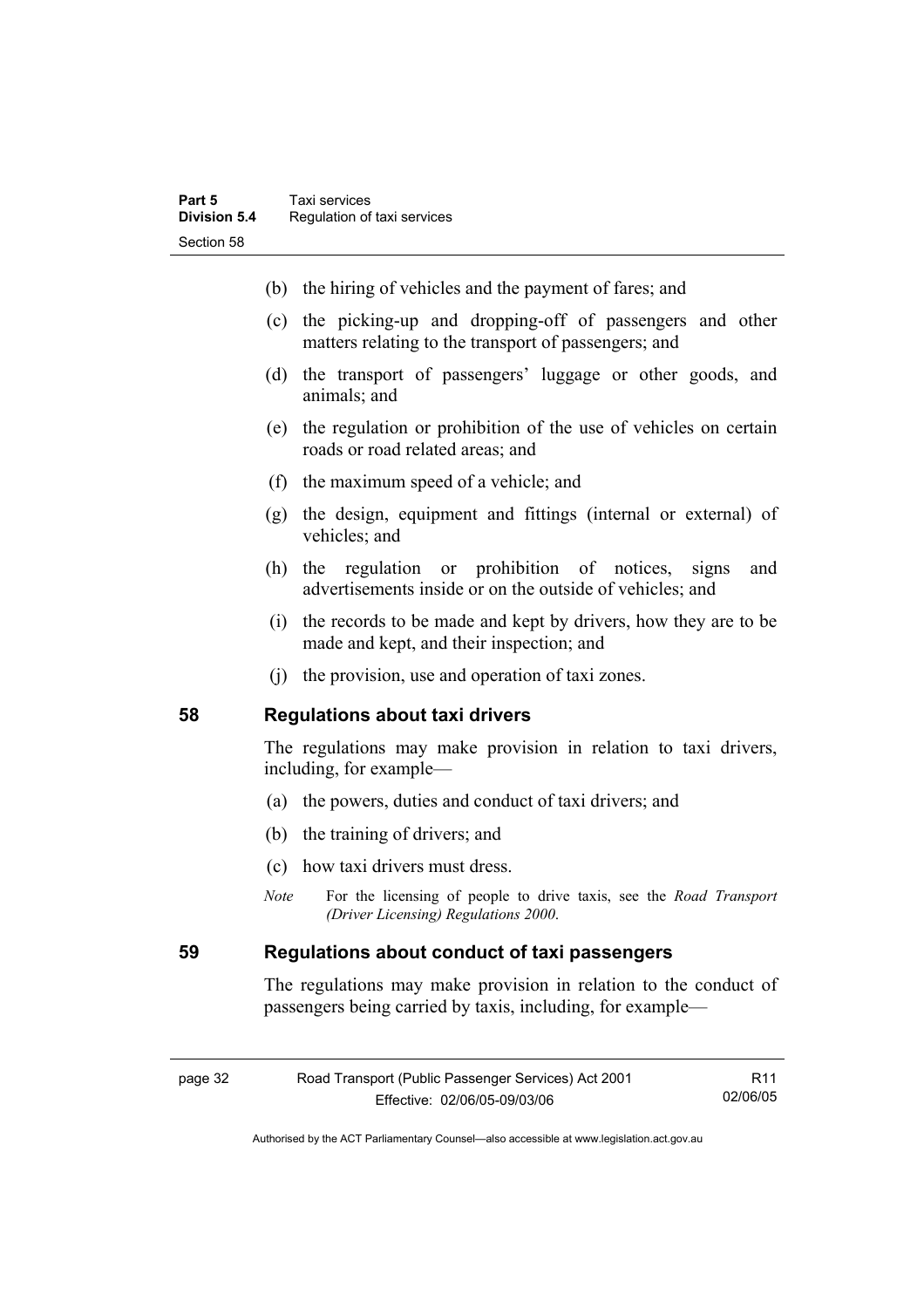- (a) the regulation or prohibition of eating and drinking; and
- (b) the authority of taxi drivers, police officers and authorised people to direct people contravening a regulation to leave a taxi and to remove them if they fail to leave.

## **60 Power to determine maximum taxi fares**

- (1) The Minister may, in writing, determine maximum fares, and ways of calculating maximum fares, relating to hiring or using a taxi.
- (2) A determination is a disallowable instrument.
	- *Note* A disallowable instrument must be notified, and presented to the Legislative Assembly, under the *Legislation Act 2001*.
- (3) This section does not require the Minister to determine maximum fares for hiring or using a taxi.
	- *Note* The Independent Competition and Regulatory Commission may give price directions for regulated industries, see the *Independent Competition and Regulatory Commission Act 1997*, s 20.
- (4) In this section:

*fare* includes a charge relating to hiring or using a taxi.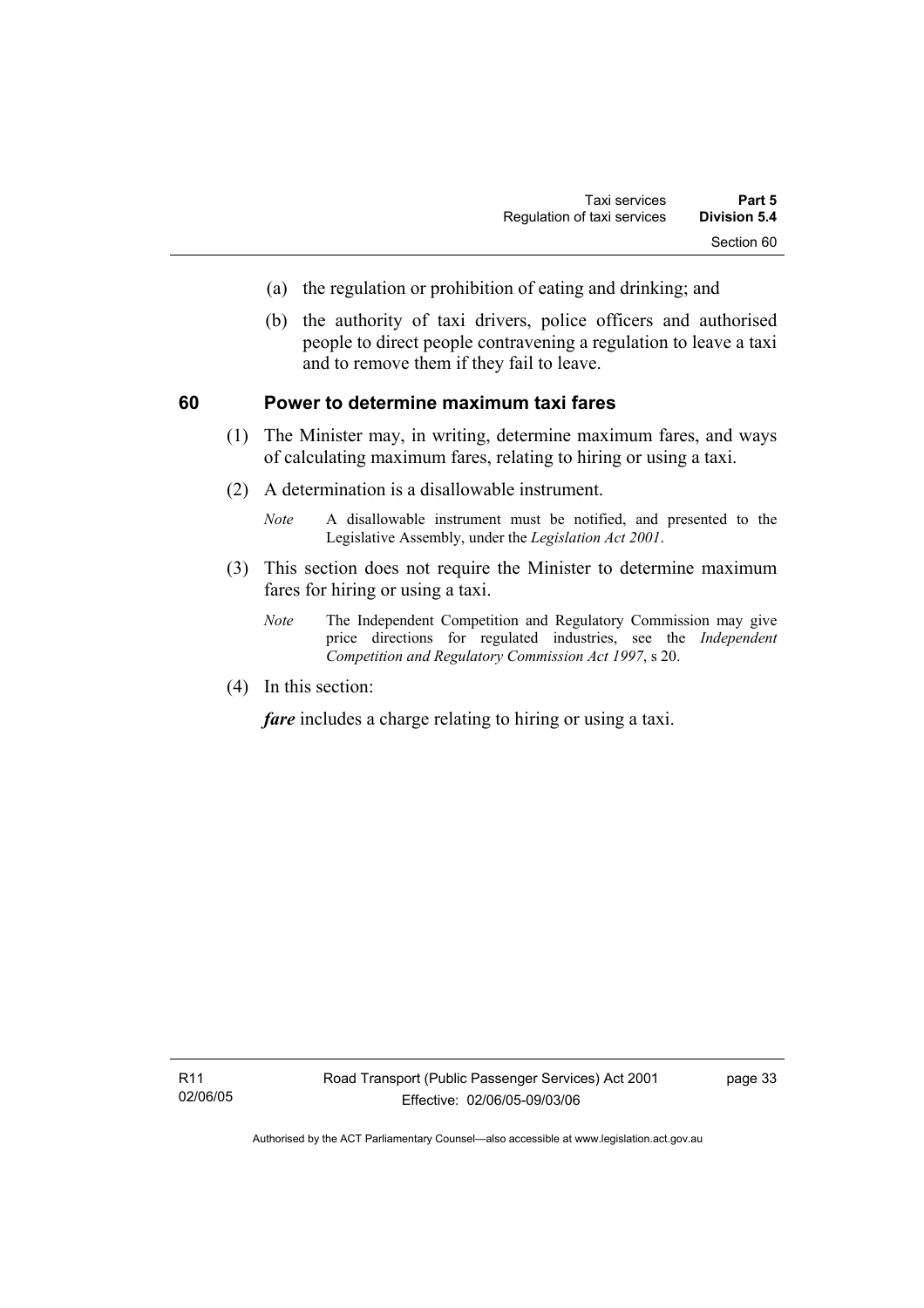**Part 6 Licensing of hire cars**<br>**Division 6.1 Basic concepts Division 6.1** Basic concepts Section 61

# **Part 6 Licensing of hire cars**

# **Division 6.1** Basic concepts

#### **61 Meaning of** *hire car licence*

A *hire car licence* is a licence issued under the regulations to use a vehicle as a hire car, and includes a restricted hire car licence.

*Note* References to *hire car licence* include a *restricted hire car licence* unless the contrary intention otherwise appears (see Legislation Act, s 155).

#### **62 Meaning of** *restricted hire car licence*

A *restricted hire car licence* is a licence issued under the regulations to use a vehicle as a restricted hire car.

# **Division 6.2 Hire car licences**

#### **63 Transferability of hire car licences**

 (1) A hire car licence (other than a restricted hire car licence) issued before the commencement of this section is transferable.

#### **Examples of how licence might be transferred**

- 1 hiring the licence to someone else
- 2 selling the licence to someone else
- *Note* An example is part of the Act, is not exhaustive and may extend, but does not limit, the meaning of the provision in which it appears (see Legislation Act, s 126 and s 132).
- (2) A hire car licence issued after the commencement of this section is not transferable.
- (3) A restricted hire car licence is not transferable.

page 34 Road Transport (Public Passenger Services) Act 2001 Effective: 02/06/05-09/03/06

R11 02/06/05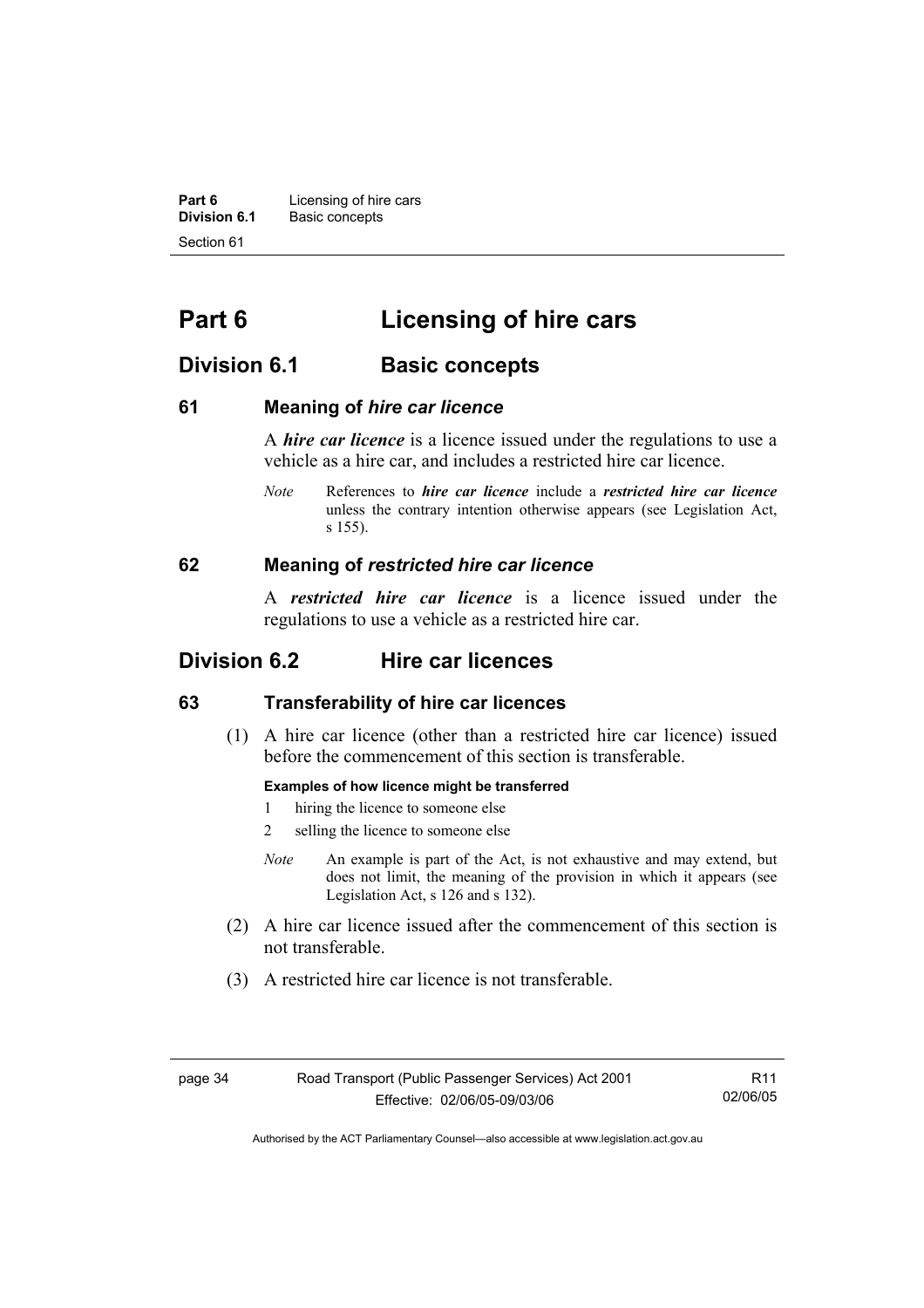(4) If the holder of a transferable hire car licence asks the road transport authority to transfer the licence to someone else, the authority must transfer the licence to the person.

# **64 Use of vehicles as hire cars**

 (1) A person must not use a vehicle as a hire car (other than a restricted hire car) unless the vehicle is licensed under the regulations as a hire car.

Maximum penalty: 50 penalty units.

 (2) A person must not use a vehicle as a restricted hire car unless the vehicle is licensed under the regulations as a restricted hire car.

Maximum penalty: 50 penalty units.

- (3) This section does not apply to a person in relation to the hiring of a vehicle used by the person if—
	- (a) the vehicle is licensed as a hire car under the law of another jurisdiction; and
	- (b) the hiring begins in that jurisdiction and is completed in the ACT.
- (4) This section also does not apply to a person who is using a substitute vehicle as a licensed hire car in accordance with the regulations.
- (5) An offence against this section is a strict liability offence.

#### **65 Pretending vehicles are licensed hire cars**

 (1) A person must not pretend that a vehicle is licensed under the regulations as a hire car (other than a restricted hire car).

Maximum penalty: 30 penalty units.

 (2) A person must not pretend that a vehicle is licensed under the regulations as a restricted hire car.

Maximum penalty: 30 penalty units.

| R11      | Road Transport (Public Passenger Services) Act 2001 | page 35 |
|----------|-----------------------------------------------------|---------|
| 02/06/05 | Effective: 02/06/05-09/03/06                        |         |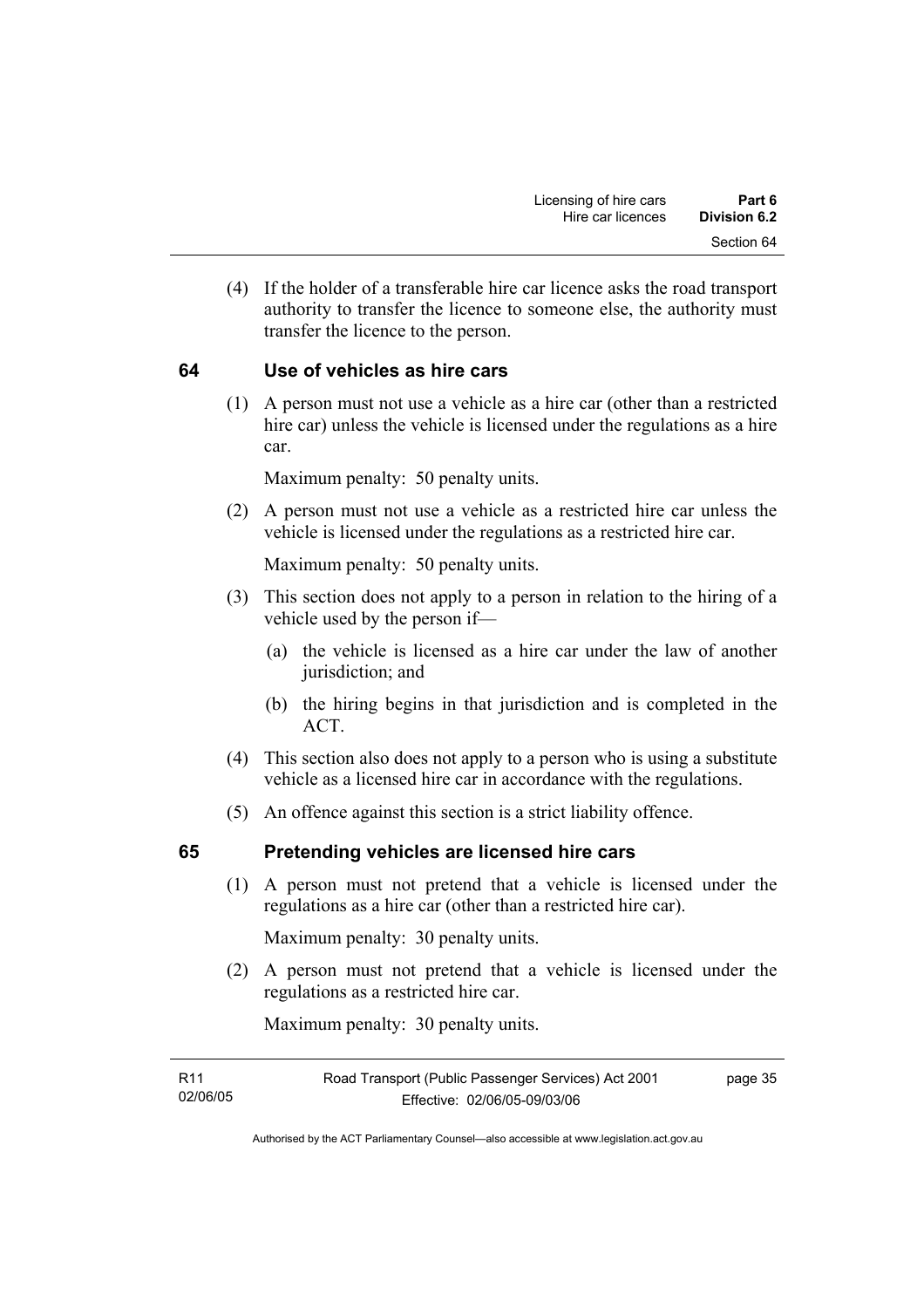(3) An offence against this section is a strict liability offence.

#### **66 Regulations about hire car licences**

- (1) The regulations are to provide a system for the licensing of hire cars and restricted hire cars, including, for example—
	- (a) matters in relation to the giving, refusal or surrender of licences: and
	- (b) the term of restricted hire car licences; and
	- (c) the conditions of licences; and
	- (d) the circumstances in which a substitute vehicle may be used as a licensed hire car; and
	- (e) the action that may be taken in relation to licences in circumstances prescribed under the regulations, including, for example—
		- (i) the suspension or cancellation of a licence; and
		- (ii) the imposition of a condition on, or the amendment of a condition of, a licence; and
		- (iii) an order that the holder of a licence pay to the Territory an amount of not more than—
			- (A) for an individual—\$5 000; or
			- (B) for a corporation—\$25 000; and
		- (iv) the reprimanding of the holder of a licence.

#### **Examples of conditions for restricted hire car licences—s (1) (c)**

1 how the vehicle to which the restricted hire car licence relates must be equipped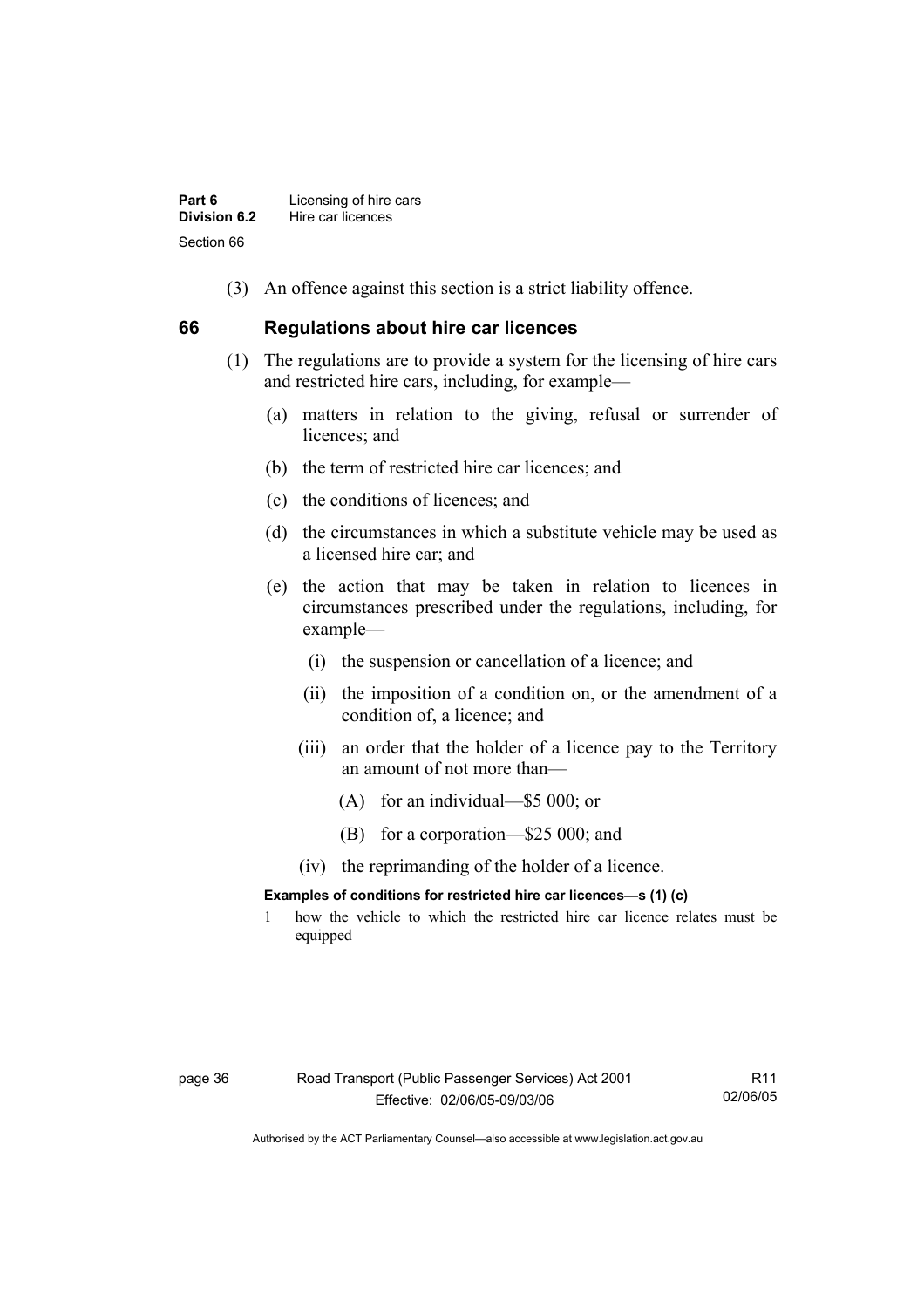- 2 the kinds of restricted hire car services that may be operated using the vehicle
- *Note* An example is part of the Act, is not exhaustive and may extend, but does not limit, the meaning of the provision in which it appears (see Legislation Act, s 126 and s 132).
- (2) The regulations may place different requirements on the person to whom a hire car licence (other than a restricted hire car licence) is issued and a person to whom the licence is hired.

R11 02/06/05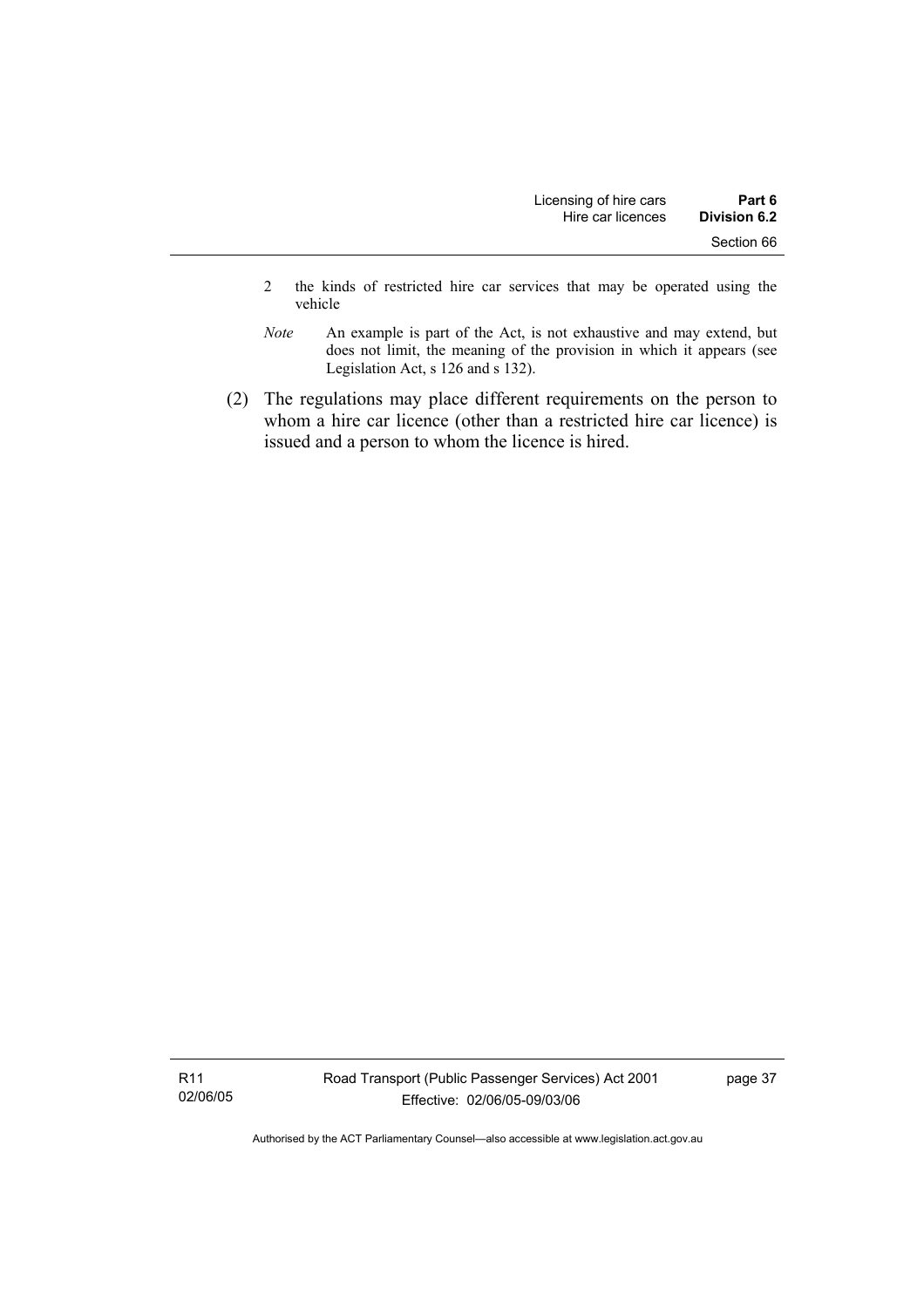**Part 7 Hire car services Division 7.1** Basic concepts Section 67

# **Part 7 Hire car services**

# **Division 7.1 Basic concepts**

#### **67 Meaning of** *hire car*

A *hire car* is a vehicle (other than a bus or taxi) that—

- (a) is used, or is intended to be used, for the transport of passengers under a contract; and
- (b) does not stand or ply for hire for the transport of passengers along a road or road related area;

and includes a restricted hire car.

*Note* References to *hire car* include a *restricted hire car* unless the contrary intention otherwise appears (see Legislation Act, s 155).

#### **68 Meaning of** *restricted hire car*

A *restricted hire car* is a vehicle (other than a bus or taxi) that—

- (a) is used, or is intended to be used, for the transport of passengers under a contract; and
- (b) does not stand or ply for hire for the transport of passengers along a road or road related area; and
- (c) is licensed under the regulations as a restricted hire car.

#### **69 Meaning of** *hire car service*

A *hire car service* is a public passenger service operated using 1 or more hire cars (including restricted hire cars).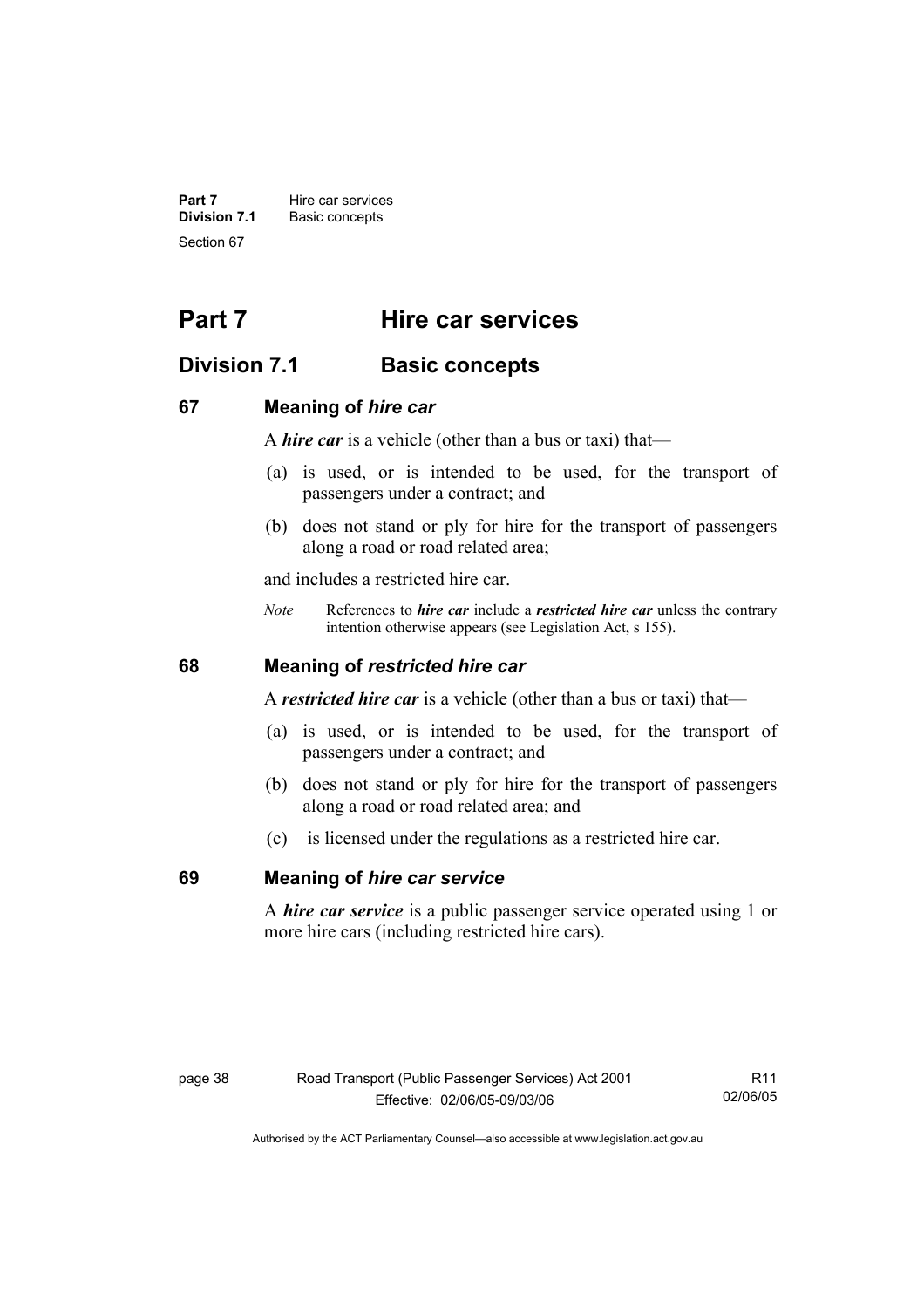#### **70 Meaning of** *restricted hire car service*

A *restricted hire car service* is a public passenger service operated using only 1 or more restricted hire cars.

#### **Example of a restricted hire car service**

a pre-booked public passenger service that provides transport to weddings and school formals

*Note* An example is part of the Act, is not exhaustive and may extend, but does not limit, the meaning of the provision in which it appears (see Legislation Act, s 126 and s 132).

# **Division 7.2 Accreditation of hire car service operators**

#### **71 Hire car service operators—purposes of accreditation**

The purpose of accreditation under the regulations to operate a hire car service is to ensure that—

- (a) each person, including the accredited person, who is concerned with, or takes part in, the management of the service, is a suitable person to operate the service; and
- (b) each person, including the accredited person, who is concerned with, or takes part in, the management of the service, has demonstrated the capacity to comply with the relevant regulations and, in particular, the regulations about—
	- (i) the safety of passengers and the public; and
	- (ii) the maintenance of hire cars.

#### **72 Hire car service operators—regulations about accreditation system**

 (1) The regulations are to provide a system for the accreditation of people to operate hire car services, including, for example—

page 39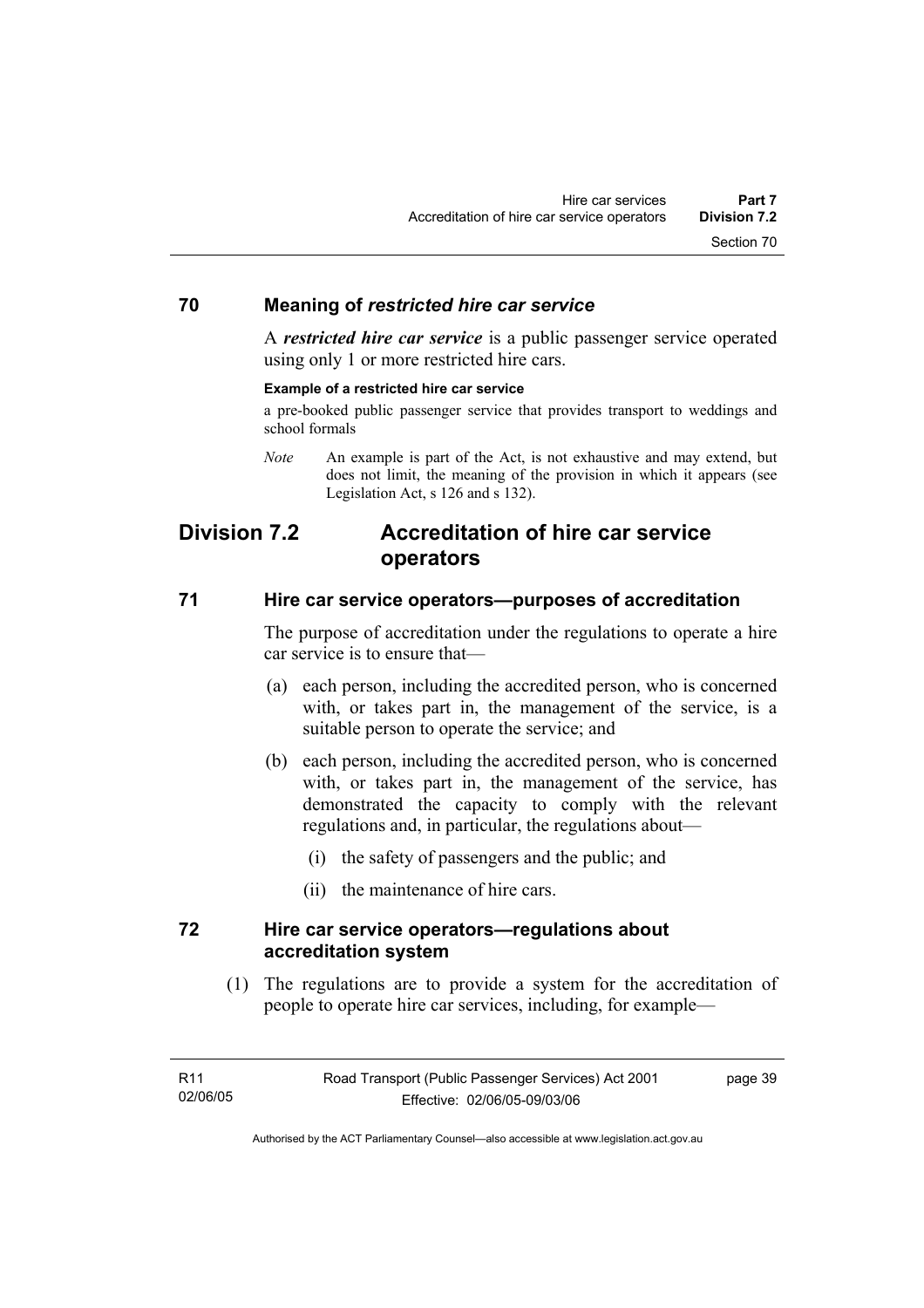- (a) the kinds of accreditations; and
- (b) the kinds of hire cars and hire car services that a person who holds a particular kind of accreditation is entitled to operate; and
- (c) the conditions of accreditations; and
- (d) matters in relation to the giving, refusal or surrender of accreditations; and
- (e) the action that may be taken in relation to an accredited person in circumstances prescribed under the regulations, including, for example—
	- (i) the suspension or cancellation of an accreditation; and
	- (ii) the imposition of a condition on, or the amendment of a condition of, an accreditation; and
	- (iii) an order that an accredited person pay to the Territory an amount of not more than—
		- (A) for an individual—\$5 000; or
		- (B) for a corporation—\$25 000; and
	- (iv) the reprimanding of an accredited person.
- *Note* An example is part of the Act, is not exhaustive and may extend, but does not limit, the meaning of the provision in which it appears (see Legislation Act, s 126 and s 132).
- (2) The regulations may make provision in relation to the accreditation of people to operate hire car services, including, for example—
	- (a) requirements about the suitability of the applicant and each person who will be concerned with, or take part in, the management of the service; and
	- (b) capacity to meet service standards.

R11 02/06/05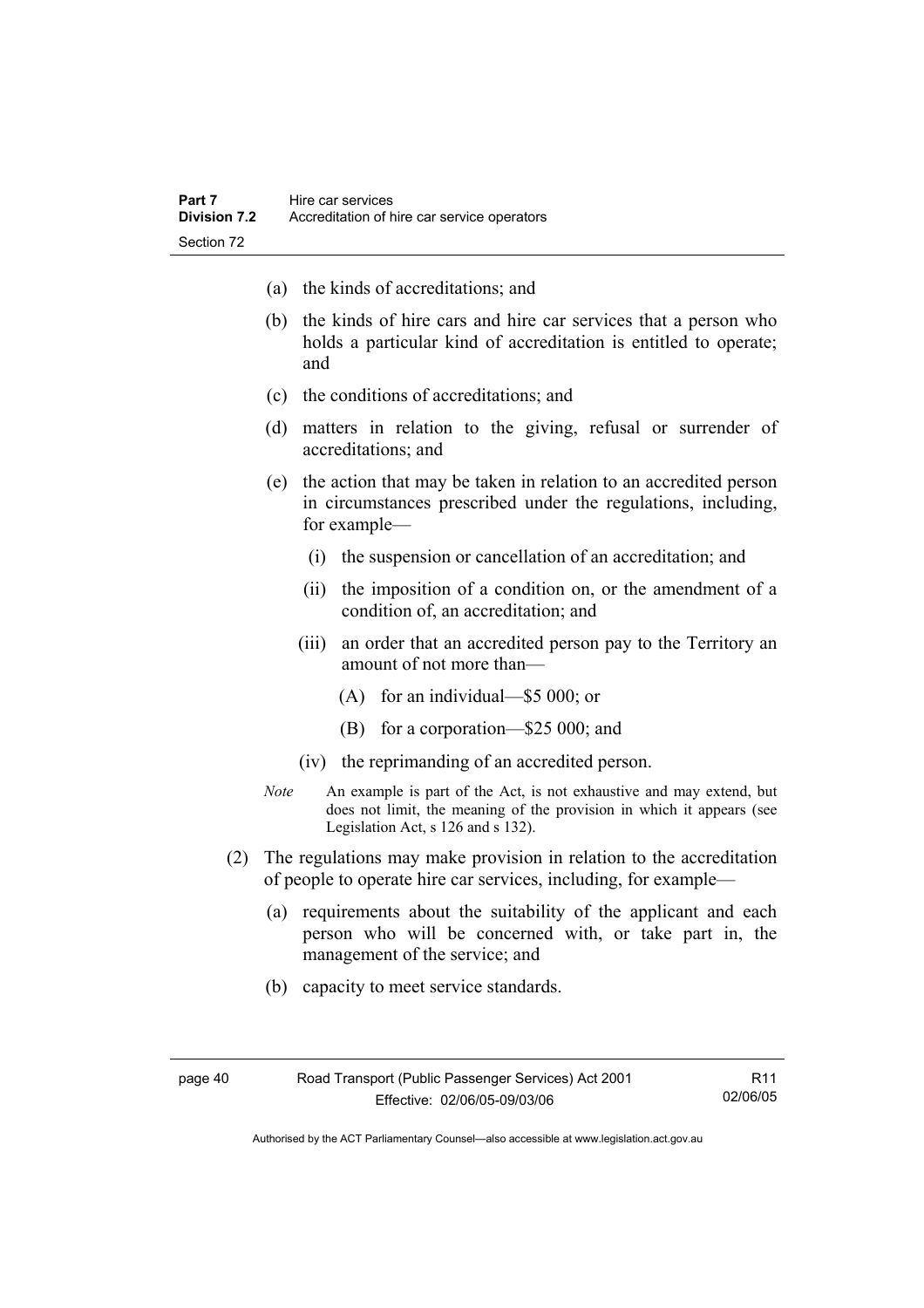- (3) For subsection (1) (a), the regulations must provide for the accreditation of people to operate—
	- (a) a hire car service (other than a restricted hire car service); and
	- (b) a restricted hire car service.
	- *Note* For examples of kinds of restricted hire car services, see s 70.

# **Division 7.3 Entitlement to operate hire car services**

# **73 Entitlement to operate hire car services**

A person is entitled to operate a particular kind of hire car service, within or partly within the ACT, if—

- (a) the person is accredited under the regulations to operate a hire car service of that kind; and
- (b) the vehicles used to operate the service are licensed under the regulations as hire cars for that kind of hire car service.

# **74 Unaccredited operators not to operate hire car services**

 (1) A person must not operate, within or partly within the ACT, a hire car service of a particular kind unless the person is accredited under the regulations to operate a hire car service of that kind.

Maximum penalty: 50 penalty units.

- (2) This section does not apply to a person in relation to the hiring of a hire car operated by the person if—
	- (a) the person is authorised to operate a hire car service under the law of another jurisdiction; and
	- (b) the hiring begins in that jurisdiction and is completed in the ACT; and

page 41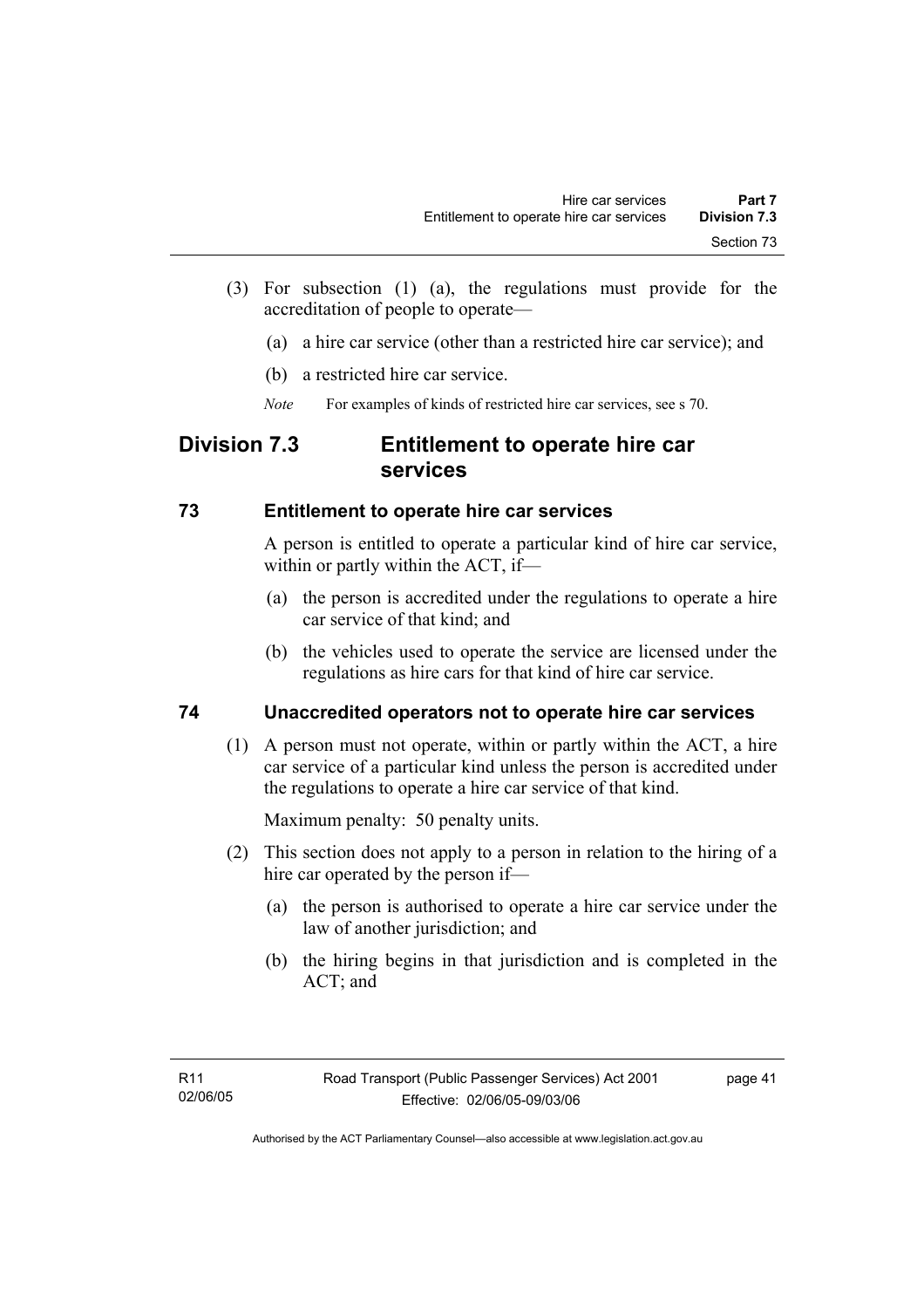- (c) the hiring is of a kind that the person is authorised to operate under the law of that jurisdiction.
- (3) An offence against this section is a strict liability offence.

#### **75 Pretending to be an accredited hire car service operator**

 (1) A person must not pretend to be accredited under the regulations to operate a hire car service.

Maximum penalty: 30 penalty units.

 (2) A person must not pretend to be accredited under the regulations to operate a particular kind of hire car service.

Maximum penalty: 30 penalty units.

(3) An offence against this section is a strict liability offence.

# **Division 7.4 Regulation of hire car services**

# **76 Regulations about operation of hire car services by accredited people**

The regulations may make provision in relation to the operation of hire car services by accredited hire car service operators, including, for example—

- (a) the supervision and monitoring of drivers of hire cars operated by an accredited hire car service operator for compliance with the service standards and the responsibilities of the operator in relation to a failure to comply with the standards; and
- (b) the safety of passengers (including, for example, particular kinds of security devices) and the public; and
- (c) the qualifications, training and experience of accredited hire car service operators and hire car drivers (including, for example, in relation to particular kinds of hire car services); and

| page 42 | Road Transport (Public Passenger Services) Act 2001 | R11      |
|---------|-----------------------------------------------------|----------|
|         | Effective: 02/06/05-09/03/06                        | 02/06/05 |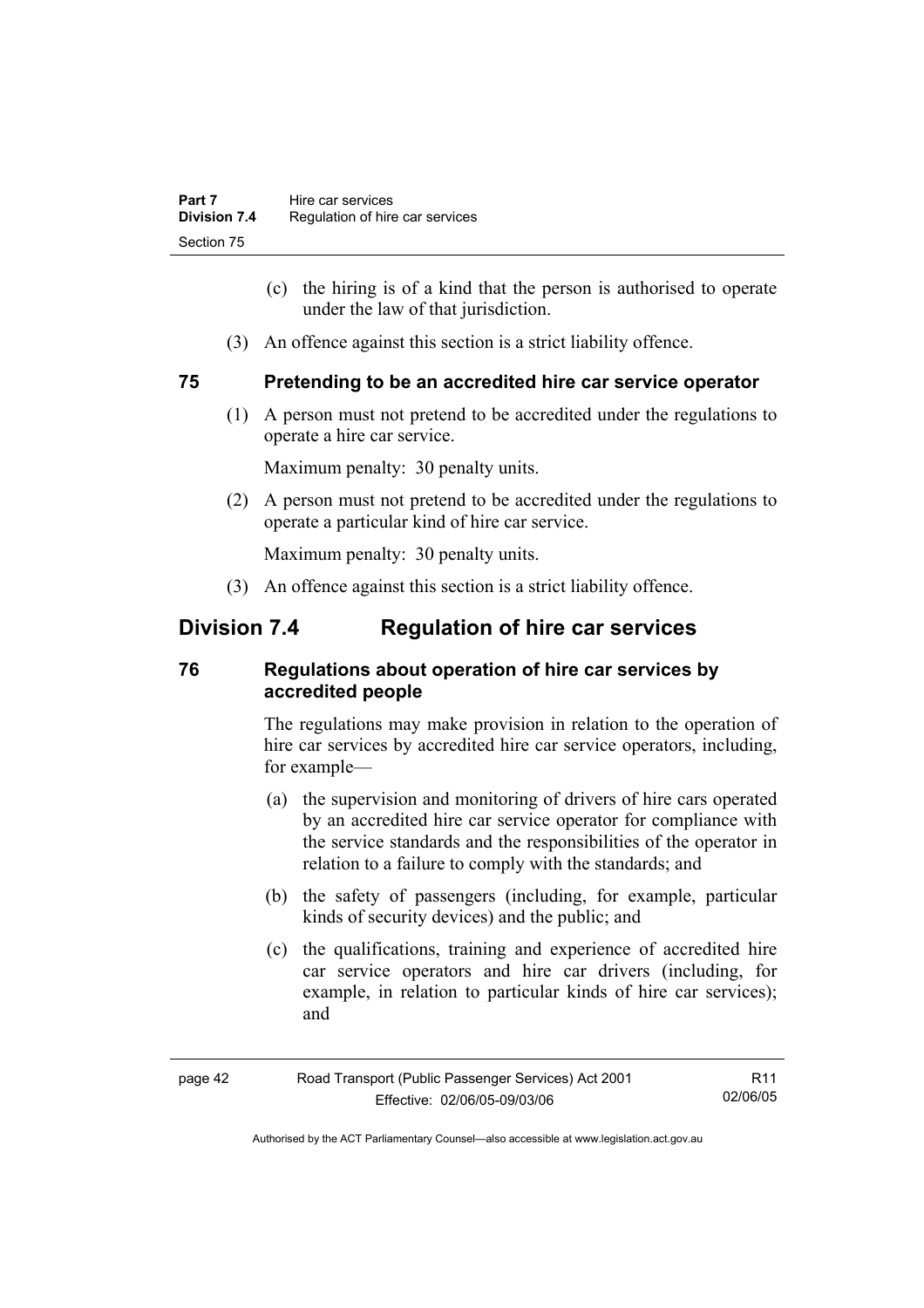- (d) maximum driving times and minimum rest times of hire car drivers; and
- (e) insurance; and
- (f) customer complaints and inquiries; and
- (g) lost property; and
- (h) the operation of particular kinds of hire cars and hire car services; and
- (i) the requirements that hire cars, and their equipment and fittings (internal and external) (including, for example, baby capsules), must comply with; and
- (j) the maintenance and cleaning of hire cars; and
- (k) the making and keeping of records and their inspection; and
- (l) the auditing of records and systems; and
- (m) the display of licences; and
- (n) requirements for display of accreditation numbers on advertisements for the service; and
- (o) the provision of information and reports to the road transport authority.
- *Note* An example is part of the Act, is not exhaustive and may extend, but does not limit, the meaning of the provision in which it appears (see Legislation Act, s 126 and s 132).

# **77 Regulations about operation of hire cars**

The regulations may make provision in relation to the operation of hire cars, including, for example—

- (a) the solicitation of passengers or hirings; and
- (b) the hiring of vehicles; and

page 43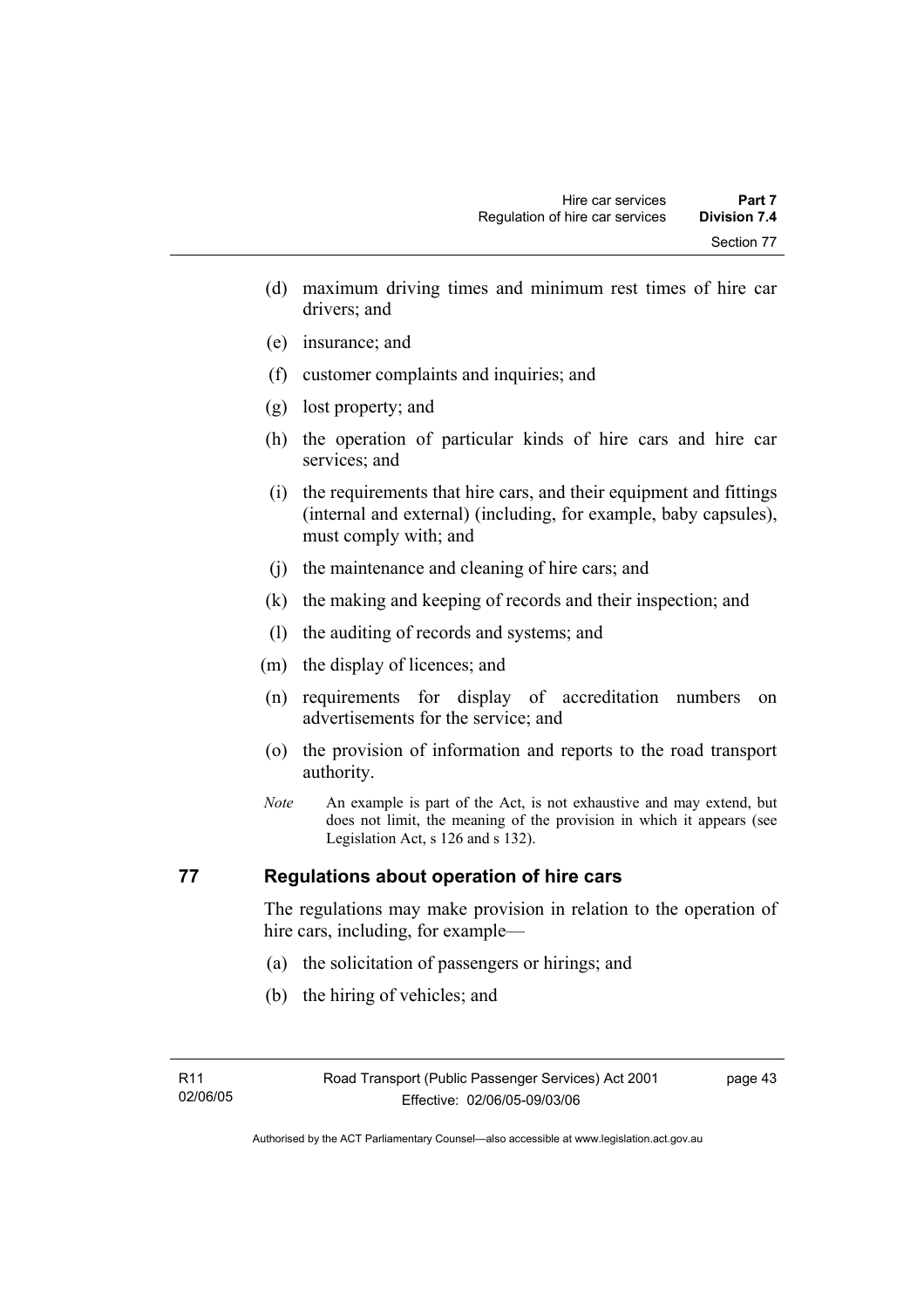- (c) the picking-up and dropping-off of passengers and other matters relating to the transport of passengers; and
- (d) the transport of passengers' luggage or other goods, and animals; and
- (e) the regulation or prohibition of the use of vehicles on certain roads or road related areas; and
- (f) the maximum speed of a vehicle; and
- (g) the design, equipment and fittings (internal or external) of vehicles; and
- (h) the regulation or prohibition of notices, signs and advertisements inside or on the outside of vehicles; and
- (i) the records to be made and kept by drivers, how they are to be made and kept, and their inspection; and
- (j) approval of uniforms or industry codes of practice for dress standards.
- *Note* An example is part of the Act, is not exhaustive and may extend, but does not limit, the meaning of the provision in which it appears (see Legislation Act, s 126 and s 132).

#### **78 Regulations about hire car drivers**

The regulations may make provision in relation to hire car drivers, including, for example—

- (a) the powers, duties and conduct of hire car drivers; and
- (b) the training of drivers; and
- (c) how hire car drivers must dress.
- *Note 1* For the licensing of people to drive hire cars, see the *Road Transport (Driver Licensing) Regulations 2000*.
- *Note 2* An example is part of the Act, is not exhaustive and may extend, but does not limit, the meaning of the provision in which it appears (see Legislation Act, s 126 and s 132).

| page 44 | Road Transport (Public Passenger Services) Act 2001 | R11      |
|---------|-----------------------------------------------------|----------|
|         | Effective: 02/06/05-09/03/06                        | 02/06/05 |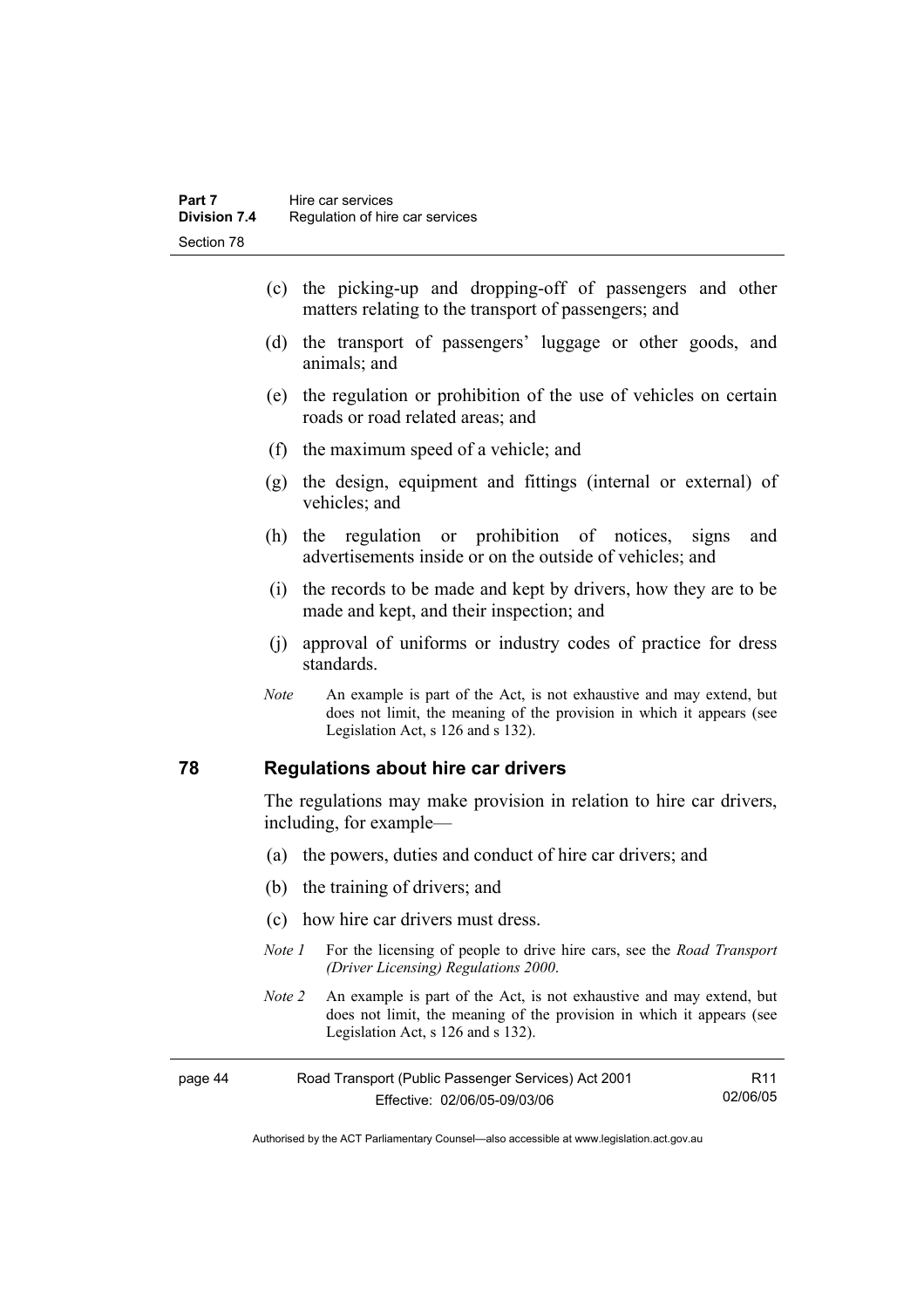#### **79 Regulations about conduct of hire car passengers**

The regulations may make provision in relation to the conduct of passengers being carried by hire cars, including, for example the authority of hire car drivers, police officers and authorised people to direct people contravening a regulation to leave a hire car and to remove them if they fail to leave.

R11 02/06/05 page 45

*Note* An example is part of the Act, is not exhaustive and may extend, but does not limit, the meaning of the provision in which it appears (see Legislation Act, s 126 and s 132).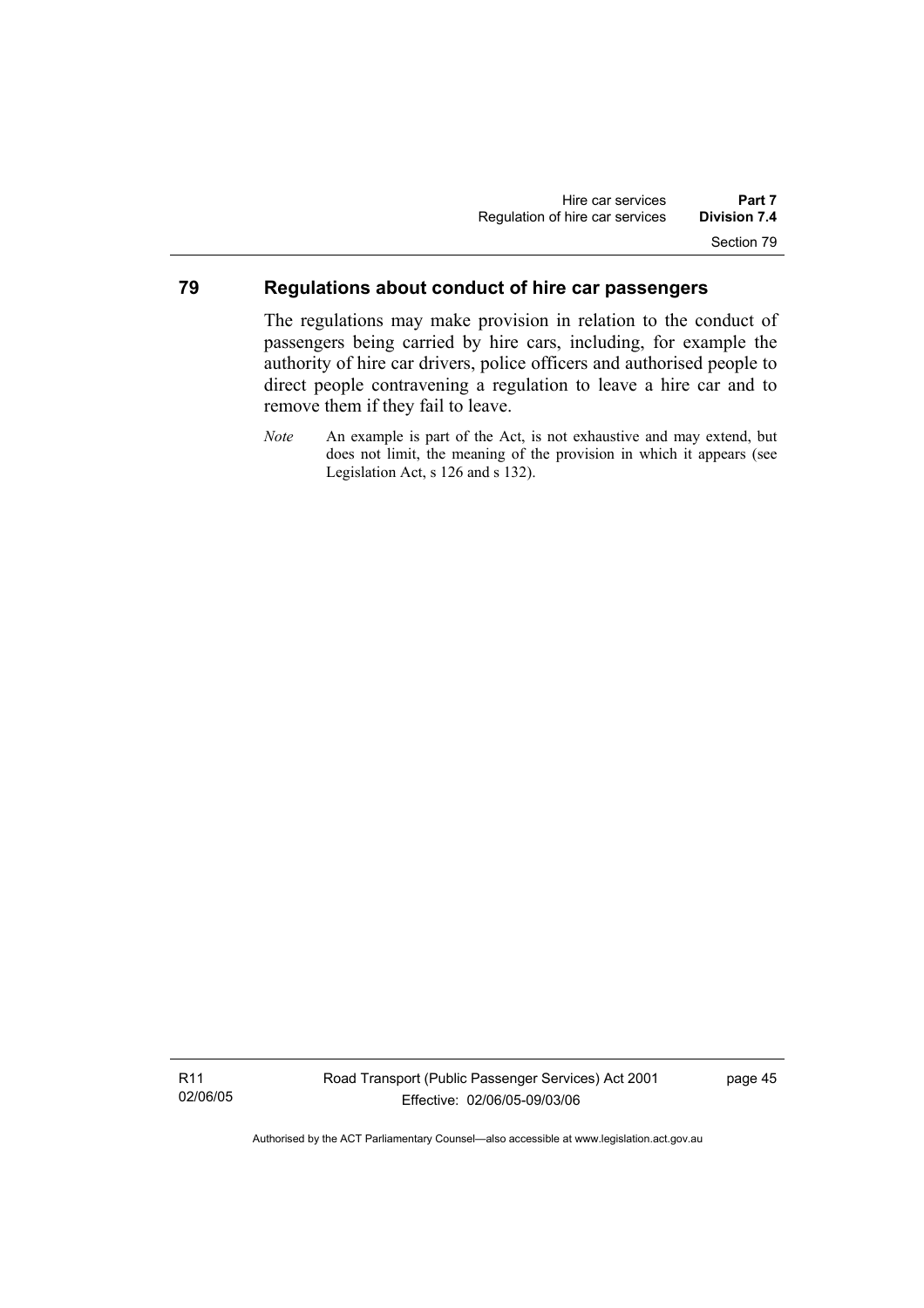#### **Part 8** Miscellaneous

Section 80

# **Part 8 Miscellaneous**

#### **80 Unauthorised public passenger services**

 (1) A person must not use a vehicle for the transport of passengers for a fare or other consideration along a road or road related area.

Maximum penalty: 50 penalty units.

- (2) This section does not apply to the person if—
	- (a) the monetary or other consideration receivable by the person is not more than the cost of operating the vehicle to transport the passengers; or
	- (b) the person is entitled under this Act to operate the public passenger service being operated by the person.

#### **Examples for par (a)**

- 1 A car pool in which participants share the costs of operating the vehicle for the car pool.
- 2 Helen is a member of Bush Hikers Anonymous. She carries 2 other members in her car to a club walk. The 2 other members pay Helen part of the costs of operating her car for the club walk.
- *Note 1* For the entitlement of a person to operate a public passenger service, see the following provisions of this Act:
	- s 18 and s 19 (bus services)
	- s 51 (taxi services)
	- s 73 (hire car services).
- *Note 2* This section also does not apply if the person is exempted from the operation of this section under s 84 or s 85.
- *Note 3* An example is part of the Act, is not exhaustive and may extend, but does not limit, the meaning of the provision in which it appears (see Legislation Act, s 126 and s 132).
- (3) An offence against this section is a strict liability offence.

| page 46 | Road Transport (Public Passenger Services) Act 2001 | R <sub>11</sub> |
|---------|-----------------------------------------------------|-----------------|
|         | Effective: 02/06/05-09/03/06                        | 02/06/05        |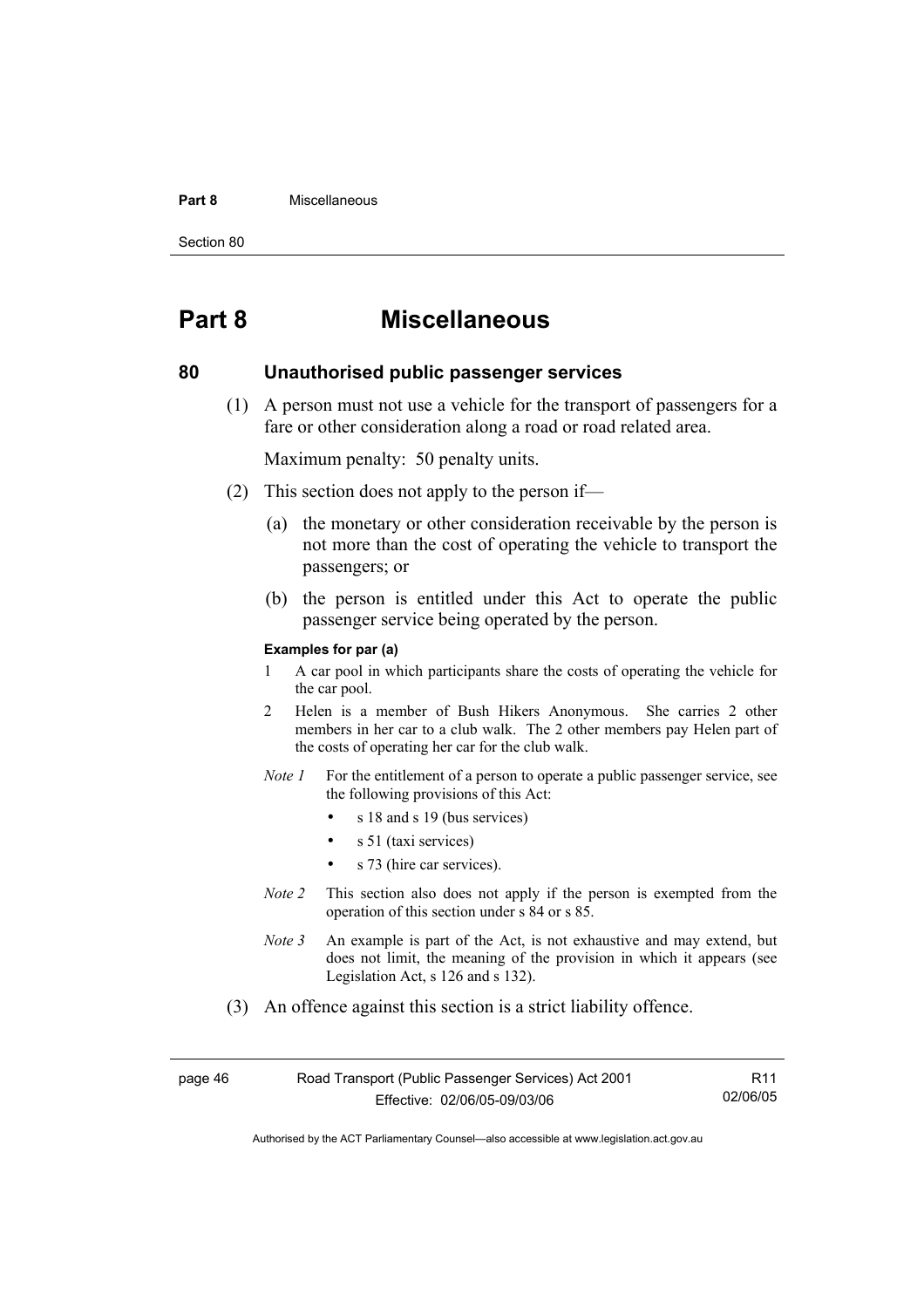#### **81 Regulation-making power**

- (1) The Executive may make regulations for this Act.
	- *Note* Regulations must be notified and presented to the Legislative Assembly, under the *Legislation Act 2001*.
- (2) The regulations may create offences for contraventions of the regulations and prescribe maximum penalties of not more than 20 penalty units for offences against the regulations.

#### **82 Regulations may apply certain laws and instruments**

The regulations may apply a law of another jurisdiction or any other instrument, as in force from time to time.

- *Note 1* The text of an applied, adopted or incorporated law or instrument, whether applied as in force from time to time or as at a particular time, is taken to be a notifiable instrument if the operation of the *Legislation Act 2001*, s 47 (5) or (6) is not disapplied (see s 47 (7)).
- *Note 2* A notifiable instrument must be notified under the *Legislation Act 2001*.

#### **83 Regulations about enforcement**

The regulations may make provision in relation to the powers and duties of police officers and authorised officers in relation to public passenger services, including, for example, in relation to public passenger vehicles, drivers of public passenger vehicles and passengers.

#### **84 Minister may exempt vehicles and people from Act**

- (1) The Minister may exempt a vehicle or person from this Act (or a stated provision of this Act).
- (2) An exemption is a disallowable instrument.
	- *Note* A disallowable instrument must be notified, and presented to the Legislative Assembly, under the *Legislation Act 2001*.

page 47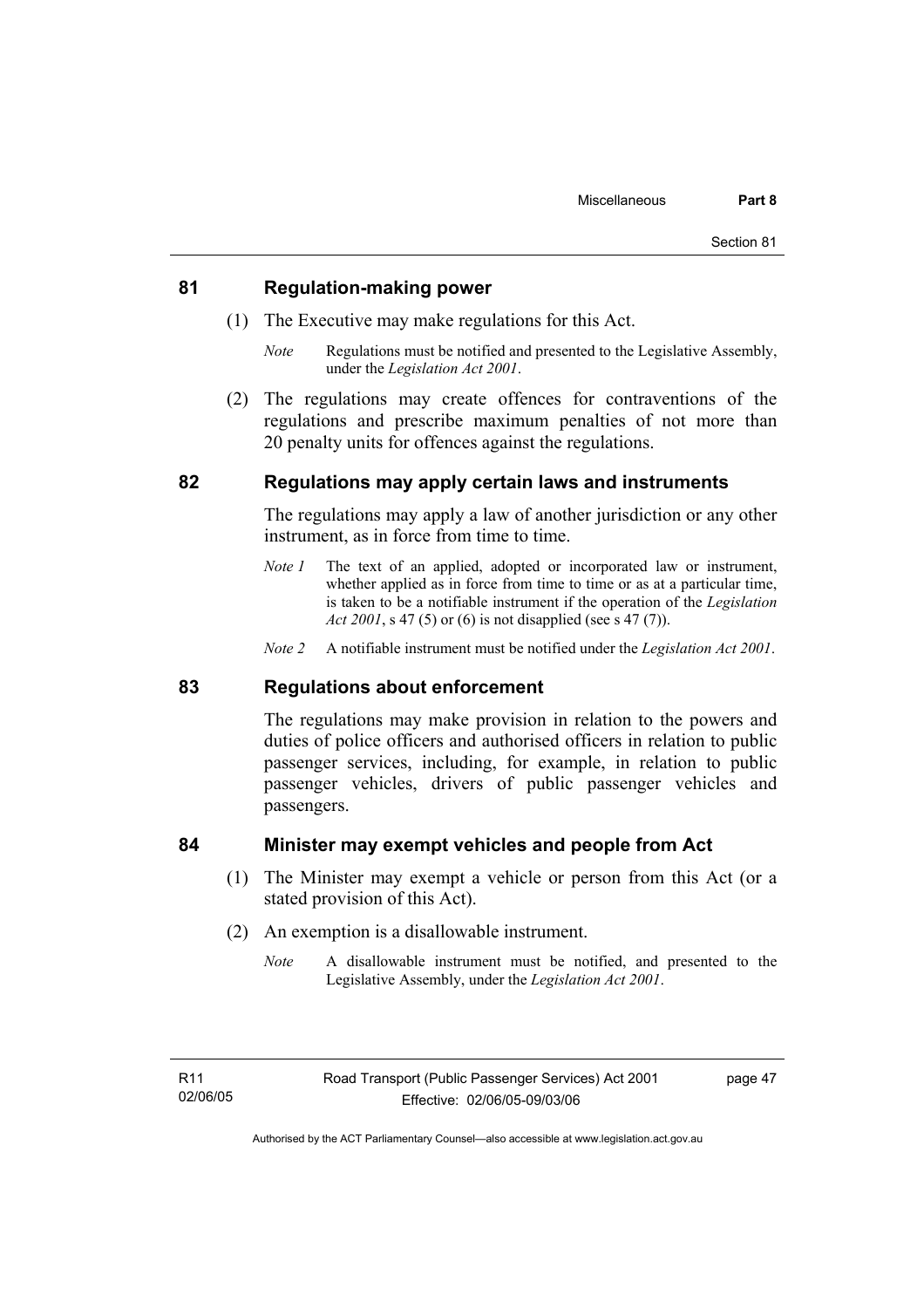#### **Part 8** Miscellaneous

Section 85

#### **85 Regulations may exempt vehicles and people from Act**

- (1) The regulations may—
	- (a) exempt a vehicle or person, or a kind of vehicle or person, prescribed under the regulations from this Act (or a stated provision of this Act); or
	- (b) authorise the road transport authority to exempt a vehicle or person, or a kind of vehicle or person, prescribed under the regulations from this Act (or a stated provision of this Act).
- (2) An exemption given under a regulation mentioned in subsection (1) may be conditional.
- (3) The regulations may provide for the road transport authority to—
	- (a) suspend the operation of a regulation mentioned in subsection  $(1)$  (a) in the way and circumstances prescribed under the regulations; or
	- (b) suspend the operation of an exemption given by the authority to a vehicle or person in the way and circumstances prescribed under the regulations.

#### **86 References to Motor Traffic Act, Traffic Act etc**

- (1) In any Act, instrument made under an Act or document, a reference to an earlier law is, in relation to anything to which this Act applies, a reference to this Act.
- (2) In this section:

*earlier law* means any of the following:

- (a) *Motor Traffic Act 1936*;
- (b) *Motor Traffic Regulations 1934*;
- (c) *Road Transport (Bus Services) Regulations 2000*;
- (d) *Road Transport (General) Act 1999*;

| page 48 | Road Transport (Public Passenger Services) Act 2001 | R <sub>11</sub> |
|---------|-----------------------------------------------------|-----------------|
|         | Effective: 02/06/05-09/03/06                        | 02/06/05        |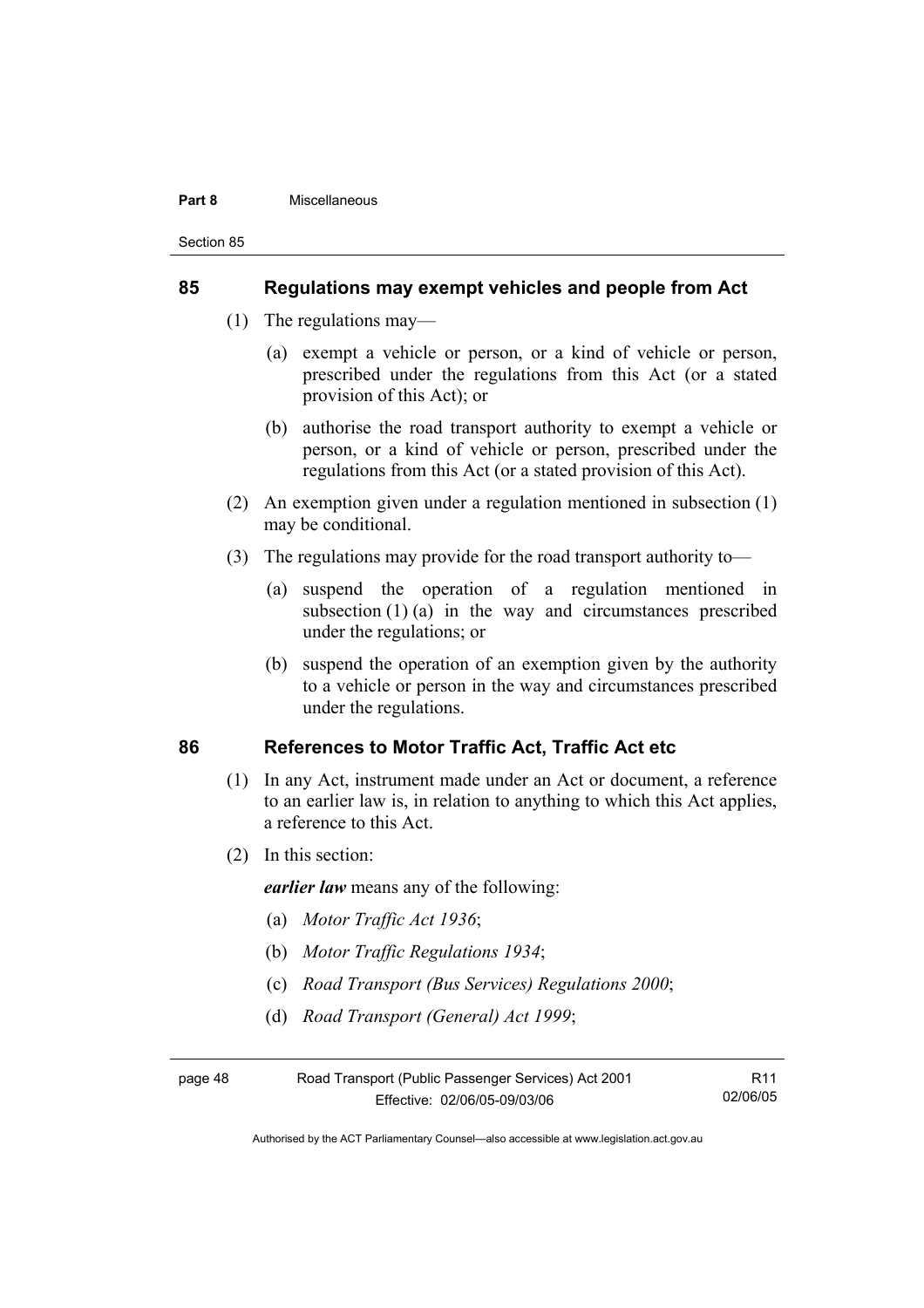Section 86

- (e) *Road Transport (Hire Vehicle Services) Regulations 2000*;
- (f) *Road Transport (Taxi Services) Regulations 2000*.

R11 02/06/05 Road Transport (Public Passenger Services) Act 2001 Effective: 02/06/05-09/03/06

page 49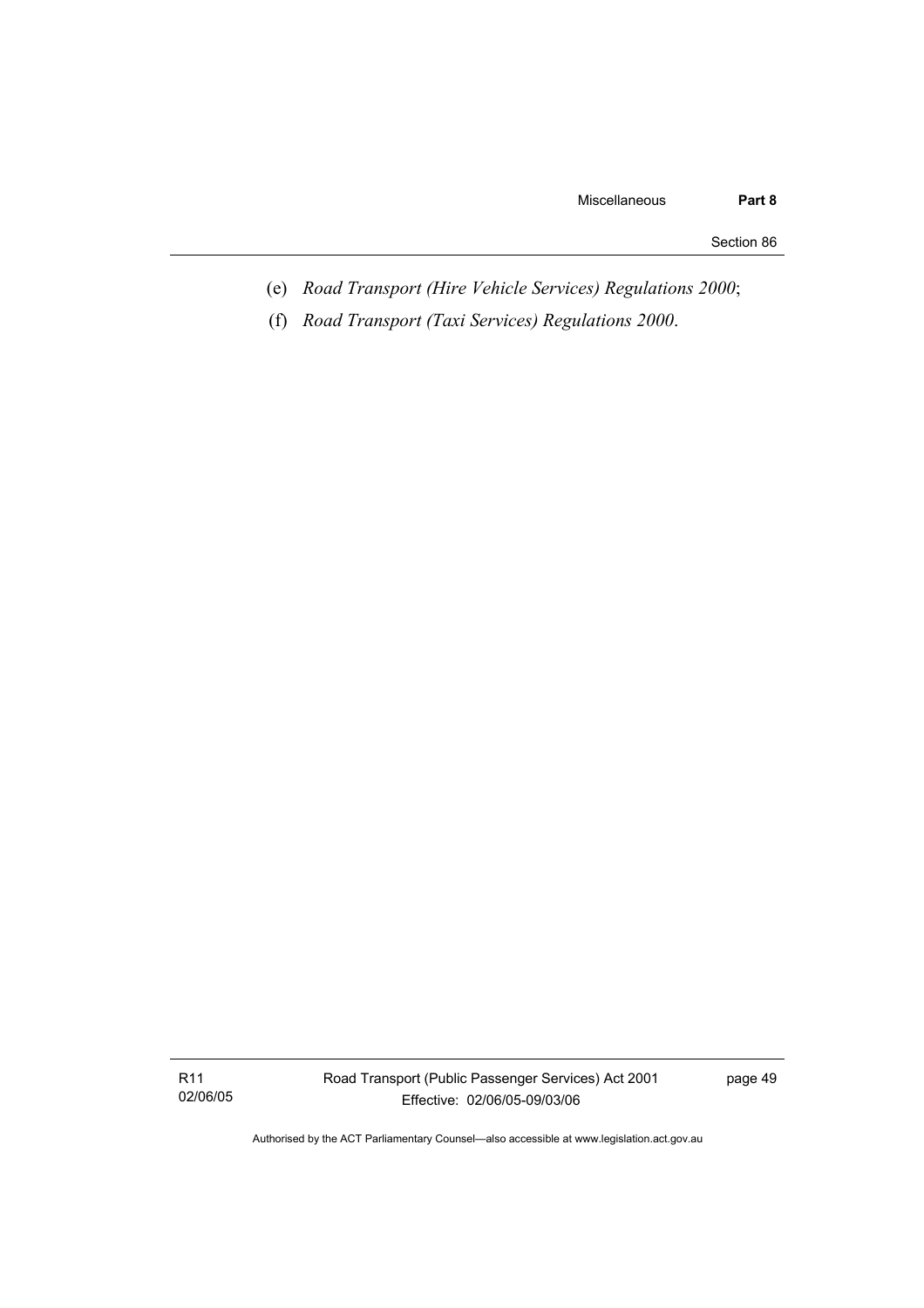#### **Part 9 Transitional provisions**

Section 87

# **Part 9 Transitional provisions**

#### **87 Definitions for pt 9**

In this part:

*annual weddings and school formals licence* means a restricted hire vehicle operator's licence issued for 1 year under the General Act for providing hire car services for weddings and school formals.

*commencement* means the commencement of this part.

*General Act* means the *Road Transport (General) Act 1999*, as in force immediately before the commencement.

#### **88 Transitional regulations**

- (1) The regulations may prescribe savings or transitional matters necessary or convenient to be prescribed because of the enactment of part 6 (Licensing of hire cars) and part 7 (Hire car services).
- (2) Without limiting the scope of subsection (1), the regulations may prescribe matters necessary or convenient to be prescribed for carrying out or giving effect to the provisions of part 6, part 7 and this part.
- (3) Regulations made for this section must not be taken to be inconsistent with—
	- (a) this Act as far as they can operate concurrently with this Act; or
	- (b) any other provision of the road transport legislation as far as they can operate concurrently with the provision.
- (4) This section is additional to, and does not limit, section 89 (Modification of pt 9's operation).

R11 02/06/05

Authorised by the ACT Parliamentary Counsel—also accessible at www.legislation.act.gov.au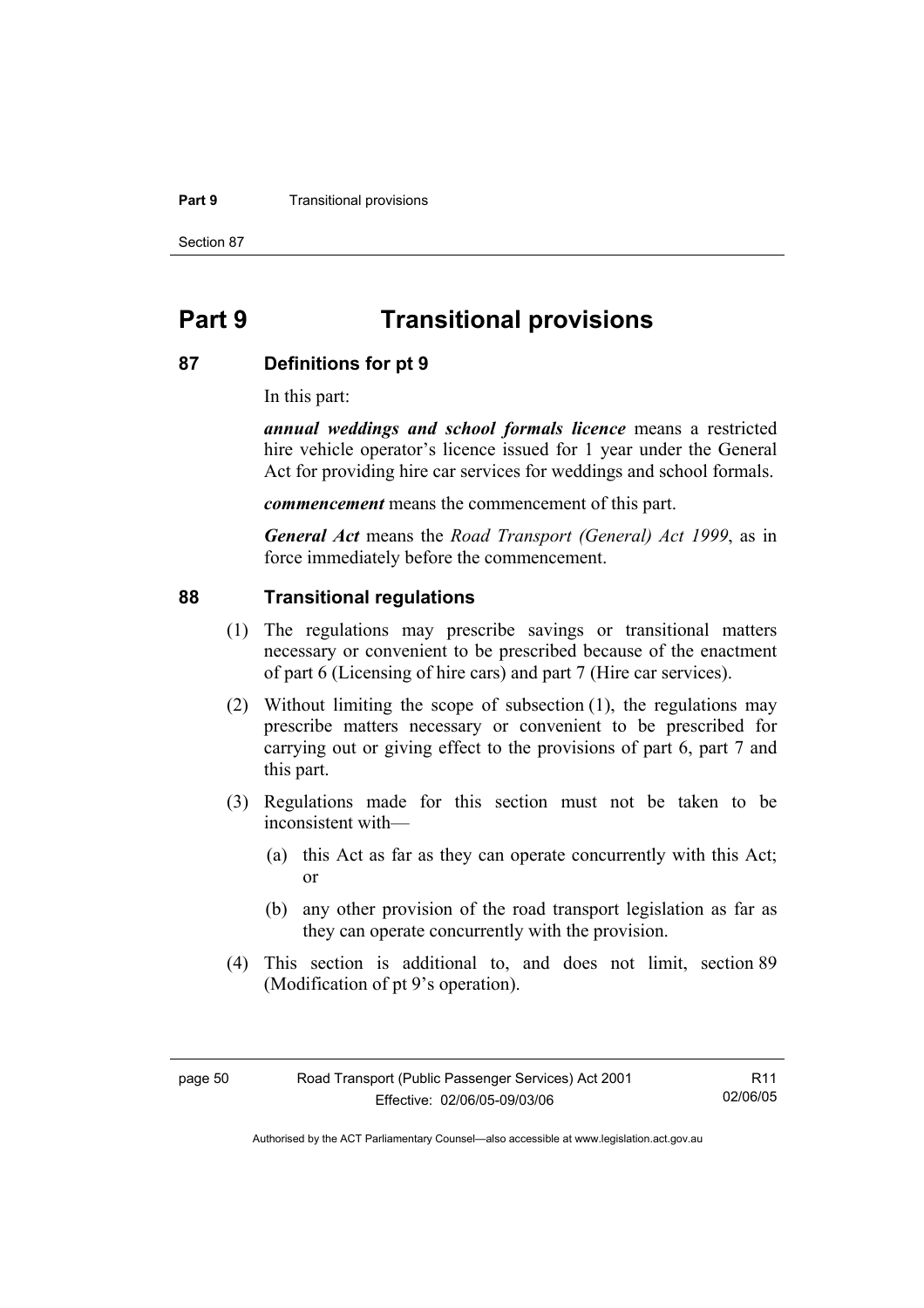## **89 Modification of pt 9's operation**

The regulations may modify the operation of this part to make provision in relation to any matter that, in the Executive's opinion, is not, or not adequately, dealt with in this part.

#### **M** 90 Continuation of hire car licences

- (1) This section applies to a person who, immediately before the commencement, was the holder of—
	- (a) a private hire car operator's licence under the General Act; or
	- (b) an annual weddings and school formals licence.
- (2) The person is taken, after the commencement—
	- (a) for a person mentioned in subsection  $(1)$   $(a)$ —to be the holder of a hire car licence (other than a restricted hire car licence) issued under this Act; or
	- (b) for a person mentioned in subsection  $(1)$  (b)—to be the holder of a restricted hire car licence issued under this Act.
- (3) If the licence held by the person was, immediately before the commencement, subject to conditions, the licence the person is taken to hold under subsection (2) is taken to be subject to the conditions.
- (4) The term of a restricted hire vehicle operator's licence that is taken to be a restricted hire car licence issued under this Act is taken to be the unexpired term of the licence before the commencement.

## **91 Interim accreditation of existing hire car operators**

- (1) This section applies to a person who—
	- (a) immediately before the commencement, operated a hire car service (other than a restricted hire car service) within the meaning of this Act; or

page 51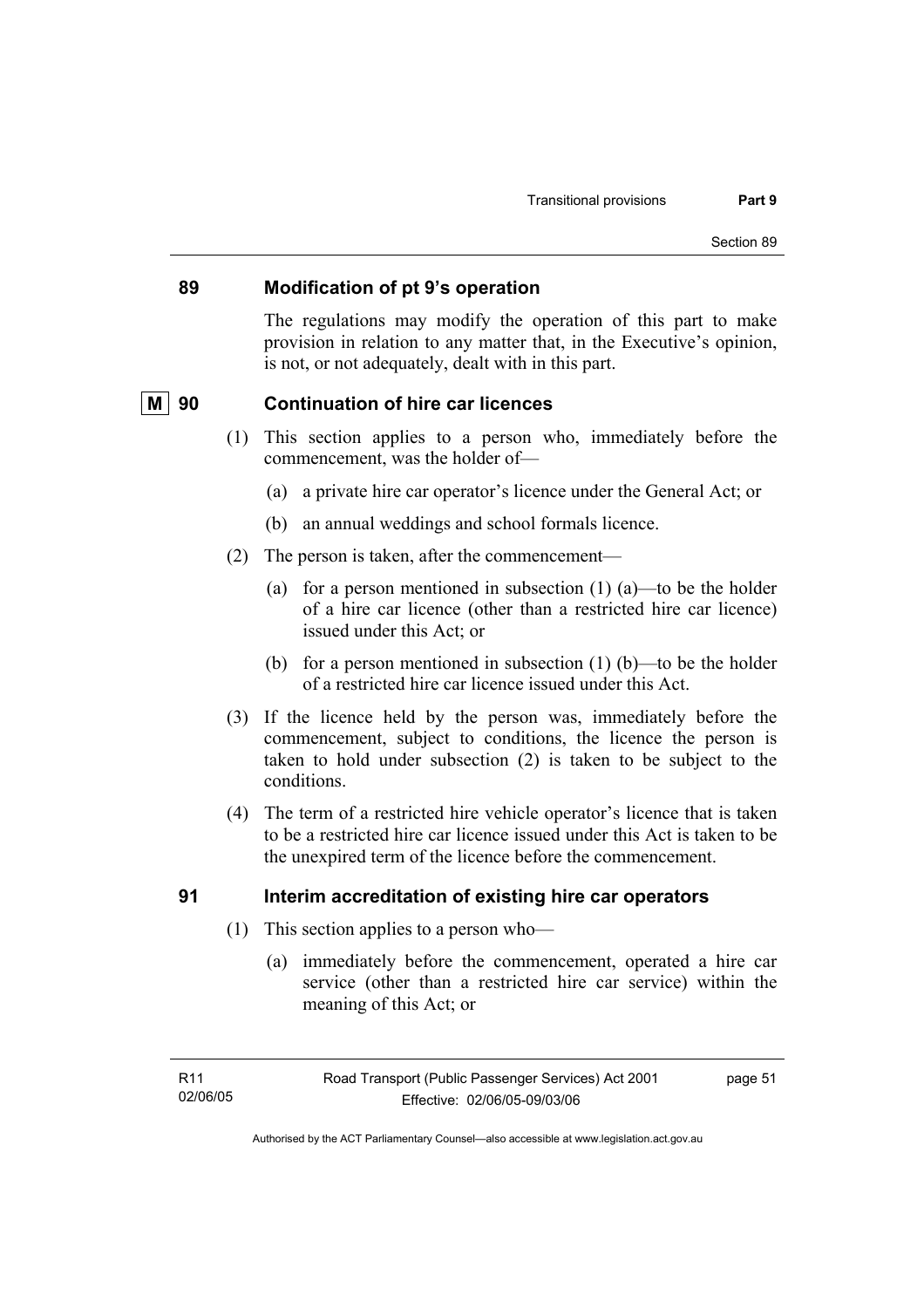#### **Part 9 Transitional provisions**

Section 92

- (b) immediately before the commencement, was the holder of an annual weddings and school formals licence.
- (2) The person is taken, after the commencement—
	- (a) for a person mentioned in subsection (1) (a)—to be accredited under the regulations to operate a hire car service; or
	- (b) for a person mentioned in subsection  $(1)$  (b)—to be accredited under the regulations to operate a restricted hire car service.
- (3) The accreditation the person is taken to hold under subsection (2) may be varied or ended by the road transport authority in accordance with the regulations.
- (4) If the accreditation a person mentioned in subsection (1) (a) or (b) is taken to hold under subsection (2) has not been ended in accordance with the regulations, the accreditation ends 1 year after the day this section commences.

#### **92 Interim accreditation of tour and charter service operators**

 (1) This section applies to a person who was taken to be an accredited tour and charter service operator under section 83 (Existing small buses) immediately before the section's expiry.

*Note* Section 83 expired on 1 June 2003.

- (2) The person is taken, after the commencement, to be accredited under the regulations to operate a restricted hire car service.
- (3) The person is taken, after the commencement, to be the holder of a restricted hire car licence issued under the regulations.
- (4) If the accreditation or licence the person is taken to hold under subsection (2) or (3) has not been ended in accordance with the regulations, the accreditation or licence ends 1 year after the day this section commences.

R11 02/06/05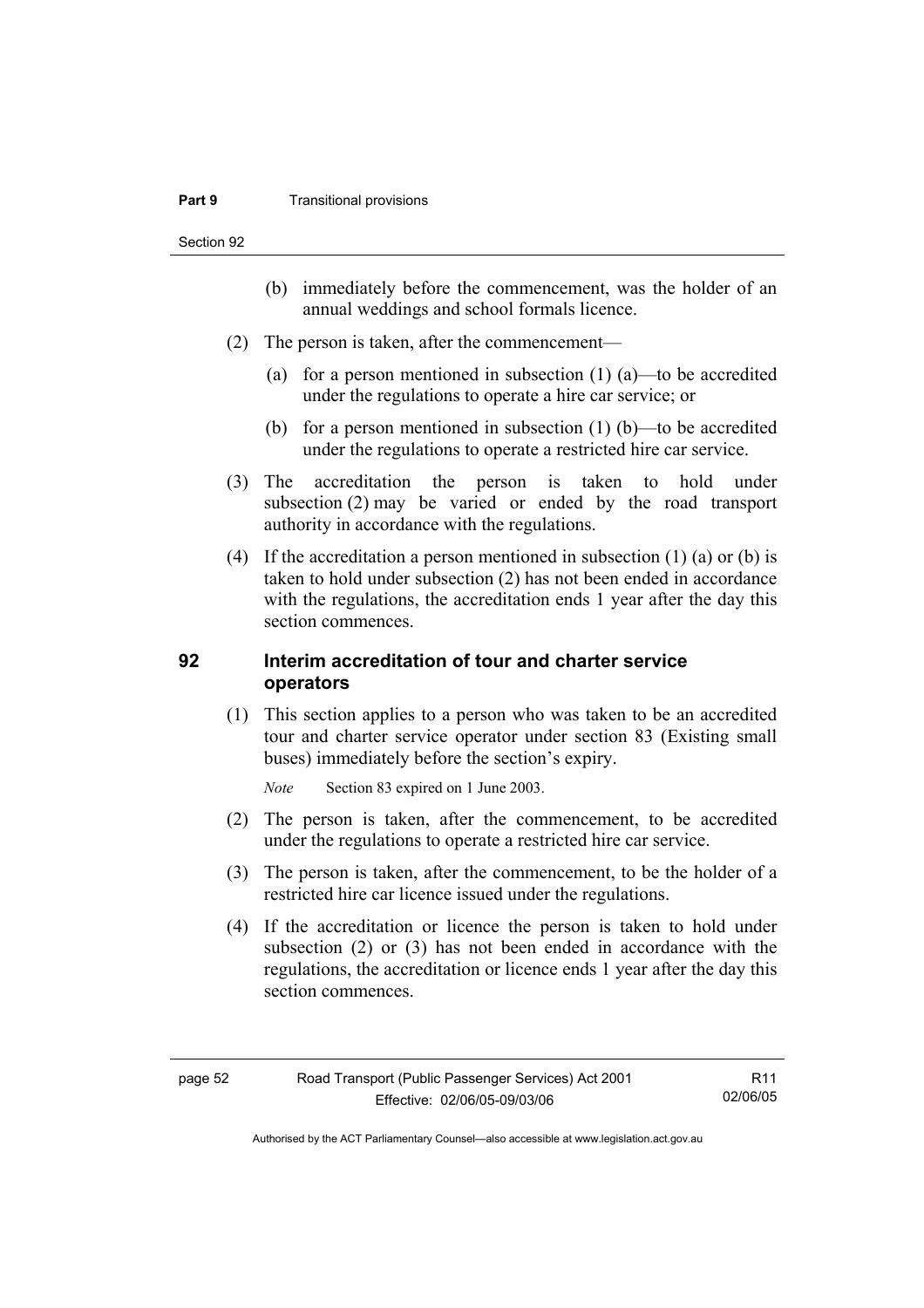Section 93

# **93 Expiry of pt 9**

This part expires 1 year after the day this section commences.

R11 02/06/05 Road Transport (Public Passenger Services) Act 2001 Effective: 02/06/05-09/03/06

page 53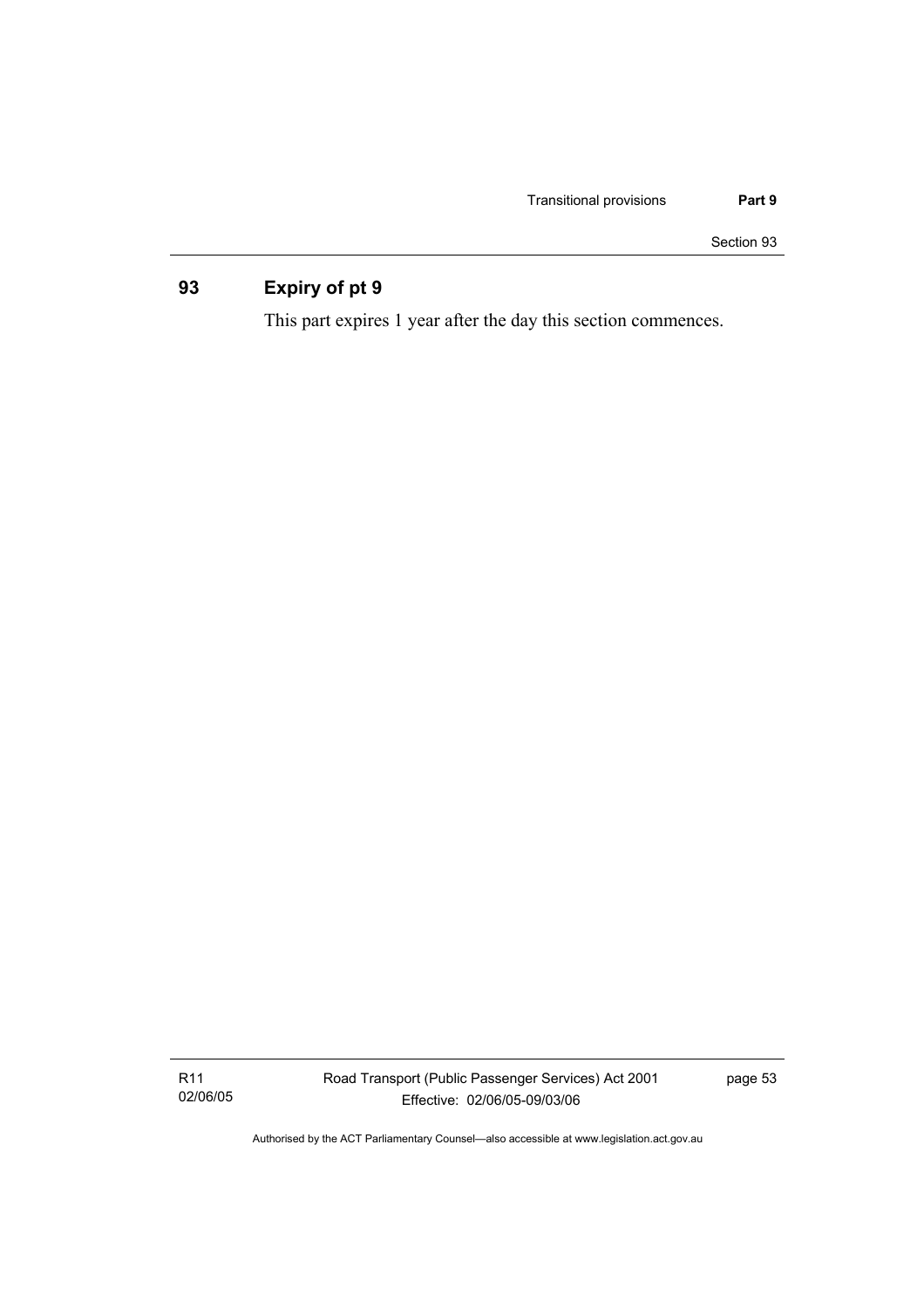# **Dictionary**

(see  $s$  4)

- Note 1 The *Legislation Act 2001* contains definitions and other provisions relevant to this Act.
- *Note 2* In particular, the *Legislation Act 2001*, dict, pt 1, defines the following terms:
	- ACT
	- exercise
	- function
	- the Territory.

*accredited*, in relation to a kind of public passenger service, means accredited under the regulations to operate that kind of public passenger service.

*accredited hire car service operator* means accredited under the regulations to operate a hire car service.

*accredited taxi network provider* means accredited under the regulations to operate a taxi network.

*accredited taxi service operator* means accredited under the regulations to operate a taxi service.

*affiliated*, in relation to an accredited taxi service operator, means affiliated with an accredited taxi network provider.

*another jurisdiction* means a jurisdiction other than the ACT.

*authority*—see *road transport authority*.

*bus*—see section 10A.

*bus service*—see section 11 (Meaning of *bus service*).

*fare* means the amount payable by passengers for transport, or for the transport of passengers' luggage or other goods, on public passenger vehicles.

| page 54 | Road Transport (Public Passenger Services) Act 2001 | R11      |
|---------|-----------------------------------------------------|----------|
|         | Effective: 02/06/05-09/03/06                        | 02/06/05 |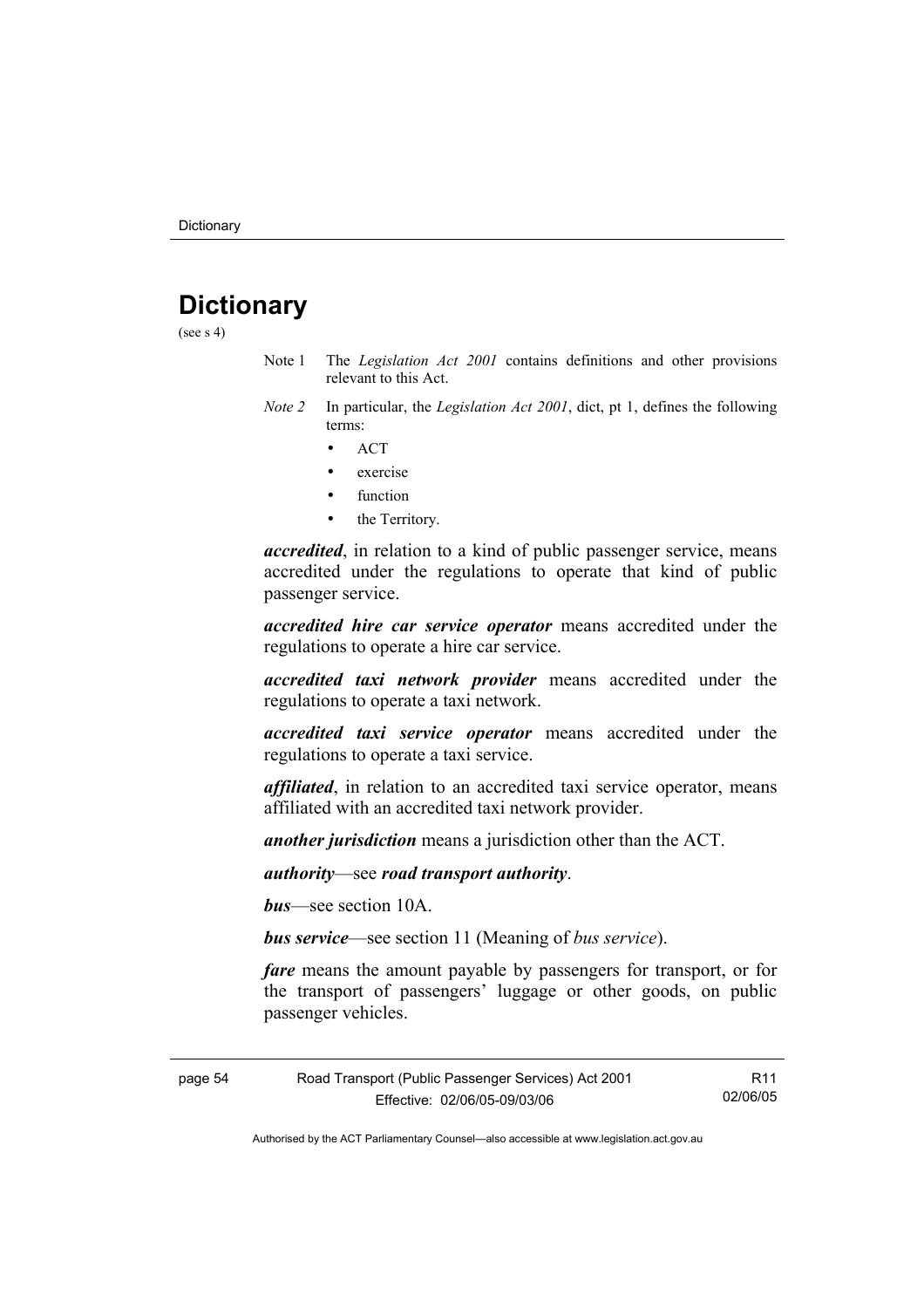*hire car*—see section 67.

*hire car licence*—see section 61.

*hire car service*—see section 69.

*jurisdiction* means a State, the Commonwealth or an internal Territory, including the ACT.

*long-distance service*—see section 14 (What is a *long-distance service*?).

*motor vehicle* means a vehicle built to be propelled by a motor that forms part of the vehicle.

*public bus*—see section 10A.

*public passenger service*—see section 10 (What is a *public passenger service*?).

*public passenger vehicle* means a public bus, taxi or hire car.

*public vehicle licence*—see the *Road Transport (Driver Licensing) Act 1999*, dictionary.

*regular route service*—see section 12 (What is a *regular route service*?).

*restricted hire car*—see section 68.

*restricted hire car licence*—see section 62.

*restricted hire car service*—see section 70.

*restricted taxi*—see section 46 (Meaning of *restricted taxi*).

*restricted taxi licence*—see section 38 (Meaning of *restricted taxi licence*).

*restricted taxi service*—see section 48 (Meaning of *restricted taxi service*).

page 55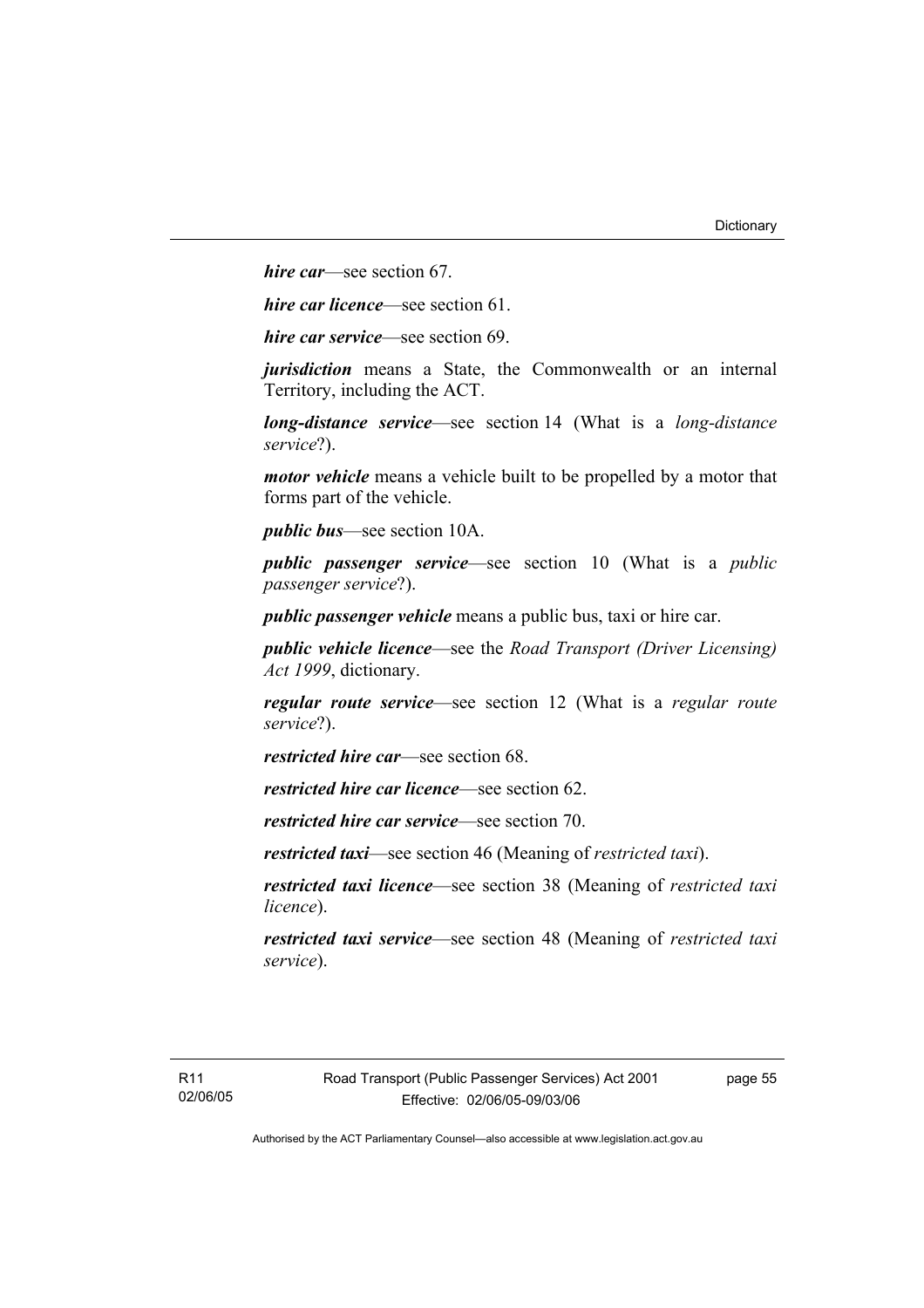*road* means an area that is open to or used by the public and is developed for, or has as 1 of its main uses, the driving or riding of motor vehicles, but does not include an area that would otherwise be a road so far as a declaration under the *Road Transport (General) Act 1999*, section 12 (Power to include or exclude areas in road transport legislation) declares that this Act does not apply to the area.

# *road related area* means—

- (a) an area that divides a road; or
- (b) a footpath or nature strip adjacent to a road; or
- (c) an area that is open to the public and is designated for use by cyclists or animals; or
- (d) an area that is not a road and that is open to or used by the public for driving, riding or parking vehicles; or
- (e) a shoulder of a road; or
- (f) any other area that is open to or used by the public so far as a declaration under the *Road Transport (General) Act 1999*, section 12 (Power to include or exclude areas in road transport legislation) declares that this Act applies to the area;

but does not include an area that would otherwise be a road related area so far as a declaration under that section declares that this Act does not apply to the area.

*road transport authority* (or *authority*) means the Australian Capital Territory Road Transport Authority.

*Note* The chief executive of the department responsible for the *Road Transport (General) Act 1999* is the road transport authority (see *Road Transport (General) Act 1999*, s 16).

*service contract*—see section 17 (Service contracts).

*taxi*—see section 45 (Meaning of *taxi*).

page 56 Road Transport (Public Passenger Services) Act 2001 Effective: 02/06/05-09/03/06

R11 02/06/05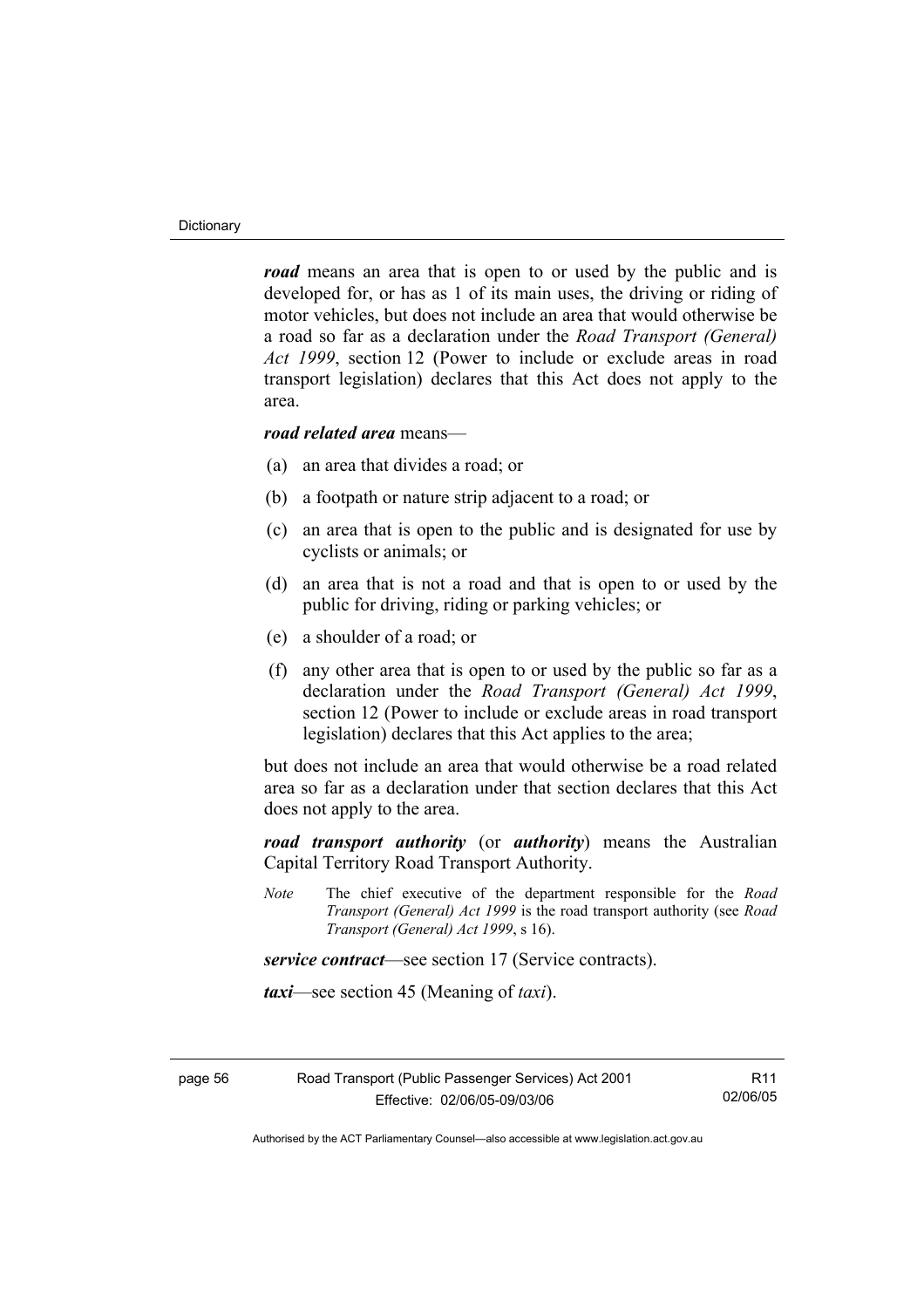*taxi booking service*—see section 29 (Meaning of *taxi booking service*).

*taxi driver* means the person driving a taxi if the person holds a public vehicle licence authorising the person to drive the taxi for hire or reward.

*taxi licence*—see section 37 (Meaning of *taxi licence*).

*taxi network*—see section 28 (Meaning of *taxi network*).

*taxi service*—see section 47 (Meaning of *taxi service*).

*taxi zone*—see the Australian Road Rules, rule 182.

*tour and charter service*—see section 13 (What is a *tour and charter service*?).

*vehicle* means—

- (a) any description of vehicle on wheels, other than a vehicle used on railways or tramways; or
- (b) any other vehicle prescribed under the regulations;

and includes anything else that, under the regulations, is to be treated as a vehicle.

page 57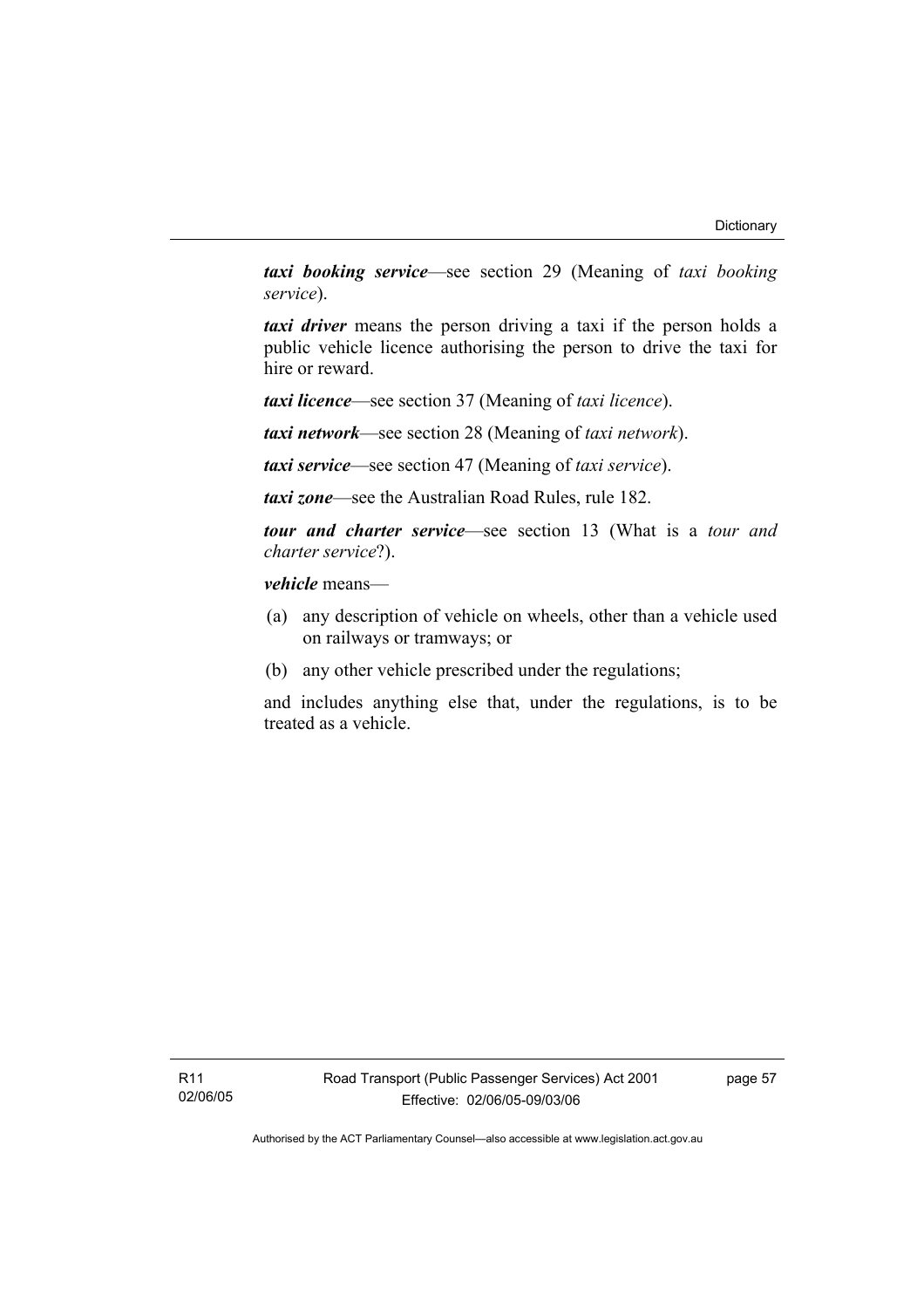1 About the endnotes

## **Endnotes**

# **1 About the endnotes**

Amending and modifying laws are annotated in the legislation history and the amendment history. Current modifications are not included in the republished law but are set out in the endnotes.

Not all editorial amendments made under the *Legislation Act 2001*, part 11.3 are annotated in the amendment history. Full details of any amendments can be obtained from the Parliamentary Counsel's Office.

Uncommenced amending laws and expiries are listed in the legislation history and the amendment history. These details are underlined. Uncommenced provisions and amendments are not included in the republished law but are set out in the last endnote.

If all the provisions of the law have been renumbered, a table of renumbered provisions gives details of previous and current numbering.

The endnotes also include a table of earlier republications.

| $am = amended$                             | $ord = ordinance$                         |
|--------------------------------------------|-------------------------------------------|
| $amdt = amendment$                         |                                           |
|                                            | $orig = original$                         |
| $ch = chapter$                             | par = paragraph/subparagraph              |
| $def = definition$                         | $pres = present$                          |
| $dict = dictionary$                        | $prev = previous$                         |
| disallowed = disallowed by the Legislative | $(\text{prev}) = \text{previously}$       |
| Assembly                                   | $pt = part$                               |
| $div = division$                           | $r = rule/subrule$                        |
| $exp = expires/expired$                    | renum = renumbered                        |
| $Gaz = gazette$                            | $reloc = relocated$                       |
| $hdg =$ heading                            | $R[X]$ = Republication No                 |
| $IA = Interpretation Act 1967$             | $RI =$ reissue                            |
| ins = inserted/added                       | $s = section/subsection$                  |
| $LA =$ Legislation Act 2001                | $sch = schedule$                          |
| $LR =$ legislation register                | $sdiv = subdivision$                      |
| LRA = Legislation (Republication) Act 1996 | $sub =$ substituted                       |
| $mod = modified/modification$              | SL = Subordinate Law                      |
| $o = order$                                | underlining = whole or part not commenced |
| om = omitted/repealed                      | or to be expired                          |
|                                            |                                           |

#### **2 Abbreviation key**

page 58 Road Transport (Public Passenger Services) Act 2001 Effective: 02/06/05-09/03/06

R11 02/06/05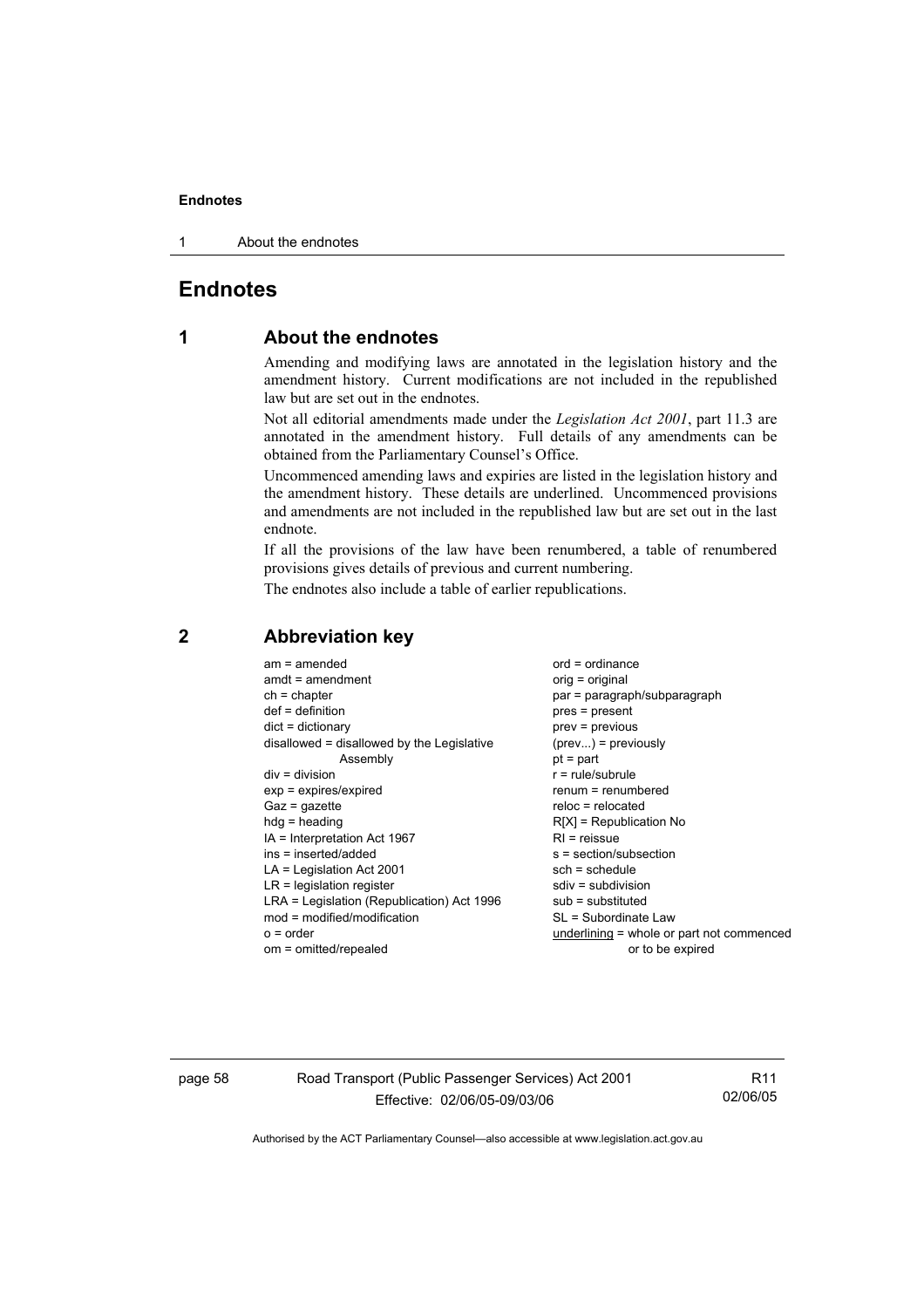#### **3 Legislation history**

#### **Road Transport (Public Passenger Services) Act 2001 No 62**

notified 10 September 2001 (Gaz 2001 No S66)

s 1, s 2 commenced 10 September 2001 (IA s 10B)

remainder commenced 1 December 2001 (s 2 and CN 2001 No 2)

as amended by

#### **Road Transport (Public Passenger Services) Amendment Act 2001 No 94**

notified LR 27 September 2001

s 1, s 2 commenced 27 September 2001 (LA s 75) remainder commenced 1 March 2002 (s 2 and CN 2002 No 2)

#### **Statute Law Amendment Act 2002 No 30 pt 3.70**

notified LR 16 September 2002 s 1, s 2 taken to have commenced 19 May 1997 (LA s 75 (2)) pt 3.70 commenced 17 September 2002 (s 2 (1))

#### **Statute Law Amendment Act 2002 (No 2) No 49 pt 3.23**

notified LR 20 December 2002

s 1, s 2 taken to have commenced 7 October 1994 (LA s 75 (2)) pt 3.23 commenced 17 January 2003 (s 2 (1))

#### **Road Transport (Public Passenger Services) (Hire Cars) Amendment Act 2004 A2004-69 pt 2**

notified LR 9 September 2004

s 1, s 2 commenced 9 September 2004 (LA s 75 (1))

pt 2 commenced 9 March 2005 (s 2 and LA s 79)

as modified by

#### **Road Transport (Public Passenger Services) Regulation 2002 SL2002-3 (as am by SL2005-4 s 12)**

notified LR 27 February 2002

s 1, s 2 commenced 27 February 2002 (LA s 75 (1)) s 132 (4) commenced 1 March 2003 (s 2 (2))

remainder commenced 1 March 2002 (s 2 (1) and see CN2002-2)

R11 02/06/05 page 59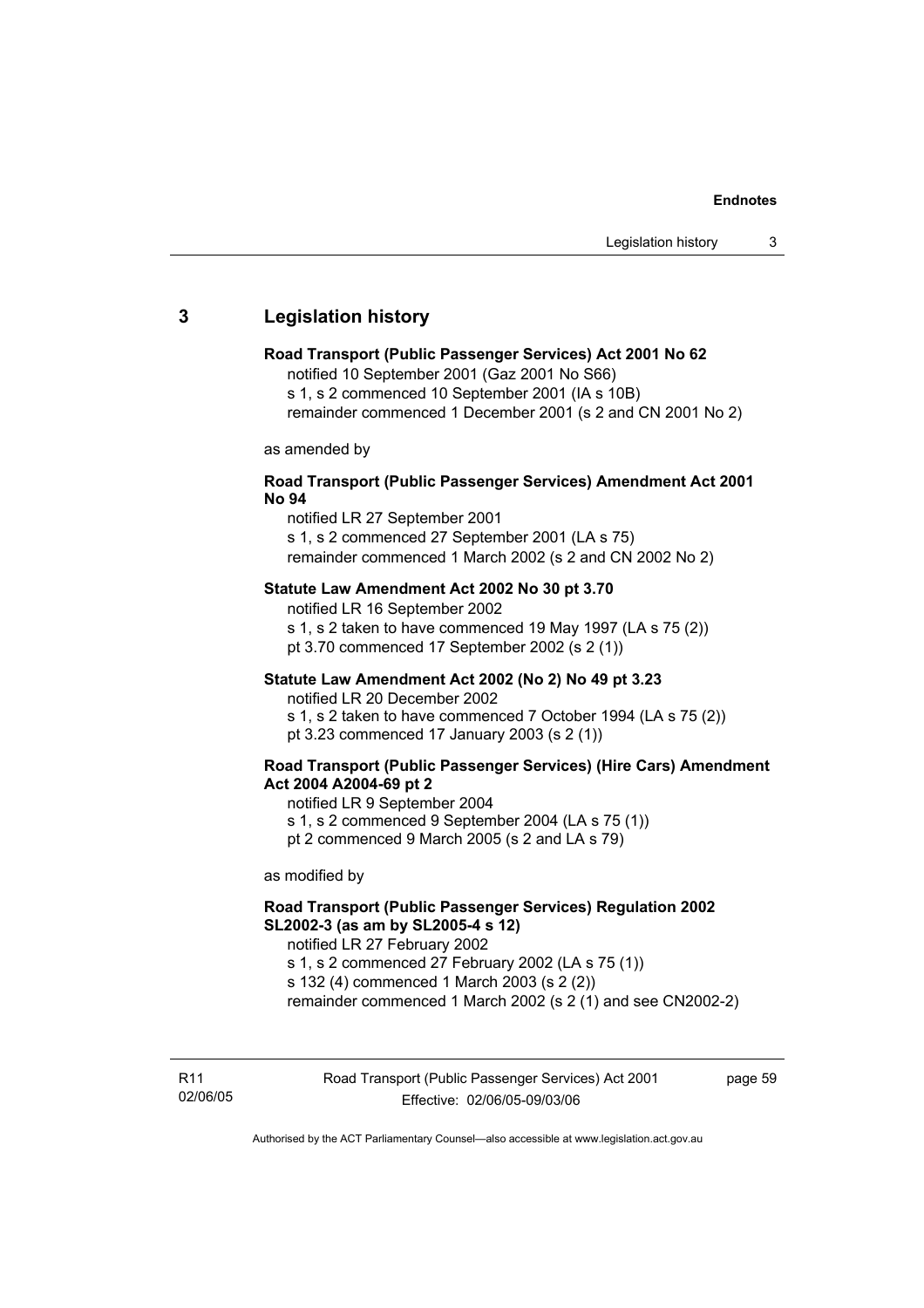4 Amendment history

#### **Road Transport Legislation (Hire Cars) Amendment Regulation 2005 (No 1) SL2005-4 s 12**

notified LR 7 March 2005

s 1, s 2 commenced 7 March 2005 (LA s 75 (1))

s 12 commenced 9 March 2005 (s 2 and see Road Transport (Public Passenger Services) (Hire Cars) Amendment Act 2004 A2004-69, s 2 and LA s 79)

*Note* This regulation only amends the Road Transport (Public Passenger Services) Regulation 2002 SL2002-3.

#### **Statute Law Amendment Act 2005 A2005-20 sch 3 pt 3.57**

notified LR 12 May 2005

s 1, s 2 taken to have commenced 8 March 2005 (LA s 75 (2)) amdt 3.372, amdt 3.374 commenced 2 June 2005 (s 2 (2)) remainder sch 3 pt 3.57 commenced 2 June 2005 (s 2 (1))

### **4 Amendment history**

| Preliminary<br>pt 1 hdg note                | om A2005-20 amdt 3.369                                                                                                                                                      |
|---------------------------------------------|-----------------------------------------------------------------------------------------------------------------------------------------------------------------------------|
| Name of Act<br>s <sub>1</sub>               | am A2005-20 amdt 3.370                                                                                                                                                      |
| <b>Objects</b><br>s 2 hdg<br>s <sub>2</sub> | bracketed note $exp 30$ June 2002 (s 4 (3))<br>orig s 2 om R1 LA (s 89 (4))<br>(prev s 3) sub 2001 No 94 s 4<br>renum as s 2 R1 LA (see 2001 No 94 s 17)<br>am A2004-69 s 4 |
| <b>Dictionary</b><br>s 3                    | (prev s 4) renum as s 3 R1 LA (see 2001 No 94 s 17)                                                                                                                         |
| <b>Notes</b><br>s 4                         | (prev s 5) sub 2001 No 94 s 5<br>renum as s 4 R1 LA (see 2001 No 94 s 17)<br>ss (2), (3) exp 30 June 2002 (s 4 (3))                                                         |
| s 4A                                        | <b>Offences against Act—application of Criminal Code etc</b><br>ins $A2004-69$ s 5                                                                                          |
| s 5                                         | <b>Functions of road transport authority</b><br>(prev s 6) sub 2001 No 94 s 5<br>renum as s 5 R1 LA (see 2001 No 94 s 17)<br>am A2004-69 s 6                                |

page 60 Road Transport (Public Passenger Services) Act 2001 Effective: 02/06/05-09/03/06

R11 02/06/05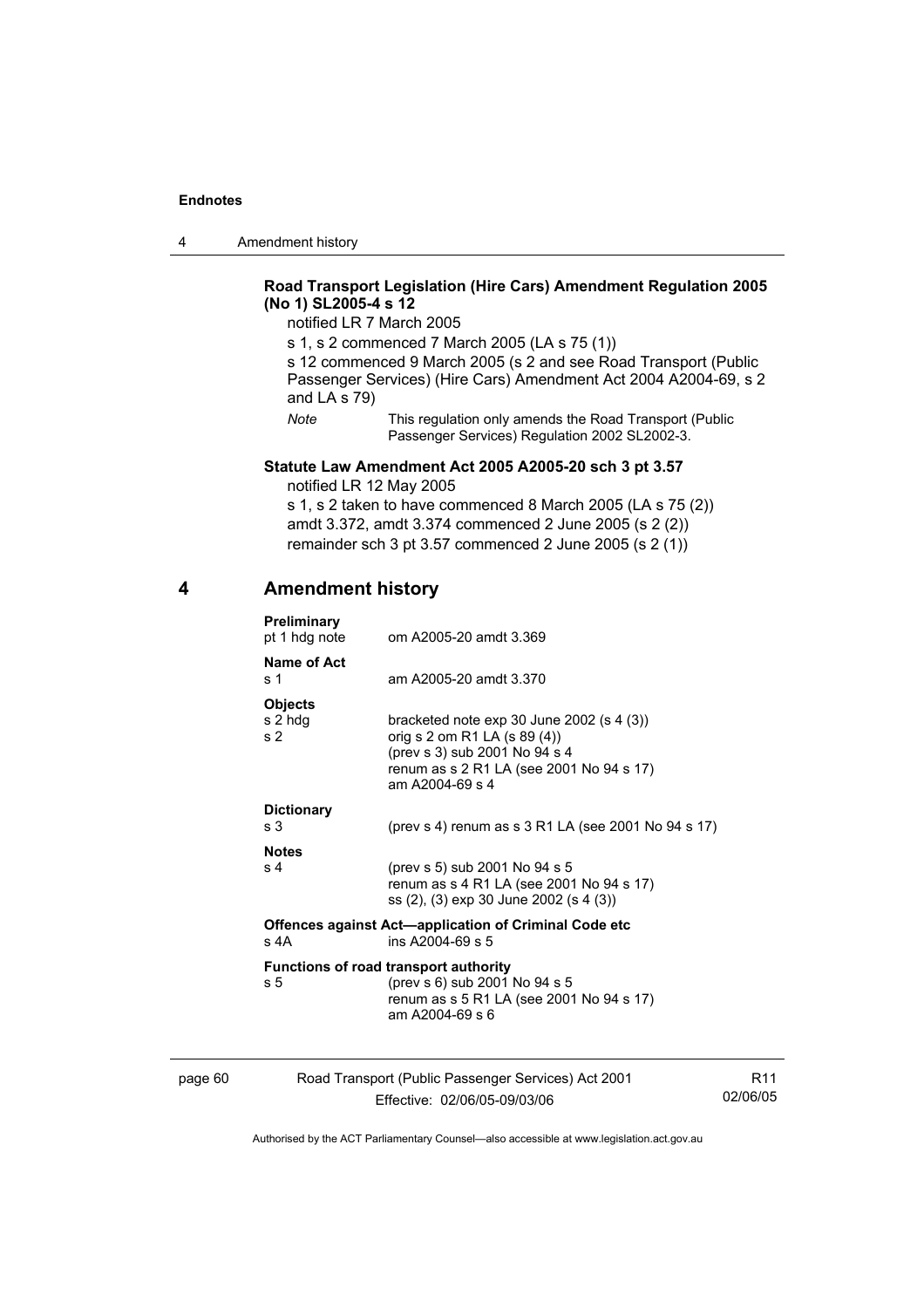Road Transport (Public Passenger Services) Act 2001 **Registers of accredited people and licences**  s 6 (prev s 7) sub 2001 No 94 s 5 renum as s 6 R1 LA (see 2001 No 94 s 17) am A2004-69 s 7 **Security and disclosure of information in registers**  s 7 (prev s 8) sub 2001 No 94 s 5 renum as s 7 R1 LA (see 2001 No 94 s 17) sub 2002 No 49 amdt 3.229 **Trade Practices Act authorisation**  s 8 (prev s 9) renum as s 8 R1 LA (see 2001 No 94 s 17) **Combinations of accreditations and licences**  s 9 (prev s 9A) ins 2001 No 94 s 6 renum as s 9 R1 LA (see 2001 No 94 s 17) **Combinations of accreditations and licences**  s 9A renum as s 9 **Meaning of** *bus* **and** *public bus* s 10A ins A2005-20 amdt 3.371 **Meaning of** *bus service* s 11 hdg bracketed note exp 30 June 2002 (s 4 (3)) **What is a** *regular route service***?**  s 12 hdg bracketed note exp 30 June 2002 (s 4 (3)) **What is a** *long-distance service***?**  s 14 hdg bracketed note exp 30 June 2002 (s 4 (3)) **Bus operators—purposes of accreditation**  s 15 hdg bracketed note exp 30 June 2002 (s 4 (3)) **Regulations about accreditation system**  s 16 am 2002 No 30 amdt 3.748 **Service contracts**  s 17 hdg bracketed note exp 30 June 2002 (s 4 (3)) s 17 am 2002 No 49 amdt 3.230; A2005-20 amdt 3.372 **Unaccredited operators not to operate certain bus services**  s 20 hdg bracketed note exp 30 June 2002 (s 4 (3)) **Pretending to be an accredited bus service operator**  s 21 sub 2002 No 30 amdt 3.749 **Operators of regular route services to hold service contracts**  s 22 hdg bracketed note exp 30 June 2002 (s 4 (3)) **Regulations about operation of bus services by accredited people**  s 24 am A2004-69 s 8

R11 02/06/05

Effective: 02/06/05-09/03/06

page 61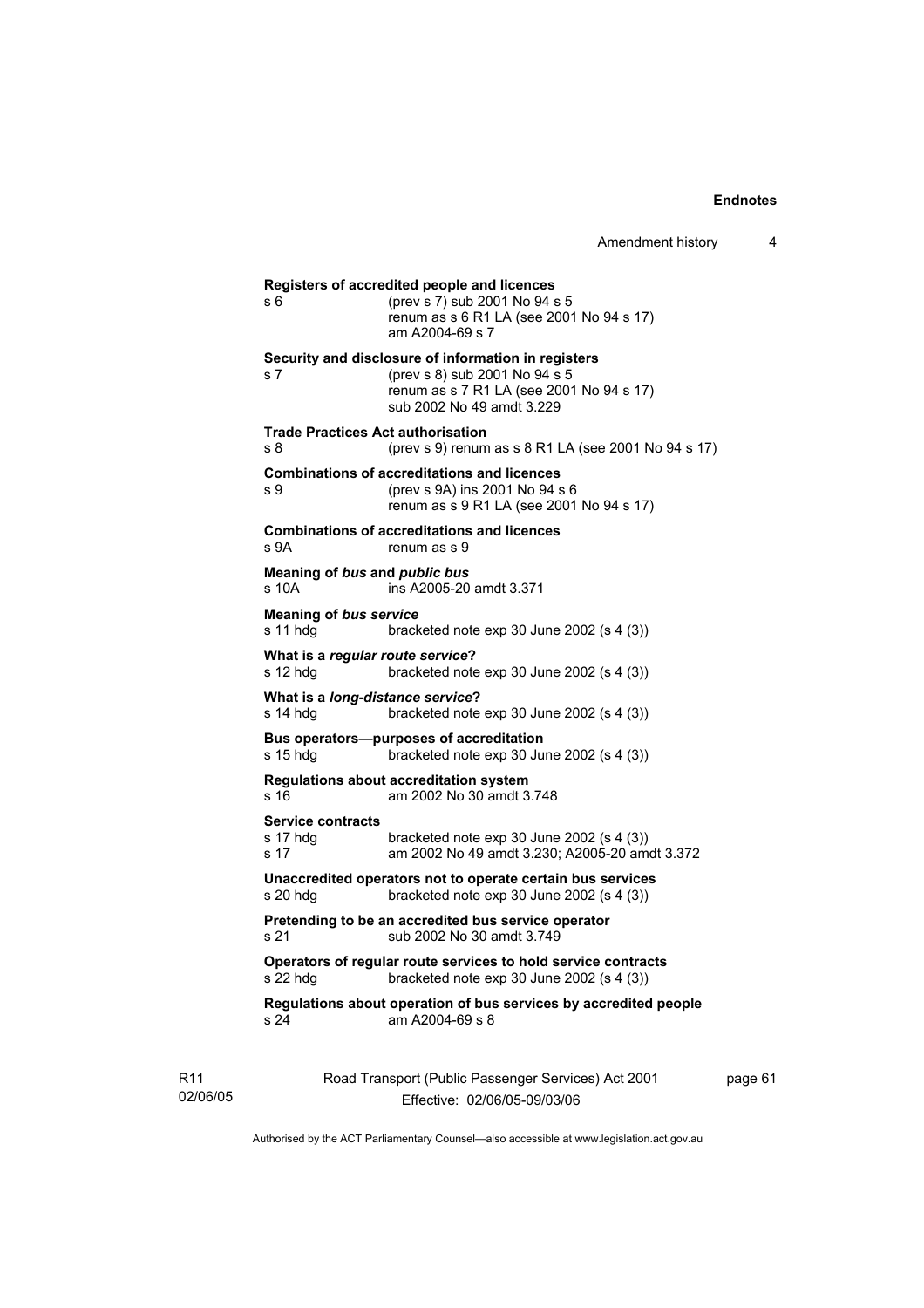|  | Amendment history |
|--|-------------------|
|--|-------------------|

|         | <b>Regulations about bus drivers</b><br>s 26               | am 2002 No 49 amdt 3.230                                                                                                                                                         |                             |
|---------|------------------------------------------------------------|----------------------------------------------------------------------------------------------------------------------------------------------------------------------------------|-----------------------------|
|         | s 27                                                       | Regulations about conduct of passengers<br>am 2002 No 49 amdt 3.230                                                                                                              |                             |
|         | <b>Taxi networks</b><br>pt 3 hdg                           | sub 2001 No 94 s 8                                                                                                                                                               |                             |
|         | <b>Basic concepts</b><br>div 3.1 hdg                       | ins 2001 No 94 s 8                                                                                                                                                               |                             |
|         | <b>Meaning of taxi network</b><br>$s$ 28 hdg<br>s 28       | bracketed note $exp 30$ June 2002 (s 4 (3))<br>orig s 28 om 2001 No 94 s 7<br>(prev s 29) sub 2001 No 94 s 8<br>renum as s 28 R1 LA (see 2001 No 94 s 17)                        |                             |
|         | <b>Meaning of taxi booking service</b><br>s 29 hdg<br>s 29 | bracketed note $exp 30$ June 2002 (s 4 (3))<br>(prev s 29A) ins 2001 No 94 s 8<br>renum as s 29 R1 LA (see 2001 No 94 s 17)                                                      |                             |
|         | <b>Meaning of taxi booking service</b><br>s 29A            | renum as s 29                                                                                                                                                                    |                             |
|         | s 29B                                                      | Taxi network providers--purposes of accreditation<br>renum as s 30                                                                                                               |                             |
|         | s 29C                                                      | Taxi network providers-regulations about accreditation system<br>renum as s 31                                                                                                   |                             |
|         | s 29D                                                      | Entitlement to operate taxi networks<br>renum as s 32                                                                                                                            |                             |
|         | s 29E                                                      | Unaccredited persons not to operate taxi network<br>renum as s 33                                                                                                                |                             |
|         | s 29F                                                      | Pretending to be an accredited taxi network provider<br>renum as s 34                                                                                                            |                             |
|         | s 29G                                                      | Regulations about operation of taxi networks by accredited people<br>renum as s 35                                                                                               |                             |
|         | s 29H                                                      | Regulations about operation of taxi networks<br>renum as s 36                                                                                                                    |                             |
|         | div 3.2 hdg                                                | Accreditation of taxi network providers<br>ins 2001 No 94 s 8                                                                                                                    |                             |
|         | s 30 hdg<br>s 30                                           | Taxi network providers--purposes of accreditation<br>bracketed note $exp 30$ June 2002 (s 4 (3))<br>(prev s 29B) ins 2001 No 94 s 8<br>renum as s 30 R1 LA (see 2001 No 94 s 17) |                             |
| page 62 |                                                            | Road Transport (Public Passenger Services) Act 2001<br>Effective: 02/06/05-09/03/06                                                                                              | R <sub>11</sub><br>02/06/05 |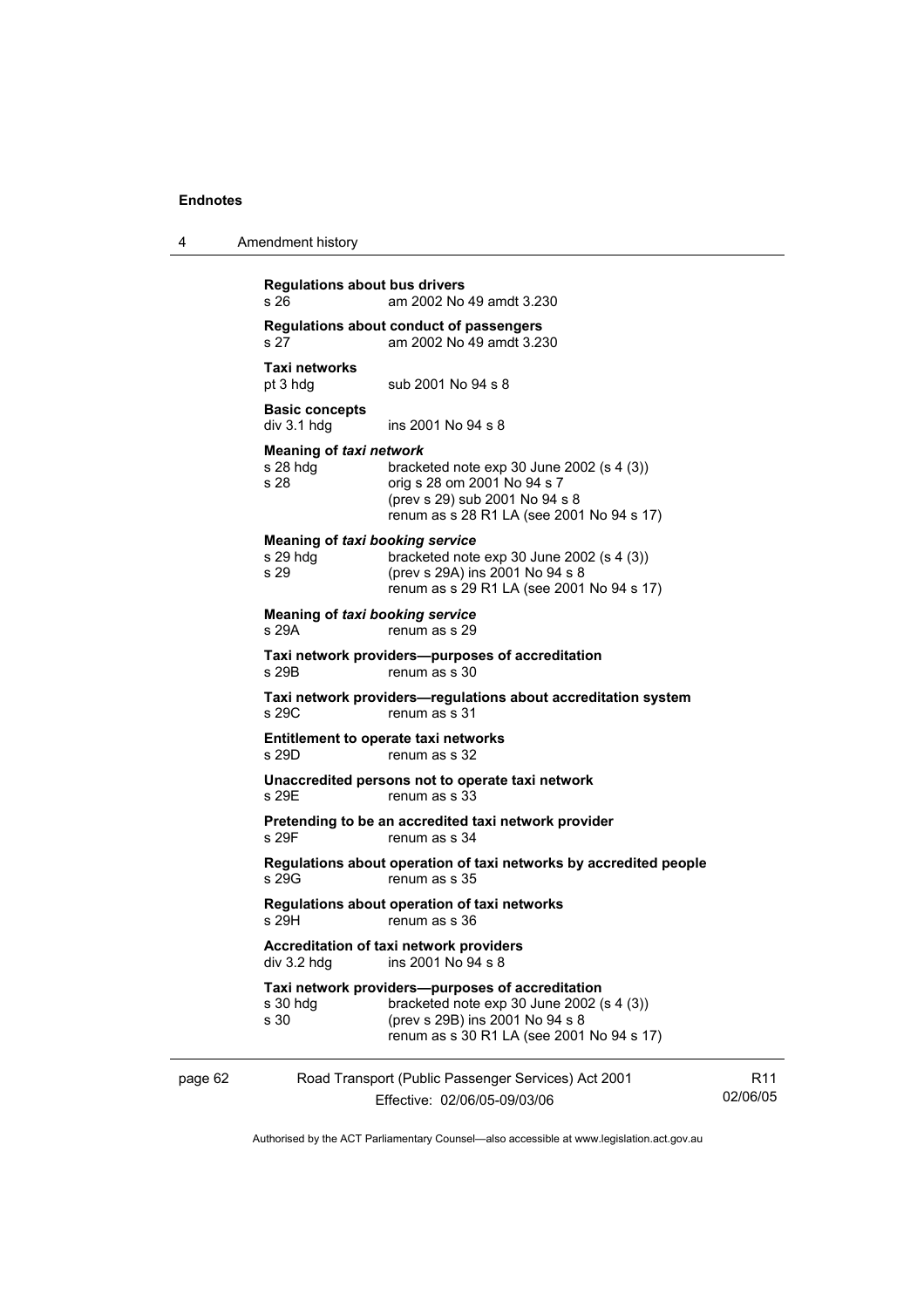Amendment history 4

**Meaning of** *restricted taxi licence*<br>s 30A renum as s 38 renum as s 38 **Maximum numbers of taxi licences**<br>s 30B renum as s 39 renum as s 39 **Issue of taxi licences**  renum as s 40 **Transferability of taxi licences**  s 30D renum as s 41 **Use of vehicles as taxis**  renum as s 42 **Pretending vehicles are licensed taxis**  s 30F renum as s 43 **Regulations about taxi licences**  s 30G renum as s 44 **Taxi network providers—regulations about accreditation system**  s 31 hdg bracketed note exp 30 June 2002 (s 4 (3))<br>s 31 (prev s 29C) ins 2001 No 94 s 8 (prev s 29C) ins 2001 No 94 s 8 renum as s 31 R1 LA (see 2001 No 94 s 17) **Meaning of** *restricted taxi*  s 31A renum as s 46 **Meaning of** *taxi* **service**<br>s 31B renur renum as s 47 **Meaning of** *restricted taxi service*  s 31C renum as s 48 **Taxi service operators—purposes of accreditation**  renum as s 49 **Taxi service operators—regulations about accreditation system**  s 31E renum as s 50 **Entitlement to operate taxi services**  s 31F renum as s 51 **Unaccredited operators not to operate taxi services**  s 31G renum as s 52 **Pretending to be an accredited taxi service operator**  s 31H renum as s 53 **Taxi service operators to be affiliated with taxi network**  s 31I renum as s 54

R11 02/06/05 Road Transport (Public Passenger Services) Act 2001 Effective: 02/06/05-09/03/06

page 63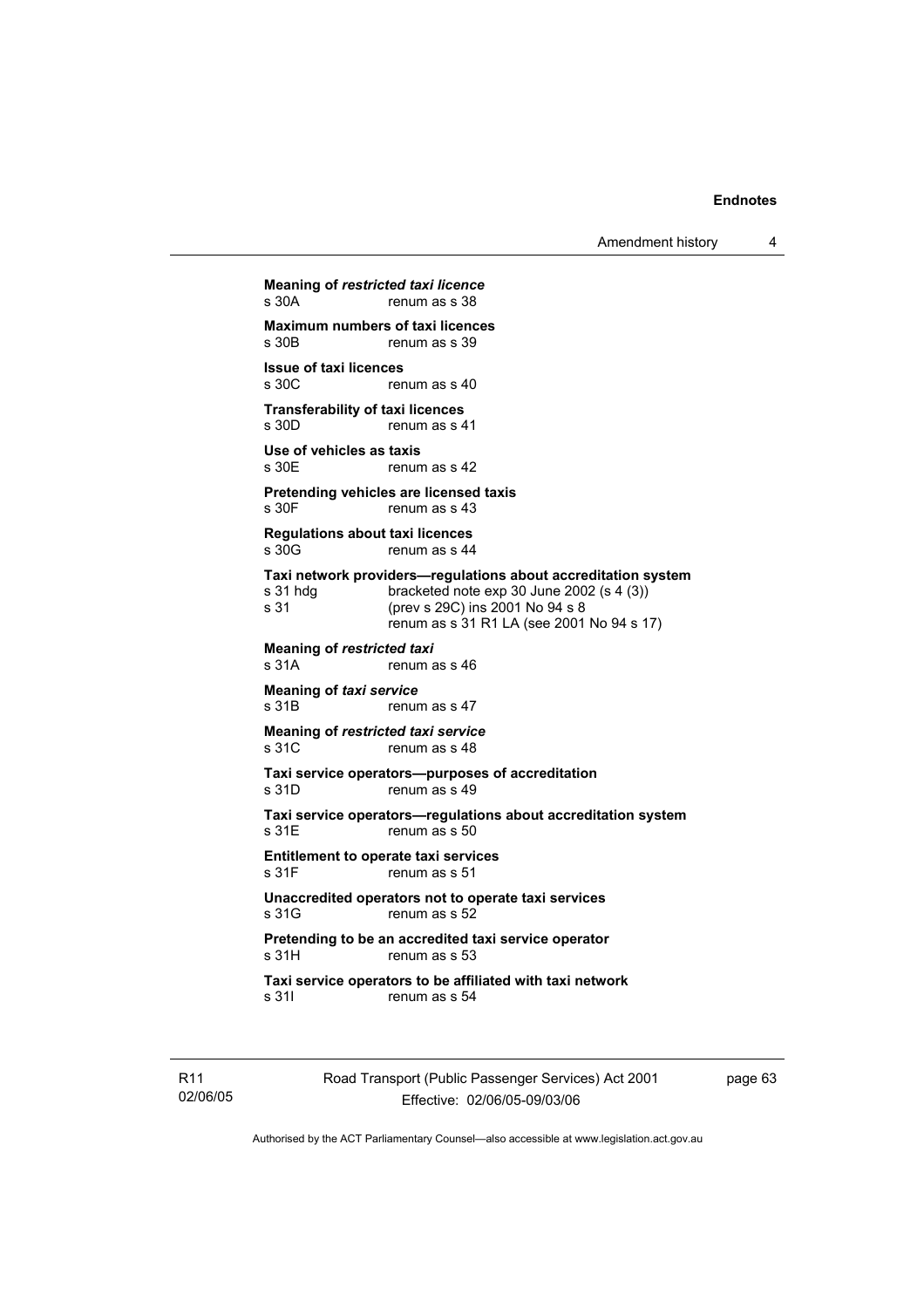| Amendment history |
|-------------------|
|                   |

**Pretending to be affiliated with taxi network**  s 31J renum as s 55 **Regulations about operation of taxi services by accredited people**  s 31K renum as s 56 **Regulations about operation of taxis**  s 31L renum as s 57 **Regulations about taxi drivers**  s 31M renum as s 58 **Regulations about conduct of taxi passengers**  s 31N renum as s 59 **Power to determine maximum taxi fares**  s 310 renum as s 60 **Entitlement to operate taxi networks**  div 3.3 hdg ins 2001 No 94 s 8 **Entitlement to operate taxi networks**  s 32 (prev s 29D) ins 2001 No 94 s 8 renum as s 32 R1 LA (see 2001 No 94 s 17) **Regulations may apply certain laws and instruments**  s 32A renum as s 62 and then s 82 **Regulations about enforcement**  renum as  $s$  63 and then  $s$  83 **Minister may exempt vehicles and people from Act**  s 32C renum as s 64 and then s 84 **Regulations may exempt vehicles and people from Act**   $renum$  as s 65 and then s 85 **Unaccredited persons not to operate taxi network**  s 33 hdg bracketed note exp 30 June 2002 (s 4 (3)) s 33 orig s 33 renum as s 66 and then s 87 (prev s 29E) ins 2001 No 94 s 8 renum as s 33 R1 LA (see 2001 No 94 s 17) **Pretending to be an accredited taxi network provider**  s 34 orig s 34 renum as s 67 and then s 88 (prev s 29F) ins 2001 No 94 s 8 renum as s 34 R1 LA (see 2001 No 94 s 17) **Regulation of taxi networks**  ins 2001 No 94 s 8

## page 64 Road Transport (Public Passenger Services) Act 2001 Effective: 02/06/05-09/03/06

R11 02/06/05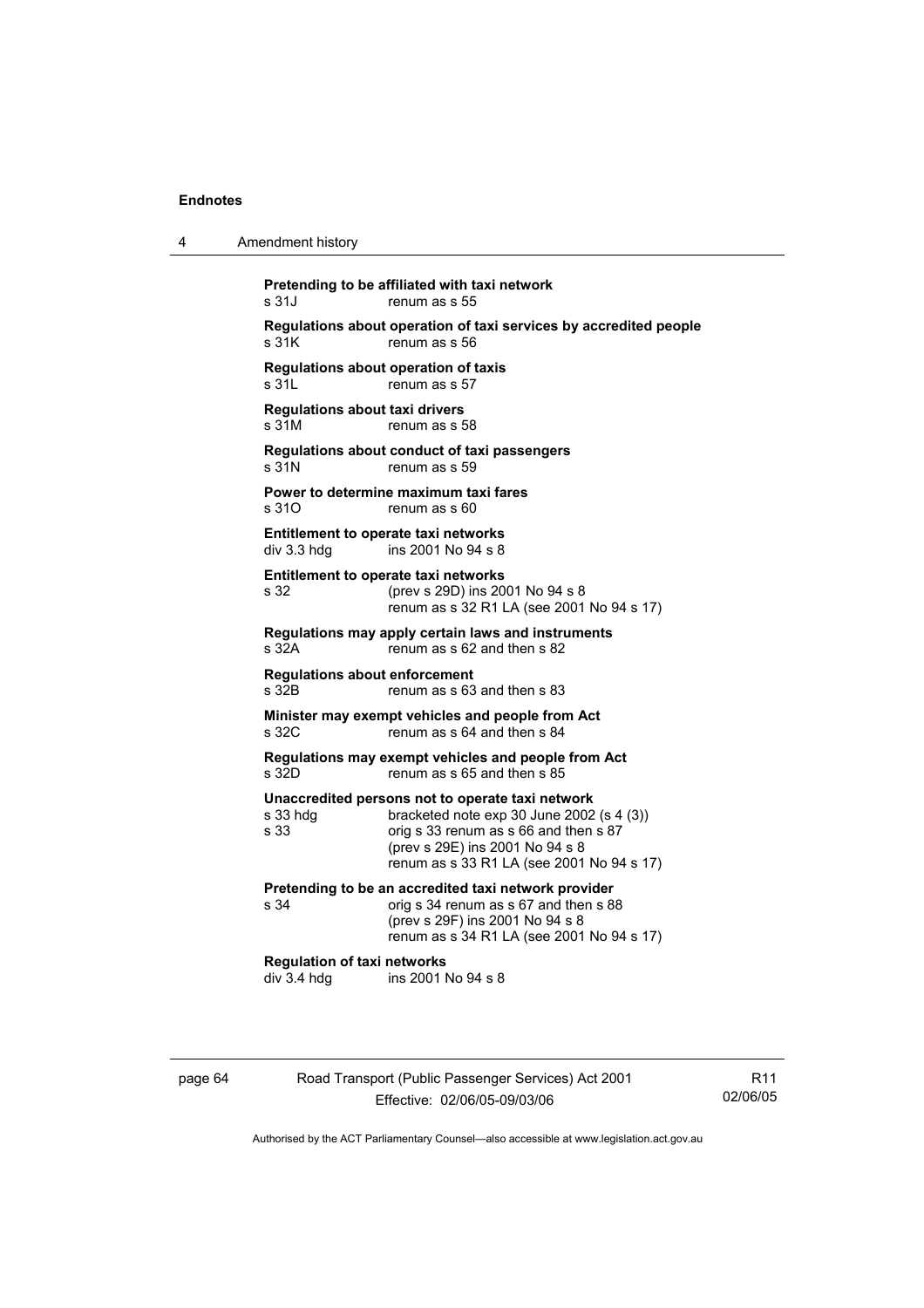|                                                             | Amendment history                                                                                                                                                                                                                         |
|-------------------------------------------------------------|-------------------------------------------------------------------------------------------------------------------------------------------------------------------------------------------------------------------------------------------|
| s 35 hdq<br>s 35                                            | Regulations about operation of taxi networks by accredited people<br>bracketed note $exp 30$ June 2002 (s 4 (3))<br>orig s 35 renum as s 68 and then s 89<br>(prev s 29G) ins 2001 No 94 s 8<br>renum as s 35 R1 LA (see 2001 No 94 s 17) |
| s 36                                                        | Regulations about operation of taxi networks<br>orig s 36 renum as s 69 and then s 90<br>(prev s 29H) ins 2001 No 94 s 8<br>renum as s 36 R1 LA (see 2001 No 94 s 17)                                                                     |
| Licensing of taxi vehicles<br>pt 4 hdg                      | orig pt 4 hdg renum as pt 7 hdg (see 2001 No 94 s 9)<br>ins 2001 No 94 s 8                                                                                                                                                                |
| <b>Basic concepts</b><br>div 4.1 hdg                        | orig div 4.1 hdg renum as div 7.1 hdg<br>ins 2001 No 94 s 8                                                                                                                                                                               |
| Meaning of taxi licence<br>s 37 hdg<br>s 37                 | bracketed note $exp 30$ June 2002 (s 4 (3))<br>orig s 37 renum as s 70 and then s 91<br>(prev s 30) sub 2001 No 94 s 8<br>renum as s 37 R1 LA (see 2001 No 94 s 17)<br>sub A2004-69 s 37                                                  |
| Meaning of restricted taxi licence<br>s 38 hdq<br>s 38      | bracketed note exp 30 June 2002 (s 4 (3))<br>orig s 38 renum as s 71 and then s 92<br>(prev s 30A) ins 2001 No 94 s 8<br>renum as s 38 R1 LA (see 2001 No 94 s 17)                                                                        |
| <b>Taxi licences</b><br>div 4.2 hdg                         | orig div 4.2 hdg renum as div 7.2 hdg<br>ins 2001 No 94 s 8                                                                                                                                                                               |
| <b>Maximum numbers of taxi licences</b><br>s 39 hda<br>s 39 | bracketed note exp 30 June 2002 (s 4 (3))<br>orig s 39 renum as s 72 and then s 93<br>(prev s 30B) ins 2001 No 94 s 8<br>renum as s 39 R1 LA (see 2001 No 94 s 17)                                                                        |
| <b>Issue of taxi licences</b><br>s 40 hdg<br>s 40           | bracketed note exp 30 June 2002 (s 4 (3))<br>orig s 40 renum as s 73<br>(prev s 30C) ins 2001 No 94 s 8<br>renum as s 40 R1 LA (see 2001 No 94 s 17)                                                                                      |

R11 02/06/05 Road Transport (Public Passenger Services) Act 2001 Effective: 02/06/05-09/03/06

page 65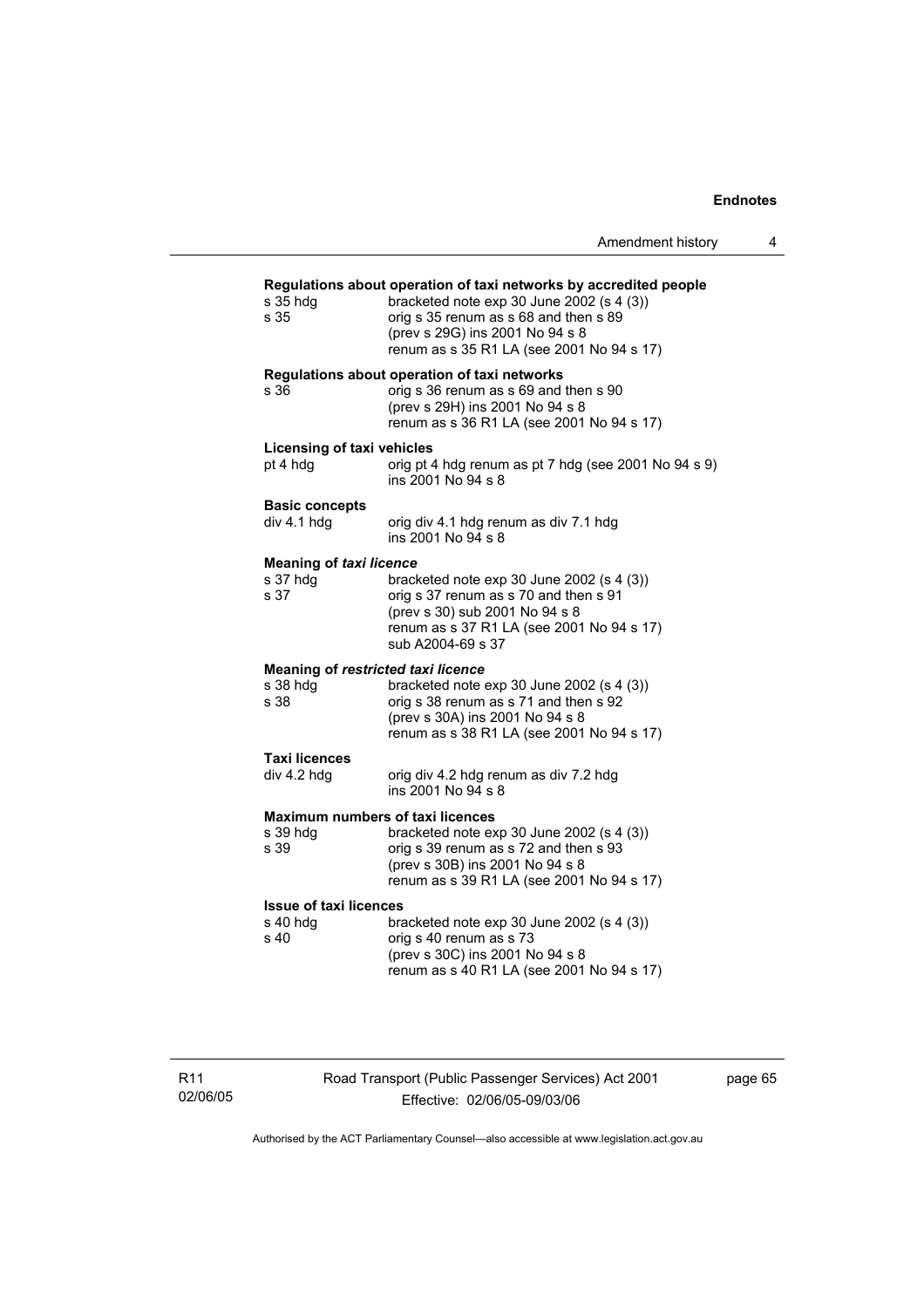| 4       | Amendment history                                           |                                                                                                                                                                            |
|---------|-------------------------------------------------------------|----------------------------------------------------------------------------------------------------------------------------------------------------------------------------|
|         | <b>Transferability of taxi licences</b><br>s 41 hdg<br>s 41 | bracketed note $exp 30$ June 2002 (s 4 (3))<br>orig s 41 renum as s 74<br>(prev s 30D) ins 2001 No 94 s 8<br>renum as s 41 R1 LA (see 2001 No 94 s 17)                     |
|         | Use of vehicles as taxis<br>s 42 hdq<br>s 42                | bracketed note $exp 30$ June 2002 (s 4 (3))<br>orig s 42 renum as s 75<br>(prev s 30E) ins 2001 No 94 s 8<br>renum as s 42 R1 LA (see 2001 No 94 s 17)<br>am A2004-69 s 10 |
|         | s 43                                                        | Pretending vehicles are licensed taxis<br>orig s 43 renum as s 76<br>(prev s 30F) ins 2001 No 94 s 8<br>renum as s 43 R1 LA (see 2001 No 94 s 17)                          |
|         | <b>Regulations about taxi licences</b><br>s 44 hdg<br>s 44  | bracketed note $exp 30$ June 2002 (s 4 (3))<br>orig s 44 renum as s 77<br>(prev s 30G) ins 2001 No 94 s 8<br>renum as s 44 R1 LA (see 2001 No 94 s 17)                     |
|         | <b>Taxi services</b><br>pt 5 hdg                            | orig pt 5 hdg om R1 LA (s 89 (3)) but see s 54)<br>prev pt 5 hdg exp 31 December 2001 (s 54)<br>ins 2001 No 94 s 8                                                         |
|         | <b>Basic concepts</b><br>div 5.1 hdg                        | ins 2001 No 94 s 8                                                                                                                                                         |
|         | <b>Meaning of taxi</b><br>s 45 hdg<br>s 45                  | bracketed note $exp 30$ June 2002 (s 4 (3))<br>orig s 45 renum as s 78<br>(prev s 31) sub 2001 No 94 s 8<br>renum as s 45 R1 LA (see 2001 No 94 s 17)<br>sub A2004-69 s 11 |
|         | <b>Meaning of restricted taxi</b><br>s 46 hdg<br>s 46       | bracketed note $exp 30$ June 2002 (s 4 (3))<br>orig s 46 renum as s 79<br>(prev s 31A) ins 2001 No 94 s 8<br>renum as s 46 R1 LA (see 2001 No 94 s 17)                     |
|         | <b>Meaning of taxi service</b><br>s 47 hdg<br>s 47          | bracketed note $exp 30$ June 2002 (s 4 (3))<br>orig s 47 renum as s 80<br>(prev s 31B) ins 2001 No 94 s 8<br>renum as s 47 R1 LA (see 2001 No 94 s 17)                     |
| page 66 |                                                             | Road Transport (Public Passenger Services) Act 2001                                                                                                                        |

Effective: 02/06/05-09/03/06

R11 02/06/05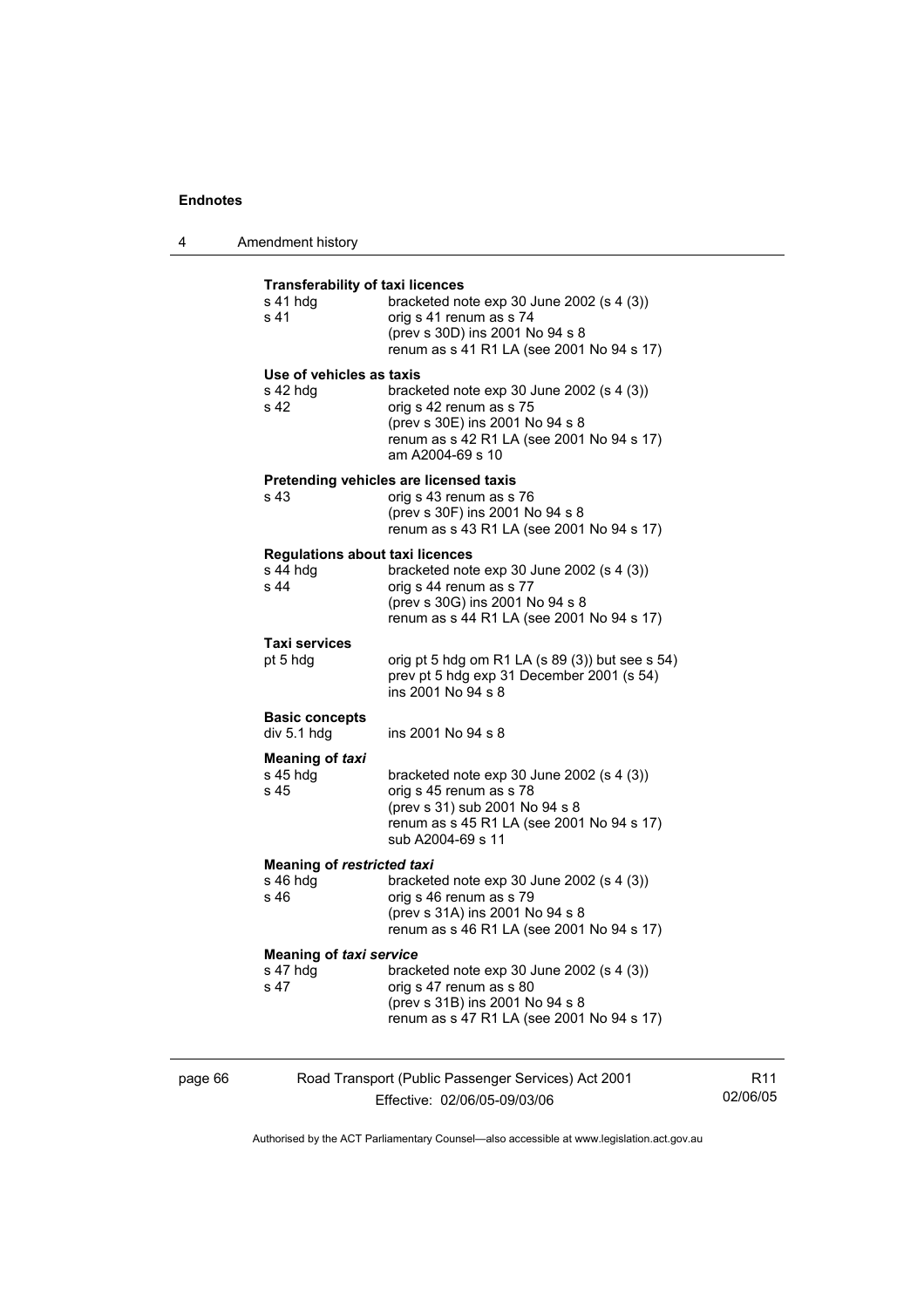| s 48                                            | Meaning of restricted taxi service<br>orig s 48 renum as s 81<br>(prev s 31C) ins 2001 No 94 s 8<br>renum as s 48 R1 LA (see 2001 No 94 s 17)                                                                         |
|-------------------------------------------------|-----------------------------------------------------------------------------------------------------------------------------------------------------------------------------------------------------------------------|
| div 5.2 hdg                                     | Accreditation of taxi service operators<br>ins 2001 No 94 s 8                                                                                                                                                         |
| s 49 hdg<br>s 49                                | Taxi service operators-purposes of accreditation<br>bracketed note exp 30 June 2002 (s 4 (3))<br>orig s 49 renum as s 82<br>(prev s 31D) ins 2001 No 94 s 8<br>renum as s 49 R1 LA (see 2001 No 94 s 17)              |
| s 50 hdg<br>s 50                                | Taxi service operators-regulations about accreditation system<br>bracketed note exp 30 June 2002 (s 4 (3))<br>orig s 50 renum as s 83<br>(prev s 31E) ins 2001 No 94 s 8<br>renum as s 50 R1 LA (see 2001 No 94 s 17) |
| div 5.3 hdg                                     | <b>Entitlement to operate taxi services</b><br>ins 2001 No 94 s 8                                                                                                                                                     |
| $s51$ hdg<br>s 51                               | <b>Entitlement to operate taxi services</b><br>bracketed note exp 30 June 2002 (s 4 (3))<br>orig s 51 renum as s 84<br>(prev s 31F) ins 2001 No 94 s 8<br>renum as s 51 R1 LA (see 2001 No 94 s 17)                   |
| <b>Existing approved taxi networks</b><br>s 51A | renum as s 85                                                                                                                                                                                                         |
| s 51B                                           | Existing taxi licences and restricted taxi licences<br>renum as s 86                                                                                                                                                  |
| s 51C                                           | Interim accreditation of existing taxi operators<br>renum as s 87                                                                                                                                                     |
| s 51D                                           | Determination about maximum number of taxi licences<br>renum as s 88                                                                                                                                                  |
| s 51E                                           | Determination about maximum number of restricted taxi licences<br>renum as s 89                                                                                                                                       |
| s 51F                                           | Application to transfer taxi licence<br>renum as s 90                                                                                                                                                                 |
| s 51G                                           | Determination about maximum taxi fares<br>renum as s 91                                                                                                                                                               |
| <b>Expiry of div 7.7</b><br>s 51H               | renum as s 92                                                                                                                                                                                                         |

R11 02/06/05 Road Transport (Public Passenger Services) Act 2001 Effective: 02/06/05-09/03/06

page 67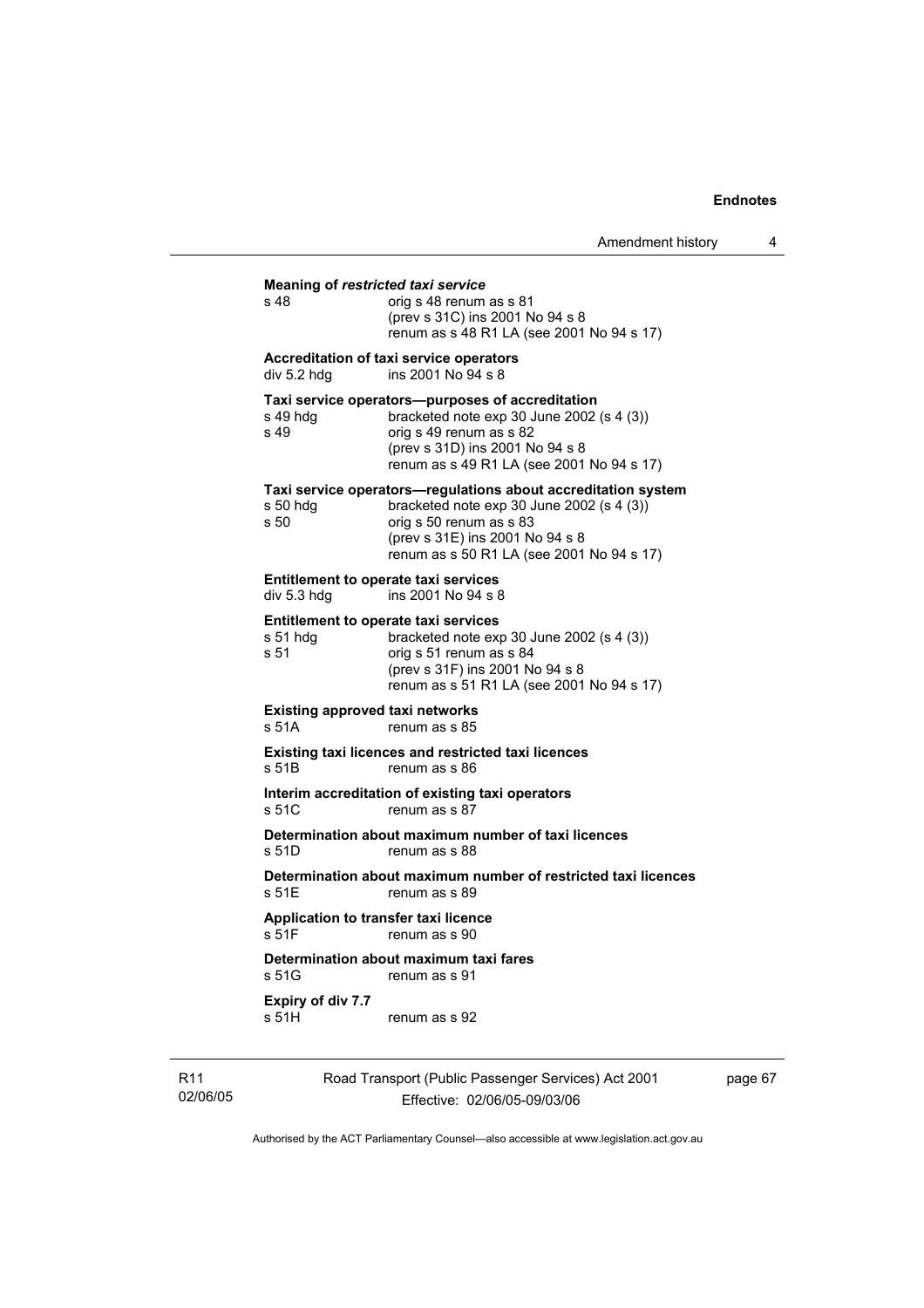page 68

| s 52 hdg<br>s 52                                  | Unaccredited operators not to operate taxi services<br>bracketed note $exp 30$ June 2002 (s 4 (3))<br>orig s 52 exp 31 December 2001 (s 54)<br>(prev s 31G) ins 2001 No 94 s 8<br>renum as s 52 R1 LA (see 2001 No 94 s 17)<br>am A2004-69 s 12 |
|---------------------------------------------------|-------------------------------------------------------------------------------------------------------------------------------------------------------------------------------------------------------------------------------------------------|
| s 53                                              | Pretending to be an accredited taxi service operator<br>orig s 53 exp 31 December 2001 (s 54)<br>(prev s 31H) ins 2001 No 94 s 8<br>renum as s 53 R1 LA (see 2001 No 94 s 17)                                                                   |
| s 54                                              | Taxi service operators to be affiliated with taxi network<br>orig s 54 exp 31 December 2001 (s 54)<br>(prev s 31l) ins 2001 No 94 s 8<br>renum as s 54 R1 LA (see 2001 No 94 s 17)                                                              |
| s 55                                              | Pretending to be affiliated with taxi network<br>(prev s 31J) ins 2001 No 94 s 8<br>renum as s 55 R1 LA (see 2001 No 94 s 17)                                                                                                                   |
| <b>Regulation of taxi services</b><br>div 5.4 hdg | ins 2001 No 94 s 8                                                                                                                                                                                                                              |
| s 56 hda<br>s 56                                  | Regulations about operation of taxi services by accredited people<br>bracketed note exp 30 June 2002 (s 4 (3))<br>(prev s 31K) ins 2001 No 94 s 8<br>renum as s 56 R1 LA (see 2001 No 94 s 17)                                                  |
| s 57                                              | Regulations about operation of taxis<br>(prev s 31L) ins 2001 No 94 s 8<br>renum as s 57 R1 LA (see 2001 No 94 s 17)                                                                                                                            |
| <b>Regulations about taxi drivers</b><br>s 58     | (prev s 31M) ins 2001 No 94 s 8<br>renum as s 58 R1 LA (see 2001 No 94 s 17)                                                                                                                                                                    |
| s 59                                              | Regulations about conduct of taxi passengers<br>(prev s 31N) ins 2001 No 94 s 8<br>renum as s 59 R1 LA (see 2001 No 94 s 17)                                                                                                                    |
| s 60 hdg<br>s 60                                  | Power to determine maximum taxi fares<br>bracketed note $exp 30$ June 2002 (s 4 (3))<br>(prev s 310) ins 2001 No 94 s 8<br>renum as s 60 R1 LA (see 2001 No 94 s 17)                                                                            |
| Licensing of hire cars<br>pt 5A hdg               | renum as pt 6 hdg                                                                                                                                                                                                                               |
| <b>Basic concepts</b><br>div 5A.1 hdg             | renum as div 6.1 hdg                                                                                                                                                                                                                            |
|                                                   | Road Transport (Public Passenger Services) Act 2001                                                                                                                                                                                             |

Effective: 02/06/05-09/03/06

R11 02/06/05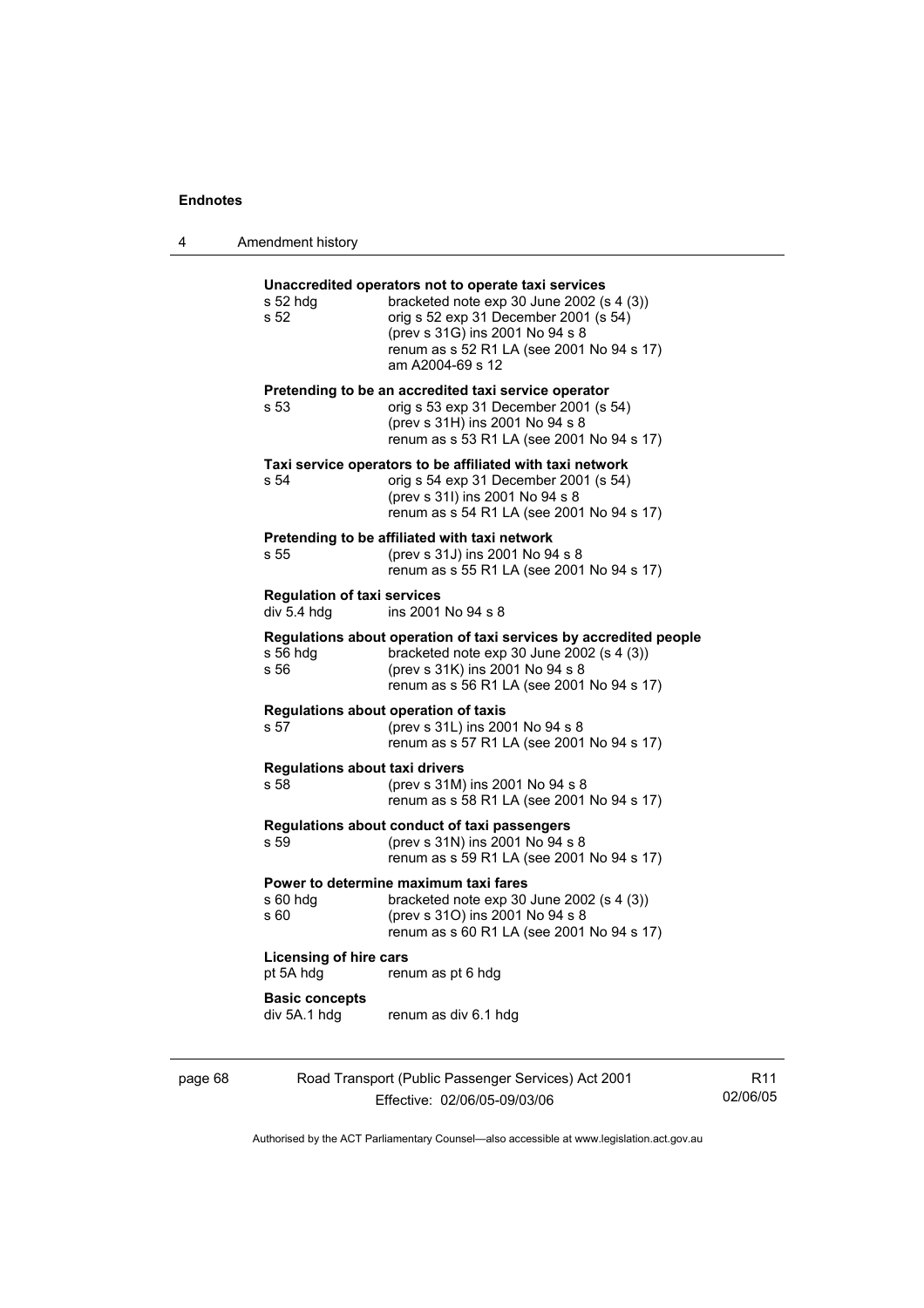Amendment history 4

| div 5A.2 hdg                                           | renum as div 6.2 hdg                                                                                                  |
|--------------------------------------------------------|-----------------------------------------------------------------------------------------------------------------------|
| Hire car services<br>pt 5B hdg                         | renum as pt 7 hdg                                                                                                     |
| <b>Basic concepts</b><br>div 5B.1 hdg                  | renum as div 7.1 hdg                                                                                                  |
| div 5B.2 hdg                                           | Accreditation of hire car service operators<br>renum as div 7.2 hdg                                                   |
| div 5B.3 hdg                                           | Entitlement to operate hire car services<br>renum as div 7.3 hdg                                                      |
| <b>Regulation of hire car services</b><br>div 5B.4 hdg | renum as div 7.4 hdg                                                                                                  |
| <b>Licensing of hire cars</b><br>pt 6 hdg              | orig pt 6 hdg renum as pt 8 hdg<br>(prev pt 5A hdg) ins A2004-69 s 13<br>renum as pt 6 hdg R10 LA (see A2004-69 s 17) |
| <b>Basic concepts</b><br>div 6.1 hdg                   | (prev div 5A.1 hdg) ins A2004-69 s 13<br>renum as div 6.1 hdg R10 LA (see A2004-69 s 17)                              |
| <b>Meaning of hire car licence</b><br>s 60A            | renum as s 61                                                                                                         |
| s 60B                                                  | Meaning of restricted hire car licence<br>renum as s 62                                                               |
| <b>Transferability of hire car licences</b><br>s60C    | renum as s 63                                                                                                         |
| Use of vehicles as hire cars<br>s 60D                  | renum as s 64                                                                                                         |
| s 60E                                                  | Pretending vehicles are licensed hire cars<br>renum as s 65                                                           |
| s 60F                                                  | Regulations about hire car licences<br>renum as s 66                                                                  |
| Meaning of hire car<br>s 60G                           | renum as s 67                                                                                                         |
| Meaning of restricted hire car<br>s 60H                | renum as s 68                                                                                                         |
|                                                        | Meaning of hire car service                                                                                           |

Road Transport (Public Passenger Services) Act 2001 Effective: 02/06/05-09/03/06

page 69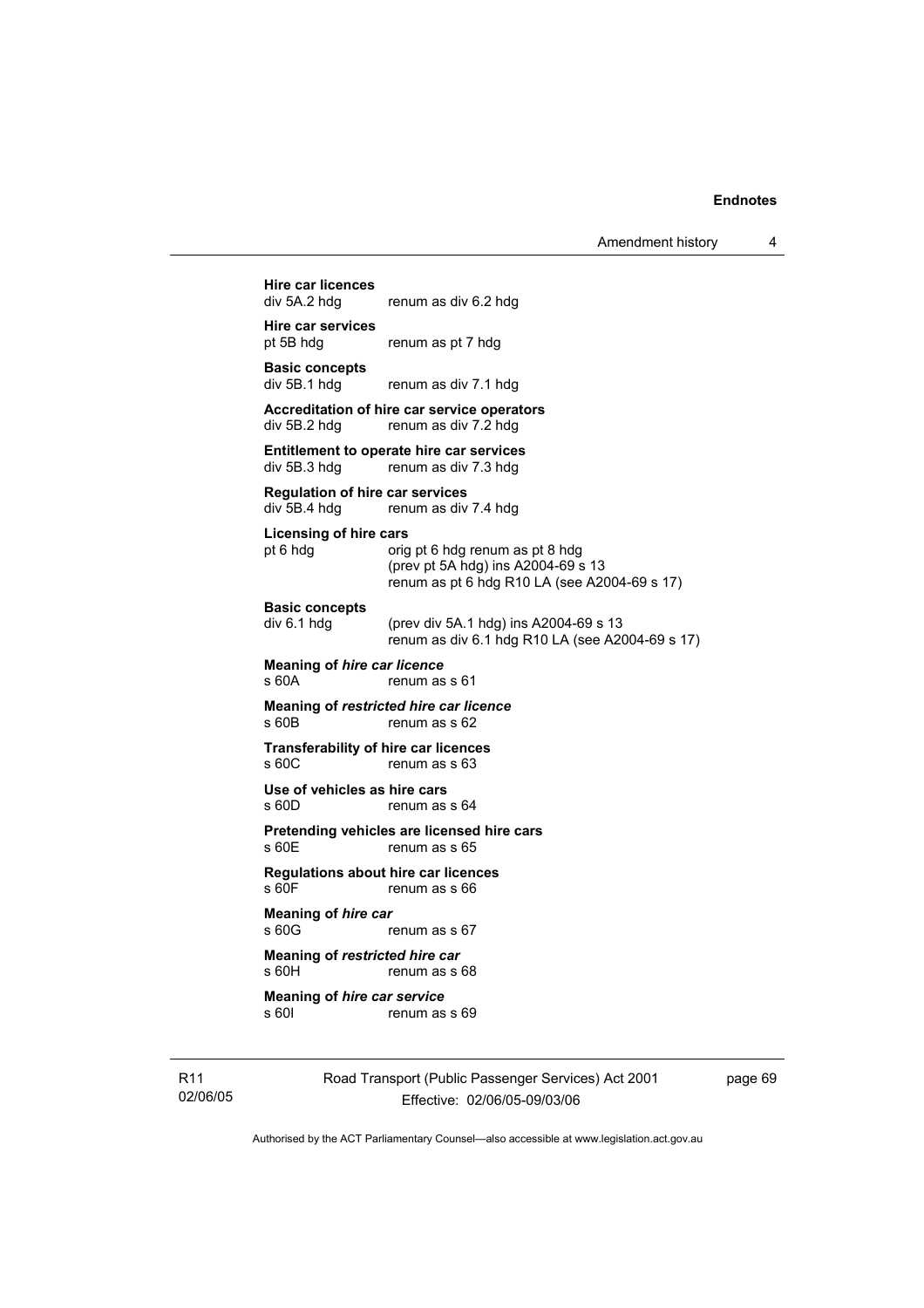| 4 | Amendment history                                                                                                                                                        |
|---|--------------------------------------------------------------------------------------------------------------------------------------------------------------------------|
|   | Meaning of restricted hire car service<br>s 60J<br>renum as s 70                                                                                                         |
|   | Hire car service operators-purposes of accreditation<br>s 60K<br>renum as s 71                                                                                           |
|   | Hire car service operators-regulations about accreditation system<br>renum as s 72<br>s 60L                                                                              |
|   | Entitlement to operate hire car services<br>s 60M<br>renum as s 73                                                                                                       |
|   | Unaccredited operators not to operate hire car services<br>s 60N<br>renum as s 74                                                                                        |
|   | Pretending to be an accredited hire car service operator<br>s 60O<br>renum as s 75                                                                                       |
|   | Regulations about operation of hire car services by accredited people<br>s 60P<br>renum as s 76                                                                          |
|   | Regulations about operation of hire cars<br>s60Q<br>renum as s 77                                                                                                        |
|   | Regulations about hire car drivers<br>s 60R<br>renum as s 78                                                                                                             |
|   | Regulations about conduct of hire car passengers<br>renum as s 79<br>s 60S                                                                                               |
|   | Unauthorised public passenger services<br>s 60T<br>renum as s 80                                                                                                         |
|   | <b>Meaning of hire car licence</b><br>s 61<br>(prev s 32) renum as s 61 and then s 81<br>(prev s 60A) ins A2004-69 s 13<br>renum as s 61 R10 LA (see A2004-69 s 17)      |
|   | Meaning of restricted hire car licence<br>s 62<br>(prev s 32A) renum as s 62 and then s 82<br>(prev s 60B) ins A2004-69 s 13<br>renum as s 62 R10 LA (see A2004-69 s 17) |
|   | <b>Hire car licences</b><br>div 6.2 hdg<br>(prev div 5A.2 hdg) ins A2004-69 s 13<br>renum as div 6.2 hdg R10 LA (see A2004-69 s 17)                                      |
|   | Transferability of hire car licences<br>s 63<br>(prev s 32B) renum as s 63 and then s 83<br>(prev s 60C) ins A2004-69 s 13<br>renum as s 63 R10 LA (see A2004-69 s 17)   |

| . . |  |  |
|-----|--|--|
|     |  |  |

Road Transport (Public Passenger Services) Act 2001 Effective: 02/06/05-09/03/06

R11 02/06/05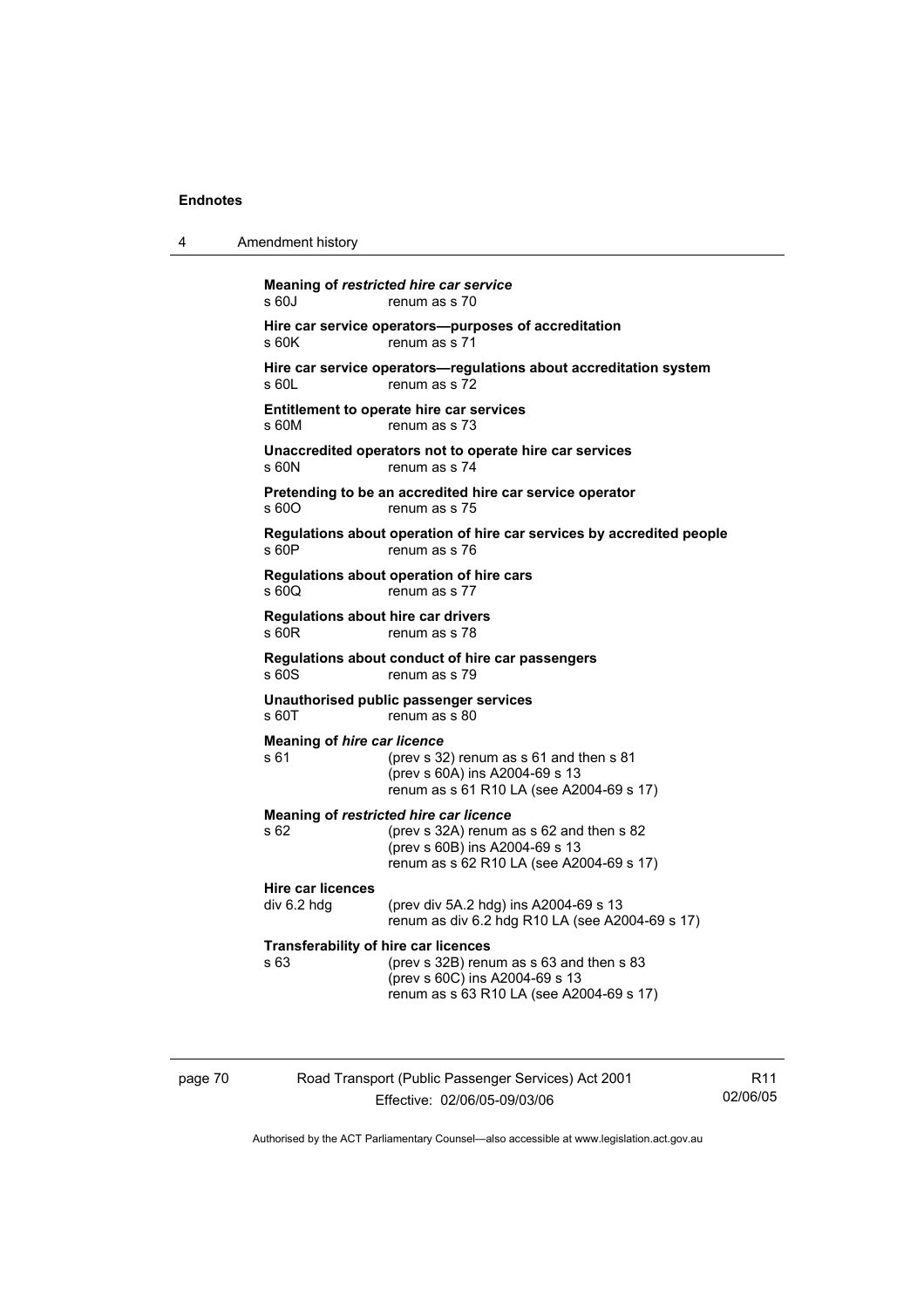|                              | Amendment history                                                          |
|------------------------------|----------------------------------------------------------------------------|
| Use of vehicles as hire cars |                                                                            |
| s 64                         | (prev s 32C) renum as s 64 and then s 84                                   |
|                              | (prev s 60D) ins A2004-69 s 13                                             |
|                              | renum as s 64 R10 LA (see A2004-69 s 17)                                   |
|                              | Pretending vehicles are licensed hire cars                                 |
| s 65                         | (prev s 32D) renum as s 65 and then s 85                                   |
|                              | (prev s 60E) ins A2004-69 s 13<br>renum as s 65 R10 LA (see A2004-69 s 17) |
|                              |                                                                            |
| s 65A                        | References to Motor Traffic Act, Traffic Act etc<br>renum as s 86          |
|                              | <b>Regulations about hire car licences</b>                                 |
| s 66                         | orig s 66 (prev s 33) def restricted taxi operator's licence ins           |
|                              | 2001 No 94 s 10                                                            |
|                              | def taxi operator's licence ins 2001 No 94 s 10                            |
|                              | renum as s 66 R1 LA (see 2001 No 94 s 17)                                  |
|                              | exp 1 June 2003 (s 69)<br>prev s 66 renum as s 87                          |
|                              | pres s 66 (prev s 60F) ins A2004-69 s 13                                   |
|                              | renum as s 66 R10 LA (see A2004-69 s 17)                                   |
| Hire car services            |                                                                            |
| pt 7 hdg                     | orig pt 7 hdg renum as pt 9 hdg                                            |
|                              | (prev pt 5B hdg) ins A2004-69 s 13                                         |
|                              | renum as pt 7 hdg R10 LA (see A2004-69 s 17)                               |
| <b>Basic concepts</b>        |                                                                            |
| div 7.1 hdg                  | (prev div 4.1 hdg) renum 2001 No 94 s 9<br>exp 1 June 2003 (s 69)          |
|                              | (prev div 5B.1 hdg) ins A2004-69 s 13                                      |
|                              | renum as div 7.1 hdg R10 LA (see A2004-69 s 17)                            |
| Meaning of hire car          |                                                                            |
| s 67                         | orig s 67 (prev s 34) renum as s 67 R1 LA (see 2001 No 94                  |
|                              | s 17)                                                                      |
|                              | exp 1 June 2003 (s 69)<br>prev s 67 renum as s 88                          |
|                              | pres s 67 (prev s 60G) ins A2004-69 s 13                                   |
|                              | renum as s 67 R10 LA (see A2004-69 s 17)                                   |
|                              | Meaning of restricted hire car                                             |
| s 68                         | orig s 68 (prev s 35) renum as s 68 R1 LA (see 2001 No 94                  |
|                              | s 17)                                                                      |
|                              | am 2002 No 49 amdt 3.231                                                   |
|                              | exp 1 June 2003 (s 69)<br>prev s 68 renum as s 89                          |
|                              | pres s 68 (prev s 60H) ins A2004-69 s 13                                   |
|                              | renum as s 68 R10 LA (see A2004-69 s 17)                                   |
|                              |                                                                            |
|                              |                                                                            |
|                              | Road Transport (Public Passenger Services) Act 2001<br>page 71             |

R11 02/06/05

Effective: 02/06/05-09/03/06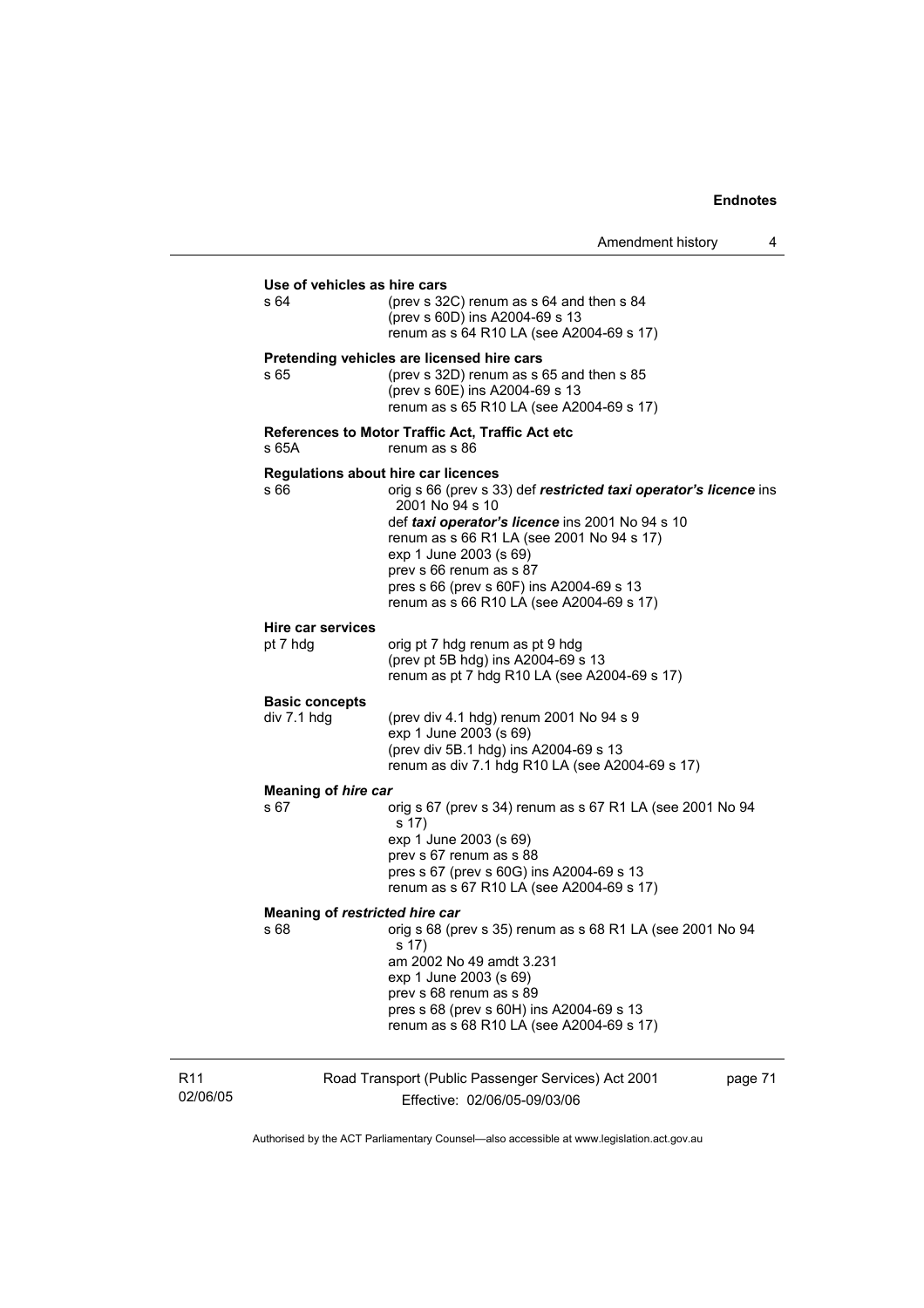4 Amendment history

|         | Meaning of hire car service |                                                                                                                                                                                                                                                                                          |                             |
|---------|-----------------------------|------------------------------------------------------------------------------------------------------------------------------------------------------------------------------------------------------------------------------------------------------------------------------------------|-----------------------------|
|         | s 69                        | orig s 69 (prev s 36) renum as s 69 R1 LA (see 2001 No 94<br>s 17)<br>sub 2002 No 30 amdt 3.751<br>exp 1 June 2003 (s 69)<br>prev s 69 renum as s 90<br>pres s 69 (prev s 60I) ins A2004-69 s 13<br>renum as s 69 R10 LA (see A2004-69 s 17)                                             |                             |
|         | s 70                        | Meaning of restricted hire car service<br>orig s 70 (prev s 37) renum as s 70 R1 LA (see 2001 No 94<br>s 17)<br>exp 1 December 2002 (s 72)<br>prev s 70 renum as s 91<br>pres s 70 (prev s 60J) ins A2004-69 s 13<br>renum as s 70 R10 LA (see A2004-69 s 17)                            |                             |
|         | div 7.2 hdg                 | Accreditation of hire car service operators<br>(prev div 4.2 hdg) renum 2001 No 94 s 9<br>exp 1 December 2002 (s 72)<br>(prev div 5B.2 hdg) ins A2004-69 s 13<br>renum as div 7.2 hdg R10 LA (see A2004-69 s 17)                                                                         |                             |
|         | s 71                        | Hire car service operators-purposes of accreditation<br>orig s 71 (prev s 38) renum as s 71 R1 LA (see 2001 No 94<br>s 17)<br>exp 1 December 2002 (s 72)<br>prev s 71 renum as s 92<br>pres s 71 (prev s 60K) ins A2004-69 s 13<br>renum as s 71 R10 LA (see A2004-69 s 17)              |                             |
|         | s 72                        | Hire car service operators—regulations about accreditation system<br>orig s 72 (prev s 39) renum as s 72 R1 LA (see 2001 No 94<br>s 17)<br>exp 1 December 2002 (s 72)<br>prev s 72 renum as s 93<br>pres s 72 (prev s 60L) ins A2004-69 s 13<br>renum as s 72 R10 LA (see A2004-69 s 17) |                             |
|         | div 7.3 hdg                 | Entitlement to operate hire car services<br>(prev div 4.3 hdg) renum 2001 No 94 s 9<br>exp 1 June 2002 (s 78)<br>(prev div 5B.3 hdg) ins A2004-69 s 13<br>renum as div 7.3 hdg R10 LA (see A2004-69 s 17)                                                                                |                             |
|         | s 73                        | Entitlement to operate hire car services<br>(prev s 40) renum R1 LA (see 2001 No 94 s 17)<br>exp 1 June 2002 (s 78)<br>(prev s 60M) ins A2004-69 s 13<br>renum as s 73 R10 LA (see A2004-69 s 17)                                                                                        |                             |
| page 72 |                             | Road Transport (Public Passenger Services) Act 2001<br>Effective: 02/06/05-09/03/06                                                                                                                                                                                                      | R <sub>11</sub><br>02/06/05 |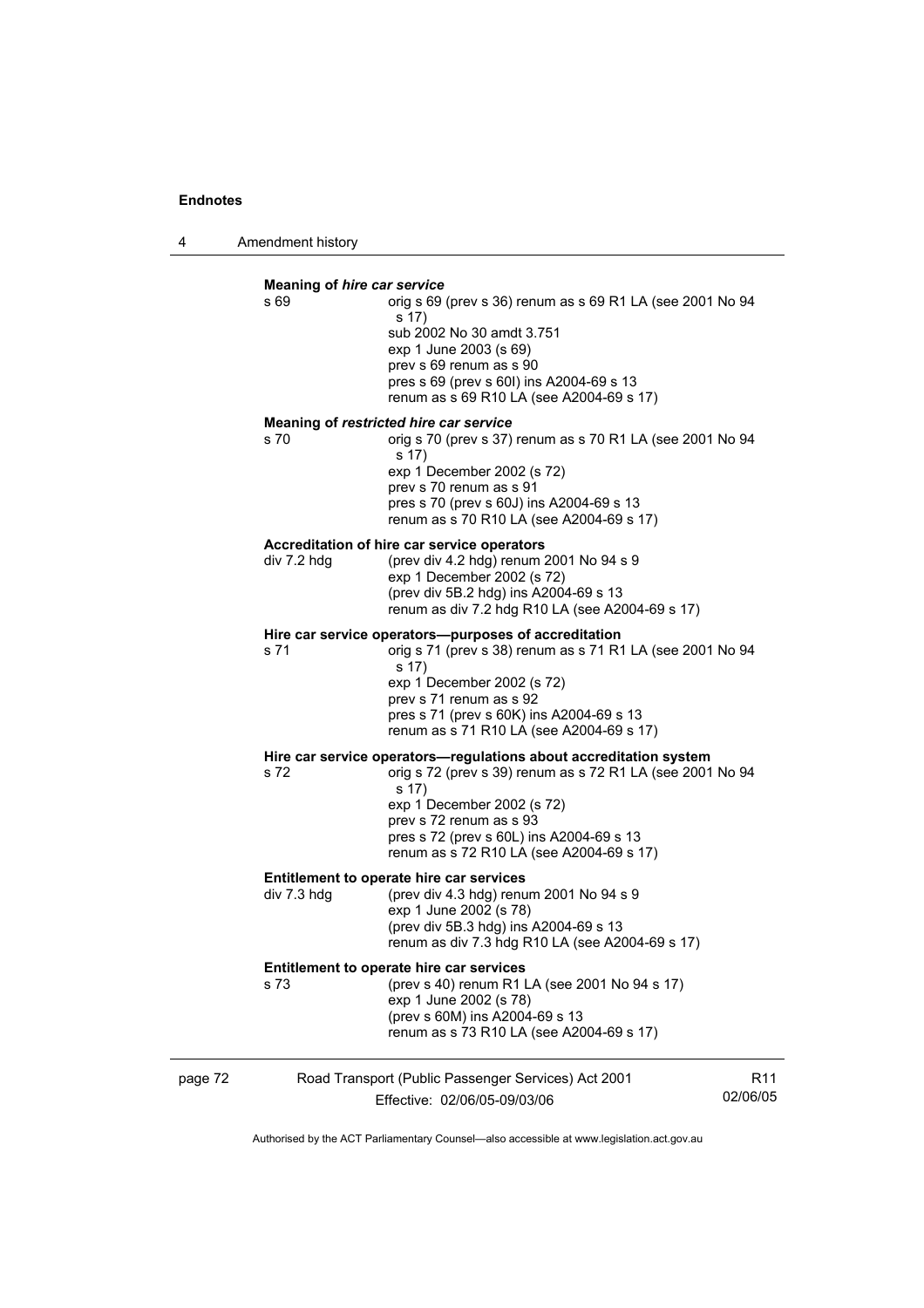|                                        | Amendment history                                                                                                                                                 | 4 |
|----------------------------------------|-------------------------------------------------------------------------------------------------------------------------------------------------------------------|---|
|                                        | Unaccredited operators not to operate hire car services                                                                                                           |   |
| s 74                                   | (prev s 41) renum R1 LA (see 2001 No 94 s 17)<br>exp 1 June 2002 (s 78)<br>(prev s 60N) ins A2004-69 s 13<br>renum as s 74 R10 LA (see A2004-69 s 17)             |   |
|                                        | Pretending to be an accredited hire car service operator                                                                                                          |   |
| s 75                                   | (prev s 42) renum R1 LA (see 2001 No 94 s 17)<br>exp 1 June 2002 (s 78)<br>(prev s 600) ins A2004-69 s 13<br>renum as s 75 R10 LA (see A2004-69 s 17)             |   |
| <b>Regulation of hire car services</b> |                                                                                                                                                                   |   |
| div 7.4 hdg                            | (prev div 4.4 hdg) renum 2001 No 94 s 9<br>exp 1 December 2002 (s 80)<br>(prev div 5B.4 hdg) ins A2004-69 s 13<br>renum as div 7.4 hdg R10 LA (see A2004-69 s 17) |   |
|                                        | Regulations about operation of hire car services by accredited people                                                                                             |   |
| s 76                                   | (prev s 43) renum R1 LA (see 2001 No 94 s 17)<br>exp 1 June 2002 (s 78)                                                                                           |   |
|                                        | (prev s 60P) ins A2004-69 s 13<br>renum as s 76 R10 LA (see A2004-69 s 17)                                                                                        |   |
|                                        | Regulations about operation of hire cars                                                                                                                          |   |
| s 77                                   | (prev s 44) renum R1 LA (see 2001 No 94 s 17)<br>exp 1 June 2002 (s 78)<br>(prev s 60Q) ins A2004-69 s 13<br>renum as s 77 R10 LA (see A2004-69 s 17)             |   |
| Regulations about hire car drivers     |                                                                                                                                                                   |   |
| s 78                                   | (prev s 45) renum R1 LA (see 2001 No 94 s 17)                                                                                                                     |   |
|                                        | exp 1 June 2002 (s 78)<br>(prev s 60R) ins A2004-69 s 13                                                                                                          |   |
|                                        | renum as s 78 R10 LA (see A2004-69 s 17)                                                                                                                          |   |
| s 79                                   | Regulations about conduct of hire car passengers<br>(prev s 46) renum R1 LA (see 2001 No 94 s 17)                                                                 |   |
|                                        | exp 1 December 2002 (s 80)                                                                                                                                        |   |
|                                        | (prev s 60S) ins A2004-69 s 13<br>renum as s 79 R10 LA (see A2004-69 s 17)                                                                                        |   |
| <b>Bus service licences</b>            |                                                                                                                                                                   |   |
| div 7.5 hdg                            | (prev div 4.5 hdg) renum R1 LA (see 2001 No 94 s 17)<br>exp 1 December 2002 (s 82)                                                                                |   |
| <b>Small buses</b>                     |                                                                                                                                                                   |   |
| div 7.6 hdg                            | (prev div 4.6 hdg) renum R1 LA (see 2001 No 94 s 17)<br>exp 1 June 2003 (s 84)                                                                                    |   |
|                                        |                                                                                                                                                                   |   |
|                                        |                                                                                                                                                                   |   |

R11 02/06/05 Road Transport (Public Passenger Services) Act 2001 Effective: 02/06/05-09/03/06

page 73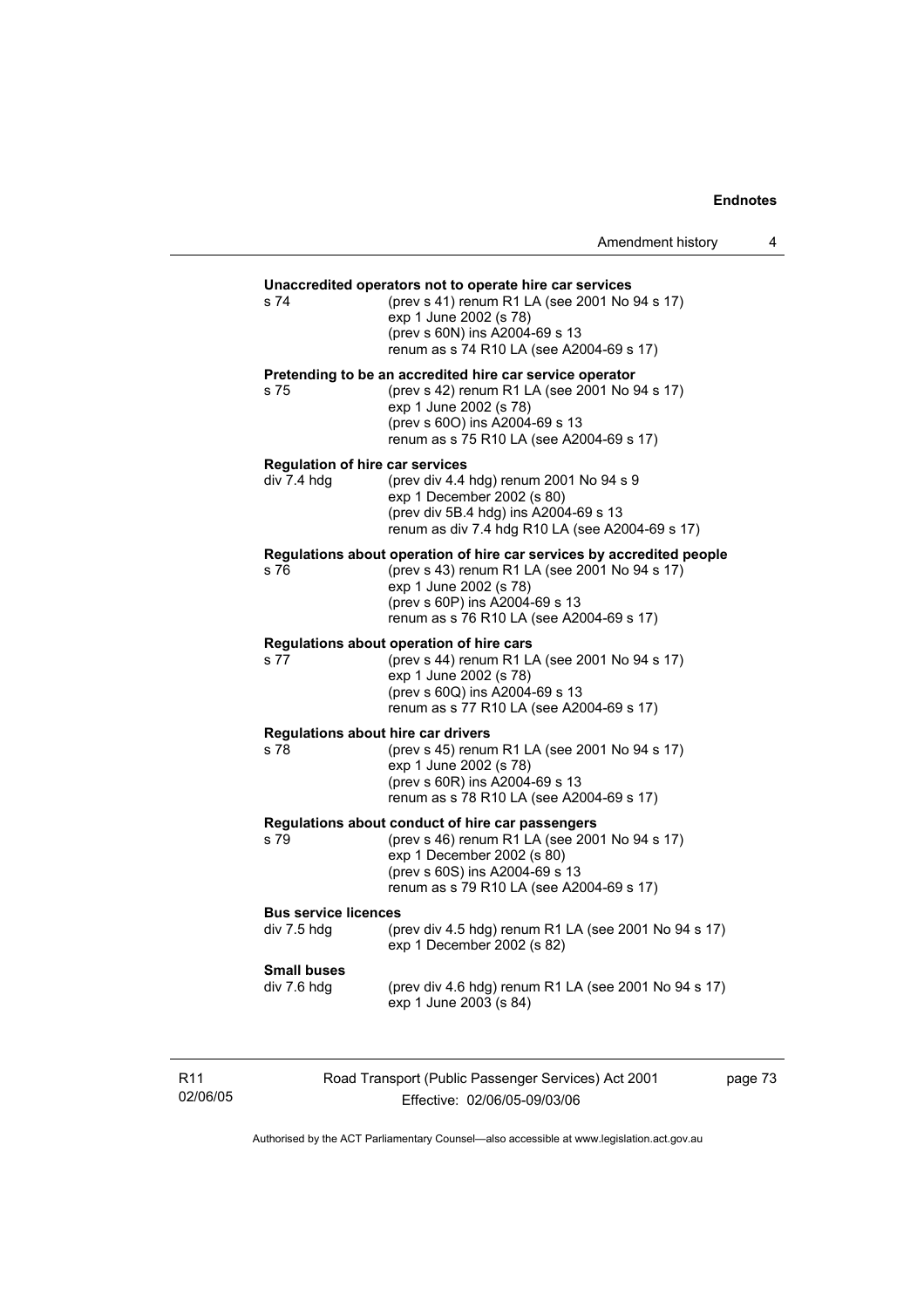| 4 | Amendment history |
|---|-------------------|
|---|-------------------|

| Taxis                                              |                                                                                                                                                                                                                                                                                      |
|----------------------------------------------------|--------------------------------------------------------------------------------------------------------------------------------------------------------------------------------------------------------------------------------------------------------------------------------------|
| div 7.7 hdg                                        | ins 2001 No 94 s 11<br>exp 2 March 2003 (s 92)                                                                                                                                                                                                                                       |
| <b>Miscellaneous</b><br>pt 8 hdg                   | (prev pt 6 hdg) ins 2001 No 94 s 8<br>renum as pt 8 hdg R10 LA (see A2004-69 s 17)                                                                                                                                                                                                   |
| s 80                                               | Unauthorised public passenger services<br>(prev s 47) renum R1 LA (see 2001 No 94 s 17)<br>sub 2002 No 30 amdt 3.753<br>exp 1 December 2002 (s 80)<br>(prev s 60T) ins A2004-69 s 14<br>renum as s 80 R10 LA (see A2004-69 s 17)                                                     |
| <b>Regulation-making power</b><br>s 81 hdg<br>s 81 | bracketed note exp 30 June 2002 (s 4 (3))<br>(prev s 48) renum R1 LA (see 2001 No 94 s 17)<br>exp 1 December 2002 (s 82)<br>(prev s 32) sub 2001 No 94 s 8<br>renum as s 61 R1 LA (see 2001 No 94 s 17)<br>renum as s 81 R10 LA (see A2004-69 s 17)                                  |
| s 82                                               | Regulations may apply certain laws and instruments<br>(prev s 32A) ins 2001 No 94 s 8<br>renum as s 62 R1 LA (see 2001 No 94 s 17)<br>sub 2002 No 30 amdt 3.750<br>renum as s 82 R10 LA (see A2004-69 s 17)                                                                          |
| <b>Regulations about enforcement</b><br>s 83       | (prev s 50) renum R1 LA (see 2001 No 94 s 17)<br>exp 1 June 2003 (s 84)<br>(prev s 32B) ins 2001 No 94 s 8<br>renum as s 63 R1 LA (see 2001 No 94 s 17)<br>renum as s 83 R10 LA (see A2004-69 s 17)                                                                                  |
| s 84                                               | Minister may exempt vehicles and people from Act<br>(prev s 51) renum R1 LA (see 2001 No 94 s 17)<br>sub 2002 No 30 amdt 3.755<br>exp 1 June 2003 (s 84)<br>(prev s 32C) ins 2001 No 94 s 8<br>renum as s 64 R1 LA (see 2001 No 94 s 17)<br>renum as s 84 R10 LA (see A2004-69 s 17) |
| s 85 hdg<br>s 85                                   | Regulations may exempt vehicles and people from Act<br>bracketed note $exp 30$ June 2002 (s 4 (3))<br>(prev s 51A) ins 2001 No 94 s 11<br>renum R1 LA (see 2001 No 94 s 17)<br>exp 2 March 2003 (s 92)                                                                               |

page 74 Road Transport (Public Passenger Services) Act 2001 Effective: 02/06/05-09/03/06

R11 02/06/05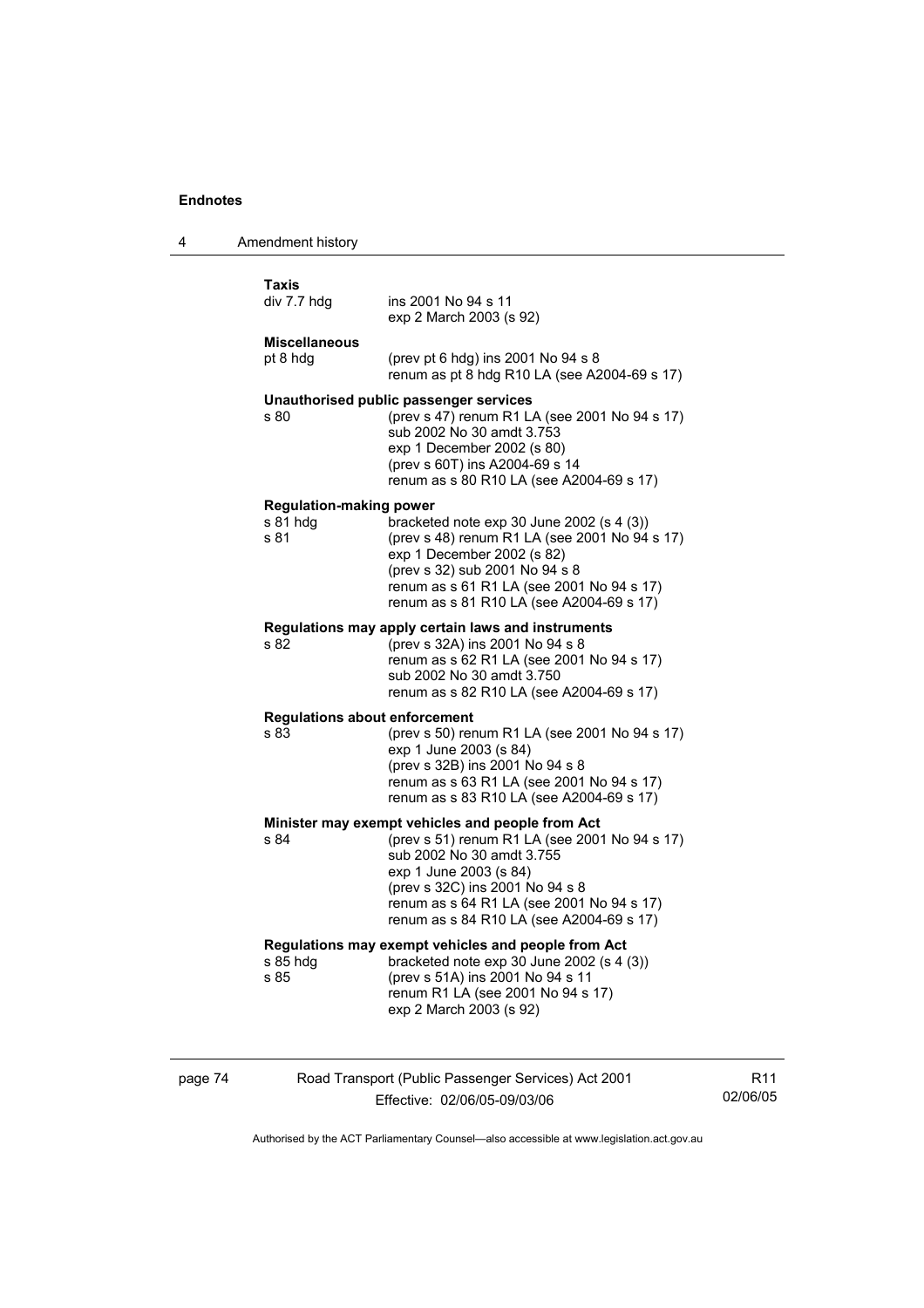(prev s 32D) ins 2001 No 94 s 8 renum as s 65 R1 LA (see 2001 No 94 s 17) renum as s 85 R10 LA (see A2004-69 s 17)

# **References to Motor Traffic Act, Traffic Act etc** s 86 (prev s 51B) ins 2001 No 94 s

(prev s 51B) ins 2001 No 94 s 11 renum R1 LA (see 2001 No 94 s 17) exp 2 March 2003 (s 92) (prev s 65A) ins A2004-69 s 15 renum as s 86 R10 LA (see A2004-69 s 17)

#### **Transitional provisions**

| pt 9 hdq | (prev pt 4 hdg) renum 2001 No 94 s 9         |
|----------|----------------------------------------------|
|          | om R9 LA                                     |
|          | (prev pt 7 hdg) ins A2004-69 s 16            |
|          | renum as pt 9 hdg R10 LA (see A2004-69 s 17) |
|          | exp 9 March 2006 (s 93)                      |
|          |                                              |

# **Definitions for pt 9**

| s 87 | (prev s 51C) ins 2001 No 94 s 11                                    |
|------|---------------------------------------------------------------------|
|      | renum R1 LA (see 2001 No 94 s 17)                                   |
|      | exp 2 March 2003 (s 92)                                             |
|      | (prev s 66) ins A2004-69 s 16                                       |
|      | def annual weddings and school formals licence ins<br>A2004-69 s 16 |
|      | def commencement ins A2004-69 s 16                                  |
|      | def General Act ins A2004-69 s 16                                   |
|      | renum as s 87 R10 LA (see A2004-69 s 17)                            |
|      | exp 9 March 2006 (s 93)                                             |
|      |                                                                     |

### **Transitional regulations**

| s 88 | (prev s 51D) ins 2001 No 94 s 11         |
|------|------------------------------------------|
|      | renum R1 LA (see 2001 No 94 s 17)        |
|      | exp 2 March 2003 (s 92)                  |
|      | (prev s 67) ins A2004-69 s 16            |
|      | renum as s 88 R10 LA (see A2004-69 s 17) |
|      | exp 9 March 2006 (s 93)                  |
|      |                                          |

# **Modification of pt 9's operation**<br>**s** 89 (prev s 51F) is

| s 89 | (prev s 51E) ins 2001 No 94 s 11         |
|------|------------------------------------------|
|      | renum R1 LA (see 2001 No 94 s 17)        |
|      | exp 2 March 2003 (s 92)                  |
|      | (prev s 68) ins A2004-69 s 16            |
|      | renum as s 89 R10 LA (see A2004-69 s 17) |
|      | exp 9 March 2006 (s 93)                  |

# **Continuation of hire car licences**<br>s 90 (prev s 51F) ins

(prev s 51F) ins 2001 No 94 s 11 renum R1 LA (see 2001 No 94 s 17) exp 2 March 2003 (s 92)

| R <sub>11</sub> | Road Transport (Public Passenger Services) Act 2001 | page 75 |
|-----------------|-----------------------------------------------------|---------|
| 02/06/05        | Effective: 02/06/05-09/03/06                        |         |
|                 |                                                     |         |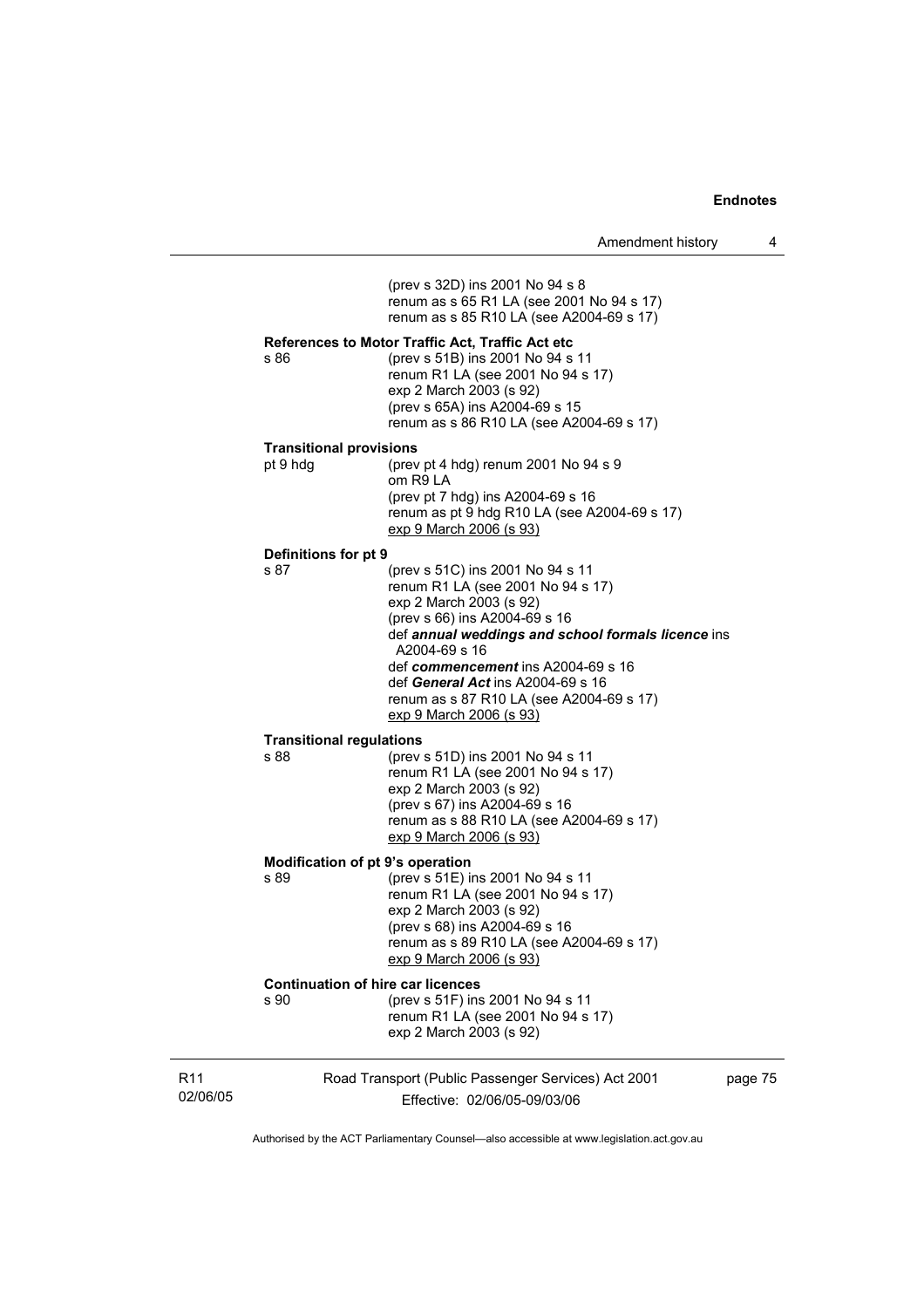| 4 | Amendment history         |                                                                                                                                                                                                                                                                                                                                                                                                                                                                                                                                                                                                                                                                                                                                                                                                                                                                                                                                                                                 |
|---|---------------------------|---------------------------------------------------------------------------------------------------------------------------------------------------------------------------------------------------------------------------------------------------------------------------------------------------------------------------------------------------------------------------------------------------------------------------------------------------------------------------------------------------------------------------------------------------------------------------------------------------------------------------------------------------------------------------------------------------------------------------------------------------------------------------------------------------------------------------------------------------------------------------------------------------------------------------------------------------------------------------------|
|   |                           | (prev s 69) ins A2004-69 s 16<br>renum as s 90 R10 LA (see A2004-69 s 17)<br>mod SL2002-3 s 246 (as am by SL2005-4 s 12)<br>exp 9 March 2006 (s 93)                                                                                                                                                                                                                                                                                                                                                                                                                                                                                                                                                                                                                                                                                                                                                                                                                             |
|   | s 91                      | Interim accreditation of existing hire car operators<br>(prev s 51G) ins 2001 No 94 s 11<br>renum R1 LA (see 2001 No 94 s 17)<br>exp 2 March 2003 (s 92)<br>(prev s 70) ins A2004-69 s 16<br>renum as s 91 R10 LA (see A2004-69 s 17)<br>exp 9 March 2006 (s 93)                                                                                                                                                                                                                                                                                                                                                                                                                                                                                                                                                                                                                                                                                                                |
|   | s 92                      | Interim accreditation of tour and charter service operators<br>(prev s 51H) ins 2001 No 94 s 11<br>renum R1 LA (see 2001 No 94 s 17)<br>sub 2002 No 30 amdt 3.756<br>exp 2 March 2003 (s 92)<br>(prev s 71) ins A2004-69 s 16<br>renum as s 92 R10 LA (see A2004-69 s 17)<br>exp 9 March 2006 (s 93)                                                                                                                                                                                                                                                                                                                                                                                                                                                                                                                                                                                                                                                                            |
|   | Expiry of pt 9<br>s 93    | (prev s 72) ins A2004-69 s 16<br>renum as s 93 R10 LA (see A2004-69 s 17)<br>exp 9 March 2006 (s 93)                                                                                                                                                                                                                                                                                                                                                                                                                                                                                                                                                                                                                                                                                                                                                                                                                                                                            |
|   | <b>Dictionary</b><br>dict | am 2002 No 30 amdt 3.757<br>def <i>accredited</i> sub 2001 No 94 s 12<br>def accredited bus operators register om 2001 No 94 s 14<br>def accredited hire car service operator ins A2004-69 s 18<br>def accredited taxi network provider ins 2001 No 94 s 13<br>def accredited taxi service operator ins 2001 No 94 s 13<br>def <i>affiliated</i> ins 2001 No 94 s 13<br>def bus sub A2005-20 amdt 3.373<br>def <i>function</i> om 2002 No 30 amdt 3.758<br>def <i>hire car</i> ins A2004-69 s 18<br>def <i>hire car licence</i> ins A2004-69 s 18<br>def <i>hire car service</i> ins A2004-69 s 18<br>def <i>holder</i> sub 2001 No 94 s 12; A2004-69 s 19<br>om A2005-20 amdt 3.374<br>def <i>licence</i> ins 2001 No 94 s 13<br>om A2004-69 s 20<br>def <i>public bus</i> sub A2005-20 amdt 3.375<br>def public passenger vehicle sub 2001 No 94 s 12;<br>A2004-69 s 21<br>def <i>public vehicle licence</i> ins 2001 No 94 s 13<br>def restricted hire car ins A2004-69 s 22 |

page 76 Road Transport (Public Passenger Services) Act 2001 Effective: 02/06/05-09/03/06

R11 02/06/05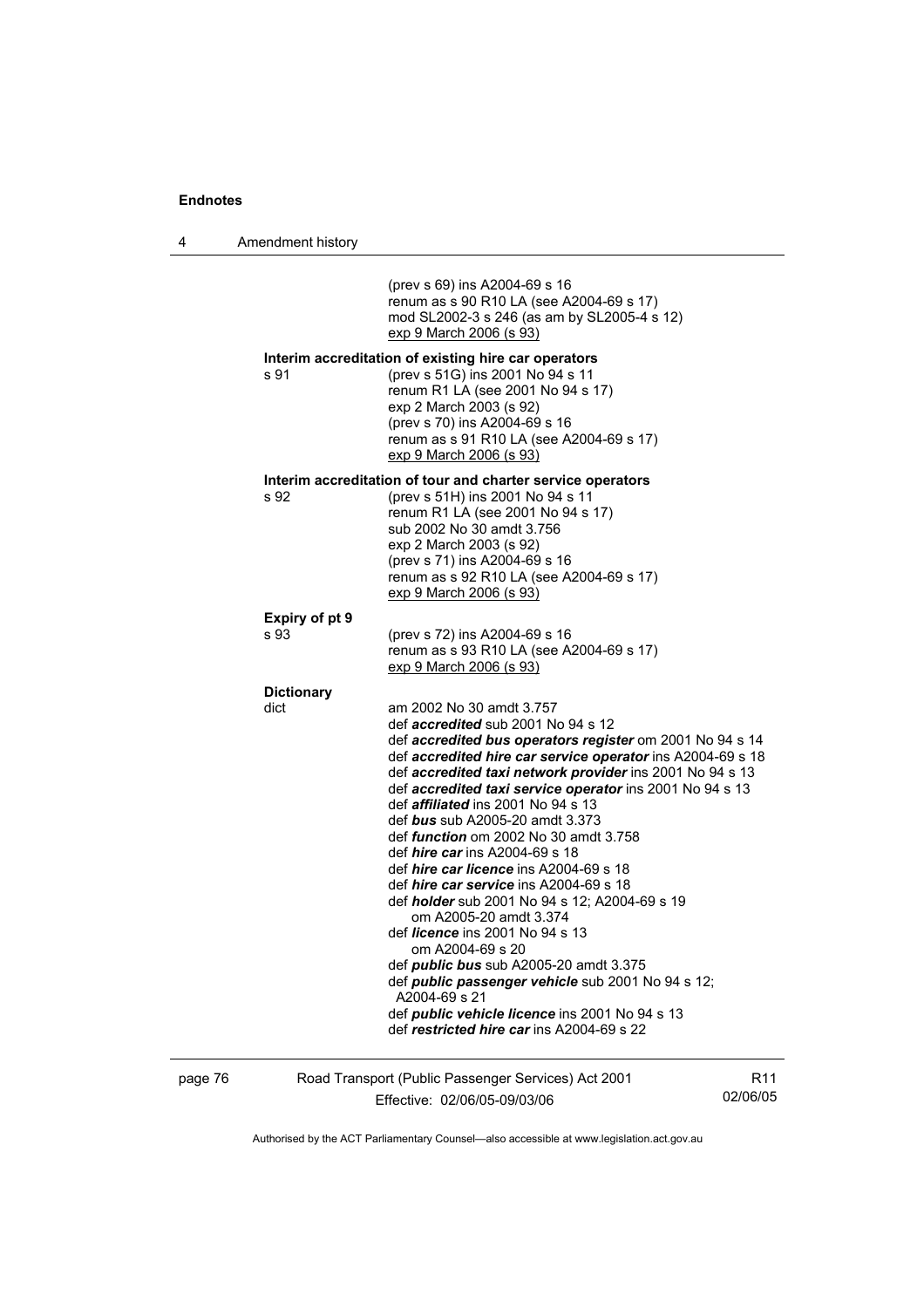```
def restricted hire car licence ins A2004-69 s 22 
def restricted hire car service ins A2004-69 s 22 
def restricted taxi ins 2001 No 94 s 13 
 def restricted taxi licence ins 2001 No 94 s 13 
def restricted taxi service ins 2001 No 94 s 13 
def road am 2002 No 30 amdt 3.759, amdt 3.760 
 def road related area am 2002 No 30 amdt 3.759, amdt 3.760 
 def taxi ins 2001 No 94 s 13 
def taxi booking service ins 2001 No 94 s 13 
def taxi driver ins 2001 No 94 s 13 
def taxi licence ins 2001 No 94 s 13
def taxi network ins 2001 No 94 s 13 
 def taxi service ins 2001 No 94 s 13 
def taxi zone ins 2001 No 94 s 13
```
### **Consequential amendments**

sch 1 om R1 LA (s 89 (3)) but see s 54

## **5 Earlier republications**

Some earlier republications were not numbered. The number in column 1 refers to the publication order.

Since 12 September 2001 every authorised republication has been published in electronic pdf format on the ACT legislation register. A selection of authorised republications have also been published in printed format. These republications are marked with an asterisk (\*) in column 1. Electronic and printed versions of an authorised republication are identical.

| <b>Republication No Amendments to</b> |                | <b>Republication date</b> |
|---------------------------------------|----------------|---------------------------|
| 1                                     | Act 2001 No 94 | 1 December 2001           |
| 2                                     | Act 2001 No 94 | 1 March 2002              |
| 3                                     | Act 2001 No 94 | 3 June 2002               |
| 4                                     | Act 2001 No 94 | 1 July 2002               |
| 5                                     | Act 2002 No 30 | 3 October 2002            |
| 6                                     | Act 2002 No 30 | 2 December 2002           |
| 7                                     | Act 2002 No 49 | 17 January 2003           |
| 8                                     | Act 2002 No 49 | 3 March 2003              |
| 9                                     | A2002-49       | 2 June 2003               |
| $10*$                                 | A2004-69       | 9 March 2005              |
|                                       |                |                           |

R11 02/06/05 Road Transport (Public Passenger Services) Act 2001 Effective: 02/06/05-09/03/06

page 77